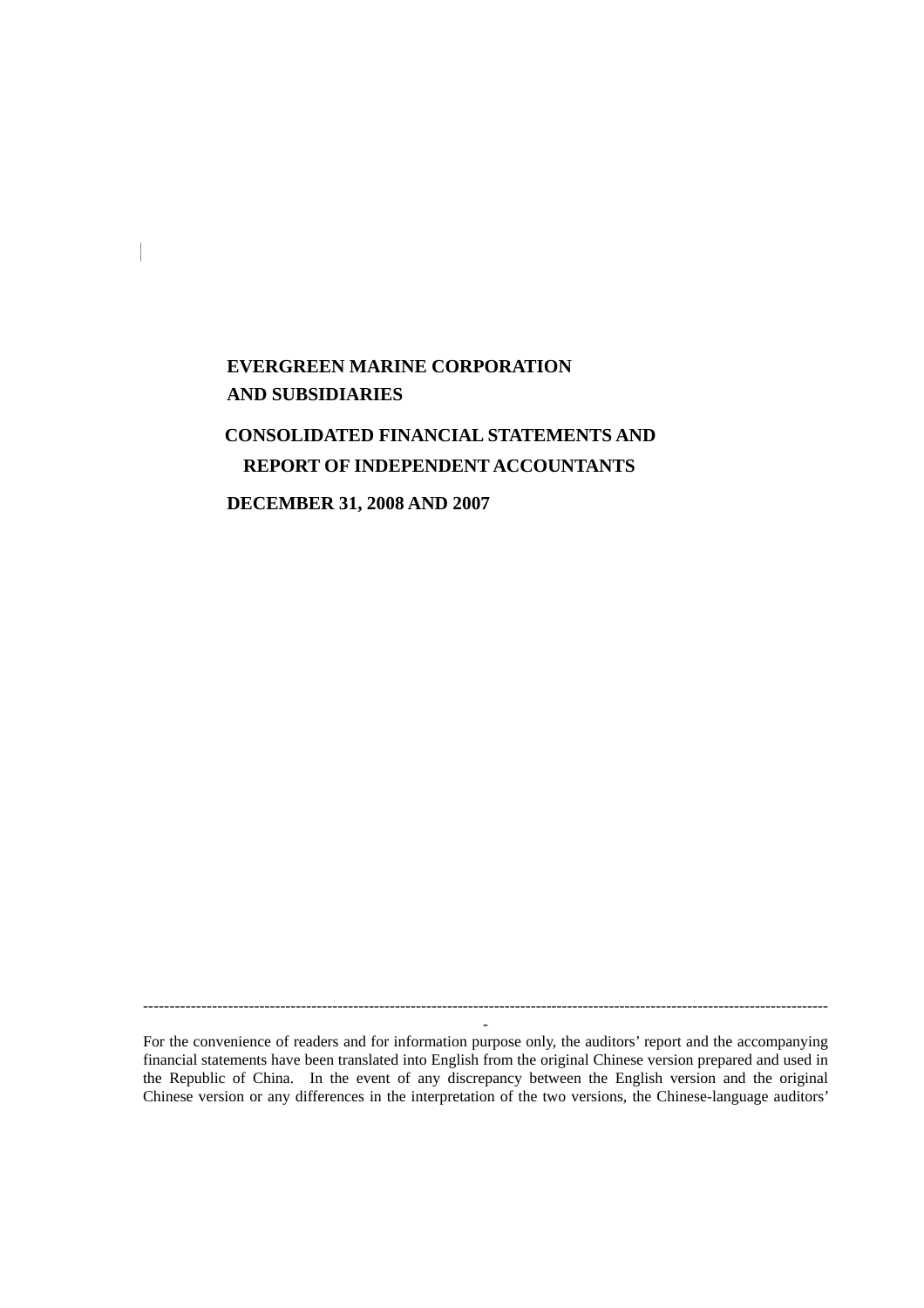#### REPORT OF INDEPENDENT ACCOUNTANTS TRANSLATED FROM CHINESE

To the Board of Directors and Stockholders of Evergreen Marine Corporation

We have audited the accompanying consolidated balance sheets of Evergreen Marine Corporation (the "Company") and its subsidiaries as of December 31, 2008 and 2007, and the related consolidated statements of income, of changes in stockholders' equity, and of cash flows for the years then ended. These financial statements are the responsibility of the Company's management. Our responsibility is to express an opinion on these consolidated financial statements based on our audits. The financial statements of certain consolidated subsidiaries as of and for the years ended December 31, 2008 and 2007 were audited by other auditors, whose reports have been furnished to us. Our opinion, insofar as it relates to the amounts included in the consolidated financial statements and information disclosed in Note 11 relating to these consolidated subsidiaries and long-term equity investments, is based solely on the reports of the other auditors. Those statements reflect total assets of 53,341,089 and 55,752,105 thousand New Taiwan dollars, constituting 39.99% and 40.32% of the consolidated total assets as of December 31, 2008 and 2007, and net operating revenues of 42,091,169 and 42,688,889 thousand New Taiwan dollars, constituting 32.63% and 29.46% of the consolidated net operating revenues for the years then ended, respectively. The financial statements of certain investee companies accounted for under the equity method as of and for the years ended December 31, 2008 and 2007, were also audited by other auditors, whose reports have been furnished to us. Long-term investments in these investee companies amounted to 17,194,932 and 18,639,656 thousand New Taiwan dollars, constituting 12.89% and 13.48% of the consolidated total assets as of December 31, 2008 and 2007 and the related investment loss was 544,945 and 261,708 thousand New Taiwan dollars for the years then ended, respectively.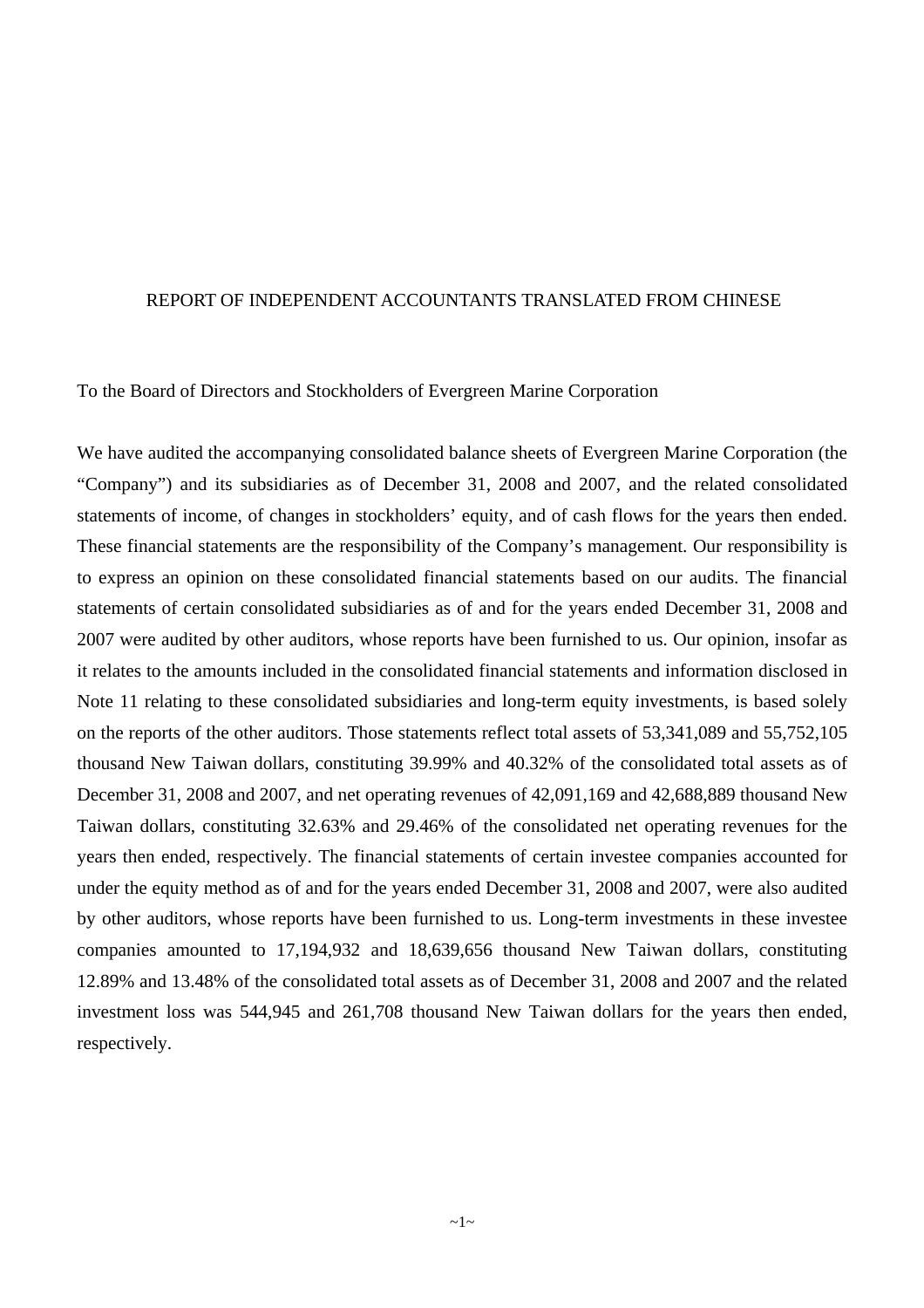We conducted our audits in accordance with the "Rules Governing the Examination of Financial Statements by Certified Public Accountants" and generally accepted auditing standards in the Republic of China. Those standards require that we plan and perform the audit to obtain reasonable assurance about whether the financial statements are free of material misstatement. An audit includes examining, on a test basis, evidence supporting the amounts and disclosures in the financial statements. An audit also includes assessing the accounting principles used and significant estimates made by management, as well as evaluating the overall financial statement presentation. We believe that our audits and the reports of other auditors provide a reasonable basis for our opinion.

In our opinion, based on our audits and the reports of other auditors, the consolidated financial statements referred to in the first paragraph present fairly, in all material respects, the financial position of Evergreen Marine Corporation and its subsidiaries as of December 31, 2008 and 2007 and the results of its operations and its cash flows for the years then ended in conformity with the "Rules Governing the Preparation of Financial statements by Securities Issuers" and generally accepted accounting principles in the Republic of China.

PricewaterhouseCoopers April 20, 2009 Taipei, Taiwan Republic of China

<sup>---------------------------------------------------------------------------------------------------------------------------------------------</sup> The accompanying consolidated financial statements are not intended to present the financial position and results of operations and cash flows in accordance with accounting principles generally accepted in countries and jurisdictions other than the Republic of China. The standards, procedures and practices in the Republic of China governing the audit of such financial statements may differ from those generally accepted in countries and jurisdictions other than the Republic of China. Accordingly, the accompanying consolidated financial statements and report of independent accountants are not intended for use by those who are not informed about the accounting principles or auditing standards generally accepted in the Republic of China, and their applications in practice.

As the financial statements are the responsibility of the management, PricewaterhouseCoopers cannot accept any liability for the use of, or reliance on, the English translation or for any errors or misunderstandings that may derive from the translation.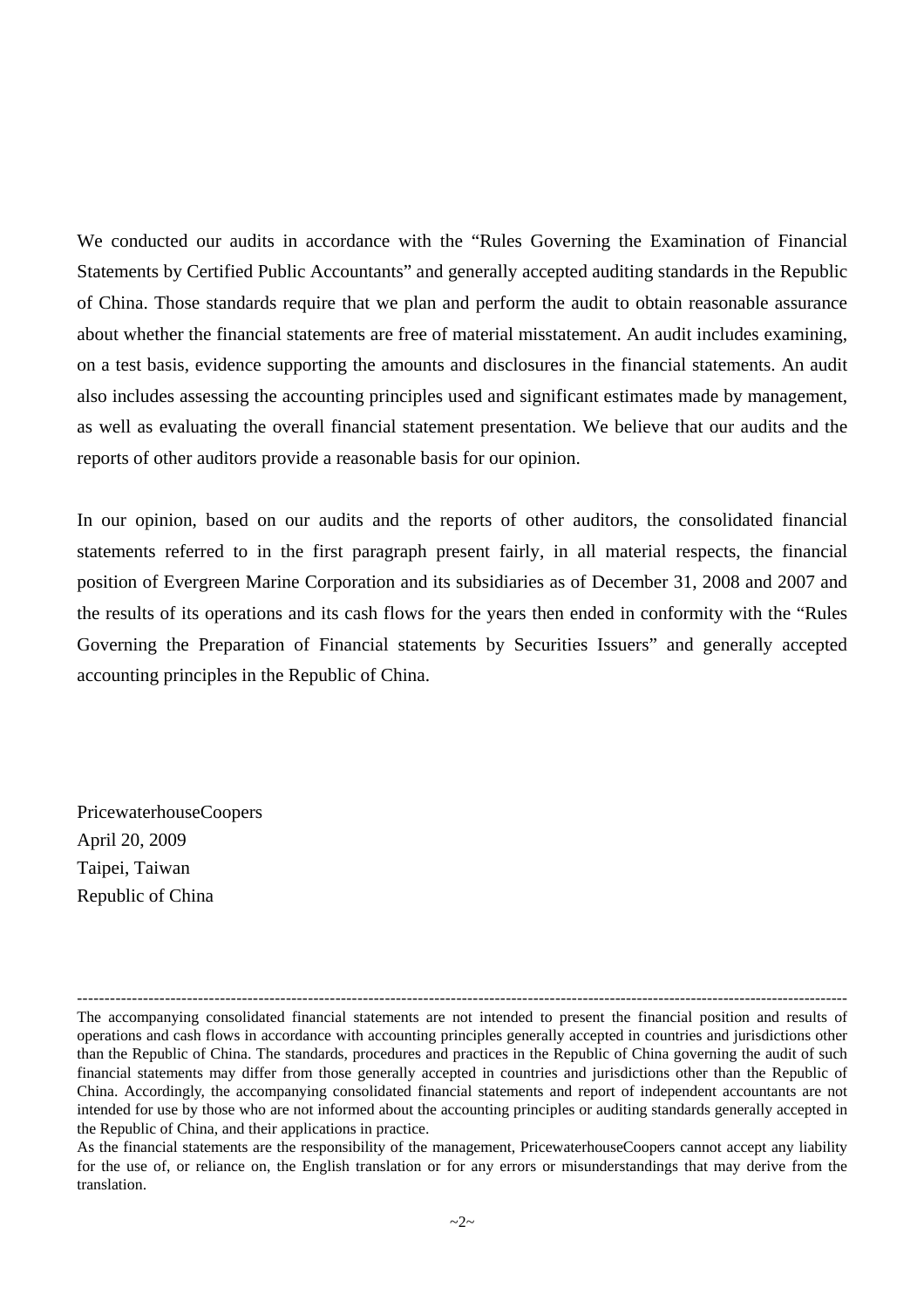#### EVERGREEN MARINE CORPORATION AND SUBSIDIARIES CONSOLIDATED BALANCE SHEETS DECEMBER 31, (EXPRESSED IN THOUSANDS OF NEW TAIWAN DOLLARS)

|                                                                                    | 2008                | 2007                |  |  |
|------------------------------------------------------------------------------------|---------------------|---------------------|--|--|
| <b>ASSETS</b>                                                                      |                     |                     |  |  |
| <b>Current Assets</b>                                                              |                     |                     |  |  |
| Cash and cash equivalents (Note $4(1)$ )                                           | \$<br>26, 989, 418  | \$<br>21,602,307    |  |  |
| Financial assets at fair value through profit or loss - current (Note $4(2)$ )     | 628,630             | 1,650,835           |  |  |
| Notes receivable, net                                                              | 103,841             | 1,027               |  |  |
| Accounts receivable, net (Note $4(3)$ )                                            | 7,755,282           | 13,087,798          |  |  |
| Accounts receivable, net - related parties (Notes 4(3) and 5)                      | 250,266             | 357,704             |  |  |
| Other receivables (Note $4(4)$ )                                                   | 1,445,779           | 1, 233, 179         |  |  |
| Other receivables - related parties (Notes 4(4) and 5)                             | 591,218             | 111,852             |  |  |
| Other financial assets - current (Note $4(5)$ )                                    | 1,363,494           | 105,727             |  |  |
| Inventories (Note $4(6)$ )                                                         | 2, 133, 250         | 2,002,395           |  |  |
| Prepaid expenses                                                                   | 305,065             | 2,232,082           |  |  |
| Prepayments                                                                        | 681,060             | 198,786             |  |  |
| Deferred income tax assets - current (Note 4(28))                                  | 912,967             | 267,712             |  |  |
| Restricted assets (Note 6)                                                         | 132,187             | 184,411             |  |  |
| Other current assets - other (Notes 4(7) and 5)                                    | 2,630,649           | 3,266,565           |  |  |
| Total current assets                                                               | 45,923,106          | 46, 302, 380        |  |  |
| <b>Funds and Investments</b>                                                       |                     |                     |  |  |
| Available-for-sale financial assets - non-current (Note $4(8)$ )                   | 392,588             | 772,064             |  |  |
| Financial assets carried at cost - non-current (Notes 4(9) and 6)                  | 5,089,567           | 5,040,770           |  |  |
| Investments in bonds without active markets - non- current (Note $4(10)$ )         |                     | 12,157              |  |  |
| Long-term equity investments accounted for under the equity method (Note $4(11)$ ) | 26,040,472          | 27, 367, 203        |  |  |
| Other long-term investments                                                        | 3,957               | 10,456              |  |  |
| Total funds and investments                                                        | 31,526,584          | 33, 202, 650        |  |  |
| Property, Plant and Equipment (Notes 4(12), 5 and 6)                               |                     |                     |  |  |
| Land                                                                               | 2,178,735           | 2, 145, 939         |  |  |
| <b>Buildings</b>                                                                   | 2,926,152           | 2, 202, 217         |  |  |
| Machinery and equipment                                                            | 754,587             | 776,976             |  |  |
| Loading and unloading equipment                                                    | 7,179,562           | 7,228,520           |  |  |
| Computer and communication equipment                                               | 280,130             | 160,932             |  |  |
| Transportation equipment                                                           | 26, 166, 452        | 25, 213, 975        |  |  |
| Ships and equipment                                                                | 58,869,159          | 59, 963, 219        |  |  |
| Dock and wharf equipment                                                           | 150,013             | 296,619             |  |  |
| Office equipment                                                                   | 468,647             | 1,755,883           |  |  |
| Leased assets                                                                      | 14,532              |                     |  |  |
| Leasehold improvements                                                             | 15,878              |                     |  |  |
| Cost and revaluation increments                                                    | 99,003,847          | 99,744,280          |  |  |
| Less: Accumulated depreciation                                                     | 43, 934, 094)       | 41, 467, 052)       |  |  |
| Prepayments for equipment                                                          | 146,860             | 3,861               |  |  |
| Total property, plant and equipment, net                                           | 55,216,613          | 58, 281, 089        |  |  |
| Intangible assets                                                                  |                     |                     |  |  |
| Deferred pension costs                                                             | 118,015             | 151,012             |  |  |
| <b>Other Assets</b>                                                                |                     |                     |  |  |
| Refundable deposits (Note 6)                                                       | 400,882             | 108,167             |  |  |
| Deferred expenses                                                                  | 202,314             | 142,754             |  |  |
| Long-term installment receivables (Note $4(13)$ )                                  |                     | 37,122              |  |  |
| Other assets - other                                                               | 10,494              | 56,740              |  |  |
| Total other assets                                                                 | 613.690             | 344.783             |  |  |
| <b>TOTAL ASSETS</b>                                                                | 133, 398, 008<br>\$ | \$<br>138, 281, 914 |  |  |
|                                                                                    |                     |                     |  |  |

(Continued)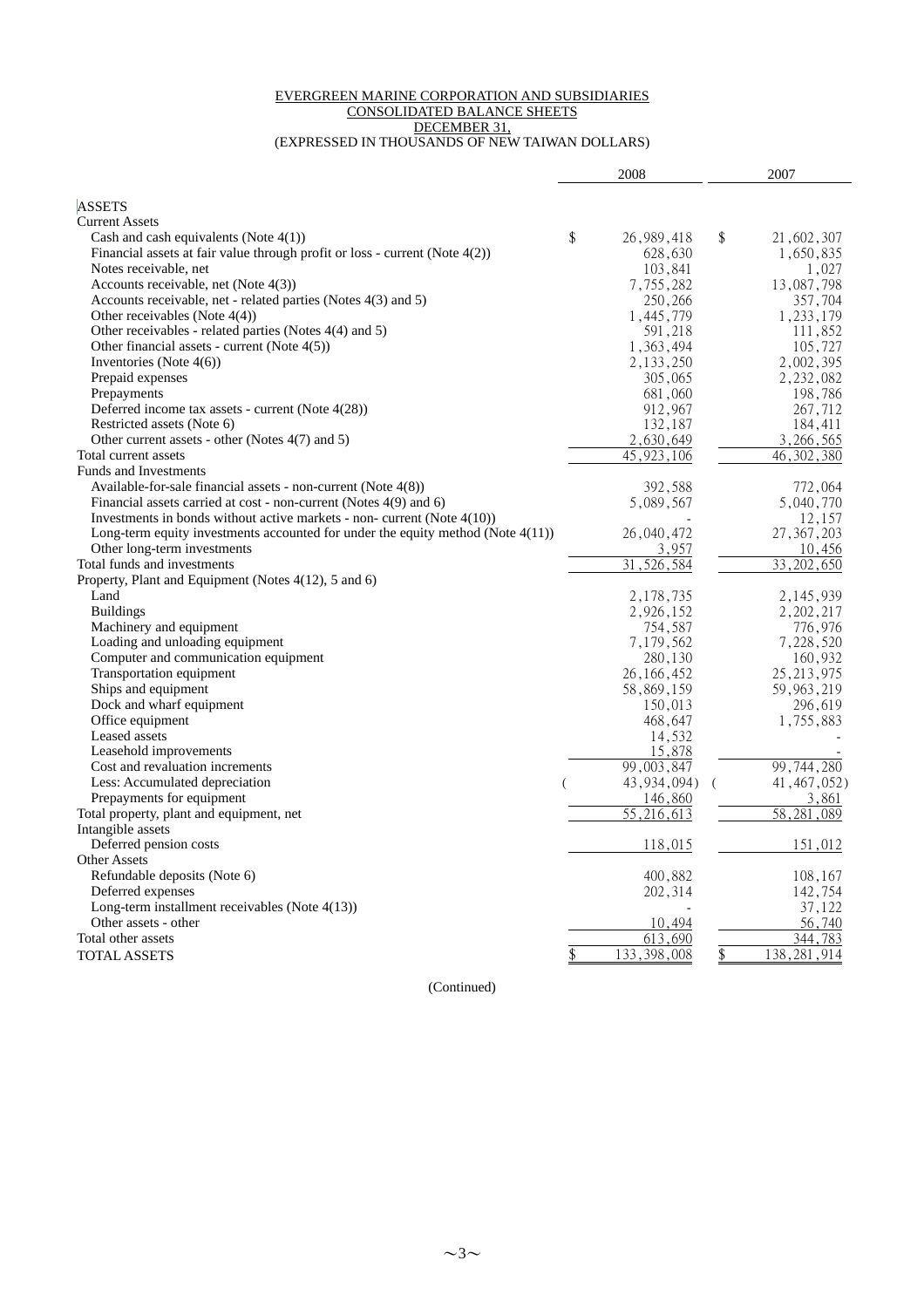#### EVERGREEN MARINE CORPORATION AND SUBSIDIARIES CONSOLIDATED BALANCE SHEETS DECEMBER 31, (EXPRESSED IN THOUSANDS OF NEW TAIWAN DOLLARS)

LIABILITIES AND STOCKHOLDERS' EQUITY

| <b>Current Liabilities</b>                                                            |                    |                         |
|---------------------------------------------------------------------------------------|--------------------|-------------------------|
| Short-term loans (Note $4(14)$ )                                                      | \$<br>2,885,625    | \$<br>98,723            |
| Financial liabilities at fair value through profit or loss - current (Note 4(15))     | 3,727,024          | 1,453,103               |
| Derivative financial liabilities for hedging - current (Note $4(16)$ )                |                    | 3,892                   |
| Notes payable                                                                         | 2,796              | 6,930                   |
| Accounts payable                                                                      | 3,625,083          | 13,062,244              |
| Accounts payable - related parties (Note 5)                                           | 205,502            | 135,614                 |
| Income tax payable (Note $4(28)$ )                                                    | 621, 174           | 613,256                 |
| Accrued expenses (Note 4(17))                                                         | 10,697,819         | 11,318,550              |
| Other payables - related parties (Note 5)                                             | 313,740            |                         |
| Other payables                                                                        | 1,075,599          | 590,317                 |
| Long-term liabilities - current portion (Note 4(18))                                  | 1,669,912          | 4,761,212               |
| Other current liabilities (Note 5)                                                    | 3, 166, 337        | 4, 174, 841             |
| Total current liabilities                                                             | 27,990,611         | $\overline{36,218,682}$ |
| Long-term Liabilities                                                                 |                    |                         |
| Financial liabilities at fair value through profit or loss - non-current (Note 4(19)) | 818,728            |                         |
| Financial liabilities carried at cost - non-current (Note 4(20))                      |                    | 9,004                   |
| Bonds payable (Note 4(21))                                                            |                    | 801,964                 |
| Long-term loans (Note 4(22))                                                          | 32,944,448         | 21,862,888              |
| Total long-term liabilities                                                           | 33<br>.763.<br>176 | ,673,856                |
| Other Liabilities                                                                     |                    |                         |
| Accrued pension liabilities (Note 4(23))                                              | 809,943            | 720,223                 |
| Guarantee deposits received                                                           | 37,565             | 41,428                  |
| Deferred income tax liabilities - non-current (Note 4(28))                            | 2, 243, 905        | 1,833,897               |
| Other liabilities - other                                                             | 837,904            | 1,311,990               |
| Total other liabilities                                                               | 3,929,317          | 3,907,538               |
| Total liabilities                                                                     | 65, 683, 104       | 62,800,076              |
| Stockholders' Equity                                                                  |                    |                         |
|                                                                                       |                    |                         |
| Capital (Note 4(24))                                                                  |                    |                         |
| Common stock<br>Capital Reserves (Note 4(25))                                         | 30,609,390         | 30, 338, 695            |
|                                                                                       |                    |                         |
| Paid-in capital in excess of par value of common stock                                | 4,787,505          | 4,493,300               |
| Capital reserve from donated assets                                                   | 371                | 371                     |
| Capital reserve from long-term investments                                            | 1,560,794          | 1,515,806               |
| Capital reserve - other                                                               | 6,713              | 6,713                   |
| Retained Earnings (Note 4(26))                                                        |                    |                         |
| Legal reserve                                                                         | 7,522,313          | 6,484,143               |
| Special reserve                                                                       | 957,344            | 957,344                 |
| Undistributed earnings                                                                | 18, 161, 703       | 23,843,660              |
| Other Adjustments to Stockholders' Equity                                             |                    |                         |
| Unrealized gain or loss on financial instruments                                      | 776, 363)          | 453,193                 |
| Cumulative translation adjustments                                                    | 895,498            | 2,074,210               |
| Unrecognized pension cost                                                             | 479,092)           | 469,755)                |
| Total Equity Attributable to Stockholders of the Company                              | 63, 246, 176       | 69,697,680              |
| Minority interest                                                                     | 4,468,728          | 5,784,158               |
| Total stockholders' equity                                                            | 67,714,904         | 75,481,838              |
| Commitment And Contingent Liabilities (Note 7)                                        |                    |                         |
| TOTAL LIABILITIES AND STOCKHOLDERS' EQUITY                                            | 133, 398, 008      | \$<br>138, 281, 914     |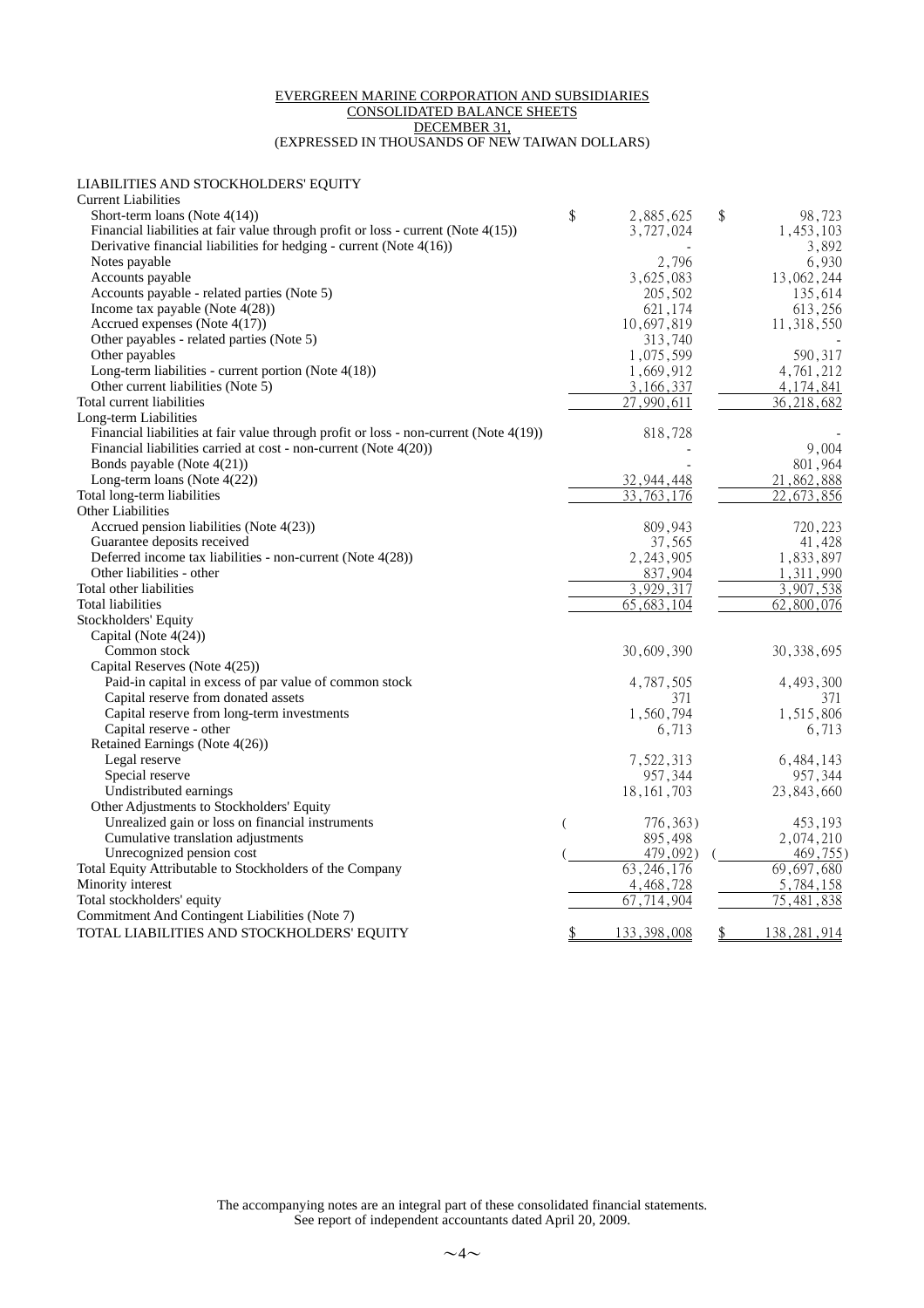#### EVERGREEN MARINE CORPORATION AND SUBSIDIARIES CONSOLIDATED STATEMENTS OF INCOME FOR THE YEARS ENDED DECEMBER 31, (EXPRESSED IN THOUSANDS OF NEW TAIWAN DOLLARS)

|                                                                                                                    |                   | 2008 |                  |                   | 2007 |               |
|--------------------------------------------------------------------------------------------------------------------|-------------------|------|------------------|-------------------|------|---------------|
| Operating Revenue (Notes 4(27) and 5)                                                                              | \$                |      | 129,002,256      | \$                |      | 144, 924, 457 |
| Operating Costs (Notes 4(30) and 5)                                                                                |                   |      | 120, 387, 407) ( |                   |      | 130,605,936)  |
| Gross profit                                                                                                       |                   |      | 8,614,849        |                   |      | 14, 318, 521  |
| Operating Expenses (Notes 4(30) and 5)                                                                             |                   |      |                  |                   |      |               |
| General and administrative expenses                                                                                |                   |      | $5,785,390$ )    |                   |      | 3,996,094)    |
| Operating income                                                                                                   |                   |      | 2,829,459        |                   |      | 10,322,427    |
| Non-operating Income and Gains                                                                                     |                   |      |                  |                   |      |               |
| Interest income                                                                                                    |                   |      | 751,472          |                   |      | 450,444       |
| Investment income accounted for under the equity method                                                            |                   |      |                  |                   |      |               |
| (Note $4(11)$ )                                                                                                    |                   |      |                  |                   |      | 186,811       |
| Dividend income                                                                                                    |                   |      | 346,118          |                   |      | 302,669       |
| Gain on disposal of property, plant and equipment                                                                  |                   |      | 1,358,268        |                   |      | 2,428,443     |
| Gain on disposal of investments                                                                                    |                   |      | 64,641           |                   |      | 53,619        |
| Foreign exchange gain, net                                                                                         |                   |      |                  |                   |      | 891,106       |
| Rental income (Note 5)                                                                                             |                   |      | 123,113          |                   |      | 73,211        |
| Others                                                                                                             |                   |      | 429,610          |                   |      | 209,614       |
| Non-operating Income and Gains                                                                                     |                   |      | 3,073,222        |                   |      | 4,595,917     |
| Non-operating Expenses and Losses                                                                                  |                   |      |                  |                   |      |               |
| Interest expense                                                                                                   |                   |      | 467,426) (       |                   |      | 403,320)      |
| Loss on valuation of financial assets (Note $4(2)$ )<br>Loss on valuation of financial liabilities (Note $4(15)$ ) |                   |      | $55,864$ (       |                   |      | 136,391)      |
| Investment loss accounted for under the equity method                                                              |                   |      | 3,519,086) (     |                   |      | 777,995)      |
| (Note $4(11)$ )                                                                                                    |                   |      | 72,373)          |                   |      |               |
| Loss on disposal of property, plant and equipment                                                                  |                   |      | 28,879) (        |                   |      | 2,341)        |
| Foreign exchange loss, net                                                                                         |                   |      | 247,348)         |                   |      |               |
| Financing charges                                                                                                  |                   |      | $8,668)$ (       |                   |      | 28,604)       |
| Impairment loss (Note 4(9))                                                                                        |                   |      |                  |                   |      | 119,000       |
| Others                                                                                                             |                   |      | 30,932)          |                   |      | 15,848)       |
| Non-operating Expenses and Losses                                                                                  |                   |      | 4,430,576        |                   |      | (483,499)     |
| Income from continuing operations before income tax                                                                |                   |      | 1,472,105        |                   |      | 13, 434, 845  |
| Income tax expense (Note $4(28)$ )                                                                                 |                   |      | 453,078)         |                   |      | 1,411,168     |
| Consolidated net income                                                                                            |                   |      | 019,027          | \$                |      | 12,023,677    |
| Attributable to:                                                                                                   |                   |      |                  |                   |      |               |
| Equity holder of the Company                                                                                       | \$                |      | 639,266          | \$                |      | 10,381,702    |
| Minority interest                                                                                                  |                   |      | 379,761          |                   |      | 1,641,975     |
|                                                                                                                    |                   |      | 019,027          |                   |      | 12,023,677    |
|                                                                                                                    | <b>Before Tax</b> |      |                  | <b>Before Tax</b> |      |               |
|                                                                                                                    |                   |      | After Tax        |                   |      | After Tax     |
| Basic earnings per share (Note $4(29)$ )<br>Net income from continuing operations                                  | \$<br>0.48        | \$   | 0.33             | \$<br>4.56        | \$   | 4.08          |
| Minority interest income                                                                                           | 0.18)             |      | $0.12)$ (        | 0.62)             |      | 0.55)         |
|                                                                                                                    | 0.30              |      | 0.21             | \$<br>3.94        | \$   | 3.53          |
| Net income                                                                                                         |                   |      |                  |                   |      |               |
| Diluted earnings per share (Note 4(29))                                                                            | \$                | \$   |                  | \$                | \$   |               |
| Net income from continuing operations<br>Minority interest income                                                  | 0.48              |      | 0.33             | 4.37<br>0.60)     |      | 3.91          |
|                                                                                                                    | 0.18)<br>0.30     |      | 0.12)<br>0.21    | 3.77              | \$   | 0.53)<br>3.38 |
| Net income                                                                                                         |                   |      |                  |                   |      |               |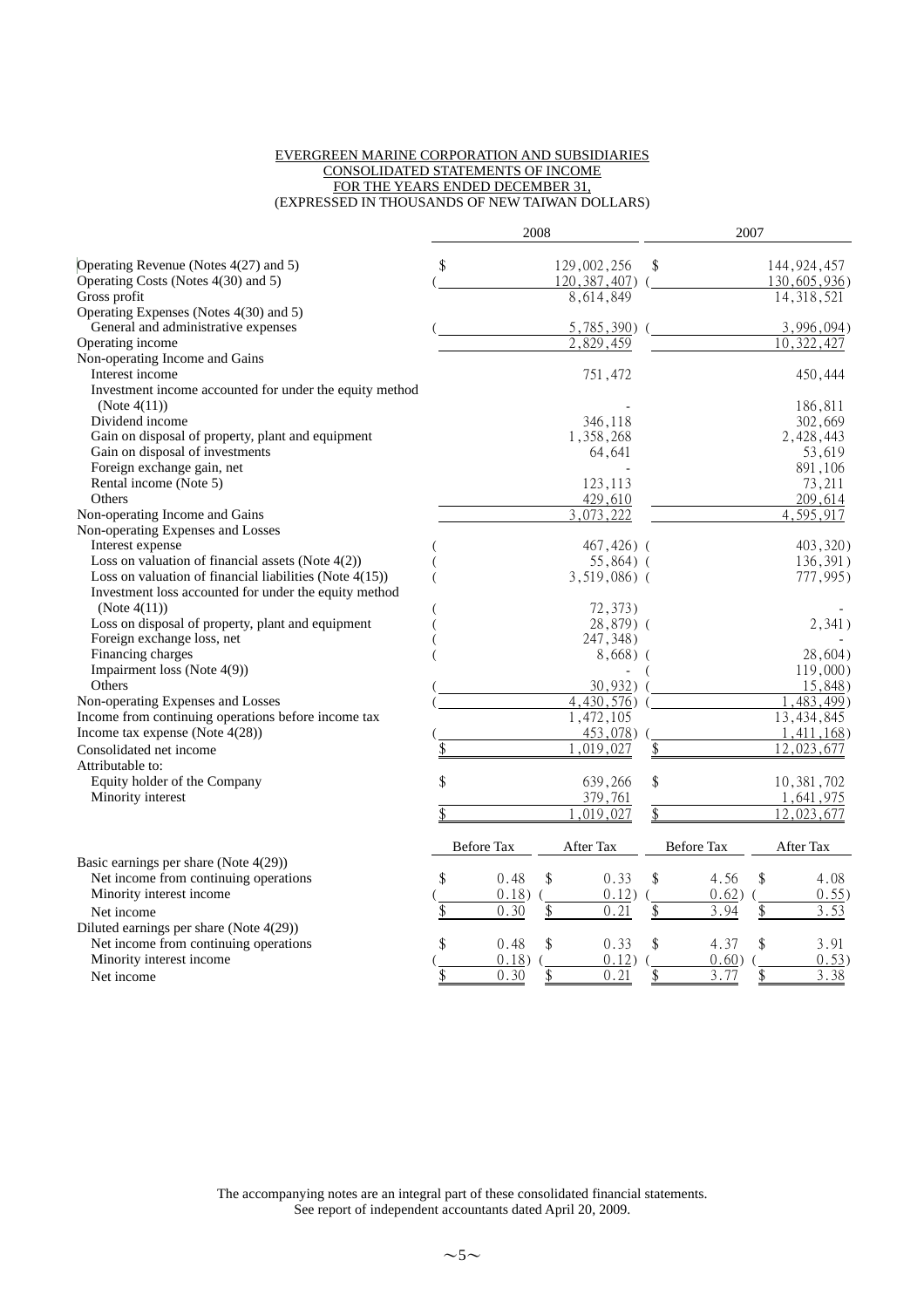# EVERGREEN MARINE CORPORATION AND SUBSIDIARIES CONSOLIDATED STATEMENTS OF CHANGES IN STOCKHOLDERS' EQUITY FOR THE YEARS ENDED DECEMBER 31, 2008 AND 2007 (EXPRESSED IN THOUSANDS OF NEW TAIWAN DOLLARS)

|                                                                                                                                            |                 |                     |               |     | <b>Retained Earnings</b> |                           |                                                           |  |                                          |                |                              |                      |                  |
|--------------------------------------------------------------------------------------------------------------------------------------------|-----------------|---------------------|---------------|-----|--------------------------|---------------------------|-----------------------------------------------------------|--|------------------------------------------|----------------|------------------------------|----------------------|------------------|
|                                                                                                                                            | Common<br>stock | Capital<br>Reserves | Legal reserve |     | Special<br>reserve       | Undistributed<br>earnings | Unrealized gain<br>or loss on<br>financial<br>instruments |  | Cumulative<br>translation<br>adjustments |                | Unrecognized<br>pension cost | Minority<br>interest | Total            |
|                                                                                                                                            |                 |                     |               |     |                          |                           |                                                           |  |                                          |                |                              |                      |                  |
| Year 2007                                                                                                                                  |                 |                     |               |     |                          |                           |                                                           |  |                                          |                |                              |                      |                  |
| Balance at January 1, 2007                                                                                                                 | \$29,159,293    | \$4,876,090         | \$6.442.985   |     | 957,344                  | \$14,420,781              | 89,683                                                    |  | \$1,888,153                              | $\binom{3}{2}$ | 521, 237)                    | \$3,699,417          | \$<br>61,012,509 |
| Appropriation of 2006 earnings                                                                                                             |                 |                     |               |     |                          |                           |                                                           |  |                                          |                |                              |                      |                  |
| Legal reserve                                                                                                                              |                 |                     | 41.158        |     |                          | 41,158)                   |                                                           |  |                                          |                |                              |                      |                  |
| Cash dividend                                                                                                                              |                 |                     |               |     |                          | 877,045)                  |                                                           |  |                                          |                |                              |                      | 877,045)         |
| Bonuses to employees                                                                                                                       |                 |                     |               |     |                          | 33,620)                   |                                                           |  |                                          |                |                              |                      | $33,620$ )       |
| Remuneration to directors and supervisors                                                                                                  |                 |                     |               |     |                          | 7,000                     |                                                           |  |                                          |                |                              |                      | 7,000            |
| Conversion of convertible bonds into common stock                                                                                          | 1,179,402       | 1,139,699           |               |     |                          | $\sim$                    |                                                           |  |                                          |                |                              |                      | 2,319,101        |
| Adjustments to retained earnings due to changes in<br>percentages of shareholding resulting from changes in<br>investees' capital reserves |                 | 401                 |               |     |                          |                           | 22,308                                                    |  | 82,336)                                  |                | 21.955                       |                      | 37,672)          |
| Translation adjustments arising from investees' financial                                                                                  |                 |                     |               |     |                          |                           |                                                           |  |                                          |                |                              |                      |                  |
| statements denominated in foreign currencies                                                                                               |                 |                     |               |     |                          |                           |                                                           |  | 268,393                                  |                |                              |                      | 268,393          |
| Unrealized gain on available-for-sale assets                                                                                               |                 |                     |               |     |                          |                           | 147,733                                                   |  |                                          |                |                              |                      | 147,733          |
| Unrealized gain on cash flow hedges                                                                                                        |                 |                     |               |     |                          |                           | 193,469                                                   |  |                                          |                |                              |                      | 193,469          |
| Unrecognition pension cost                                                                                                                 |                 |                     |               |     |                          |                           |                                                           |  |                                          |                | 29,527                       |                      | 29,527           |
| Consolidated net income for 2007                                                                                                           |                 |                     |               |     |                          | 10, 381, 702              |                                                           |  |                                          |                |                              | 1,641,975            | 12,023,677       |
| Minority interest                                                                                                                          |                 |                     |               |     |                          |                           |                                                           |  |                                          |                |                              | 442,766              | 442,766          |
| Balance at December 31, 2007                                                                                                               | \$30,338,695    | \$6,016,190         | 6,484,143     |     | 957,344                  | \$23,843,660              | 453,193                                                   |  | \$2,074,210                              |                | 469,755)                     | \$5,784,158          | 75,481,838       |
| <b>Year 2008</b>                                                                                                                           |                 |                     |               |     |                          |                           |                                                           |  |                                          |                |                              |                      |                  |
| Balance at January 1, 2008                                                                                                                 | \$30,338,695    | \$6,016,190         | \$6,484,143   | -\$ | 957,344                  | \$23,843,660              | 453,193                                                   |  | \$2,074,210                              | (\$            | 469,755)                     | \$5,784,158          | \$<br>75,481,838 |
| Unrealized gain on sale of amortized financial assets                                                                                      |                 |                     |               |     |                          |                           |                                                           |  |                                          |                |                              |                      |                  |
| carried                                                                                                                                    |                 |                     |               |     |                          |                           |                                                           |  |                                          |                |                              |                      |                  |
| at cost                                                                                                                                    |                 |                     |               |     |                          |                           | 9.371                                                     |  |                                          |                |                              |                      | 9.371            |
| Appropriation of 2007 earnings                                                                                                             |                 |                     |               |     |                          |                           |                                                           |  |                                          |                |                              |                      |                  |
| Legal reserve                                                                                                                              |                 |                     | 1,038,170     |     |                          | 1,038,170)                |                                                           |  |                                          |                |                              |                      |                  |
| Cash dividend                                                                                                                              |                 |                     |               |     |                          | 5,201,453                 |                                                           |  |                                          |                |                              |                      | 5,201,453        |
| Bonuses to employees                                                                                                                       |                 |                     |               |     |                          | 36,000                    |                                                           |  |                                          |                |                              |                      | 36,000           |
| Remuneration to directors and supervisors                                                                                                  |                 |                     |               |     |                          | $45,600$ )                |                                                           |  |                                          |                |                              |                      | $45,600$ )       |
| Conversion of convertible bonds into common stock                                                                                          | 270,695         | 294, 205            |               |     |                          |                           |                                                           |  |                                          |                |                              |                      | 564,900          |
| Adjustments to retained earnings due to changes in<br>percentages of shareholding resulting from changes in<br>investees' capital reserves |                 | 44,988              |               |     |                          | $\overline{a}$            | 864,686)                                                  |  | 115,949                                  |                | 66,277                       |                      | 637,472)         |
| Translation adjustments arising from investees' financial                                                                                  |                 |                     |               |     |                          |                           |                                                           |  |                                          |                |                              |                      |                  |
| statement denominated in foreign currencies                                                                                                |                 |                     |               |     |                          |                           | $\sim$                                                    |  | 1,294,661)                               |                |                              |                      | 1,294,661)       |
| Unrealized gain on available-for-sale assets                                                                                               |                 |                     |               |     |                          | ٠                         | 377,160)                                                  |  |                                          |                |                              |                      | 377,160)         |
| Unrealized gain on cash flow hedges                                                                                                        |                 |                     |               |     |                          |                           | 2,919                                                     |  |                                          |                |                              |                      | 2,919            |
| Unrecognition pension cost                                                                                                                 |                 |                     |               |     |                          |                           |                                                           |  |                                          |                | 75,614)                      | $\sim$               | 75,614)          |
| Consolidated net income for 2008                                                                                                           |                 |                     |               |     |                          | 639,266                   |                                                           |  |                                          |                |                              | 379,761              | 1.019.027        |
| Minority interest                                                                                                                          |                 |                     |               |     |                          |                           |                                                           |  |                                          |                |                              | ,695,191)            | 1,695,191)       |
| Balance at December 31, 2008                                                                                                               | \$30,609,390    | 6.355.383<br>ዩ      | \$7,522,313   |     | 957,344                  | \$18,161,703              | 776,363)                                                  |  | 895.498                                  | -\$            | 479,0921                     | \$4,468,728          | 67,714,904       |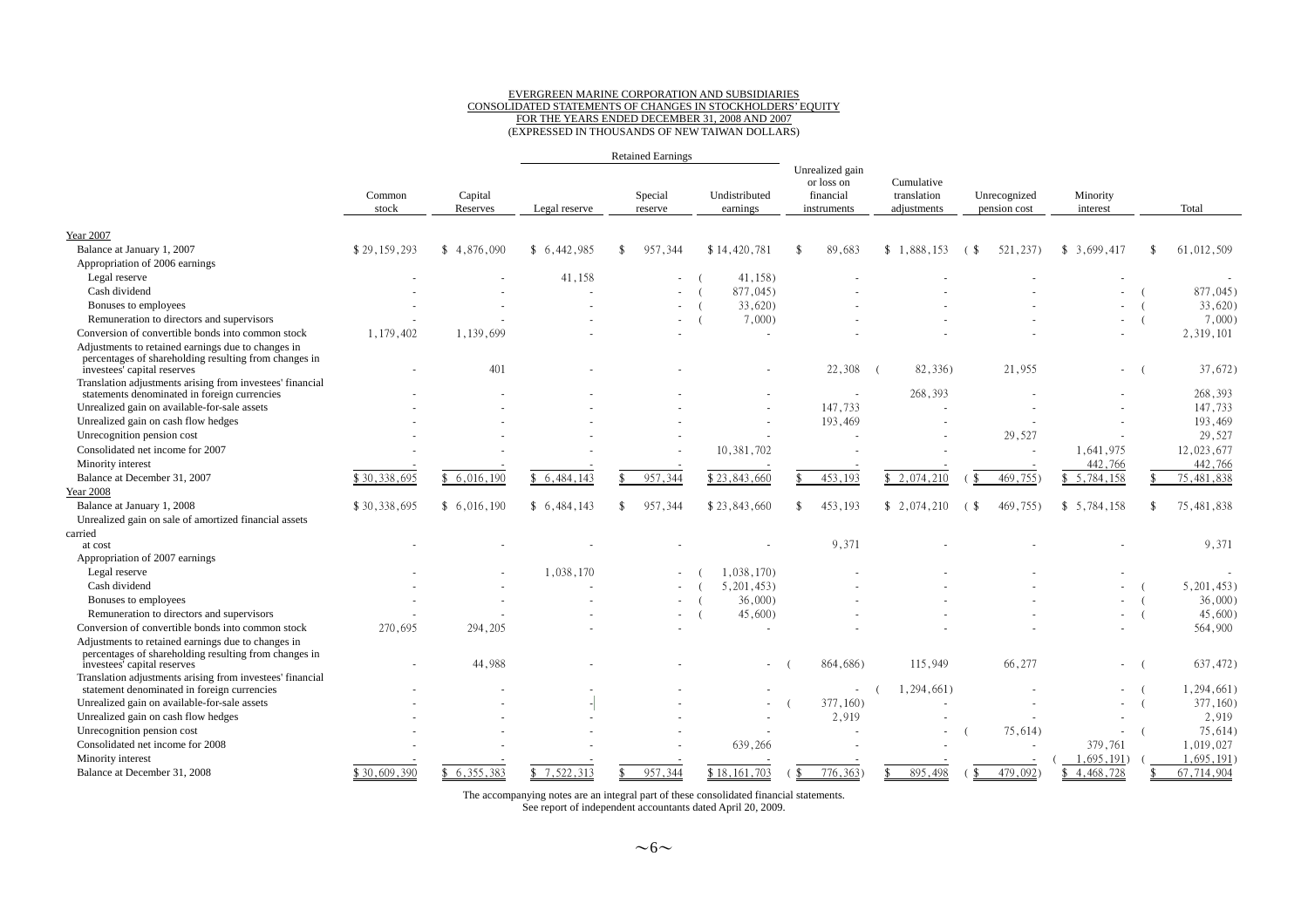#### EVERGREEN MARINE CORPORATION CONSOLIDATED STATEMENTS OF CASH FLOWS FOR THE YEARS ENDED DECEMBER 31, (EXPRESSED IN THOUSANDS OF NEW TAIWAN DOLLARS)

|                                                                 | 2008            | 2007                                  |
|-----------------------------------------------------------------|-----------------|---------------------------------------|
|                                                                 |                 |                                       |
| CASH FLOWS FROM OPERATING ACTIVITIES<br>Consolidated net income |                 |                                       |
| Adjustments to reconcile consolidated net income to net cash    | \$<br>1,019,027 | $\sqrt[6]{\frac{1}{2}}$<br>12,023,677 |
| provided by operating activities:                               |                 |                                       |
| Depreciation                                                    | 5,552,451       | 4,702,137                             |
| Amortization                                                    | 42,972          | 50,541                                |
| Reclassification of depreciation of dock facilities to          |                 |                                       |
| operating costs and others                                      | 443,616         | 602,613                               |
| Reclassification of amortization of deferred charges to         |                 |                                       |
| others                                                          | 27,286          | 38,903                                |
| Net gain on disposal of property, plant and equipment           | $1,085,944$ (   | 1,888,626)                            |
| Excess of equity-accounted investment gain over cash            |                 |                                       |
| dividends                                                       | 584,190         | 227,238                               |
| Loss on impairment of financial assets carried at cost          |                 | 119,000                               |
| Interest compensation of convertible bonds                      | $4,965$ (       | 4,650)                                |
| Net gain on disposal of long-term equity investments            |                 |                                       |
| accounted for under the equity method                           | 105,413)        |                                       |
| Gain on sale of available-for-sale financial assets             | $19,883$ (      | 12,923)                               |
| Interest amortization of financial assets and unrealized        |                 |                                       |
| exchange gains                                                  | $256)$ (        | 1,026                                 |
| Loss on disposal of investments in bonds without active         |                 |                                       |
| markets                                                         | 12,451          |                                       |
| Loss on disposal of other long-term investments                 | 3,471           |                                       |
| Changes in assets and liabilities                               |                 |                                       |
| Financial assets and liabilities at fair value through profit   |                 |                                       |
| or loss                                                         | 4,110,910       | 3,190,988                             |
| Notes and accounts receivable                                   | 5,517,480       | 2,275,911                             |
| Other receivables                                               | 698,907)        | 657,916                               |
| Other financial assets                                          | 1,257,767       | 356                                   |
| Inventories                                                     | 111,693)        | 272,472                               |
| Prepaid expenses and prepayments                                | 1,471,988       | 1,188,113)                            |
| Restricted assets                                               | 52,224          | 49,496)<br>$\left($                   |
| Agent accounts                                                  | 868, 944)       | 1,458,003                             |
| Agency reciprocal accounts                                      | 901,338         | 689,777)<br>(                         |
| Other current assets                                            | 179,295         | 23,048                                |
| Refundable deposits                                             | 291,818)        | 487,145                               |
| Other assets                                                    | 47,000          |                                       |
| Notes and accounts payable                                      | 9, 511, 361)    | 7,041,385                             |
| Income tax payable                                              | 6,355           | 83,030)<br>(                          |
| Accrued expenses                                                | 726,578) (      | 8, 391, 648)                          |
| Other payables                                                  | 767,519         | 1,104,639)                            |
| Other current liabilities                                       | 597,173)        | 21,374                                |
| Accrued pension liabilites                                      | 54,346          | 60,932                                |
| Deferred income tax assets / liabilities                        | 235,707)        | 500,762                               |
| Taxes due to unrealized gain or loss on cash flow hedge         | 973)            | 64,488)                               |
| Other liabilities                                               | 487, 207)       | 619,714)                              |
| Net cash provided by operating activities                       | 4,789,330       | 19,656,271                            |

(Continued)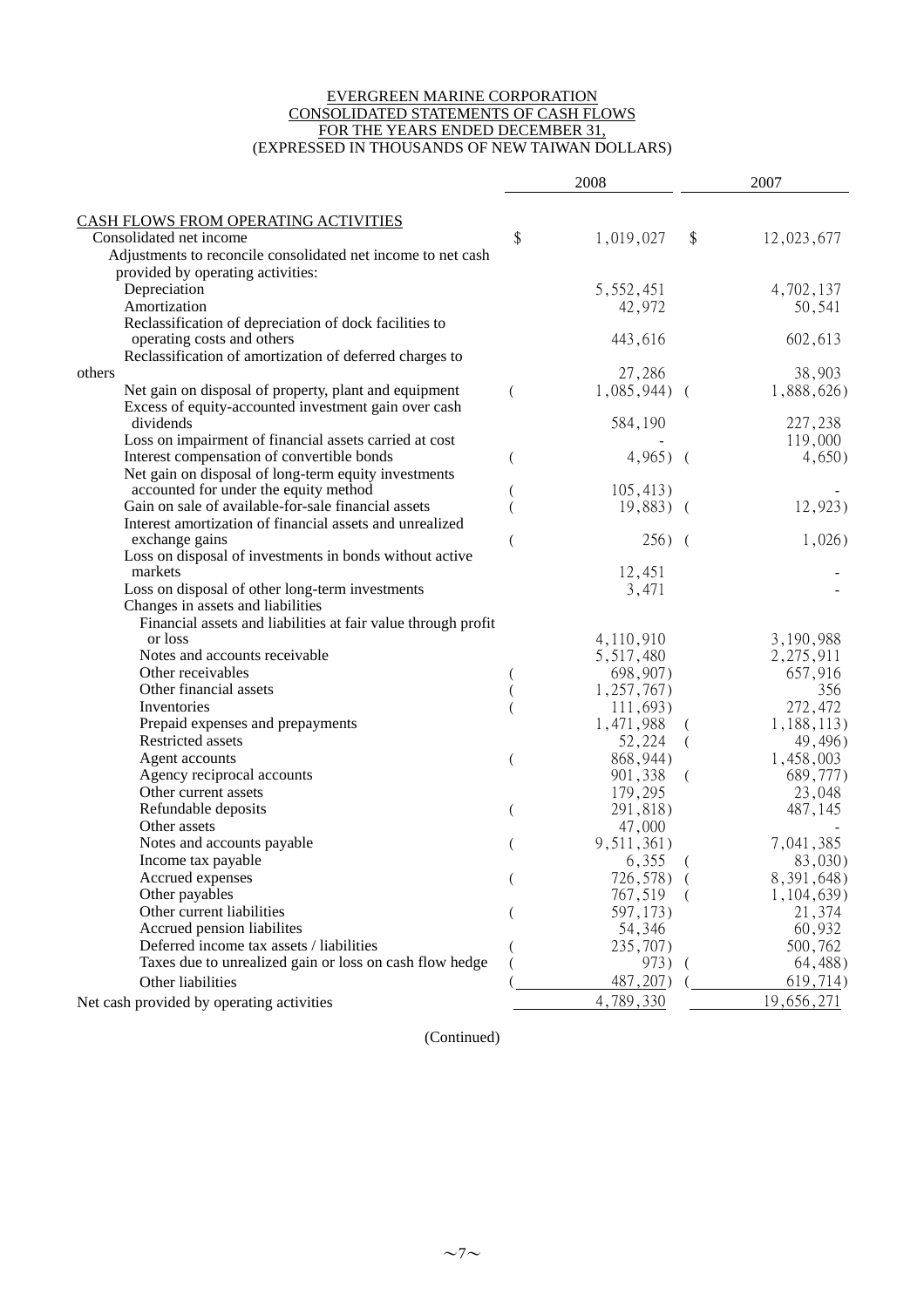#### EVERGREEN MARINE CORPORATION CONSOLIDATED STATEMENTS OF CASH FLOWS FOR THE YEARS ENDED DECEMBER 31, (EXPRESSED IN THOUSANDS OF NEW TAIWAN DOLLARS)

#### CASH FLOWS FROM INVESTING ACTIVITIES

| Proceeds from sale of available-for-sale financial assets - non      |               |          |            |
|----------------------------------------------------------------------|---------------|----------|------------|
| current                                                              | 22,199        |          | 14,080     |
| Acquisition of financial assets carried at cost - non current        | 3,197)        |          | 43,750)    |
| Proceeds from sale of financial assets carried at cost - non current |               |          | 581,000    |
| Proceeds from capital reduction of investee                          | 1,705         |          | 3,409      |
| Proceeds from sale of investments in bonds without active<br>markets | 329           |          |            |
| Acquisition of long-term equity investments accounted for under      |               |          |            |
| the equity method                                                    | 459,304)      | $\left($ | 464, 398)  |
| Proceeds from sale of long-term equity investments accounted for     |               |          |            |
| under the equity method                                              | 334,185       |          |            |
| Acquisition of other long-term investments                           |               |          | 3,282)     |
| Proceeds from sale of other long-term investments                    | 2,853         |          |            |
| Acquisition of property, plant and equipment                         | 9,078,544)    |          | 8,271,710) |
| Proceeds from disposal of property, plant and equipment              | 1,812,787     |          | 2,585,537  |
| Increase in deferred expenses                                        | 131,922)      |          | 65,386)    |
| Decrease in long-term installment receivables                        | 64,963        |          | 37,372     |
| Net cash used in investing activities                                | 7,433,946     |          | 5,627,128  |
| CASH FLOWS FROM FINANCING ACTIVITIES                                 |               |          |            |
| Increase (decrease) in short-term loans                              | 2,785,590     | (        | 735, 277)  |
| Increase in long-term loans                                          | 8,987,359     |          | 712,121    |
| Decrease in corporate bonds payable                                  | 1,500,000     |          | 2,500,100  |
| (Decrease) increase in guarantee deposits received                   | 4,413)        |          | 140        |
| Distribution of cash dividends                                       | 5,201,453)    |          | 877,045)   |
| Distribution of employees' bonuses and directors' and                |               |          |            |
| supervisors' remuneration                                            | 81,600)       |          | 40,620)    |
| Net change in minority interest                                      | 1,695,191)    |          | 442,766    |
| Net cash provided by (used in) financing activities                  | 3,290,292     |          | 2,998,015  |
| Effect of initial consolidation of subsidiaries                      |               |          | 1,429,589  |
| Effect of exchange rate changes                                      | 4,741,435     |          | 958,548)   |
| Increase in cash and cash equivalents                                | 5,387,111     |          | 11,502,169 |
| Cash and cash equivalents at beginning of year                       | 21,602,307    |          | 10,100,138 |
| Cash and cash equivalents at end of year                             | 26,989,418    | \$       | 21,602,307 |
| SUPPLEMENTAL INFORMATION OF CASH FLOW                                |               |          |            |
| Interest paid                                                        | \$<br>536,514 | \$       | 500,665    |
| Less: interest capitalized                                           |               |          |            |
| Interest paid, net of interest capitalized                           | 536,514       | \$       | 500,665    |
|                                                                      | 691,844       |          | ,042,172   |
| Income tax paid                                                      |               |          |            |
| Financing activities not affecting cash flows                        |               |          |            |
| Long-term liabilities due within one year                            | ,669,912      |          | 4,761,212  |
| Conversion of convertible bonds into common stock                    | 564,900       | \$       | 2,319,100  |
|                                                                      |               |          |            |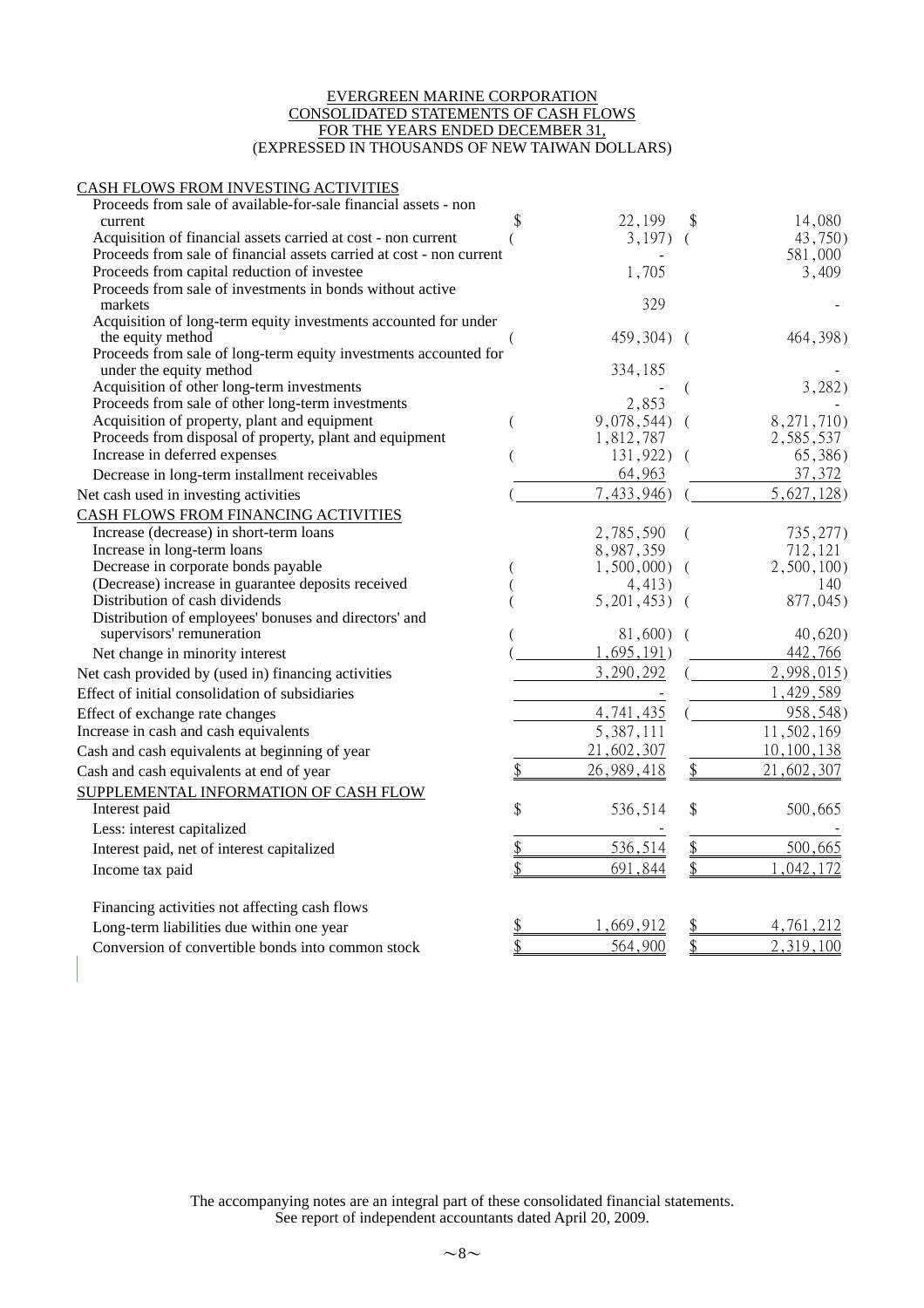# EVERGREEN MARINE CORPORATION AND SUBSIDIARIES NOTES TO CONSOLIDATED FINANCIAL STATEMENTS DECEMBER 31,2008 AND 2007 (EXPRESSED IN THOUSANDS OF NEW TAIWAN DOLLARS/FOREIGN CURRENCY EXCEPT AS OTHERWISE INDICATED)

# 1.HISTORY AND ORGANIZATION

### (1)The company

Established on September 25, 1968, Evergreen Marine Corporation (the "Company") had authorized capital of \$36,000,000 and issued capital of \$30,609,360 as of December 31, 2008 with a par value of \$10 (in dollars) per share. The Company is mainly engaged in domestic and international marine transportation, shipping agency services, and the distribution of containers. The Company was approved by the Securities and Futures Commission (SFC), Ministry of Finance (MOF) (currently known as the Securities and Futures Bureau (SFB), Financial Supervisory Commission, Executive Yuan) to be a public company on November 2, 1982 and was further approved by the SFC to be a listed company on July 6, 1987. The Company's shares have been publicly traded on the Taiwan Stock Exchange since September 21, 1987. The Company and its subsidiaries included in the consolidated financial statements had 4,807 employees as of December 31, 2008. The Company and its subsidiaries are collectively referred herein as the Group.

|          |             |                                                         | Ownership (%)             |        |             |
|----------|-------------|---------------------------------------------------------|---------------------------|--------|-------------|
|          |             |                                                         | December 31, December 31, |        |             |
| Investor | Subsidiary  | Main activities                                         | 2008                      | 2007   | Description |
| The      | <b>TTSC</b> | Cargo loading                                           |                           |        |             |
| Company  |             | and discharging                                         | 55.00                     | 55.00  |             |
| $\prime$ | Peony       | Investments in<br>transport-related<br>business         | 100.00                    | 100.00 |             |
| Peony    | <b>GMS</b>  | <b>Container Shipping</b>                               | 100.00                    | 100.00 |             |
| $\prime$ | Clove       | Investments in<br>container yards and<br>port terminals | 100.00                    | 100.00 |             |

(2)Subsidiaries included in the consolidated financial statements and their changes in 2008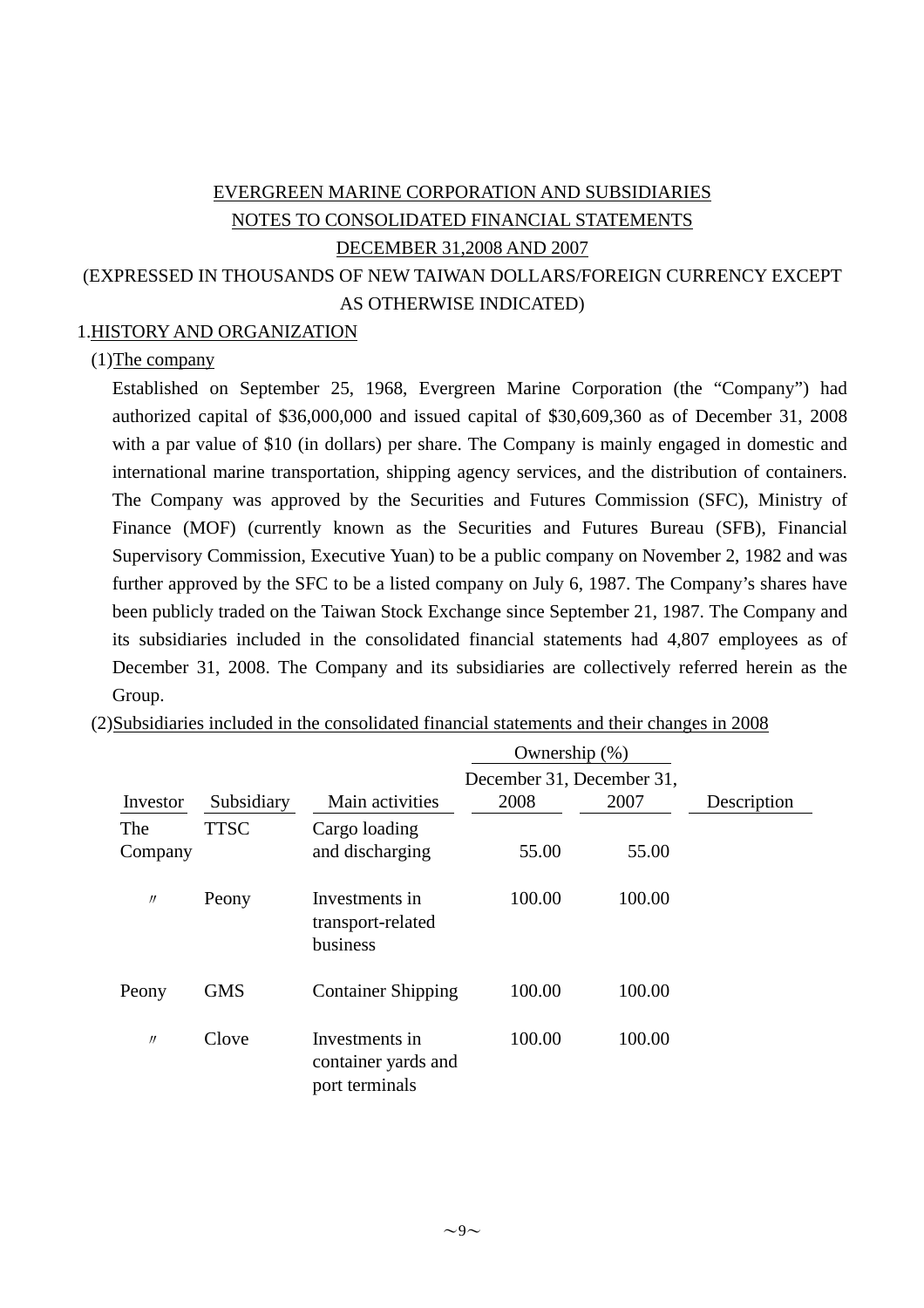|                   |             |                                                                                                         | Ownership (%)             |        |                                                                                                                                                                                |
|-------------------|-------------|---------------------------------------------------------------------------------------------------------|---------------------------|--------|--------------------------------------------------------------------------------------------------------------------------------------------------------------------------------|
|                   |             |                                                                                                         | December 31, December 31, |        |                                                                                                                                                                                |
| Investor          | Subsidiary  | Main activities                                                                                         | 2008                      | 2007   | Description                                                                                                                                                                    |
| Peony             | Vigor       | Investments in<br>container<br>manufacturing                                                            | 100.00                    | 100.00 |                                                                                                                                                                                |
| $^{\prime\prime}$ | <b>EMU</b>  | Container shipping                                                                                      | 51.00                     | 51.00  |                                                                                                                                                                                |
| $^{\prime\prime}$ | EHIC(M)     | Manufacturing of<br>dry steel containers<br>and container parts                                         | 84.44                     | 84.44  |                                                                                                                                                                                |
| $^{\prime\prime}$ |             | Armand N.V Investments in<br>container yards and<br>port terminals                                      | 70.00                     | 70.00  |                                                                                                                                                                                |
| $\prime\prime$    | <b>SGTC</b> | Loading,<br>discharging, storage,<br>repairs, cleaning<br>and inland<br>transportation of<br>containers | 55.00                     | 55.00  |                                                                                                                                                                                |
| $^{\prime\prime}$ | <b>MBPI</b> | Containers storage<br>and inspections of<br>containers at the<br>customs house                          | 95.30                     | 95.30  |                                                                                                                                                                                |
| $^{\prime\prime}$ | <b>MBT</b>  | Inland transportation<br>repairs and cleaning<br>of containers                                          | 86.91                     | 86.91  | MBT is 17.39%<br>directly owned<br>by Peony and<br>72.95% indirectly<br>owned by Peony<br>through MBPI.<br>Therefore,<br>Peony's total<br>equity interest in<br>MBT is 86.91%. |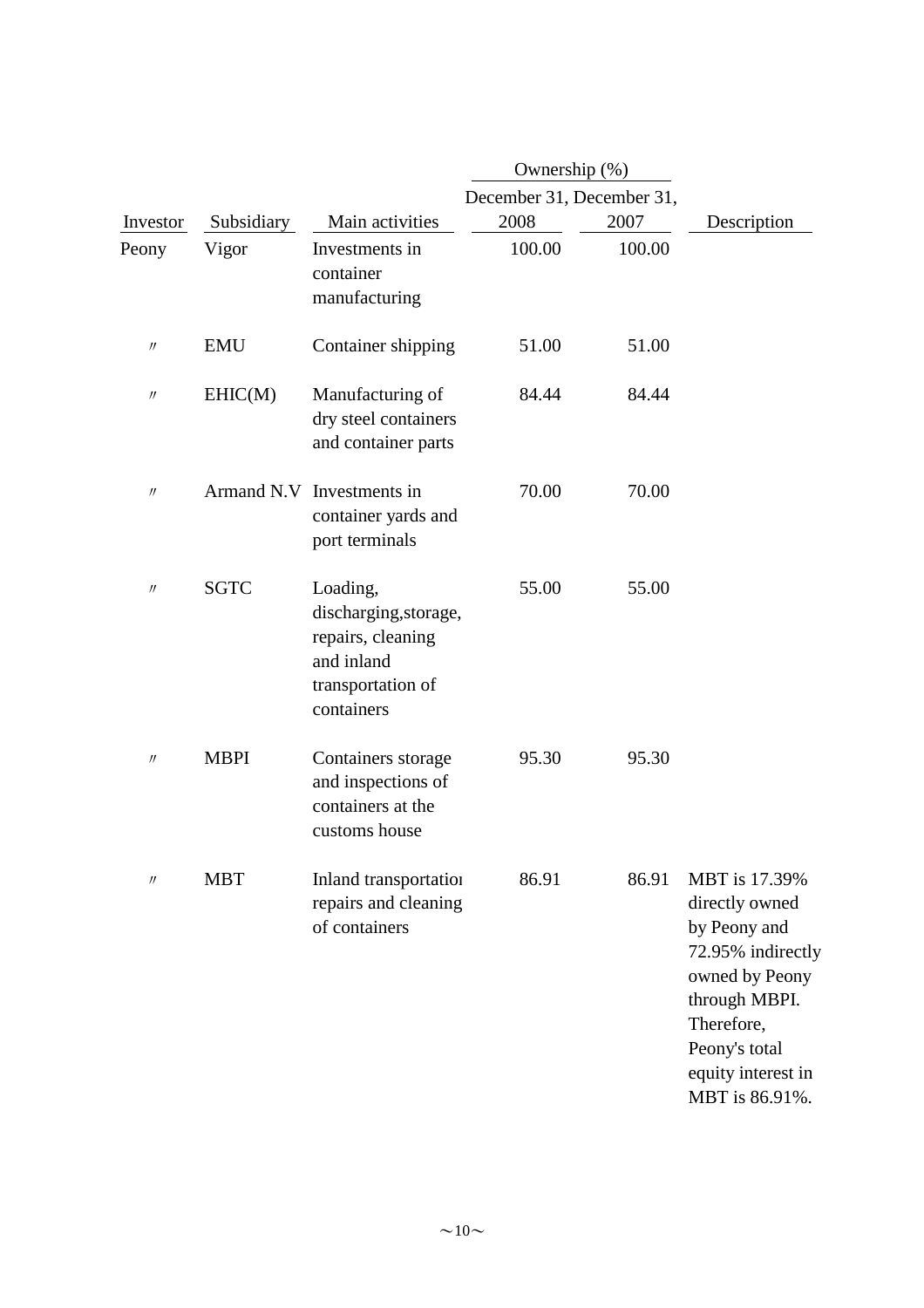|                               |             |                                                                             | Ownership (%)             |        |                                                                                                                                                                                               |
|-------------------------------|-------------|-----------------------------------------------------------------------------|---------------------------|--------|-----------------------------------------------------------------------------------------------------------------------------------------------------------------------------------------------|
|                               |             |                                                                             | December 31, December 31, |        |                                                                                                                                                                                               |
| Investor                      | Subsidiary  | Main activities                                                             | 2008                      | 2007   | Description                                                                                                                                                                                   |
| Peony                         | Island      | Investments in<br>operating machinery<br>and equipment of<br>port terminals | 43.65                     | 43.65  | Peony indirectly<br>holds 15% and<br>36% equity<br>interest in Island<br>through EMU<br>and Clove,<br>respectively.<br>Therefore,<br>Peony's total<br>equity interest in<br>Island is 43.65%. |
| $\prime\prime$                | <b>EGS</b>  | Agency services<br>dealing with port<br>formalities                         | 51.00                     | 51.00  |                                                                                                                                                                                               |
| $\prime\prime$                | EGK         | $^{\prime\prime}$                                                           | 100.00                    | 100.00 |                                                                                                                                                                                               |
| $\prime\prime$                | <b>EMI</b>  | $\prime\prime$                                                              | 51.00                     | 51.00  |                                                                                                                                                                                               |
| $\prime\prime$                | <b>EGT</b>  | $\prime\prime$                                                              | 51.00                     | 51.00  |                                                                                                                                                                                               |
| $\prime\prime$                | EGI         | $\prime\prime$                                                              | 99.99                     | 99.99  |                                                                                                                                                                                               |
| $\prime\prime$                | <b>EMA</b>  | Agency services<br>dealing with port<br>formalities                         | 51.00                     | 51.00  |                                                                                                                                                                                               |
| $\ensuremath{\mathnormal{H}}$ | <b>EIT</b>  | $\ensuremath{\mathnormal{H}}$                                               | 55.00                     | 55.00  |                                                                                                                                                                                               |
| $\ensuremath{\mathnormal{H}}$ | <b>EES</b>  | $\prime\prime$                                                              | 55.00                     | 55.00  |                                                                                                                                                                                               |
| $\ensuremath{\mathnormal{H}}$ | <b>ERU</b>  | $\ensuremath{\mathnormal{H}}$                                               | 51.00                     | 51.00  |                                                                                                                                                                                               |
| $\prime\prime$                | ${\rm EGD}$ | $\prime\prime$                                                              | 100.00                    | 100.00 |                                                                                                                                                                                               |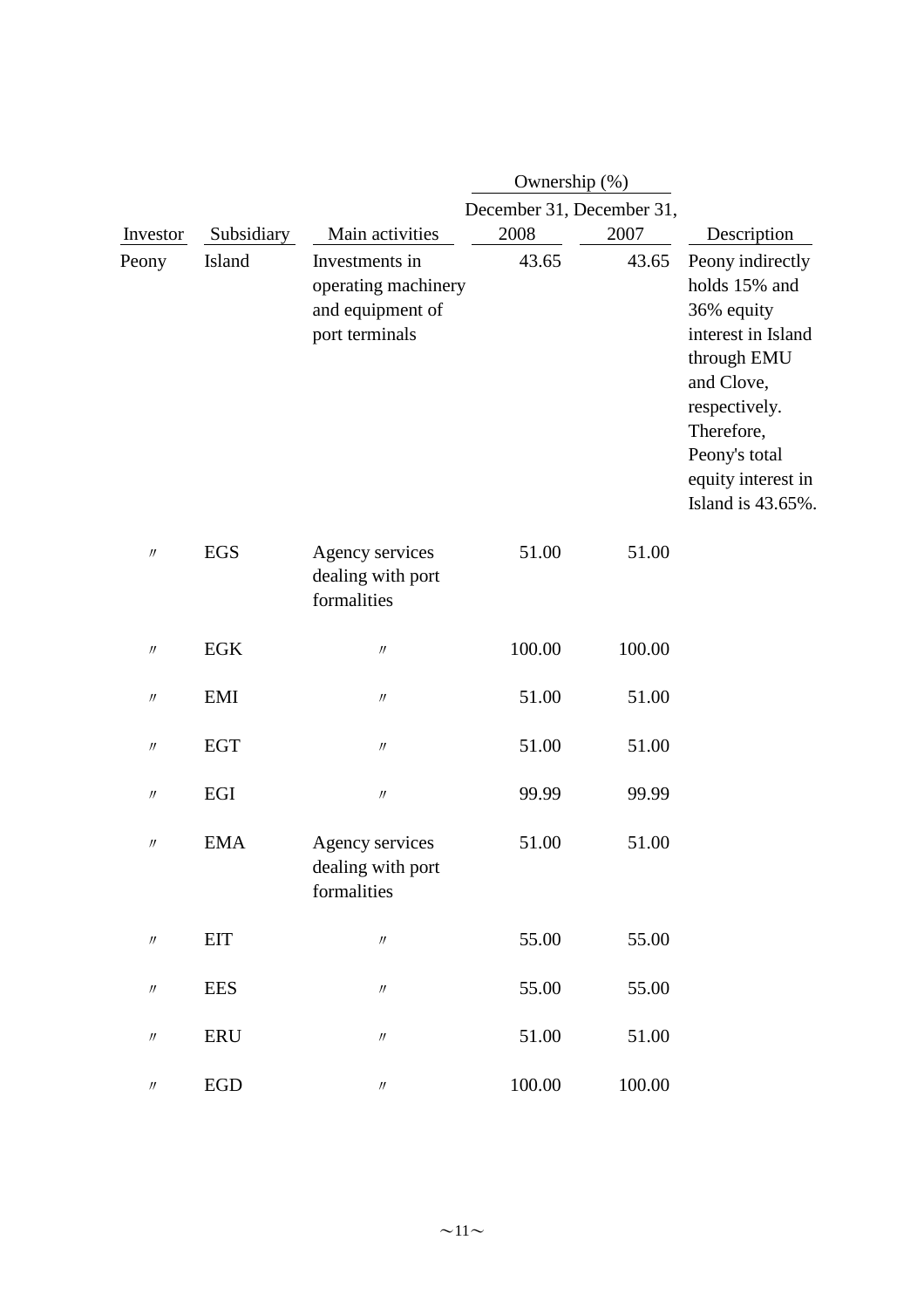|                   |                |                                                                                           | Ownership (%)             |        |             |  |  |
|-------------------|----------------|-------------------------------------------------------------------------------------------|---------------------------|--------|-------------|--|--|
|                   |                |                                                                                           | December 31, December 31, |        |             |  |  |
| Investor          | Subsidiary     | Main activities                                                                           | 2008                      | 2007   | Description |  |  |
| Peony             | EGU(DBL)       | $\prime\prime$                                                                            | 100.00                    | 100.00 |             |  |  |
| $\prime\prime$    | EGD(WWX)       | $\ensuremath{\mathnormal{H}}$                                                             | 100.00                    | 100.00 |             |  |  |
| $^{\prime\prime}$ | <b>EGF</b>     | $\prime\prime$                                                                            | 99.40                     | 99.40  |             |  |  |
| $^{\prime\prime}$ | <b>EGN</b>     | $\ensuremath{\mathnormal{H}}$                                                             | 100.00                    | 100.00 |             |  |  |
| $^{\prime\prime}$ | EGV            | $\ensuremath{\mathnormal{H}}$                                                             | 51.00                     | 51.00  |             |  |  |
| $\prime\prime$    | EGB            | $\prime\prime$                                                                            | 95.00                     | 99.99  |             |  |  |
| Clove             | Ample          | Investments in<br>container yards and<br>port terminals                                   | 90.00                     | 90.00  |             |  |  |
| Armand<br>N.V.    | Armand<br>B.V. | $^{\prime\prime}$                                                                         | 100.00                    | 100.00 |             |  |  |
| Island            | Whitney        | Investments and<br>leases of operating<br>machinery and<br>equipment of port<br>terminals | 100.00                    | 100.00 |             |  |  |
| $\prime\prime$    | Hemlock        | $\prime\prime$                                                                            | 100.00                    | 100.00 |             |  |  |

A.For the information on investee companies included in the consolidated financial statements for the year ended December 31, 2008, please refer to Note 11.

B.Subsidiaries that are included in the consolidated financial statements:

- a) EGS, EGK, EMI, EGT, EGI, and EMA were acquired by Peony in December 31, 2007. As of December 31, 2007, Peony's equity interest were 51%, 100%, 51%, 51%, 99.99% and 51%, respectively.
- b) EIT, EES, ERU, EGD, EGU(DBL), EGD(WWX), EGF, EGN, EGV and EGB were acquired by Peony in December 31, 2007, Peony's equity interest were 55%, 55%, 51%, 100%, 100%, 100%, 99.4%, 100%, 51% and 99.99%, respectively.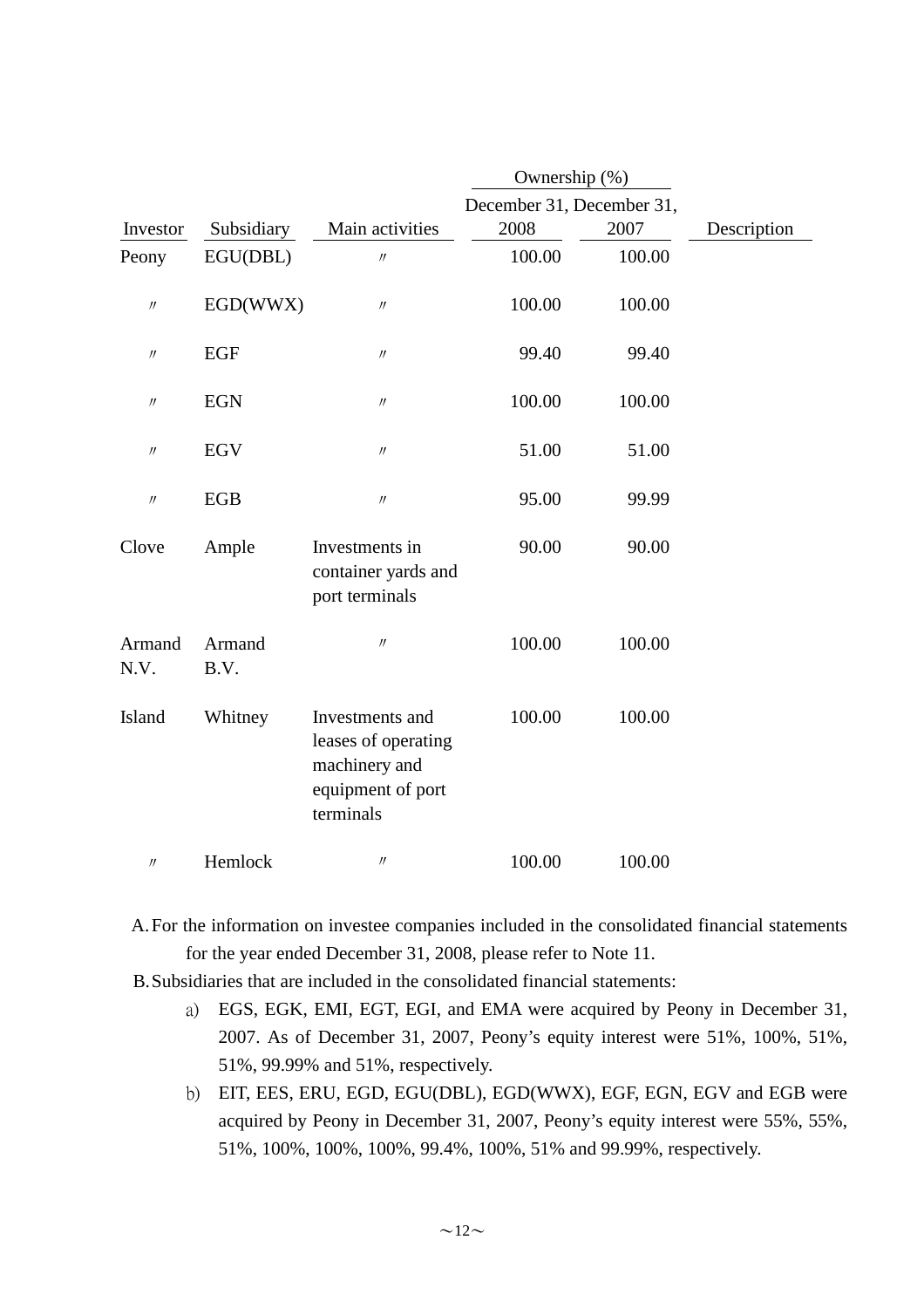- c) On October 31, 2008, Peony resolved to reduce its capital in EGB, from 99.99% to 95%, and the proceeds, based on its proportionate equity interest, were received. No gain or loss was incurred.
- (3)Subsidiary not included in the consolidated financial statements: None.
- (4)Adjustments for subsidiaries with different balance sheet dates: None.
- (5)Special operating risks in foreign subsidiaries: None.
- (6)Nature and extent of the restrictions on fund remittance from subsidiaries to the parent company: None.
- (7)Contents of subsidiaries' securities issued by the parent company: None.

(8)Information on convertible bonds and common stock issued by subsidiaries: None.

#### 2.SUMMARY OF SIGNIFICANT ACCOUNTING POLICIES

The accompanying consolidated financial statements of the Group are prepared in conformity with the " Rules Governing the Preparation of Financial Statements by Securities Issuers" and accounting principles gererally accepted in the Republic of China. The Group's significant accounting policies are as summarized below:

- (1)Classification of current and non-current items
	- A. Assets that meet one of the following criteria are classified as current assets; otherwise they are classified as non-current assets:
		- a) Assets arising from operating activities that are expected to be realized or consumed, or are intended to be sold within the normal operating cycle;
		- b) Assets held mainly for trading purposes;
		- c) Assets that are expected to be realized within twelve months from the balance sheet date;
		- d) Cash and cash equivalents, excluding restricted cash and cash equivalents and those that are to be exchanged or used to pay off liabilities more than twelve months after the balance sheet date.
	- B. Liabilities that meet one of the following criteria are classified as current liabilities; otherwise they are classified as non-current liabilities:
		- a) Liabilities arising from operating activities that are expected to be paid off within the normal operating cycle;
		- b) Liabilities arising mainly from trading activities;
		- c) Liabilities that are to be paid off within twelve months from the balance sheet date;
		- d) Liabilities for which the repayment date cannot be extended unconditionally to more than twelve months after the balance sheet date.
	- C.Financial liabilities that expire within 12 months from the balance sheet date which meet the following conditions are classified as non-current liabilities:
		- a) The original contract term exceeds one year.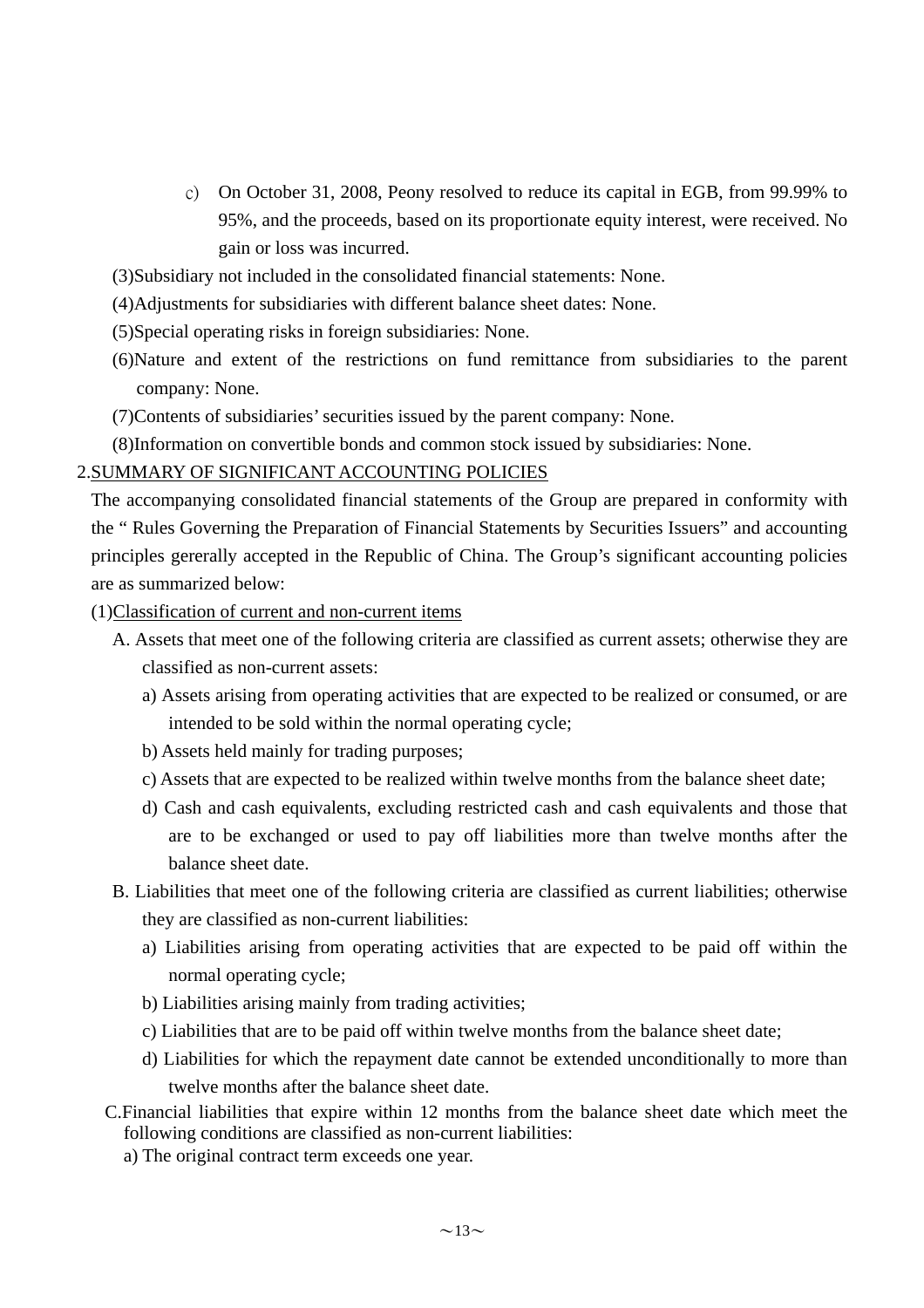b) Intended for long-term refinancing.

c) Have completed long-term refinancing and extended the period of liabilities before the balance sheet date, or have the intention to refinance or extend the period of liabilities by one year after balance sheet date.

## (2)Foreign currency transactions

- A. The Company and its subsidiaries maintain their accounts in New Taiwan dollars and their respective functional currencies, respectively. Transactions denominated in foreign currencies are translated into New Taiwan dollars or their functional currencies at the spot exchange rates prevailing at the transaction dates. Exchange gains or losses due to the difference between the exchange rate on the transaction date and the exchange rate on the date of actual receipt and payment are recognized in current year's profit or loss.
- B. Receivables, other monetary assets and liabilities denominated in foreign currencies are translated at the spot exchange rates prevailing at the balance sheet date. Exchange gains or losses are recognized in profit or loss.
- C. When a gain or loss on a non-monetary item is recognized directly in equity, any exchange component of that gain or loss shall be recognized directly in equity. Conversely, when a gain or loss on a non-monetary item is recognized in profit or loss, any exchange component of that gain or loss shall be recognized in profit or loss. However, non-monetary items that are measured on a historical cost basis are translated using the exchange rate at the date of the transaction.

# (3)Translation of financial statements of foreign subsidiaries

Assets and liabilities of foreign subsidiaries are translated into New Taiwan dollars using the exchange rates at the balance sheet date. Equity accounts are translated at historical rates except for beginning retained earnings, which are carried forward from prior year's balance. Dividends are translated at the rates prevailing at the date of declaration. Profit and loss accounts are translated at weighted-average rates of the year. The resulting translation differences are included in "cumulative translation adjustments" under stockholders' equity.

#### (4)Cash and cash equivalents

Cash and cash equivalents include cash on hand and in banks and other short-term highly liquid investments which are readily convertible to known amount of cash and which are subject to insignificant risk of changes in value resulting from fluctuations in interest rates.

# (5)Financial assets and financial liabilities at fair value through profit or loss

- A. Financial assets and financial liabilities at fair value through profit or loss are recognized and derecognized using trade date accounting and are recognized initially at fair value.
- B. These financial instruments are subsequently remeasured and stated at fair value, and the gain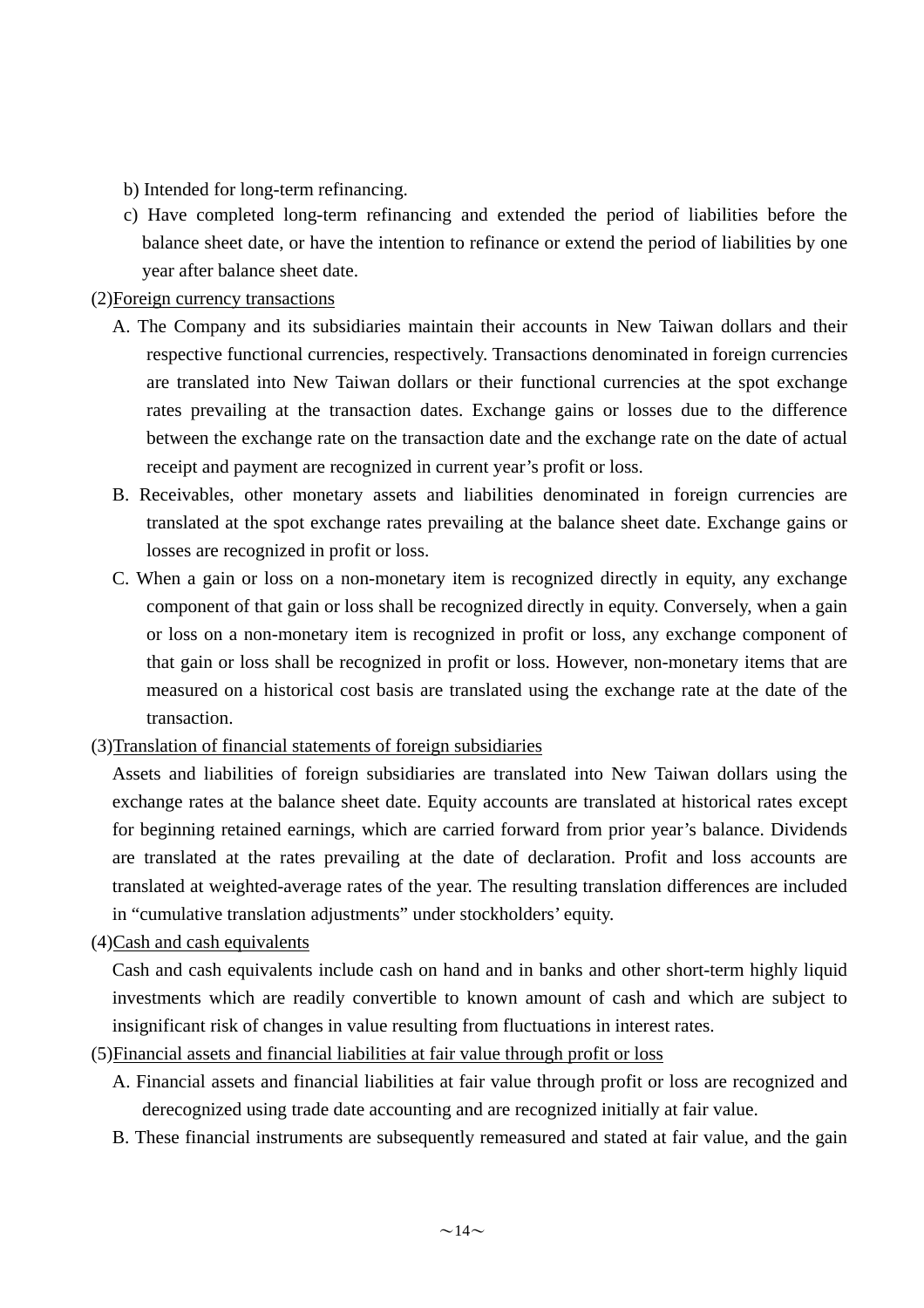or loss is recognized in profit or loss. The fair value of listed stocks, OTC stocks and closed-end mutual funds is based on latest quoted fair prices of the accounting period. The fair value of open-end and balanced mutual funds is based on the net asset value at the balance sheet date.

- C. When a derivative is an ineffective hedging instrument, it is initially recognized at fair value on the date a derivative contract is entered into and is subsequently remeasured at its fair value. If a derivative is a non-option derivative, the fair value initially recognized is zero.
- (6)Available-for-sale financial assets
	- A. Available-for-sale financial assets are recognized and derecognized using trade date accounting and are initially stated at fair value plus transaction costs that are directly attributable to the acquisition of the financial asset.
	- B. The financial assets are remeasured and stated at fair value, and the gain or loss is recognized in equity, until the financial asset is derecognized, at which time the cumulative gain or loss previously recognized in equity shall be recognized in profit or loss. The fair value of listed stocks and OTC stocks and closed-end mutual funds are based on latest quoted fair prices of the accounting period. The fair values of open-end and balanced mutual funds are based on the net asset value at the balance sheet date.
	- C. If there is any objective evidence that the financial asset is impaired, the cumulative loss that has been recognized directly in equity shall be transferred from equity to profit or loss. When the fair value of an equity instrument subsequently increases, impairment losses recognized previously in profit or loss shall not be reversed. When the fair value of a debt instrument subsequently increases and the increase can be objectively related to an event occurring after the impairment loss was recognized in profit or loss, the impairment loss shall be reversed to the extent of the loss recognized in profit or loss.
- (7)Investments in bonds without active markets
	- A. Investment in bonds without active markets is recognized and derecognized using trade date accounting and is stated initially at its fair value plus transaction costs that are directly attributable to the acquisition of the financial asset.
	- B. This financial asset is carried at amortized cost.
	- C. If there is any objective evidence that the financial asset is impaired, the impairment loss is recognized in profit or loss. If, subsequently, the fair value of the asset increases and the increase can be objectively related to an event occurring after the impairment loss was recognized in profit or loss, the previously recognized impairment loss shall be reversed to the extent of the amount of the amortized cost that would have been recognized at the date the impairment is reversed.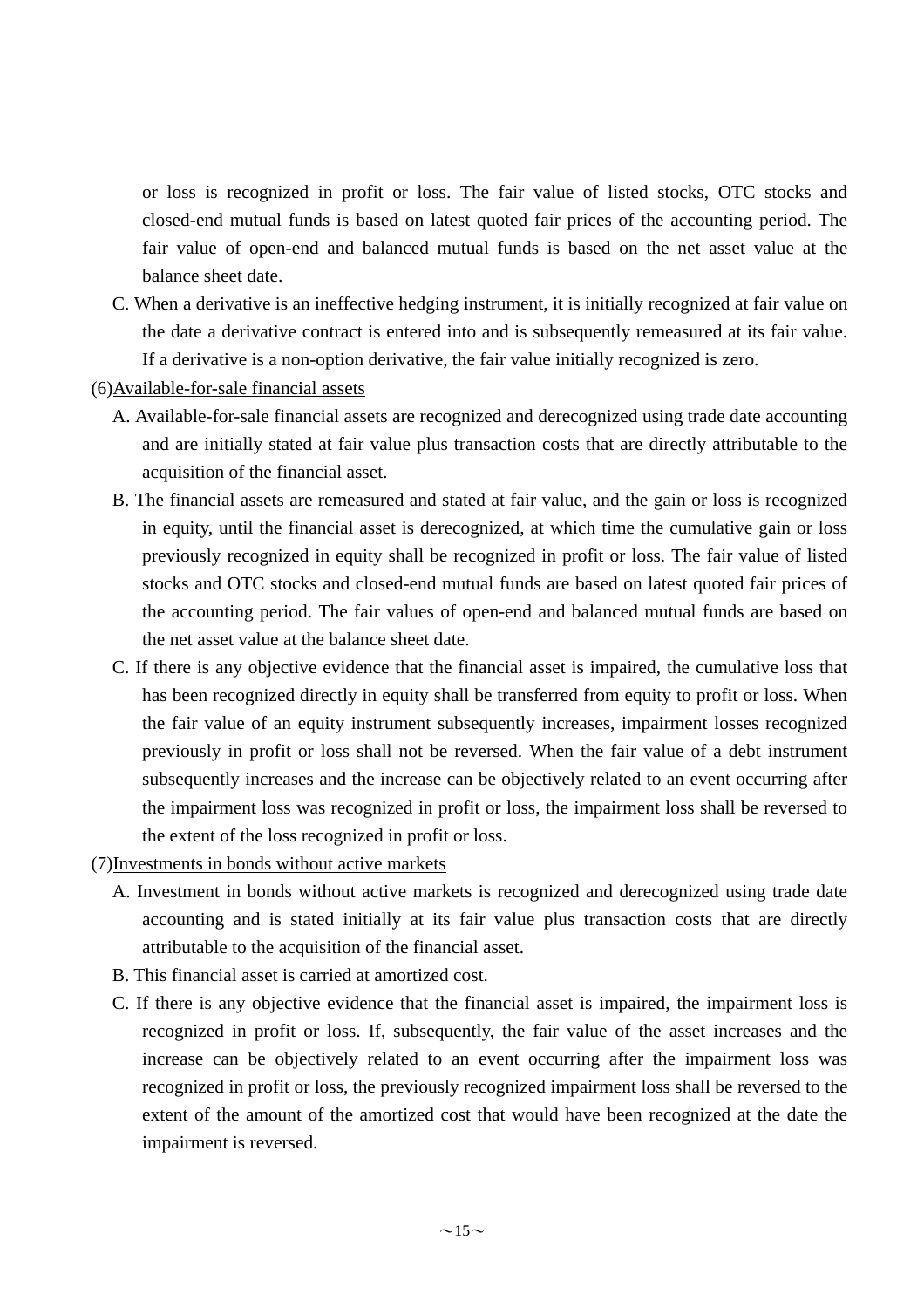(8)Financial assets and financial liabilities carried at cost

- A. Investment in unquoted equity instruments is recognized or derecognized using trade date accounting and is stated initially at its fair value plus transaction costs that are directly attributable to the acquisition of the financial asset.
- B. If there is any objective evidence that the financial asset is impaired, the impairment loss is recognized in profit or loss. Such impairment loss shall not be reversed when the fair value of the asset subsequently increases.

(9)Derivative financial assets for hedging

Derivatives are initially recognized at fair value on the date a contract is entered into and are subsequently remeasured at their fair value. The method of recognizing the resulting gain or loss depends on whether the derivative is designated as a hedging instrument and the nature of the hedged item.

A. Fair value hedges:

Changes in the fair value of derivatives that are designated and qualify as fair value hedges are recognized in profit or loss. Changes in the fair value of the hedged asset or liability that are attributable to the hedged item are recognized in profit or loss as an adjustment to the carrying amount of the hedged item.

B. Cash flow hedges:

The effective portion of changes in the fair value of derivatives that are designated and qualify as cash flow hedges is recognized in equity. The gain or loss relating to the ineffective portion is recognized immediately in profit or loss.

- a)If a hedge of a forecast transaction subsequently results in the recognition of a financial asset or a financial liability, the associated gains or losses that were recognized directly in equity are transferred to profit or loss in the same period or periods when the hedged item affects profit or loss.
- b)If a hedge of a forecast transaction subsequently results in the recognition of a non-financial asset or a non-financial liability, the associated gains and losses that were recognized directly in equity are transferred into profit or loss in the same period or periods during which the asset acquired or liability assumed affects profit or loss, However, any loss or portion of a loss recognized directly in equity expected not to be recovered in the future is reclassified to profit or loss.
- c)Hedges of net investment in foreign operations:

Any gain or loss on the hedging instrument is recognized in equity; gains and losses accumulated in equity are recognized in profit or loss when the foreign operation is disposed.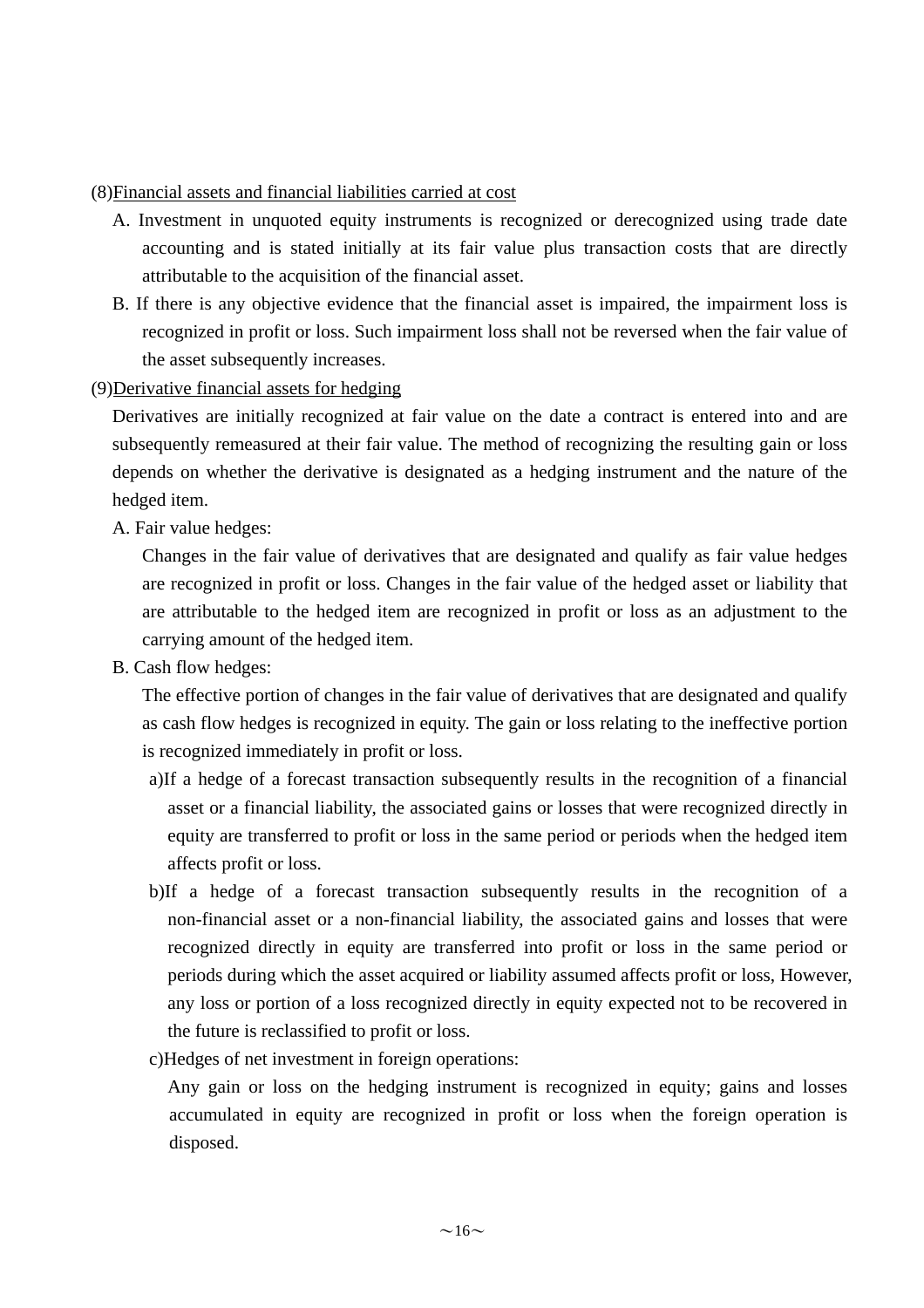### (10)Derecognition of financial assets and liabilities

- A.Derecognition of the whole or parts of a financial asset occurs after the contractual rights that compose the asset is expired. When the whole or parts of a financial asset is transferred and contractual rights that compose the asset are given up, the proceeds received is treated as sales. When the transfer of financial assets does not qualify as a loss of contractual rights, then such transfer of assets is recognized as secured loan. Reacquisition of such assets' rights is not recognized as derivative financial assets.
- B. Derecognition of the whole or parts of a financial liability occurs after the obligation specified in the contract binding the financial liability is discharged, cancelled or expired. On grounds of either an exchange of a financial liability for another one with its creditor based on different terms or a significant modification of the original terms, such transaction is recognized as an extinguishment of the original financial liability and a new financial liability. Any gain or loss from extinguishment of the original financial liability is recognized as gains or losses in the same period of such transaction.

# (11)Allowance for doubtful accounts

Allowance for doubtful accounts is provided according to the evaluation of the collectibility of notes, accounts, and other receivables, taking into account the bad debts incurred in prior years and the aging analysis of the receivables.

(12)Inventories

Inventories refer to fuel inventories and steel inventories. Fuel inventories are physically measured by the crew of each ship and reported back to the Head Office through telegraph for recording purposes at year-end. Valuation of inventories is based on the exchange rate prevailing at the end of the fiscal year. The perpetual inventory system is adopted for steel inventory recognition. Steel inventories are stated at cost. The cost is determined using the weighted-average method. At the end of year, inventories are evaluated at the lower of aggregate cost or market value. The market value is based on the replacement cost for raw materials and supplies and net realizable value for work in process, finished goods and merchandise.

# (13)Long-term equity investments accouunted for under the equity method

A. Long-term equity investments in which the Group holds more than 20% of the investee company's voting shares or has the ability to exercise significant influence on the investee's operational decisions are accounted for under the equity method. The excess of the initial investment cost over the acquired net asset value of the investee attributable to goodwill is no longer amortized, effective January 1, 2006. Retrospective adjustment of the amount of goodwill amortized in previous year is not required. The excess of acquired net asset value of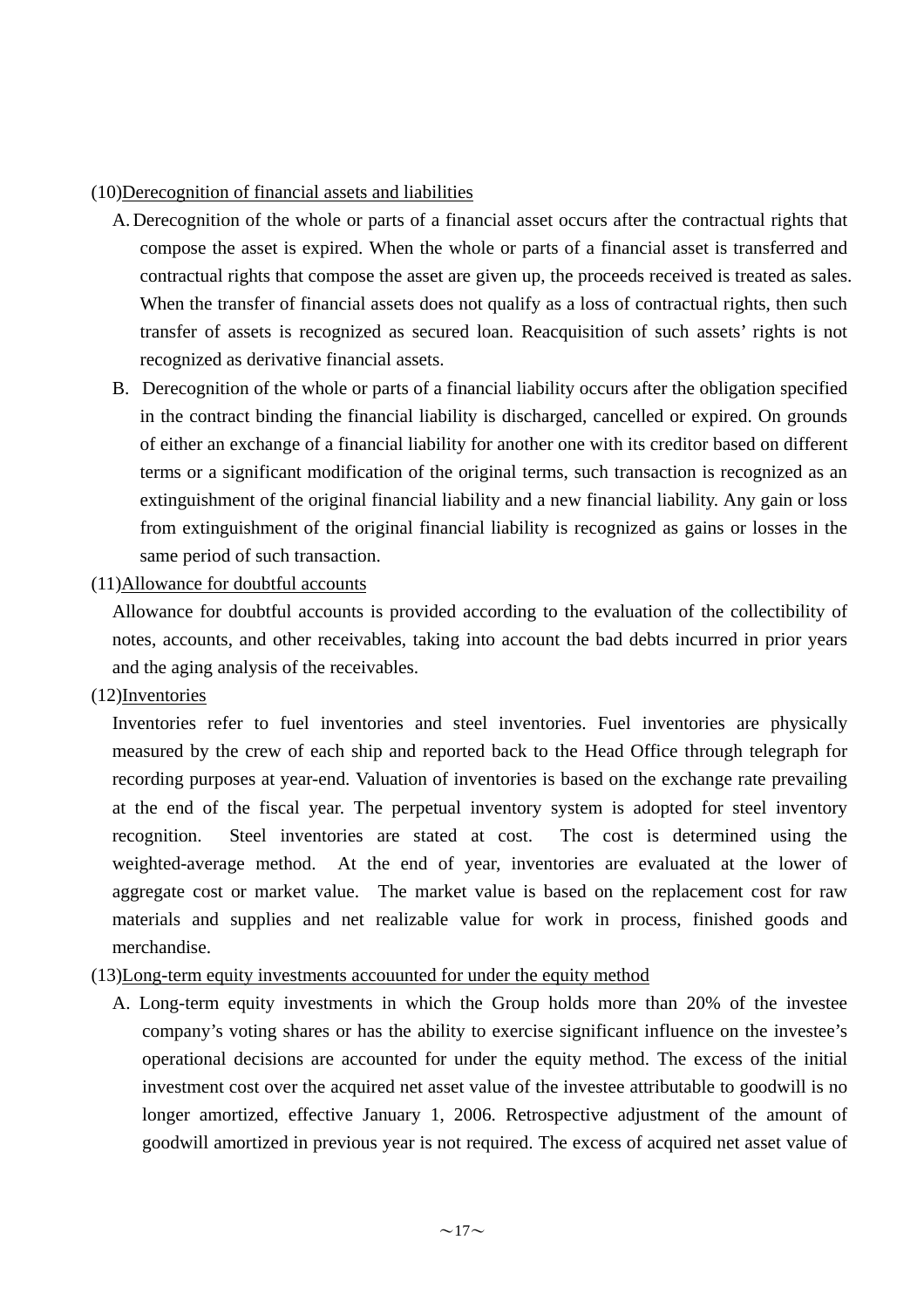investee over the initial investment cost is allocated proportionately and applied as a reduction to the book values of identifiable non-current assets, and any remaining amount of such excess after this allocation is credited to extraordinary gains.

B. Exchange differences arising from translation of financial statements of overseas investee companies accounted for under the equity method are recorded as "cumulative translation adjustments" under stockholders' equity.

### (14)Property, plant and equipment

- A. Property, plant and equipment are stated at cost. Interests incurred on the loans used to bring the assets to the condition and location necessary for their intended uses are capitalized.
- B. Major improvements and renewals are capitalized and depreciated accordingly. Maintenance and repairs are expensed as incurred.
- C. Depreciation is calculated on a straight-line basis according to the respective assets' useful lives regulated by the Ministry of Finance plus one year for salvage value.
- D. For ships and equipment that are still in use after expiration of their useful lives, depreciation is provided based on the original method and the reassessed useful lives and salvage value. For other assets that are still in use after expiration of their useful lives, depreciation is provided based on the original method to the extent that the salvage value falls below \$3,000. Where impairment loss is recognized, property, plant and equipment shall be depreciated over their remaining useful lives based on their carrying values adjusted for the impairment loss.

# (15)Deferred charges

Deferred charges refer to the expenses incurred for decoration, issuance of corporate bonds, computer software and cable installation. The expenses incurred for decoration are amortized on a straight-line basis over five years, expenses incurred for issuance of corporate bonds are amortized over the issuance period, expenses incurred for issuance of convertible bonds are amortized over the period from the issuance date to the expiry date of the redemption rights and the remaining are amortized over 2-3 years.

(16)Impairment of non-financial assets

The Group recognizes impairment loss when there is indication that the recoverable amount of an asset is less than its carrying amount. The recoverable amount is the higher of the fair value less costs to sell and value in use. When the impairment no longer exists, the impairment loss recognized in prior years shall be recovered.

#### (17)Convertible bonds

Bonds payable issued before December 31, 2005 are accounted for as follows:

A. Convertible bonds are stated at their issuance price. The excess of the redemption price over the face value of the convertible bonds is amortized using the interest method over the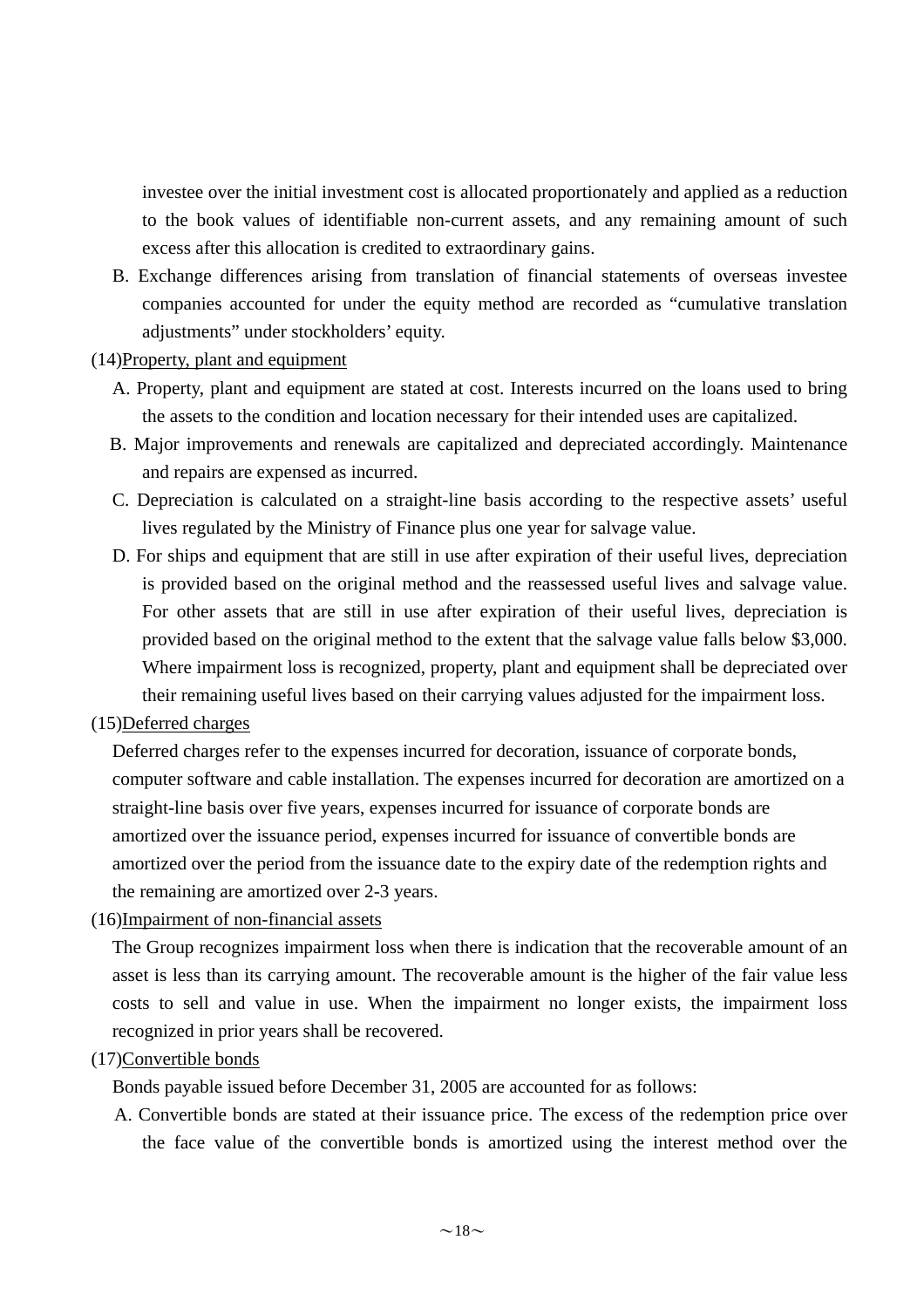redemption period.

- B. When bonds are converted, the par value of the bonds is credited to common stock and any excess is credited to capital reserve. No gain or loss is recognized on bond conversion.
- C. Expenditures incurred on issuance of convertible bonds are classified as deferred assets and amortized over the life of the bonds. In cases where the bonds are converted or redeemed before the maturity date, the issuance expenditures are expensed in proportion to the amount of bonds converted or redeemed.
- D. Where bonds are not redeemed during the redemption period, the interest on redemption is amortized under the interest method over the remaining life of the bonds. If the fair value of the underlying shares at the expiry date of the redemption option exceeds the redemption price, the interest on redemption is reclassified to capital reserve.

### (18)Pension

Under the defined benefit pension plan, net periodic pension costs are recognized in accordance with the actuarial calculations. Net periodic pension costs include service cost, interest cost, expected return on plan assets, amortization of unrecognized net transition obligation, and gains or losses on plan assets. Unrecognized net transition obligation is amortized on a straight-line basis over 15 years. Under the defined contribution pension plan, net periodic pension costs are recognized as incurred.

#### (19)Income taxes

- A. Inter-period and intra-period income tax allocation methods are employed. Provision for income tax includes deferred income tax resulting from temporary differences, investment tax credits and loss carryforward. Valuation allowance on deferred tax assets is provided to the extent that it is more likely than not that the tax benefit will not be realized. Over or under provision of prior years' income tax liabilities is included in current year's income tax.
- B. Investment tax credits arising from expenditures incurred on acquisitions of equipment or technology, research and development, employees' training, and equity investments are recognized in the year the related expenditures are incurred.
- C. An additional 10% tax is levied on the unappropriated retained earnings and is recorded as income tax expense in the year the stockholders resolve to retain the earnings.
- (20)Employees' bonuses and directors' and supervisors' remuneration

Effective January 1, 2008, pursuant to EITF96-052 of the Accounting Research and Development Foundation, R.O.C., dated March 16, 2007, "Accounting for Employees' Bonuses and Directors' and Supervisors' Remuneration", the costs of employees' bonuses and directors' and supervisors' remuneration are accounted for as expenses and liabilities, provided that such a recognition is required under legal obligation or constructive obligation and those amounts can be estimated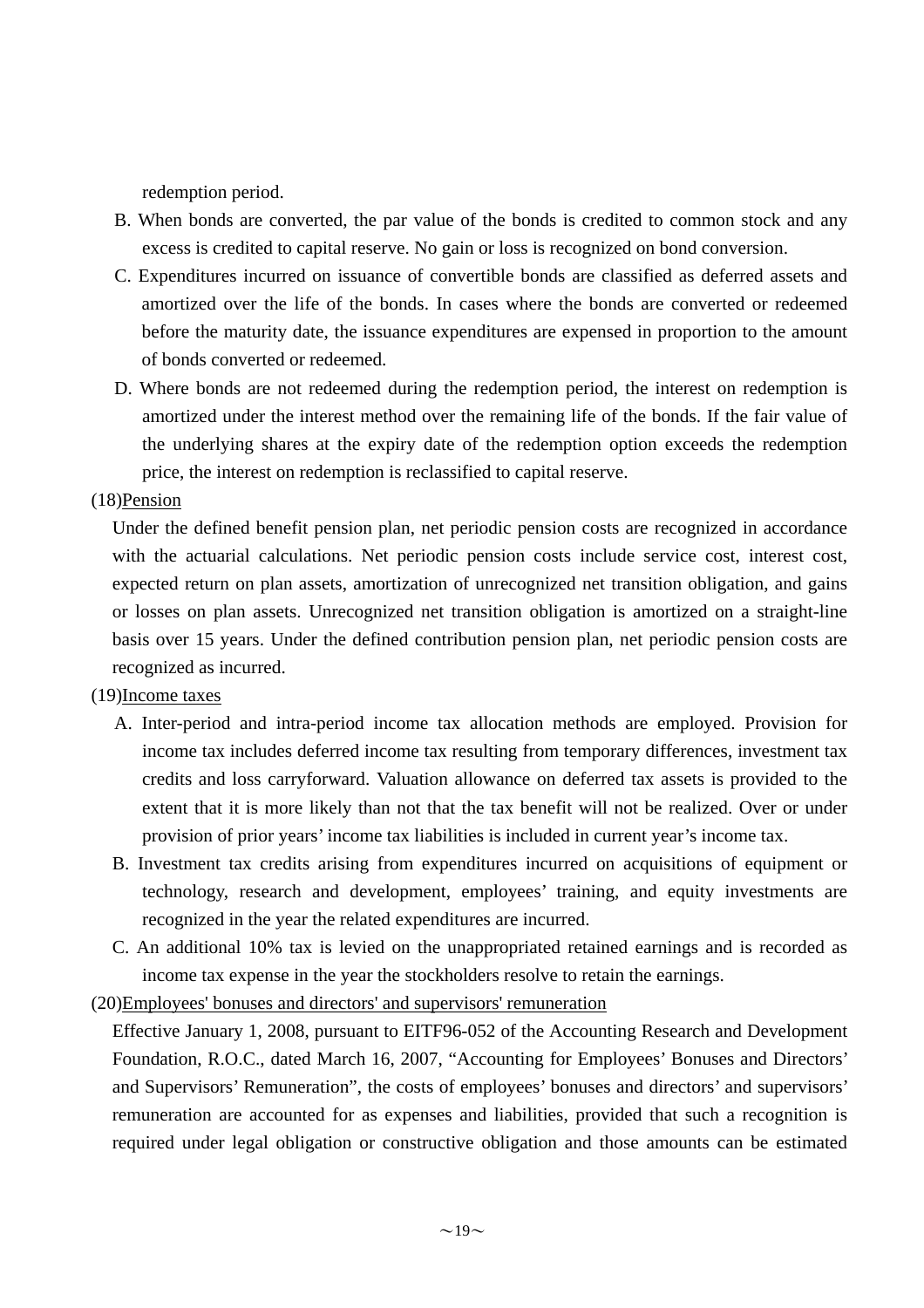reasonably. However, if the accrued amounts for employees' bonuses and directors' and supervisors' remuneration are significantly different from the actual distributed amounts resolved by the stockholders at their annual stockholders' meeting subsequently, the differences shall be recognized as gain or loss in the following year. In addition, in accordance with EITF97-127 of the Accounting Research and Development Foundation, R.O.C., dated March 31, 2008, "Criteria for Listed Companies in Calculating the Number of Shares of Employees' Stock Bonus", the Company calculates the number of shares of employees' stock bonus based on the closing price of the Company's common stock at the previous day of the stockholders' meeting held in the year following the financial reporting year, and after taking into account the effects of ex-rights and ex-dividends.

### (21)Revenue, cost and expense recognition

Revenues are recognized when the earning process is substantially completed and are realized or realizable. Costs and expenses are recognized as incurred.

(22)Basic (diluted) earnings per share

Basic earnings per share is calculated based on the net income (loss) attributed to common stockholders and the weighted-average number of common shares outstanding during the period. Any capital increase (reduction) through cash infusion (withdrawal), treasury stock transactions or other factors that would cause a change in the number of outstanding shares are incorporated in the calculation on a weighted-average basis according to the circulation period. Adjustments are made retroactively to the weighted-average number of outstanding shares if there is any increase (decrease) in the number of outstanding shares which does not result in changes in the stockholders' percentage of equity interest. If the effective dates of the aforementioned events fall between the balance sheet date and the issue date of the financial statements, retroactive adjustments are also required. For the purpose of calculating diluted earnings per share, it is assumed that the convertible bonds are converted into the common stock on the date of issuance of the bonds, and the weighted-average number of outstanding shares is adjusted for the dilutive effect of the convertible bonds.

# (23)Use of estimates

- A. The preparation of financial statements in conformity with generally accepted accounting principles requires management to make estimates and assumptions that affect the amounts of assets and liabilities and the disclosures of contingent assets and liabilities at the date of the financial statements and the amounts of revenues and expenses during the reporting period. Actual results could differ from those assumptions and estimates.
- B. Accrued expenses are recorded at the amounts stated in the original supporting documents. Foreign port charges without supporting documents are estimated based on past records and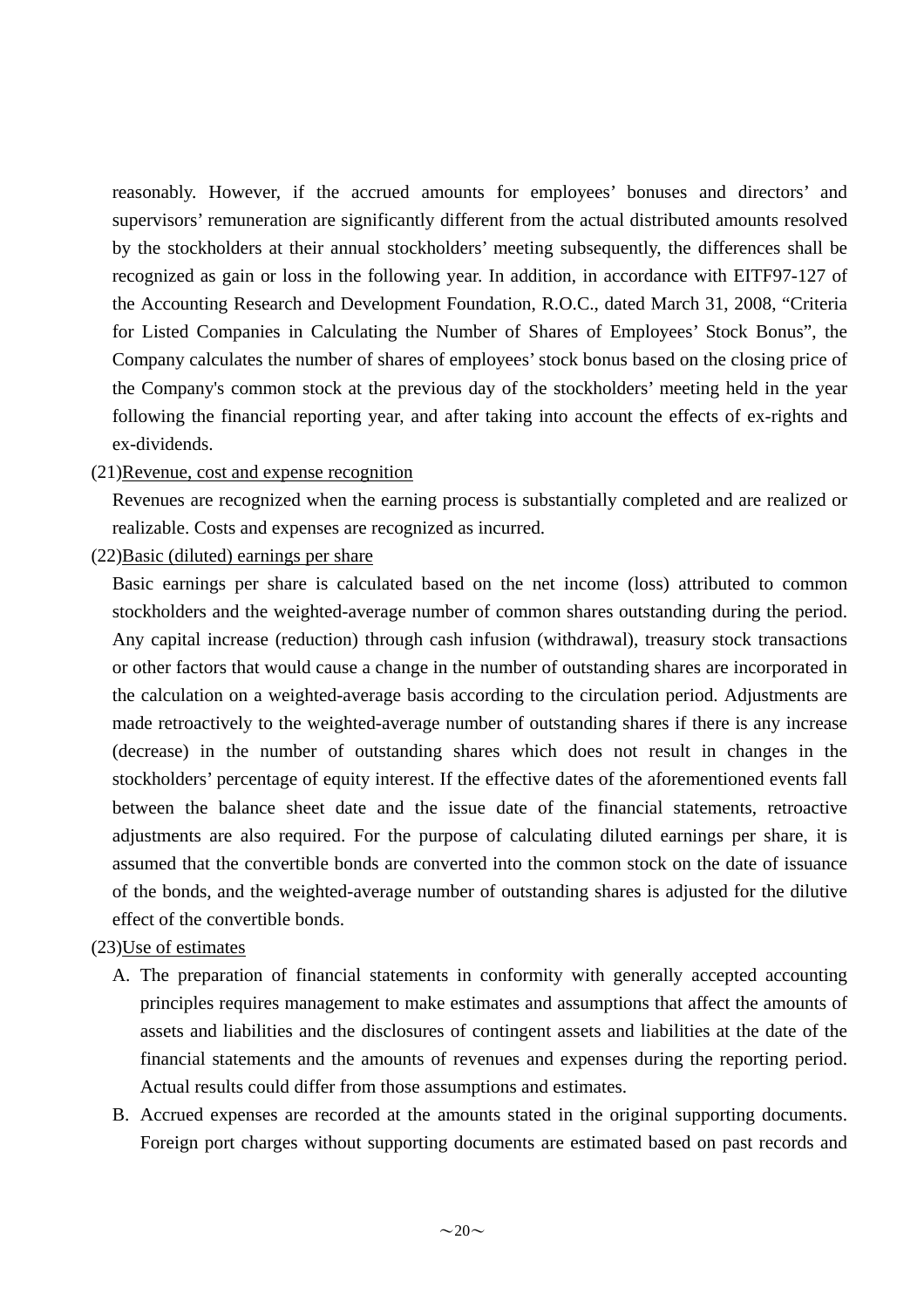period-end sailing schedules. Differences between the expenses actually incurred in the following year and the estimated accrued expenses are credited or charged to operating costs or expenses in the following year.

# 3.CHANGES IN ACCOUNTING PRINCIPLES

- A. Effective January 1, 2007, the Group adopted the Statement of Financial Accounting Standards (SFAS) No. 37, "Accounting for Intangible Assets". Such change in accounting principle had no effect on the Company's financial statements as of and for the year ended December 31, 2008.
- B. Effective January 1, 2008, the Group adopted the Statement of Financial Accounting Standards (SFAS) No. 39, "Accounting for Share-based Payment". Such change in accounting principle had no effect on the Company's financial statements as of and for the year ended December 31, 2008.
- C. Effective January 1, 2008, the Group adopted EITF96-052 of the Accounting Research and Development Foundation, R.O.C., dated March 16, 2007.Such change in accounting principle had no effect on the Company's financial statements as of and for the year ended December 31, 2008.

# 4.DETAILS OF SIGNIFICANT ACCOUNTS

(1)Cash and cash equivalents

|                                              | December 31, 2008 |                       |   | December 31, 2007     |  |  |
|----------------------------------------------|-------------------|-----------------------|---|-----------------------|--|--|
| Cash                                         | \$                | 183,256               | S | 14,064                |  |  |
| Checking accounts                            |                   | 13,445                |   | 36,389                |  |  |
| Demand deposits                              |                   | 23,582                |   | 28,667                |  |  |
| Foreign currency deposits                    |                   | 4,415,093             |   | 8,347,461             |  |  |
| Time deposits (New Taiwan dollars)           |                   | 1,176,700             |   | 835,500               |  |  |
| Time deposits (Foreign currencies)           |                   | 21,243,427            |   | 12,301,275            |  |  |
| Add: Unrealized foreign exchange (loss) gain |                   | 66,085                |   | 38,951                |  |  |
|                                              |                   | 26,989,418            |   | 21,602,307            |  |  |
| Interest rates on the above time deposits    |                   | $0.02\% \sim 15.60\%$ |   | $0.83\% \sim 12.50\%$ |  |  |
| (Inclusive of NTD and foreign currencies)    |                   |                       |   |                       |  |  |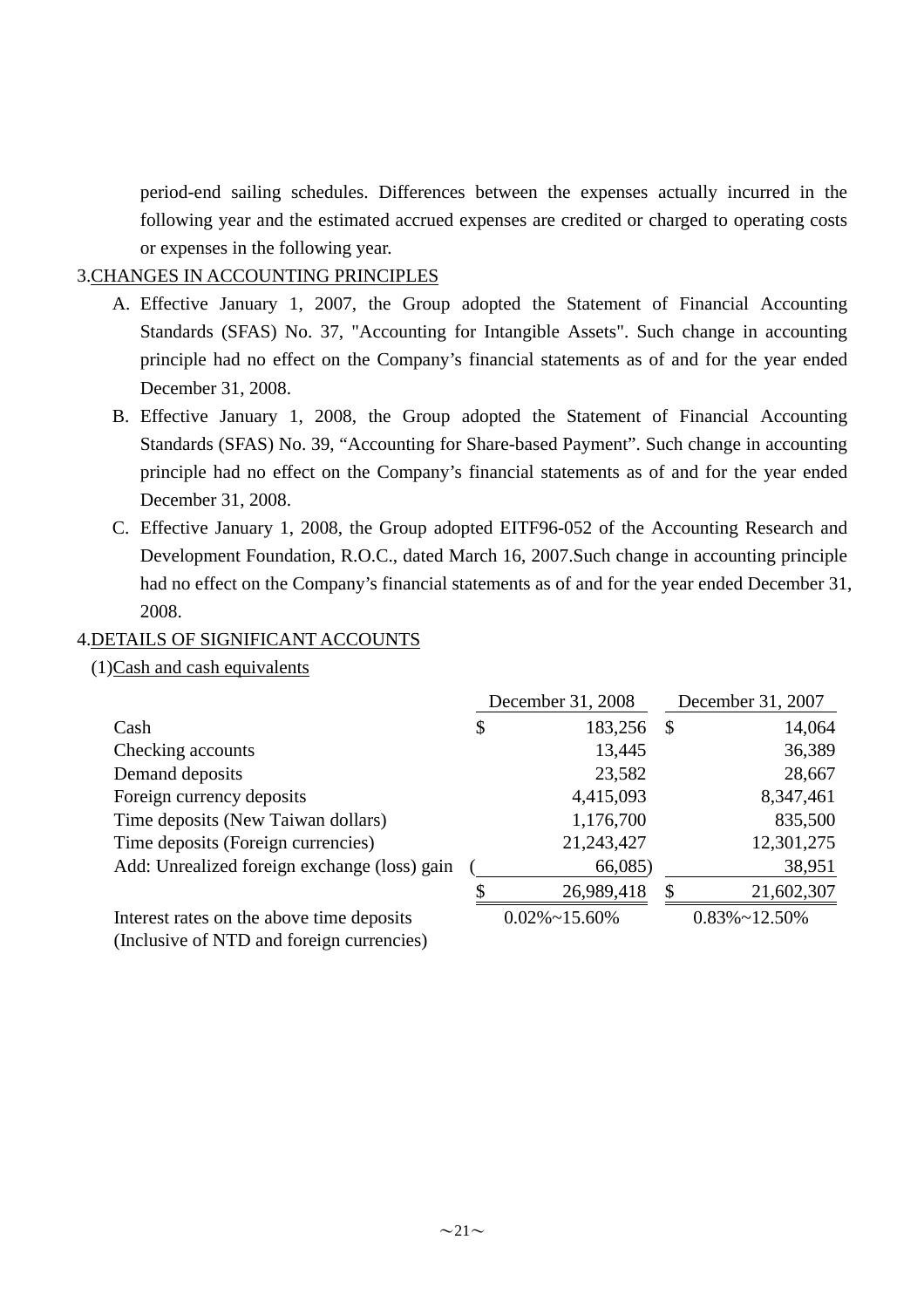# (2)Financial assets at fair value through profit or loss - current

|                                   | December 31, 2008 |            |               | December 31, 2007 |  |  |
|-----------------------------------|-------------------|------------|---------------|-------------------|--|--|
| Financial assets held for trading |                   |            |               |                   |  |  |
| Listed (TSE and OTC) stocks       | \$                | <b>290</b> | $\mathcal{S}$ | 35,113            |  |  |
| Beneficiary certificates          |                   | 627,283    |               | 1,395,832         |  |  |
| Interest rate swap (IRS)          |                   | 5,340      |               | 18,161            |  |  |
| Currency exchange swap (CCS)      |                   | 24,355     |               | 10,606            |  |  |
| Oil swap                          |                   |            |               | 54,343            |  |  |
| Structured financial instruments  |                   | 36,183     |               | 329,146           |  |  |
|                                   |                   | 693,451    |               | 1,843,201         |  |  |
| Adjustment                        |                   | 64,821)    |               | 192,366)          |  |  |
|                                   |                   | 628,630    |               | 1,650,835         |  |  |

A. As of December 31, 2008 and 2007, the Group recognized net loss of \$55,864 and \$136,391, respectively.

B. Hedge accounting for these derivative instruments held for hedging activities was not adopted. (3)Accounts receivable, net

| Non-related parties                          |  | December 31, 2008 | December 31, 2007 |            |  |
|----------------------------------------------|--|-------------------|-------------------|------------|--|
|                                              |  | 7,782,295         |                   | 13,088,408 |  |
| Add: Unrealized foreign exchange (loss) gain |  | 5,369)            |                   | 4,785      |  |
| Less: Allowance for doubtful accounts        |  | 21,644)           |                   | 5,395      |  |
|                                              |  | 7,755,282         |                   | 13,087,798 |  |
| Related parties                              |  | 250,266           |                   | 357,704    |  |
|                                              |  | 8,005,548         |                   | 13,445,502 |  |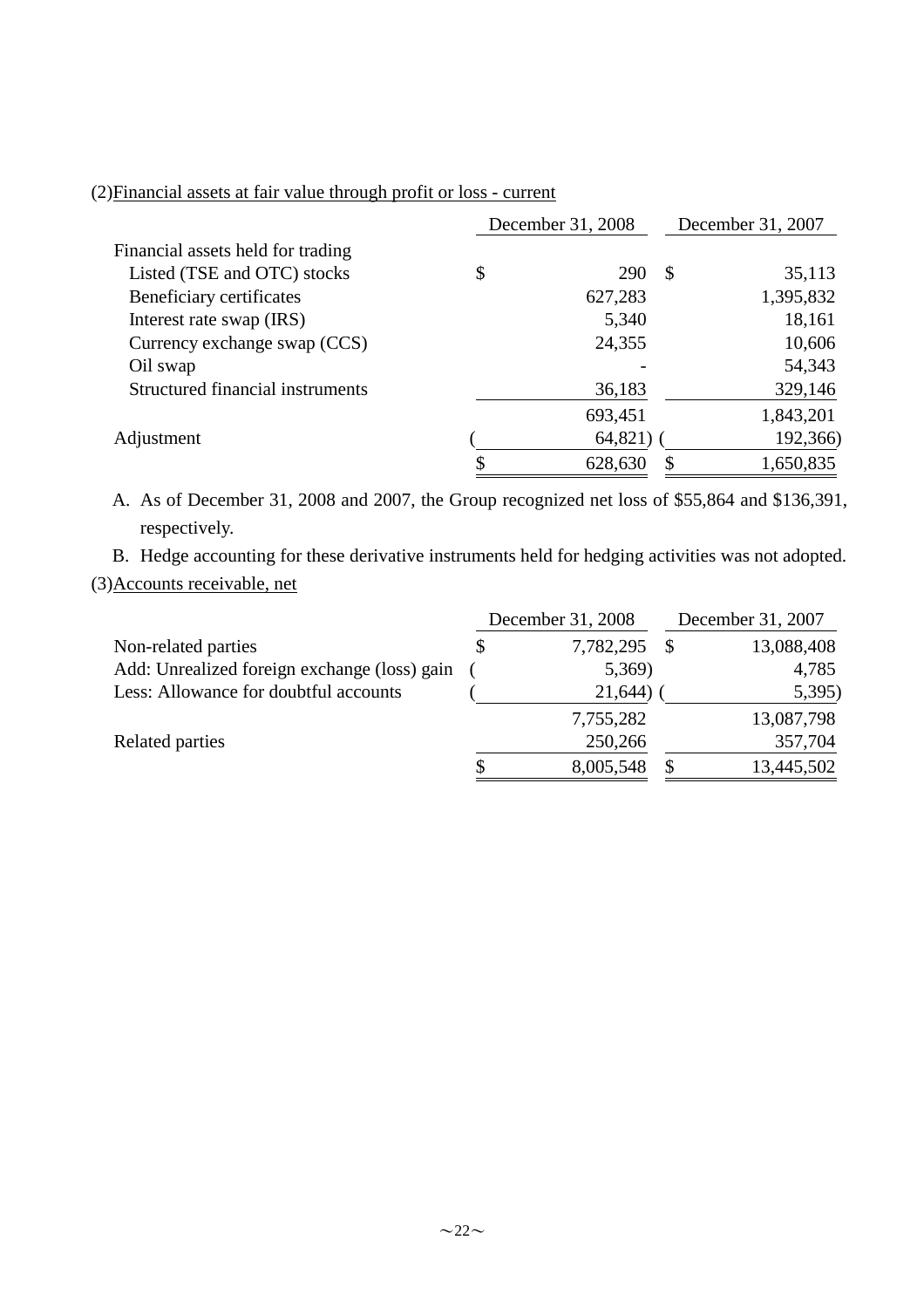# (4)Other receivables

|                                                        | December 31, 2008       | December 31, 2007 |
|--------------------------------------------------------|-------------------------|-------------------|
| Non-related parties                                    |                         |                   |
| Accrued income                                         | \$<br>300,006           | \$<br>3,987       |
| Tax refund recievable                                  | 48,844                  | 14,210            |
| Accounts receivable from disposal of<br>investment     | 485,554                 | 72,413            |
| Current portion of long-term installment<br>receivable |                         | 27,841            |
| Incentive credits receivable from Kaohsiung            |                         |                   |
| <b>Harbor Bureau</b>                                   | 92,577                  | 237,002           |
| Others                                                 | 518,798                 | 877,726           |
|                                                        | 1,445,779               | 1,233,179         |
| Related parties                                        |                         |                   |
| Financing receivable and others                        | 591,218                 | 111,852           |
|                                                        | \$<br>2,036,997         | \$<br>1,345,031   |
| (5) Other financial assets - current                   |                         |                   |
|                                                        | December 31, 2008       | December 31, 2007 |
| Future transaction margin                              | \$<br>376,104           | \$<br>105,727     |
| Reverse repurchase agreement                           | 987,390                 |                   |
|                                                        | \$<br>1,363,494         | \$<br>105,727     |
| (6) Inventories                                        |                         |                   |
|                                                        | December 31, 2008       | December 31, 2007 |
| Ship fuel                                              | \$<br>1,522,751         | \$<br>1,240,019   |
| Steel and others                                       | 610,499                 | 762,376           |
|                                                        | \$<br>2,133,250         | \$<br>2,002,395   |
| (7) Other current assets                               |                         |                   |
|                                                        | December 31, 2008       | December 31, 2007 |
| Agency accounts                                        | $\mathbb{S}$<br>984,581 | \$<br>1,184,487   |
| Agency reciprocal accounts                             | 1,524,438               | 1,783,879         |
| Temporary debits                                       | 121,630                 | 298,199           |
|                                                        | \$<br>2,630,649         | \$<br>3,266,565   |

# A. Agency accounts

These accounts occur when foreign agencies, based on the agreement with the Group, deal with foreign port formalities regarding arrival and departure of ships, cargo loading, discharging, and forwarding, collection of freight, and payment of expenses incurred in foreign ports.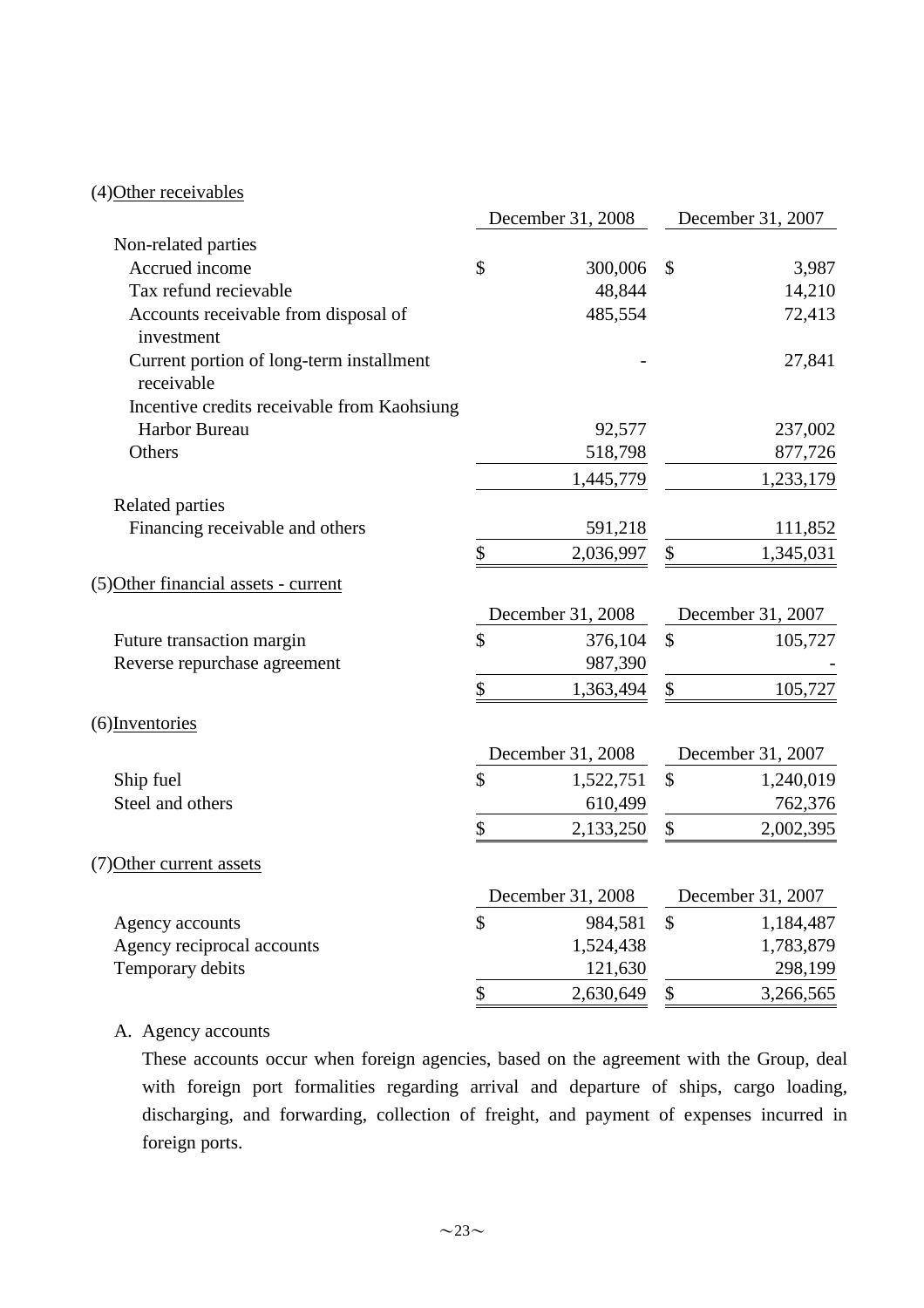B. Agency reciprocal accounts

Temporary accounts between the Group and Evergreen International S.A., Gaining Enterprise S.A., Italia Marittima S.P.A. and Evergreen Marine (Hong Kong) LTD. These accounts occur as these ship owners incur foreign port expenses and related rental expenses.

### (8)Available-for-sale financial assets - non-current

|                                                    | December 31, 2008 | December 31, 2007 |                   |  |  |
|----------------------------------------------------|-------------------|-------------------|-------------------|--|--|
| Listed (TSE and OTC) stocks                        |                   |                   |                   |  |  |
| Central Reinsurance Corp.                          | \$<br>490,801     | -S                | 490,801           |  |  |
| Fubon Financial Holding Co., Ltd.                  | 3,871             |                   | 6,187             |  |  |
|                                                    | 494,672           |                   | 496,988           |  |  |
| Adjustments                                        | 102,084)          |                   | 275,076           |  |  |
|                                                    | 392,588           | \$                | 772,064           |  |  |
| (9) Financial assets carried at cost - non-current |                   |                   |                   |  |  |
|                                                    | December 31, 2008 |                   | December 31, 2007 |  |  |
| Unlisted stocks                                    | 5,089,567         | S                 | 5,040,770         |  |  |

- A.The Group's investment in unlisted stocks was measured at cost since its fair value cannot be measured reliably.
- B. In April 2007, Taishin International Telecommunication Co., Ltd. purchased publicly-listed shares of Taiwan Fixed Network Co. Ltd. The Company sold all its shares of Taiwan Fixed Network based on the purchase price of \$8.3 (in dollars) per share. The Company's investment cost was \$700,000, and the purchase price was \$581,000. As a result, a realized impairment loss of \$119,000 was recognized for the year ended December 31, 2007.
- C. In August 2008 and April 2007, Power World Fund Inc. (PWF) reduced its capital at a conversion rate of 11.67% and 18.93%, respectively. The amount returned to the stockholders was \$10 (in dollars) par value per share. As a result of the capital reduction, the proceeds received by the Company based on its proportionate equity interest in PWF were \$1,705 and \$3,409, respectively, and the carrying amount of the Company's investment in PWF was written down by \$1,705 and \$3,409, respectively. No gain or loss was incurred.
- D. After the issuance of common stock of GRETEC Construction Corp., on December 24, 2007, the Company's Board of Directors resolved to purchase 3,500 shares at \$12.5 (in dollars) per share, resulting in a total investment of \$43,750, which is recorded under financial assets carried at cost.
- E. The shares of Classic Outlook Ltd. and Everup Profits Ltd. have been pledged as collaterals for the loans borrowed by Clove Holding Ltd.. Please refer to Notes 4(22) and 6 for details.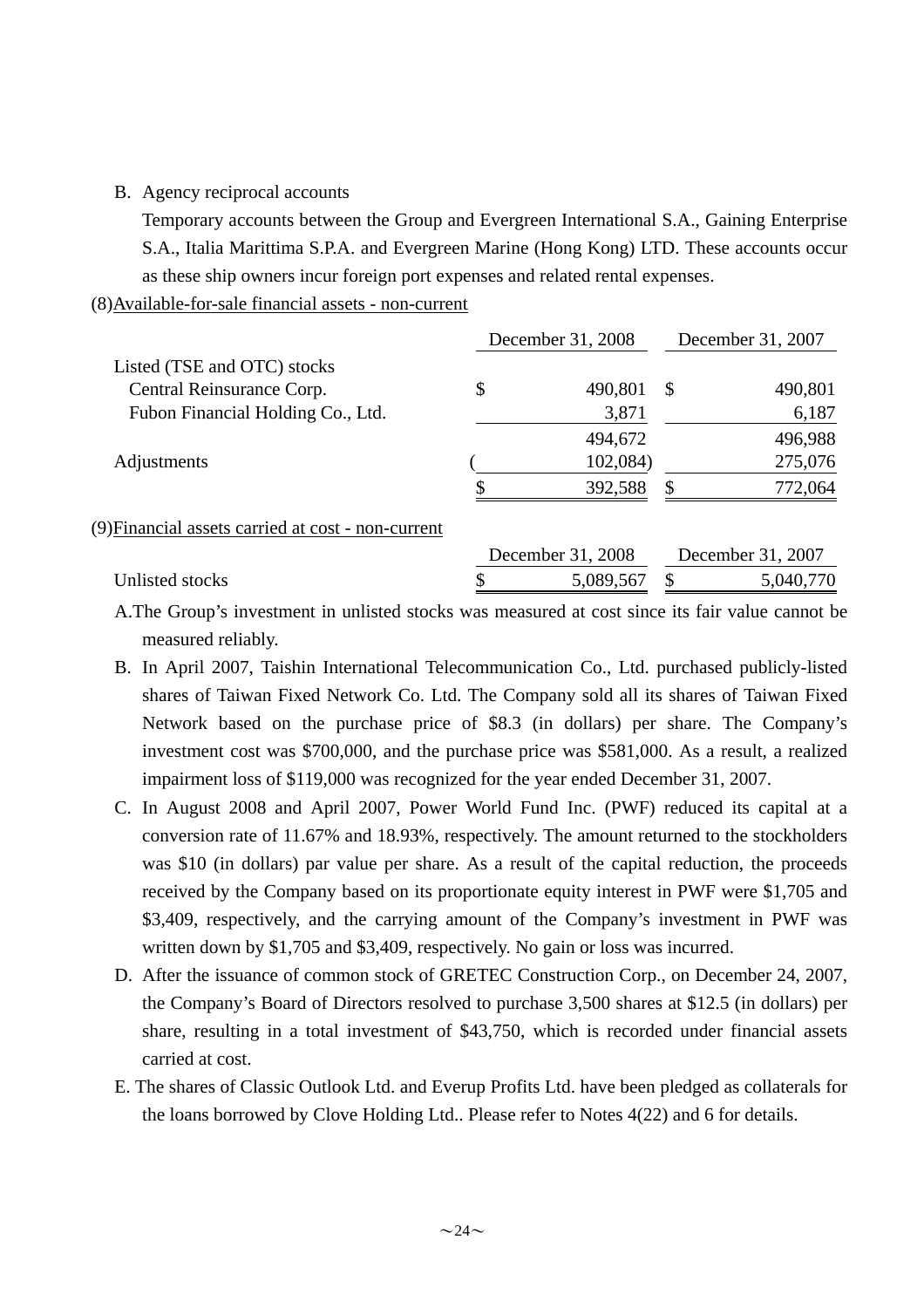#### (10)Investments in bonds without active markets

|                                     |             |             | December 31, |      |     |  |        |
|-------------------------------------|-------------|-------------|--------------|------|-----|--|--------|
| Item                                | Period      | Coupon rate |              | 2008 |     |  | 2007   |
| Covertible Bond - Tuntex (Thailand) | $03.10.05-$ | 0%          |              |      | $-$ |  | 10,201 |
| <b>Public Company Limited</b>       | 03.10.13    |             |              |      |     |  |        |
| Add: Unrealized exchange gain       |             |             |              |      |     |  | 1,956  |
|                                     |             |             |              |      | Ξ.  |  | 12.157 |

- A. In 1997, the Company purchased the convertible bonds of US\$180 issued by Tuntex (Thailand) Public Company Limited (TUNTEX). As Tuntex encountered financial difficulties, it defaulted at maturity of the bonds. Accordingly, the Company fully recognized the losses on the bonds in 2001. Tuntex subsequently filed an application to the court for corporate restructuring and reached a consensus with the creditors to reissue the abovementioned bonds. The convertible bonds allocated to the Company were recorded at face value of THB15,737 (NT\$12,581), and the Company recognized income of \$12,581 under "non-operating income – others" for the year ended December 31, 2005.
- B. Effective January 1, 2006, the Company adopted the Statement of Financial Accounting Standards (SFAS) No. 34, "Accounting for Financial instruments" and the convertible bonds were reclassified as "Investments in bonds without active markets – non-current". The book value, adjusted by spot exchange rate, was amortized by cost method, and the difference between the value and the original cost – unrealized loss (after tax) of \$367 – is recognized as a reduction of 2006's stockholders' equity.
- C. For stock conversion right of the above convertible bonds, please refer to Note 4 (20).
- D. As of December 31, 2008, as a creditor of TUNTEX, the Company recognized distributed disposal loss of \$12,451, after the liquidation of TUNTEX in September, 2008.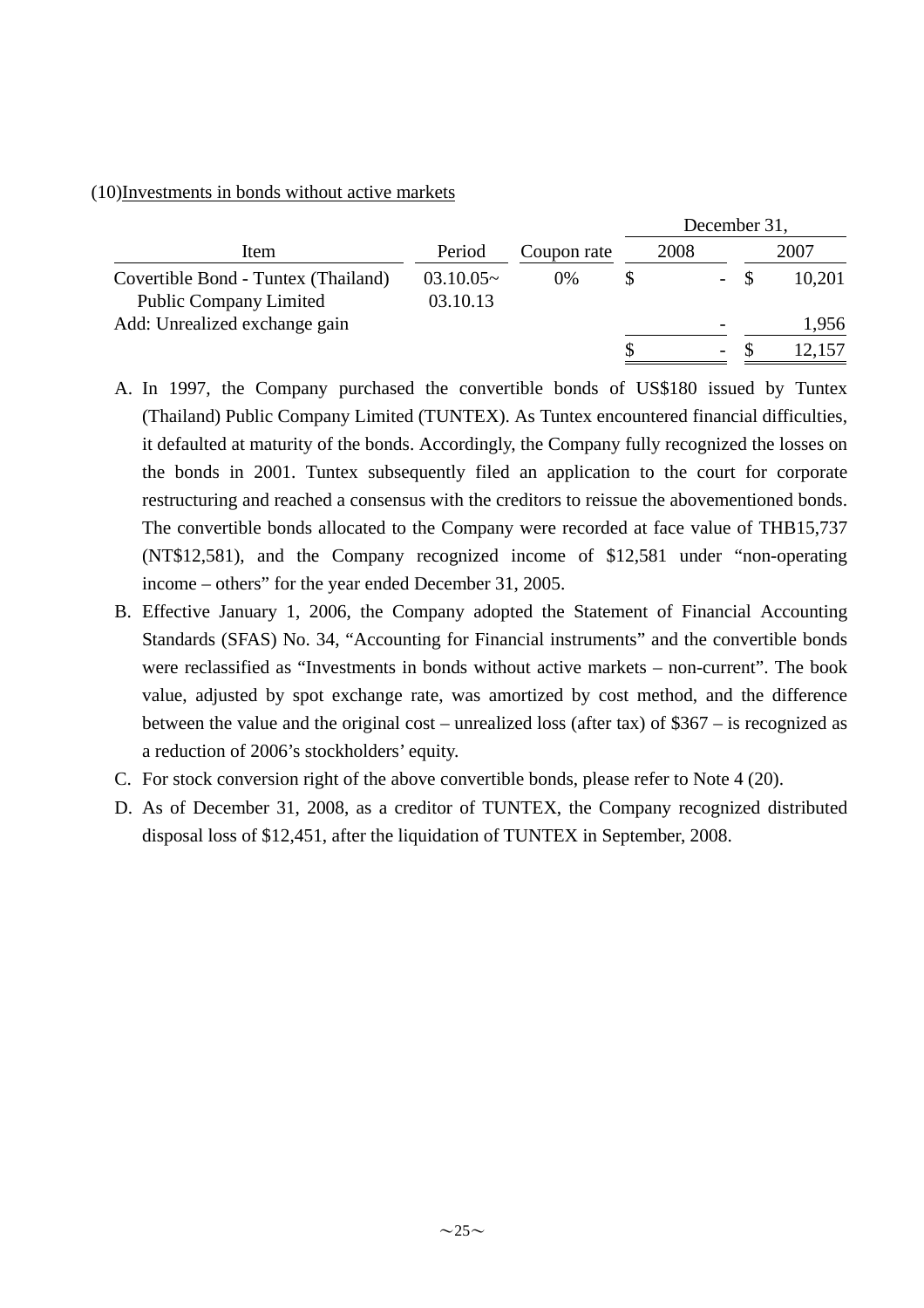# (11)Long-term equity investments accounted for under the equity method

A. Details of long-term equity investments accounted for under the equity method are set forth below:

|                                        | December 31, 2008 | Carrying amount  |                                     |  |  |
|----------------------------------------|-------------------|------------------|-------------------------------------|--|--|
|                                        | Percentage        |                  |                                     |  |  |
| Investee company                       | of ownership      |                  | December 31, 2008 December 31, 2007 |  |  |
| <b>Charng Yang Development</b>         |                   |                  |                                     |  |  |
| Co., Ltd.                              | 40.00%            | \$<br>492,754    | \$<br>464,831                       |  |  |
| <b>Evergreen International Storage</b> |                   |                  |                                     |  |  |
| and Transport Corporation              | 39.74%            | 7,484,818        | 7,561,859                           |  |  |
| <b>Evergreen Security</b>              |                   |                  |                                     |  |  |
| Corporation                            | 31.25%            | 65,154           | 53,677                              |  |  |
| EVA Airways Co.                        | 19.04%            | 4,900,556        | 8,559,094                           |  |  |
| Taipei Port Container                  |                   |                  |                                     |  |  |
| <b>Terminal Corporation</b>            | 27.00%            | 952,974          | 491,319                             |  |  |
| Shanghai Jifa Logistics Co.,           |                   |                  |                                     |  |  |
| Ltd.                                   | 0.00%             |                  | 276,267                             |  |  |
| Ningbo Victory Container Co.,          |                   |                  |                                     |  |  |
| Ltd.                                   | 40.00%            | 75,468           | 72,825                              |  |  |
| Qingdao Evergreen Container            |                   |                  |                                     |  |  |
| Storage and Transportation             |                   |                  |                                     |  |  |
| Co., Ltd.                              | 40.00%            | 216,750          | 192,077                             |  |  |
| Kingtrans International                |                   |                  |                                     |  |  |
| Logistics (Tianjin) Co., Ltd.          | 30.20%            | 115,530          | 133,200                             |  |  |
| Luanta Investment                      |                   |                  |                                     |  |  |
| (Netherland) N. V.                     | 50.00%            | 2,847,100        | 508,539                             |  |  |
| <b>Balsam Investment</b>               |                   |                  |                                     |  |  |
| (Netherland) N. V.                     | 49.00%            | 5,532,719        | 5,951,433                           |  |  |
| Colon Container Terminal S. A.         | 36.00%            | 2,174,925        | 2,068,862                           |  |  |
| <b>Evergreen Container Terminal</b>    |                   |                  |                                     |  |  |
| (Thailand) Ltd.                        | 48.18%            | 944,006          | 800,192                             |  |  |
| Green Peninsula Agencies               |                   |                  |                                     |  |  |
| SDM. BHD.                              | 30.00%            | 237,718          | 233,028                             |  |  |
|                                        |                   | \$<br>26,040,472 | $\mathcal{S}$<br>27,367,203         |  |  |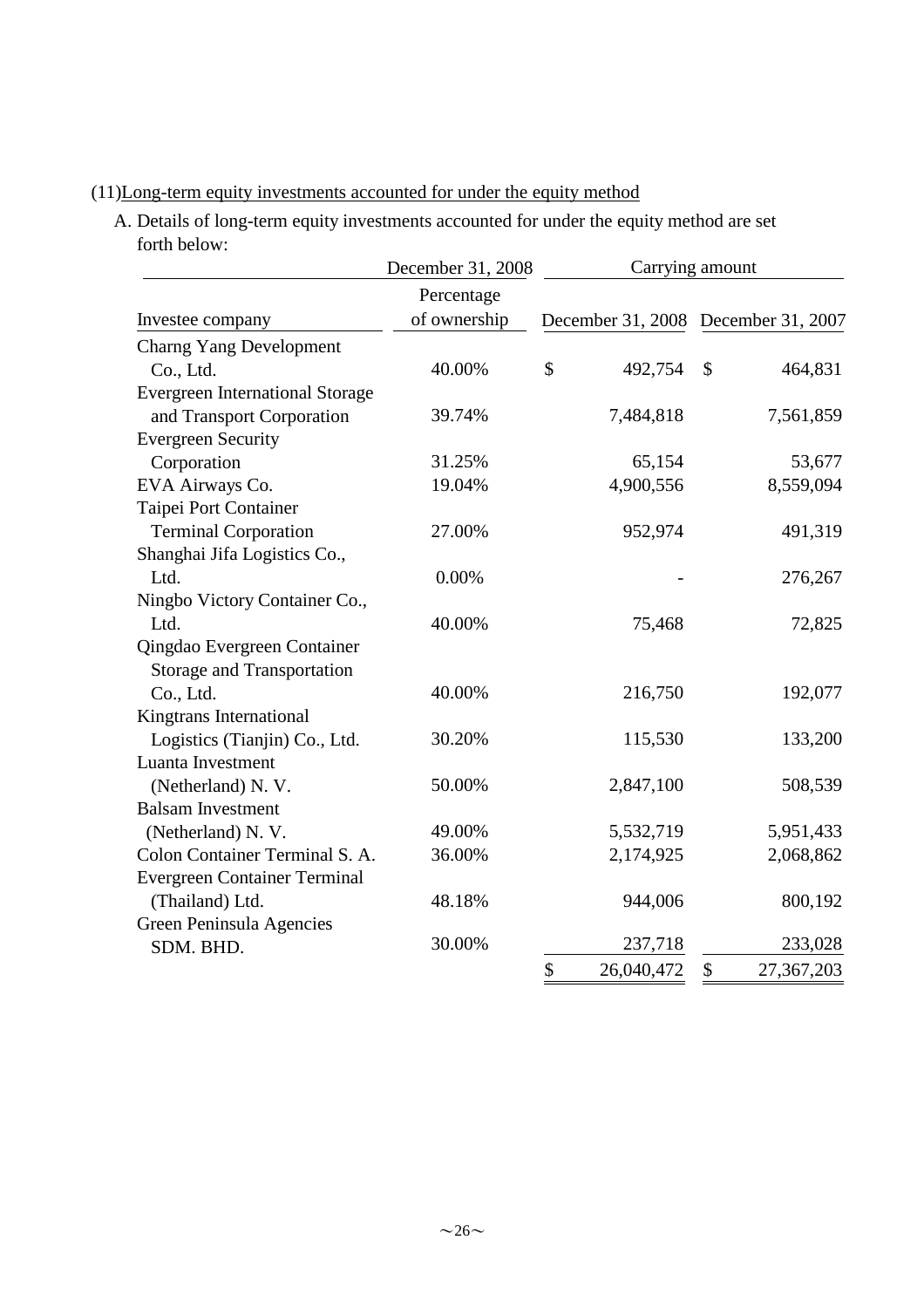|                                        | For the year ended December 31, |               |    |          |  |  |
|----------------------------------------|---------------------------------|---------------|----|----------|--|--|
| Investee company                       |                                 | 2008          |    | 2007     |  |  |
| Charng Yang Development Co. Ltd.       | \$                              | 41,683        | \$ | 37,933   |  |  |
| <b>Evergreen International Storage</b> |                                 |               |    |          |  |  |
| and Transport Corporation              |                                 | 430,188       |    | 412,597  |  |  |
| <b>Evergreen Security Corporation</b>  |                                 | 11,477        |    | 5,292    |  |  |
| EVA Airways Co.                        | $\overline{\phantom{a}}$        | $3,224,208$ ( |    | 362,585) |  |  |
| Taipei Port Container                  |                                 |               |    |          |  |  |
| <b>Terminal Corporation</b>            |                                 | $11,655$ (    |    | 2,681)   |  |  |
| Shanghai Jifa Logistics Co., Ltd.      |                                 |               |    | 6,390    |  |  |
| Ningbo Victory Container Co., Ltd.     |                                 | 12,236        |    | 15,961   |  |  |
| Qingdao Evergreen Container Storage    |                                 |               |    |          |  |  |
| and Transportation Co., Ltd.           |                                 | 24,456        |    | 18,000   |  |  |
| Kingtrans International Logistics      |                                 |               |    |          |  |  |
| (Tianjin) Co., Ltd.                    | (                               | $5,963$ ) (   |    | 1,749)   |  |  |
| Luanta Investment (Netherland) N. V.   |                                 | 2,389,025 (   |    | 158,800) |  |  |
| Balsam Investment (Netherland) N.V.    | $\left($                        | 191,902)      |    | 88,842   |  |  |
| Colon Container Terminal S. A.         |                                 | 201,041       |    | 10,879   |  |  |
| <b>Evergreen Container Terminal</b>    |                                 |               |    |          |  |  |
| (Thailand) Ltd.                        |                                 | 178,219       |    | 31,066   |  |  |
| Green Peninsula Agencies SDM. BHD.     |                                 | 49,720        |    |          |  |  |
| <b>Evergreen Shipping Agency</b>       |                                 |               |    |          |  |  |
| (Singapore) Pte.Ltd.                   |                                 |               |    | 12,514   |  |  |
| <b>Evergreen Shipping Agency</b>       |                                 |               |    |          |  |  |
| (Korea) Corporation                    |                                 |               |    | 11,318   |  |  |
| <b>Evergreen Shipping Agency</b>       |                                 |               |    |          |  |  |
| (Thailand) Co., Ltd.                   |                                 |               |    | 29,755   |  |  |
| PT. Evergreen Shipping Agency          |                                 |               |    |          |  |  |
| Indonesia                              |                                 |               |    | 11,497   |  |  |
| Evergreen Shipping Agency              |                                 |               |    |          |  |  |
| (India) Pvt. Ltd.                      |                                 |               |    | 15,286   |  |  |
| <b>Evergreen Shipping Agency</b>       |                                 |               |    |          |  |  |
| (Australia) Pty. Ltd.                  |                                 |               |    | 5,296    |  |  |
|                                        | $(\$\)$                         | 72,373)       | \$ | 186,811  |  |  |

B. Investment income (loss) accounted for under the equity method for the years ended December 31, 2008 and 2007 is set forth below:

D. The Company and its subsidiaries - Armand Estate (Netherlands) B.V.'s Board of Directors

C. EGS, EGK, EMI, EGT, EGI, and EMA were acquired by Peony in December 31, 2007. As of December 31, 2008 and 2007, Peony's equity interests were 51%, 100%, 51%, 99.99% and 51%, respectively. The subsidiaries' revenues and expenses were included in the consolidated financial statements when control of the subsidiaries was gained.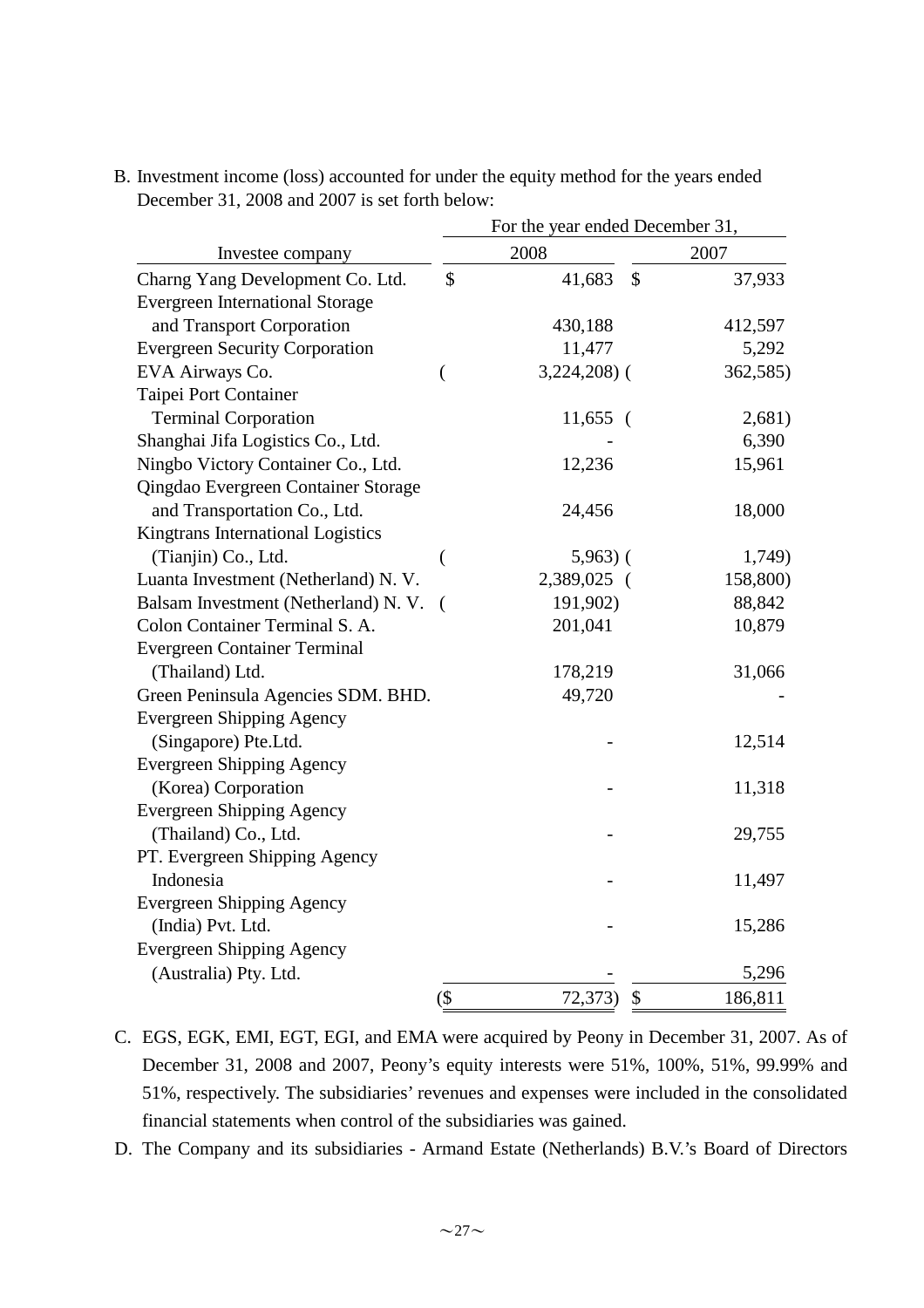passed a resolution for the Company to infuse additional cash in Taipei Port Container Terminal Corporation as a shareholder. The Company subscribed to 72,000 thousand shares at \$10 (in dollars) per share amounting to \$720,000. As of December 31, 2008 and 2007, the percentage of ownership was 27% for both years.

(12)Property, plant and equipment, net

|                                    | December 31, 2008 |              |        |                   |                |                |  |
|------------------------------------|-------------------|--------------|--------|-------------------|----------------|----------------|--|
|                                    |                   |              |        | Accumulated       |                |                |  |
| Asset                              |                   | Initial cost |        | depreciation      | Net book value |                |  |
| Land                               | \$                | 2,178,735    | \$     |                   | \$             | 2,178,735      |  |
| <b>Buildings</b>                   |                   | 2,926,152    | €      | 1,131,648)        |                | 1,794,504      |  |
| Machinery                          |                   | 754,587      | (      | 536,386)          |                | 218,201        |  |
| Loading / discharging<br>equipment |                   | 7,179,562    | (      | 4,032,337)        |                | 3, 147, 225    |  |
| Computer equipment                 |                   | 280,130      | €      | 250,072)          |                | 30,058         |  |
| <b>Transportation equipment</b>    |                   | 26,166,452   | €      | 13,990,945)       |                | 12,175,507     |  |
| <b>Ships</b>                       |                   | 58,869,159   | (      | 23,664,402)       |                | 35,204,757     |  |
| Dock facilities                    |                   | 150,013      |        |                   |                | 150,013        |  |
| Office equipment                   |                   | 468,647      | €      | 312,414)          |                | 156,233        |  |
| Lease assets                       |                   | 14,532       |        | 10,738            |                | 3,794          |  |
| Lease improvement                  |                   | 15,878       |        | 5,152)            |                | 10,726         |  |
|                                    |                   | 99,003,847   | €      | 43,934,094)       |                | 55,069,753     |  |
| Prepayments for equipment          |                   | 146,860      |        |                   |                | 146,860        |  |
|                                    | \$                | 99,150,707   | $($ \$ | 43,934,094)       | \$             | 55,216,613     |  |
|                                    |                   |              |        | December 31, 2008 |                |                |  |
|                                    |                   |              |        | Accumulated       |                |                |  |
| Asset                              |                   | Initial cost |        | depreciation      |                | Net book value |  |
| Land                               | $\mathcal{S}$     | 2,145,939    | \$     |                   | $\mathcal{S}$  | 2,145,939      |  |
| <b>Buildings</b>                   |                   | 2,202,217    | €      | 653,209)          |                | 1,549,008      |  |
| Machinery                          |                   | 776,976      | (      | 531,066)          |                | 245,910        |  |
| Loading / discharging<br>equipment |                   | 7,228,520    | (      | 3,690,495)        |                | 3,538,025      |  |
| Computer equipment                 |                   | 160,932      |        | 115,637)          |                | 45,295         |  |
| <b>Transportation equipment</b>    |                   | 25,213,975   |        | 14,085,782)       |                | 11,128,193     |  |
| Ships                              |                   | 59,963,219   |        | 21,350,332)       |                | 38,612,887     |  |
| Dock facilities                    |                   | 296,619      |        |                   |                | 296,619        |  |
| Office equipment                   |                   | 1,755,883    |        | 1,040,531)        |                | 715,352        |  |
|                                    |                   | 99,744,280   | €      | 41,467,052)       |                | 58,277,228     |  |
| Prepayments for equipment          |                   | 3,861        |        |                   |                | 3,861          |  |
|                                    | \$                | 99,748,141   | $($ \$ | 41,467,052)       | \$             | 58,281,089     |  |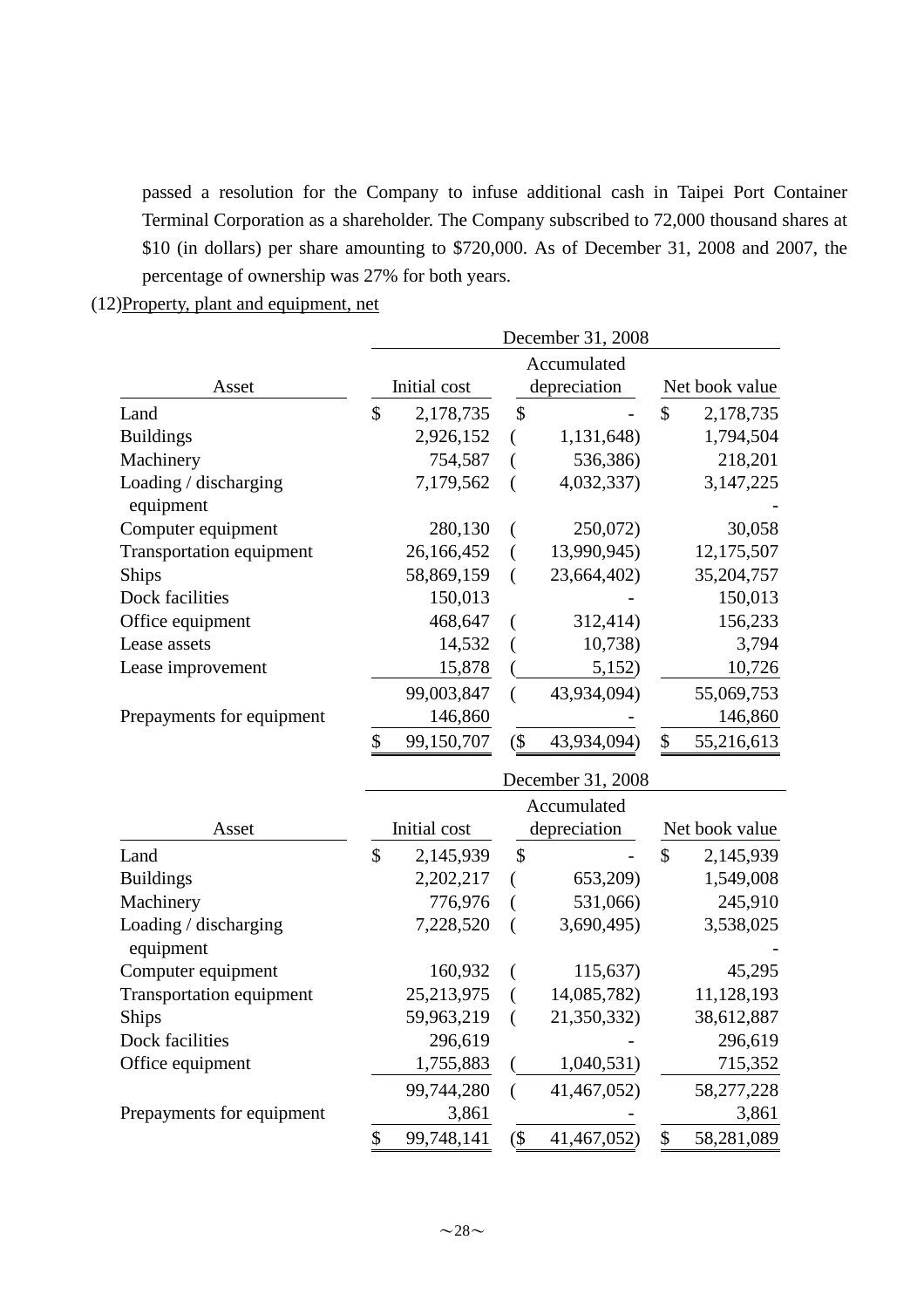- A. All the aforementioned ships have been insured based on the market value of each vessel or the requirement of the creditor banks. As of December 31, 2008 and 2007, the insurance coverage amounted to USD1,642,800 and USD1,054,872, respectively. In addition, the ships were covered by the protection and indemnity insurance with GARD. The indemnity amounts were unlimited except for oil pollution which was limited to both USD 8 billion as of December 31, 2008 and 2007.
- B. The Group's loading/discharging equipment has been covered by the general insurance for construction machinery with insurance coverage amounting to \$17,847,215 and \$6,514,031 as of December 31, 2008 and 2007, respectively. The fire and car insurance coverage for the office equipment was \$3,765,770 and \$2,659,986 as of December 31, 2008 and 2007, respectively. Container facilities were insured with full coverage amounting to USD299,765 and USD272,146 as of December 31, 2008 and 2007, respectively.
- C. The Company entered into a construction agreement with Kaohsiung Harbor Bureau to complete the extension project of Pier No. 116 of Kaohsiung Harbor. The Company was entitled to use the pier free of charge for 16 years commencing from the date of completion. Upon expiration of the 16-year period, the Company was obliged to return the pier to the Bureau but had the privilege to lease the pier. The construction project was reclassified to dock facilities upon completion on January 1, 1992. The Company leased the pier on a ten-year contract effective March 1, 2008 and amortized it on a straight-line basis over 10 years with the amortization recognized as loading/discharging expenses.
- D. The Company entered into a construction agreement with Kaohsiung Harbor Bureau to complete the extension project of Piers No. 79~81 of Kaohsiung Harbor. The Company is entitled to use the piers free of charge for 10 years commencing from the date of completion. Upon expiration of the 10-year period, the Company is obliged to return the piers to the Bureau but had the privilege to lease the piers. The construction project was reclassified to dock facilities upon completion in the beginning of 2000, and is amortized on a straight-line basis over 10 years with the amortization recognized as loading/discharging expenses.

### (13)Long-term installment receivable

|                                        | December 31, 2008 |                          | December 31, 2007 |         |  |
|----------------------------------------|-------------------|--------------------------|-------------------|---------|--|
| Receivables from sales of vessels      |                   | $\overline{\phantom{0}}$ |                   | 69,770  |  |
| Less: Unrealized foreign exchange loss |                   | $\overline{\phantom{a}}$ |                   | 4,807)  |  |
|                                        |                   |                          |                   | 64,963  |  |
| Less: Current portion                  |                   | $\overline{\phantom{0}}$ |                   | 27,841) |  |
| Long-term installment receivable, net  |                   | -                        |                   | 37,122  |  |

The long-term installment receivables were derived from the sale of four vessels, GLEE, GLOW, GRUP and GALT, in 2001 and 2002 with a total price of USD54,648. The interest charged on the receivables is LIBOR (London InterBank Offered Rate) plus 1.5%. As of December 31, 2007, the accrued amount of the receivables was USD2,000. As of December 31, 2008, the long-term installment receivable was collected in full.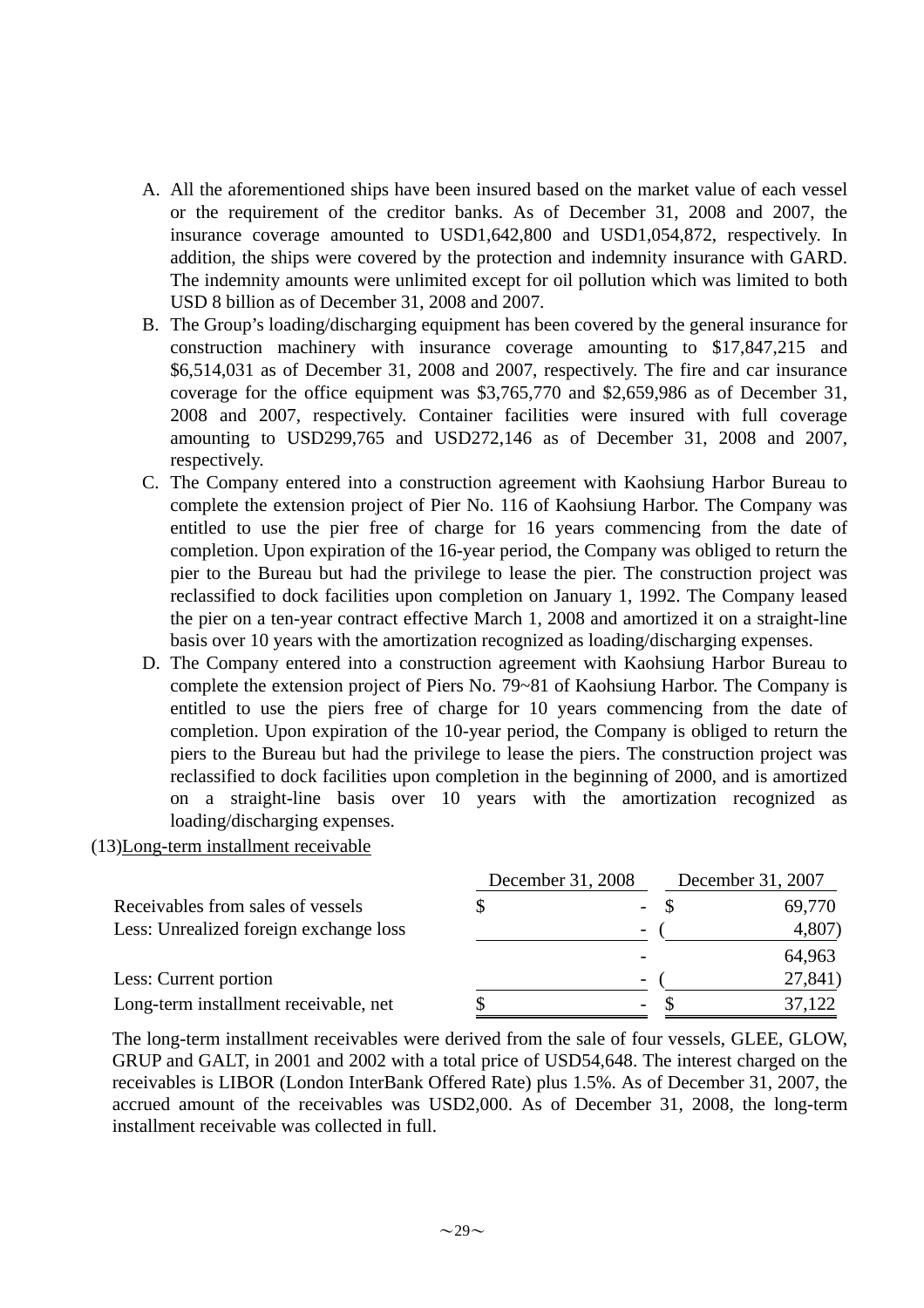# (14)Short-term loans

|                                                                           | December 31, 2008    |              | December 31, 2007    |
|---------------------------------------------------------------------------|----------------------|--------------|----------------------|
| Unsecured loans                                                           | 2,885,625            | \$           | 98,723               |
| Interest rate                                                             | $1.60\% \sim 5.65\%$ |              | $1.75\% \sim 5.41\%$ |
| (Inclusive of NTD and foreign currencies)                                 |                      |              |                      |
| (15) Financial liabilities at fair value through profit or loss - current |                      |              |                      |
|                                                                           | December 31, 2008    |              | December 31, 2007    |
| Financial liabilities held for trading                                    |                      |              |                      |
| Interest rate swap                                                        | \$<br>358,070        | $\mathbb{S}$ | 9,354                |
| Currency exchange swap                                                    | 151,400              |              | 804,482              |
| Oil swap                                                                  | 2,619,450            |              | 350,037              |
| Foreign exchange rate option                                              | 598,104              |              | 289,230              |
|                                                                           | 3,727,024            | \$           | 1,453,103            |

A. As of December 31, 2008 and 2007, the Group recognized net loss of \$3,519,086 and \$777,995, respectively.

B. Hedge accounting for these derivative instruments held for hedging activities was not adopted.

# (16)Derivative financial liabilities for hedging - current

|                                                                               | December 31, 2008 | December 31, 2007 |                   |  |
|-------------------------------------------------------------------------------|-------------------|-------------------|-------------------|--|
| Interest rate swap                                                            |                   |                   | 3,892             |  |
| (17) Accrued expenses                                                         |                   |                   |                   |  |
|                                                                               | December 31, 2008 |                   | December 31, 2007 |  |
| Accrued expenses                                                              | \$<br>8,886,997   | $\mathcal{S}$     | 8,149,193         |  |
| Estimated accrued expenses                                                    | 1,773,369         |                   | 3,182,078         |  |
| Add: Unrealized foreign exchange loss (gain)                                  | 37,453            |                   | 12,721)           |  |
|                                                                               | \$<br>10,697,819  | \$                | 11,318,550        |  |
| (18) Long-term liabilities due within one year                                |                   |                   |                   |  |
|                                                                               | December 31, 2008 |                   | December 31, 2007 |  |
| Corporate bonds payable                                                       | \$<br>232,100     | $\mathcal{S}$     | 1,500,000         |  |
| Long-term bank loans                                                          |                   |                   | 1,748,274         |  |
| Long-term loans by its subsidiary                                             | 1,437,812         |                   | 1,512,938         |  |
|                                                                               | 1,669,912         |                   | 4,761,212         |  |
| (19) Financial liabilities at fair value through profit or loss - non-current |                   |                   |                   |  |
|                                                                               | December 31, 2008 |                   | December 31, 2007 |  |
| Financial liabilities held for trading                                        |                   |                   |                   |  |
| Oil swap                                                                      | 818,728           | \$                |                   |  |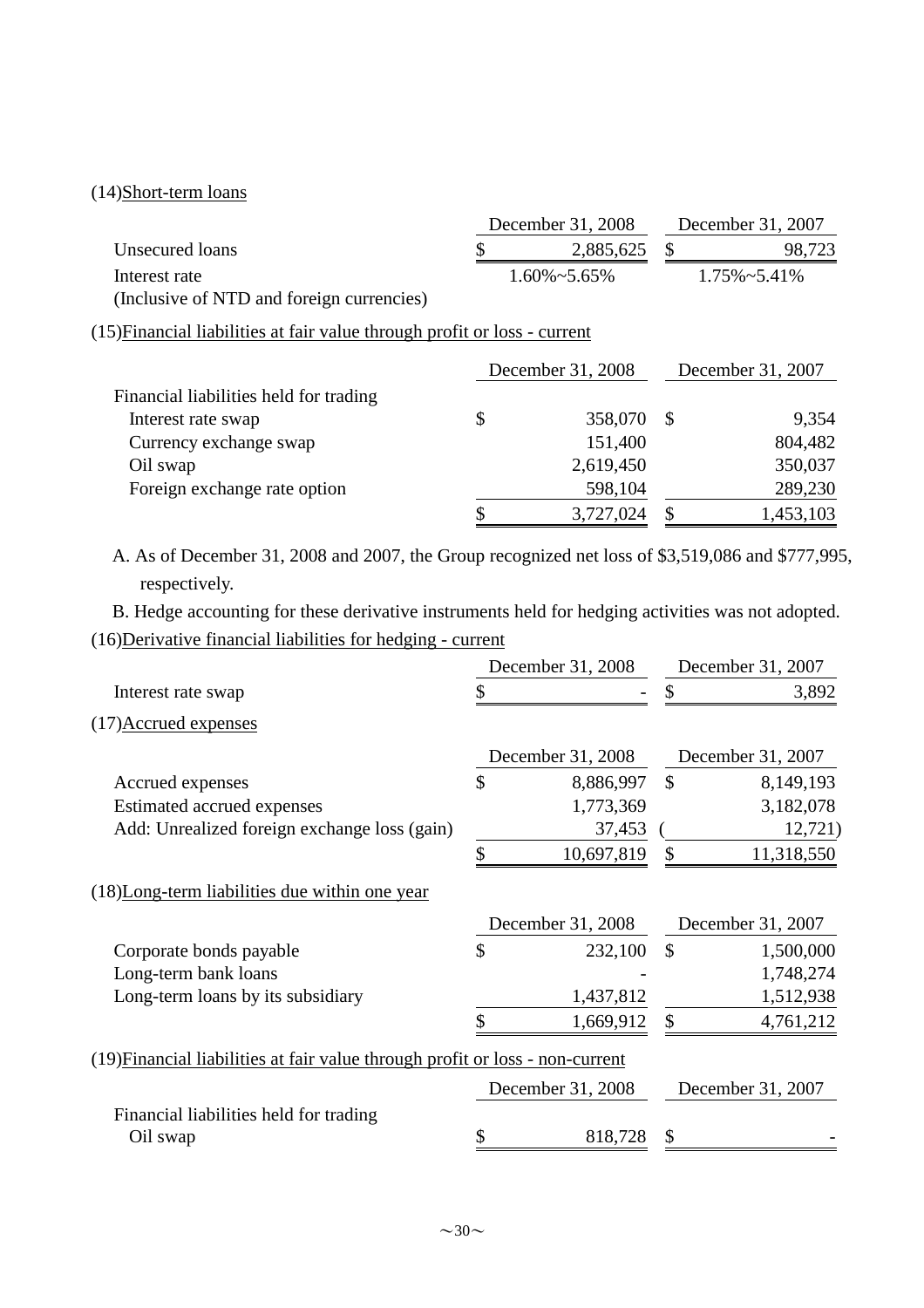Hedge accounting for these derivative instruments held for hedging activities was not adopted. (20)Financial liabilities carried at cost - non-current

|                                        |                          |          | December, 31 |      |        |  |       |
|----------------------------------------|--------------------------|----------|--------------|------|--------|--|-------|
|                                        | Item                     | Period   |              | 2008 |        |  | 2007  |
|                                        | Convertible bonds -      |          |              |      |        |  |       |
|                                        | Tuntex (Thailand) Public |          |              |      |        |  |       |
| Stock conversion right Company Limited |                          | 03.10.13 |              |      | $\sim$ |  | 9.004 |

The above financial liability is the embedded stock conversion right obtained by the Company through acquisition of convertible corporate bonds issued by Tuntex (Thailand) Public Company Limited (TUNTEX) during the first quarter of 2005. As stated in the terms of the agreement, TUNTEX can choose either to pay back by cash at face value of corporate bonds (THB15,737) or convert to stock on the maturity date. Effective January 1, 2006, the Company adopted the Statement of Financial Accounting Standards (SFAS) No. 34, "Accounting for Financial Instruments". The convertible bonds were discounted at effective interest rate at its acquisition. The unrealized loss of THB 11,263 (NTD 9,004), after tax, was recognized as a deduction of 2006's stockholders' equity. Thereafter, the unrealized loss is evaluated by cost method using historical exchange rate.

(21)Corporate bonds payable

|                                    | December 31, 2008              | December 31, 2007 |            |  |
|------------------------------------|--------------------------------|-------------------|------------|--|
| Secured corporate bonds            | \$<br>$\overline{\phantom{a}}$ |                   | 1,500,000  |  |
| Unsecured corporate bonds          | 232,100                        |                   | 797,000    |  |
| Add: Accrued interest compensation |                                |                   | 4,964      |  |
|                                    | 232,100                        |                   | 2,301,964  |  |
| Less: Current portion              | 232,100)                       |                   | 1,500,000) |  |
|                                    |                                |                   | 801,964    |  |

- A. On January 12, 2004, the Company issued its first unsecured domestic convertible bonds (referred herein as the "Bonds") at face value, totaling \$4 billion. The major terms of the issuance are set forth below:
	- a) Period: 5 years (January 12, 2004 to January 11, 2009)
	- b) Coupon rate: 0% per annum
	- c) Principal repayment and interest payment

Unless the Bonds are redeemed, repurchased, resold, converted or deregistered before maturity, or other events occur due to regulatory reasons, the principal of the Bonds shall be repaid in lump sum by cash at maturity based on the face value of the Bonds.

d) Collaterals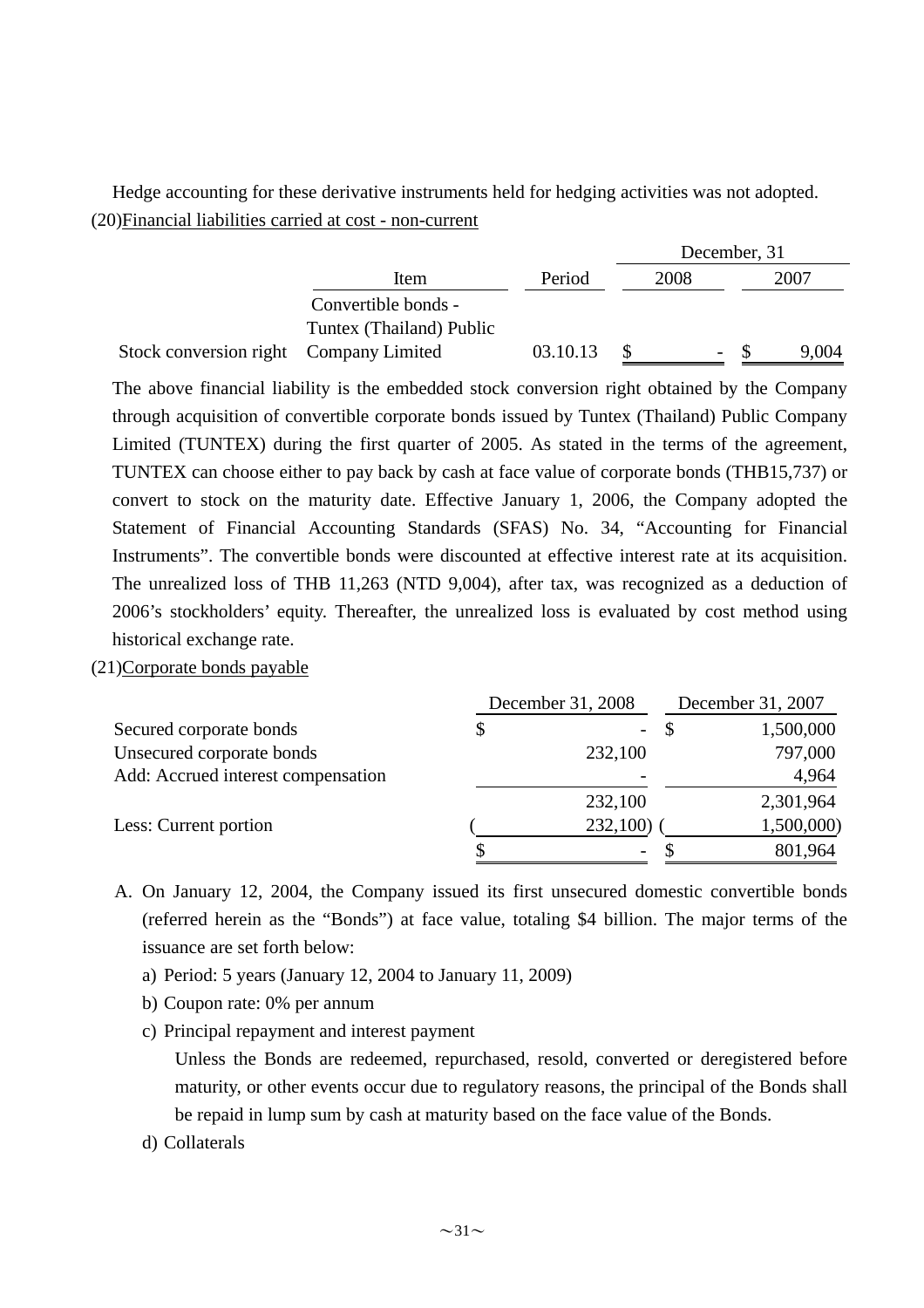The Bonds are unsecured. However, if the Company subsequently issues other convertible bonds secured with collaterals, the rights of the bondholders to claim their credits and the collaterals are set at the same rank as the holders of the convertible bonds issued subsequently.

- e) Redemption at the Company's option
	- (a) During the period from 3 months after the issuance of the Bonds to 40 days before the maturity of the Bonds, if the closing price of the Company's common stock at the Taiwan Stock Exchange is equal to or more than 50% of the conversion price for a period of 30 consecutive trading days, the Company may redeem 100% of the outstanding bonds in cash at the redemption price calculated based on the predetermined yield rate on redemption within 30 trading days after the abovementioned 30 consecutive trading days. The yield rate on redemption is 0.20% per annum during the period from 3 months to 3 years after the Bonds' issuance. During the period from 3 years after the Bonds' issuance to 40 days before the maturity of the Bonds, the Bonds are redeemable at their face value.
	- (b) During the period from 3 months after the issuance of the Bonds to 40 days before the maturity of the Bonds, if the total amount of the Bonds outstanding after the conversion by the bondholders is less than \$400 million (10% of the total issued amount), the Company may redeem the outstanding bonds in cash in accordance with the terms stated in Paragraph (a) above.
	- (c) When the Company issues its redemption notice, if the bondholders do not reply before the effective redemption date, the Company may convert the bonds held by those bondholders into common stock at the conversion price in effect at the expiration of the notice period.
- f) Redemption at the bondholders' option

During the period from 30 days before the 3-year maturity of the Bonds to the date of maturity, the bondholders may require the Company to redeem their bonds in cash at the face value plus interest compensation (i.e. 100.60% of the face value with a yield rate of 0.20% per annum).

- g) Terms of conversion
	- (a) Conversion period

The bondholders may convert the Bonds into the Company's common stock during the period from 3 months after the Bonds are issued to 10 days before the maturity of the Bonds.

The bondholders are prohibited from exercising their conversion right during the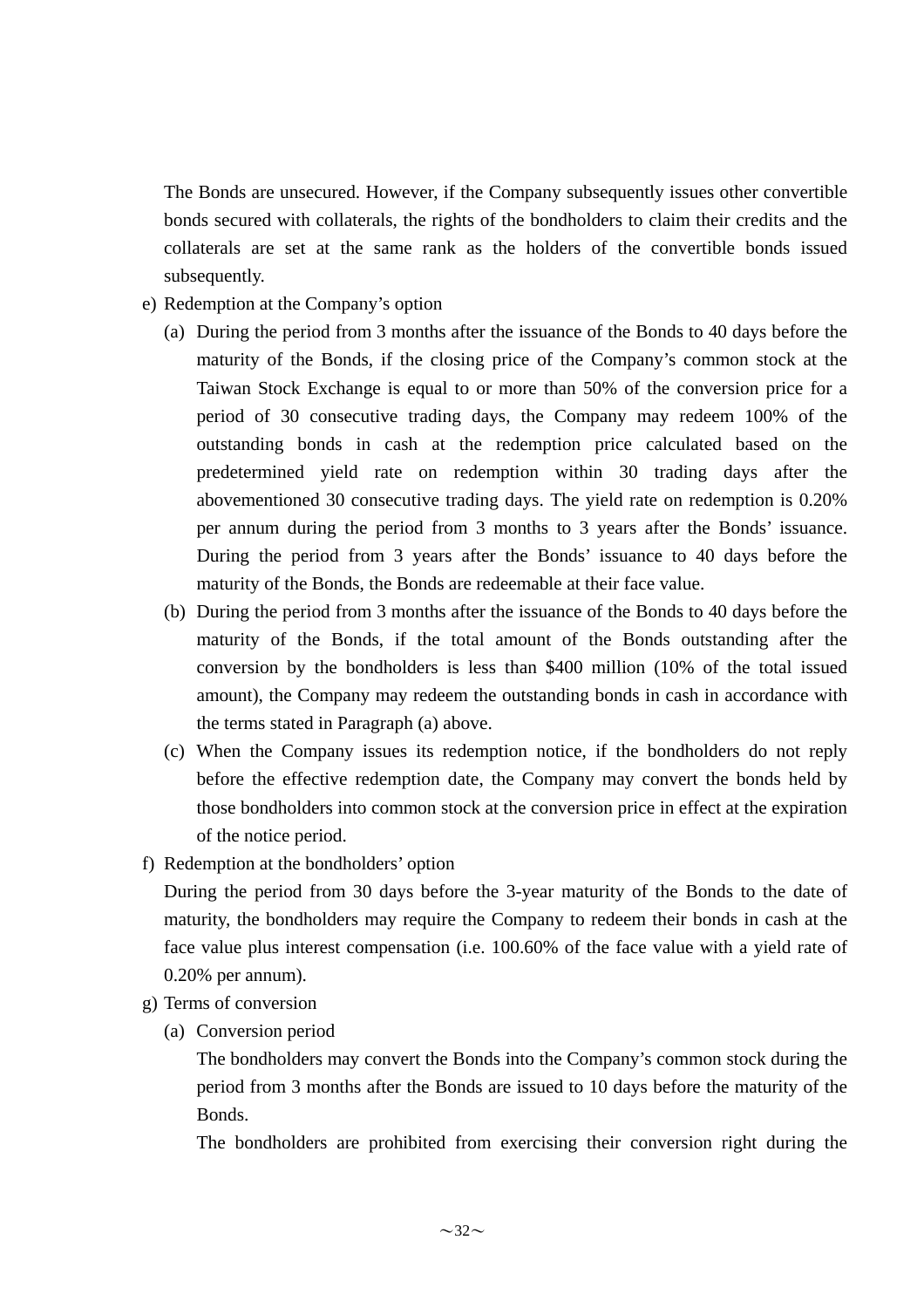period from 3 trading days before the announcement of cash or stock dividends to the date of distribution of the cash or stock dividends.

(b) Conversion price

The conversion price is the lowest of the three average closing prices of the Company's common stock during the 10, 15, and 20 trading days before October 3, 2003 multiplied by 115%. If any cash or stock dividends are distributed before October 3, 2003, the closing price used in the computation of the conversion price must be adjusted for the effect of the dividend distribution. If any cash or stock dividends are distributed during the period from the date on which the conversion price is set to the date on which the Bonds are converted, the conversion price is required to be adjusted in accordance with the adjusting formula specified in the bond agreement. The conversion price at the issuance of the Bonds was set at \$28.60 (in dollars). As of the date of the issuance of this financial statement, the adjusted conversion price was \$21.65 (in dollars).

- h) Others
	- (a) Entitlement to cash dividends

The bondholders who request to convert the Bonds on a date which is more than 3 trading days before the announcement of cash dividends are entitled to the cash dividends resolved by the stockholders in the current year.

The bondholders who request to convert the Bonds 3 trading days before the announcement of cash dividends or later are not entitled to the cash dividends resolved by the stockholders in the current year, but are entitled to the cash dividends resolved by the stockholders in the following year.

- (b) The affiliated companies of the Company may subscribe the Bonds, but do not have the right to convert the Bonds into the Company's common stock.
- B. On September 6, 2004, the Company issued its second unsecured domestic convertible bonds (referred herein as the "Second Bonds") at face value, totaling \$4.5 billion. The major terms of the issuance are set forth below:
	- a) Period: 5 years (September 6, 2004 to September 5, 2009)
	- b) Coupon rate: 0% per annum
	- c) Principal repayment and interest payment

Unless the Second Bonds are redeemed, repurchased, resold, converted or deregistered before maturity, or other events occur due to regulatory reasons, the principal of the Second Bonds shall be repaid in lump sum by cash at maturity based on the face value of the Second Bonds.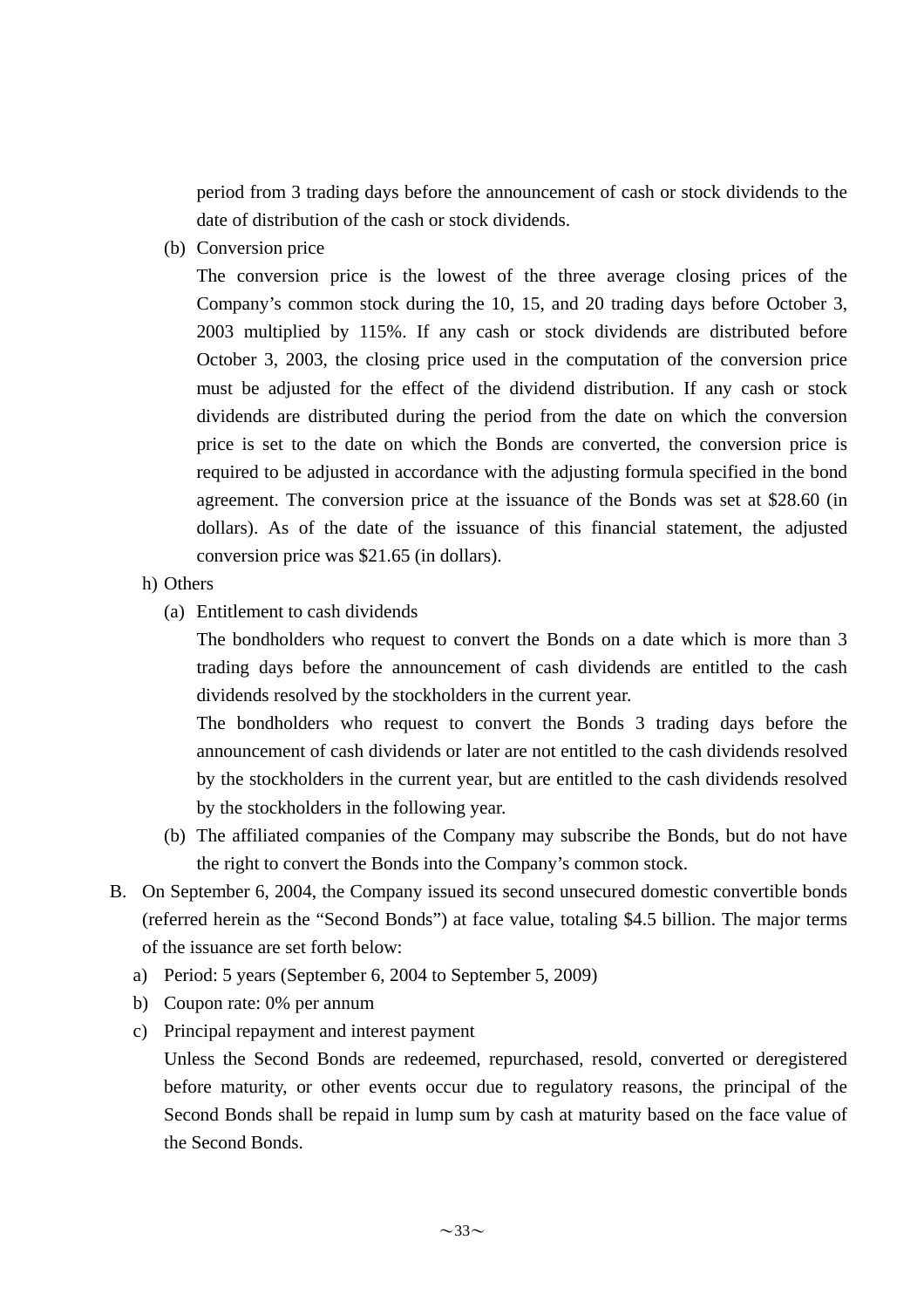### d) Collaterals

The Second Bonds are unsecured. However, if the Company subsequently issues other convertible bonds secured with collaterals, the rights of the holders of the Second Bonds to claim their credits and the collaterals are set at the same rank as the holders of the convertible bonds issued subsequently.

- e) Redemption at the Company's option
	- (a) During the period from 3 months after the Second Bonds are issued to 40 days before the maturity of the Second Bonds, if the closing price of the Company's common stock at the Taiwan Stock Exchange is equal to or more than 50% of the conversion price for a period of 30 consecutive trading days, the Company may redeem the outstanding bonds in cash at the face value of the Second Bonds within 30 trading days after the abovementioned 30 consecutive trading days.
	- (b) During the period from 3 months after the Second Bonds are issued to 40 days before the maturity of the Second Bonds, if the total amount of the Second Bonds outstanding after the conversion by the bondholders is less than \$450 million (10% of the total issued amount), the Company may redeem the outstanding bonds at their face value any time during the 40 days before the maturity of the Second Bonds.
	- (c) When the Company issues its redemption notice, if the bondholders do not reply before the effective redemption date, the Company may convert the bonds held by those bondholders into common stock at the conversion price in effect at the expiration of the notice period.
- f) Redemption at the bondholders' option

During the period from 30 days before the 3.5-year maturity of the Second Bonds to the date of maturity, the bondholders may require the Company to redeem their bonds in cash at the face value.

- g) Terms of conversion
	- (a) Conversion period

The bondholders may convert the Second Bonds into the Company's common stock during the period from 1 month after the Second Bonds are issued to 10 days before the maturity of the Second Bonds.

The bondholders are prohibited from exercising their conversion right during the period from 3 trading days before the announcement of cash or stock dividends to the date of distribution of the cash or stock dividends.

(b) Conversion price

The conversion price can be any of the three average closing prices of the Company's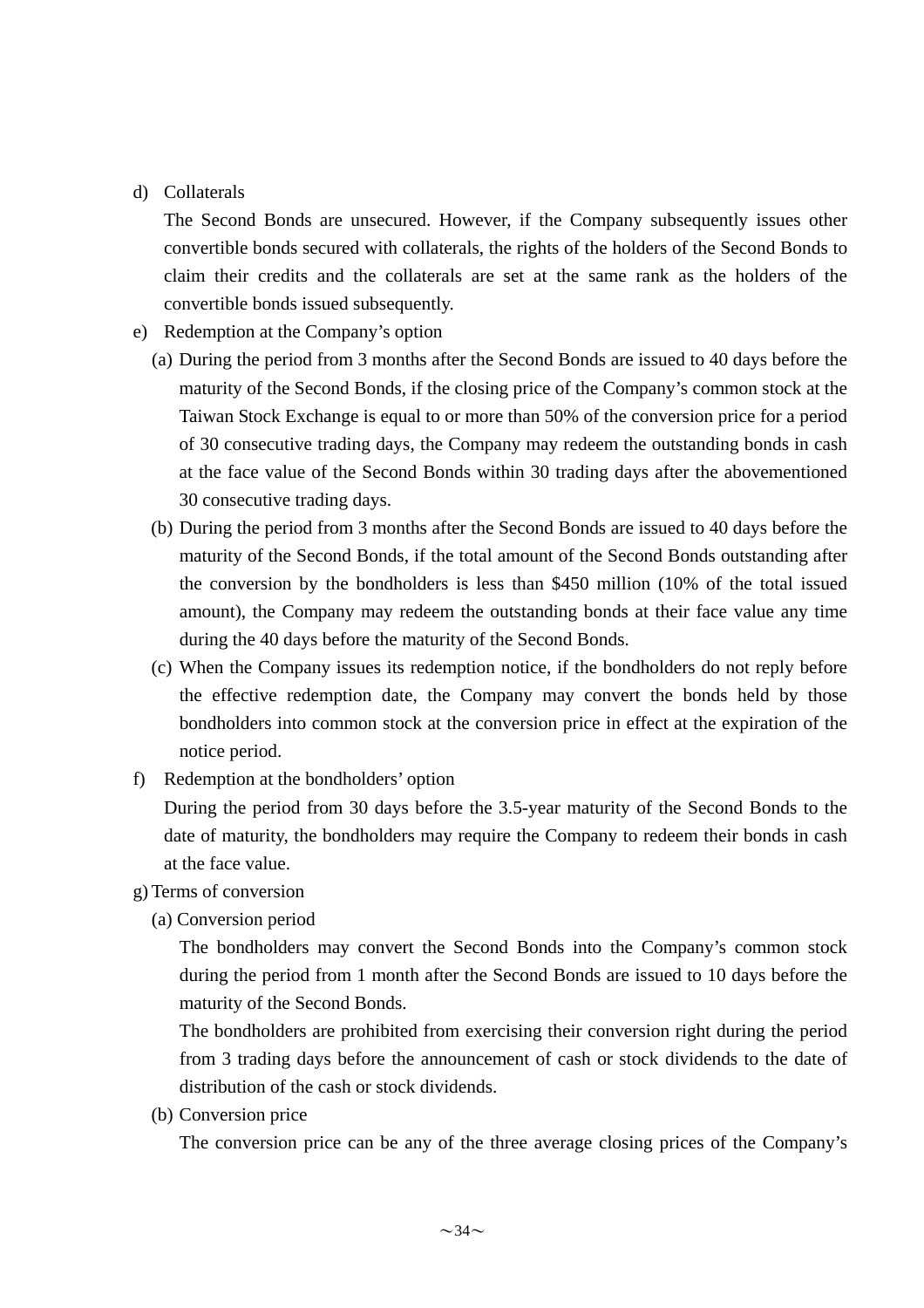common stock during the 1, 3, and 5 trading days before August 24, 2004 multiplied by 103%. If any cash or stock dividends are distributed before August 24, 2004, the closing price used in the computation of the conversion price must be adjusted for the effect of the dividend distribution. If any cash or stock dividends are distributed during the period from the date on which the conversion price is set to the date on which the Second Bonds are converted, the conversion price is required to be adjusted in accordance with the adjusting formula specified in the bond agreement. The conversion price at the issuance of the Second Bonds was set at \$28.50 (in dollars). As of the date of the issuance of this financial statement, the adjusted conversion price was \$18.07 (in dollars).

h) Entitlement to cash dividends

The bondholders who request to convert the Second Bonds during the period from January 1 of the current year to any date which is more than 3 trading days before the announcement of cash or stock dividends are entitled to the cash or stock dividends resolved by the stockholders in the current year. Conversion of the Second Bonds is prohibited during the period from 3 trading days before the announcement of cash or stock dividends to the ex-dividend date.

The bondholders who request to convert the Second Bonds during the period from the date following the ex-dividend date to December 31 of the current year are not entitled to the cash or stock dividends resolved by the stockholders in the current year, but are entitled to the cash or stock dividends resolved by the stockholders in the following year.

#### (22)Long-term loans

|                       | December 31, 2008 |               | December 31, 2007 |                      |
|-----------------------|-------------------|---------------|-------------------|----------------------|
| Secured bank loans    | \$                | 3,156,048     | S                 | 2,388,569            |
| Unsecured bank loans  |                   | 29, 141, 025  |                   | 19,508,381           |
| Add: Exchange loss    |                   | 23,145        |                   | 6,253                |
|                       |                   | 32,320,218    |                   | 21,903,203           |
| Less: Current portion |                   | $1,437,812$ ( |                   | 3,261,212)           |
| Others                |                   | 2,062,042     |                   | 3,220,897            |
|                       |                   | 32,944,448    | -S                | 21,862,888           |
| Interest rate         |                   | 1.59%~9.38%   |                   | $2.18\% \sim 6.60\%$ |

(Inclusive of NTD and foreign currencies)

- A. Please refer to Note 6 for details of the collaterals pledged for the above long-term loans.
- B. The above other long-term loans belong to its subsidiary-CLOVE financed from Edgeware Profits Ltd. for Classic Outlook Investment Ltd. and Everup Profits Ltd.'s equity. Such loans were secured by share of stock of the said equity investments as collateral.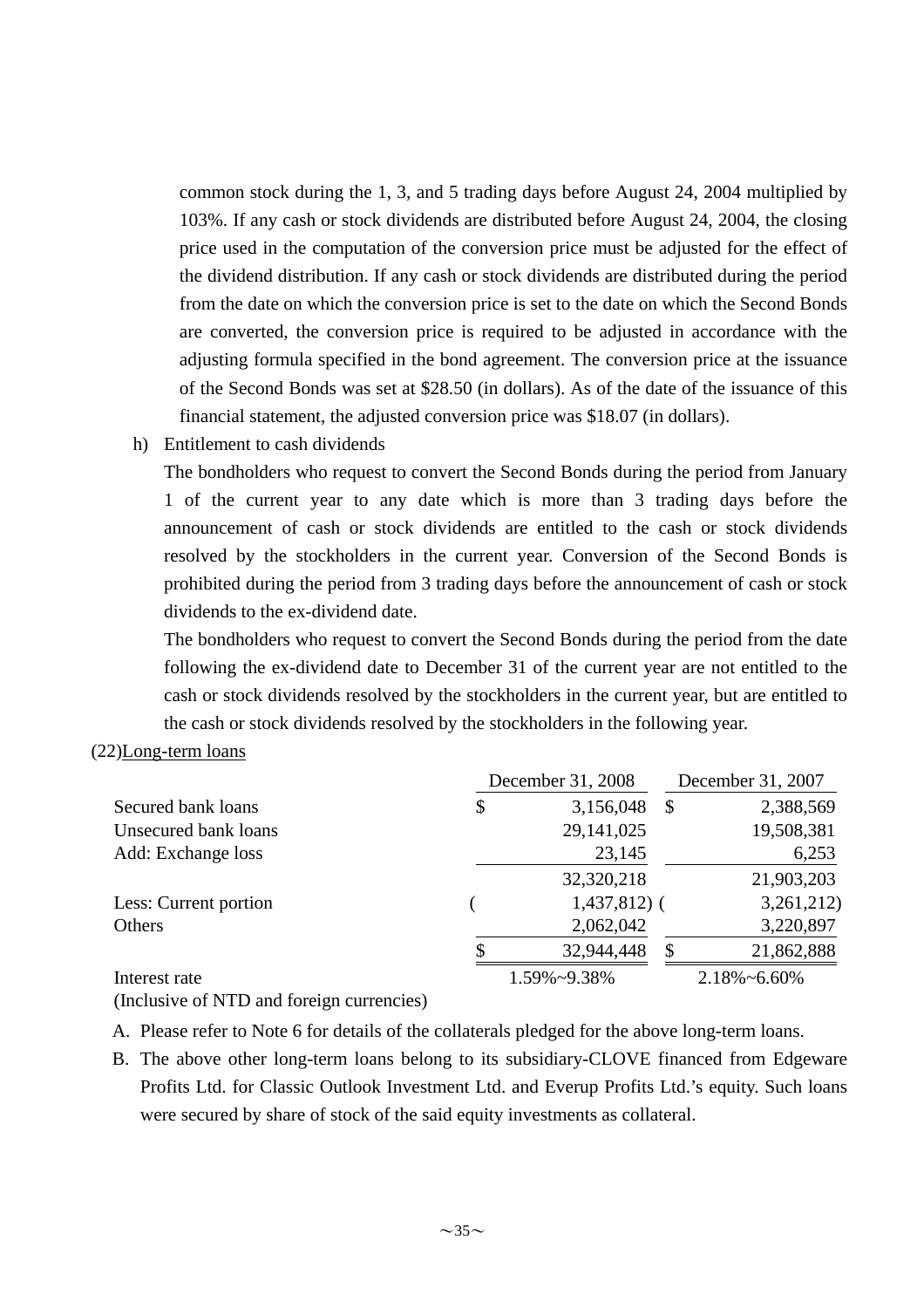#### (23)Pension

- A. In accordance with the Labor Pension Act ("the Act"), effective July 1, 2005, which adopted a defined contribution scheme, employees of the Company and its subsidiary-TTSC may choose to be subject to either the Act, maintaining their seniority before the enforcement of the Act, or the pension mechanism of the Labor Standard Law. Under the defined benefit pension plan, two units are accrued for each year of service for the first 15 years and one unit for each additional year thereafter, subject to a maximum of 45 units. Pension benefits are based on the number of units accrued and the average monthly salaries and wages of the last 6 months prior to retirement. The Company and its subsidiary-TTSC contribute monthly an amount equal to 9.6% of the employees' monthly salaries and wages to the retirement fund deposited with Bank of Taiwan, the trustee, under the name of the Labor Pension Fund Supervisory Committee.
- a) Actuarial assumptions

|                                        | December 31, 2008 | December 31, 2007 |
|----------------------------------------|-------------------|-------------------|
| Discount rate                          | 3.25%             | 3.25%             |
| Increase in future salary level        | 2.00%             | 2.00%             |
| Expected rate of return on plan assets | 3.25%             | 3.25%             |

b) Reconciliation of the funded status of the plan to the carrying amount of accrued pension liability is as follows:

|                                         |     | December 31, 2008 | December 31, 2007 |          |
|-----------------------------------------|-----|-------------------|-------------------|----------|
| Benefit obligations:                    |     |                   |                   |          |
| Vested benefit obligation (VBO)         | (\$ | $282,963$ (\$)    |                   | 261,733) |
| Non-vested benefit obligation           |     | $1,110,059$ (     | 1,027,794)        |          |
| Accumulated benefit obligation (ABO)    |     | $1,393,022$ (     | 1,289,527)        |          |
| Effects of future salary increments     |     | $163,719$ (       |                   | 164,985) |
| Projected benefit obligation (PBO)      |     | $1,556,741$ (     | 1,454,512)        |          |
| Fair value of plan assets               |     | 583,079           |                   | 569,304  |
| <b>Funded status</b>                    |     | 973,662) (        |                   | 885,208) |
| Unrecognized net transaction obligation |     | 104,218           | 130,118           |          |
| Unamortized prior service cost          |     | 19,287            |                   | 20,895   |
| Unrecognized loss on plan assets        |     | 596,827           | 541,138           |          |
| Additional accrued pension liability    |     | $556,613$ (       |                   | 527,166) |
| Accrued pension liability               | \$  | 809,943) (\$      |                   | 720,223) |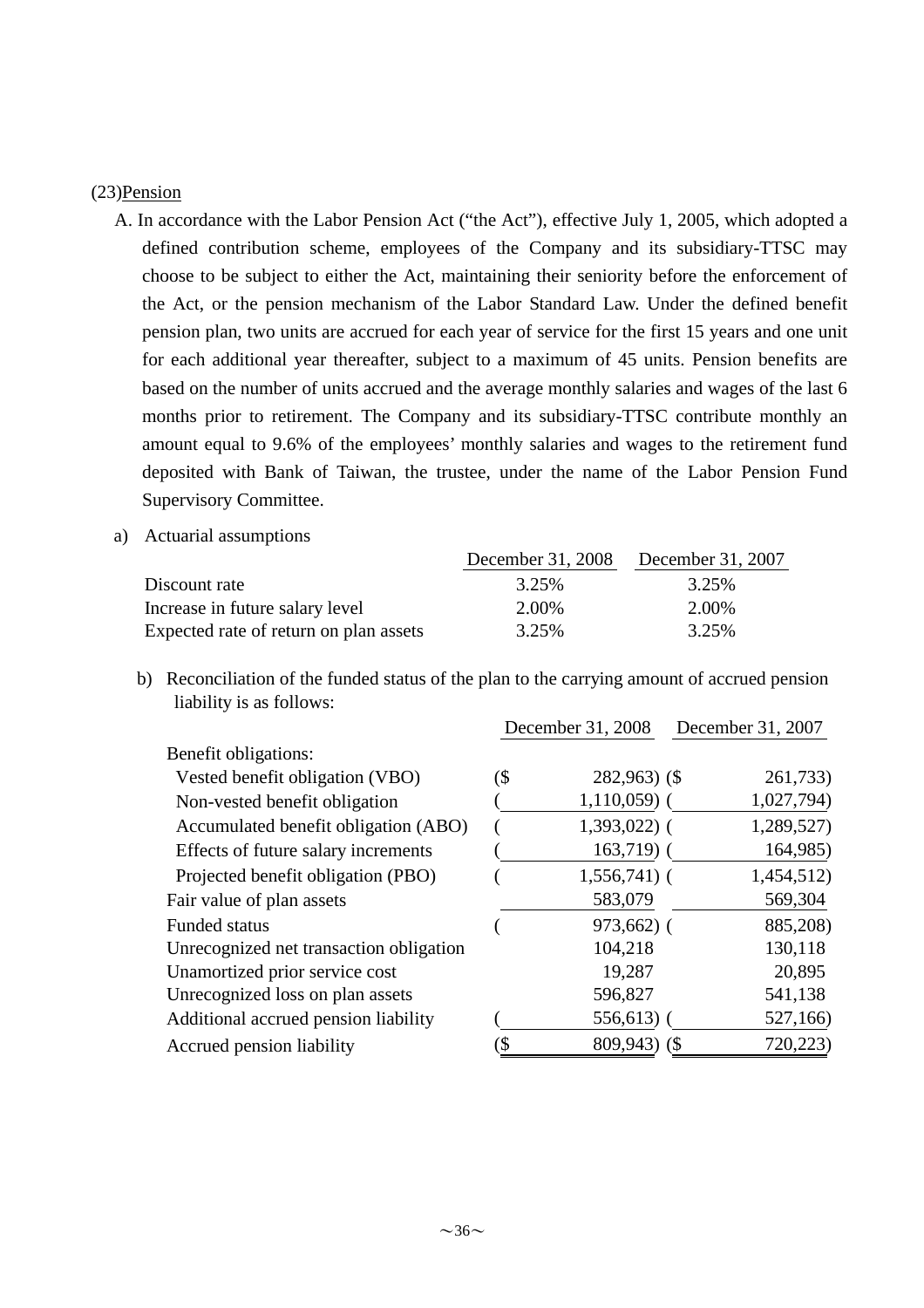c) The pension costs comprise the following:

|                                         | For the years ended December 31, |             |  |         |  |  |  |  |
|-----------------------------------------|----------------------------------|-------------|--|---------|--|--|--|--|
|                                         |                                  | 2008        |  | 2007    |  |  |  |  |
| Service cost                            |                                  | 58,442 \$   |  | 65,284  |  |  |  |  |
| Interest cost                           |                                  | 46,757      |  | 44,310  |  |  |  |  |
| Expected return on plan assets          |                                  | $18,412)$ ( |  | 16,932) |  |  |  |  |
| Deferred amortization                   |                                  |             |  |         |  |  |  |  |
| Unrecognized net transaction obligation |                                  | 25,901      |  | 25,900  |  |  |  |  |
| Prior service cost                      |                                  | 1,607       |  | 1,607   |  |  |  |  |
| Unrecognized loss on plan assets        |                                  | 29,823      |  | 31,538  |  |  |  |  |
| Net pension costs                       |                                  | 144,118     |  | 151,707 |  |  |  |  |

- B.Effective July 1, 2005, the Company and its subsidiary-TTSC established a funded defined contribution pension plan (the "New Plan") under the Labor Pension Act ("the Act"). Employees have the option to be covered under the New Plan. Under the New Plan, the Company and its subsidiary-TTSC contribute monthly an amount based on 6% of the employees' monthly salaries and wages to the employees' individual pension accounts at the Bureau of Labor Insurance. The benefits are to be paid monthly or in lump sum upon termination of employment.
- C.The pension costs under the defined benefit plan and the defined contribution plan for the years ended December 31, 2008 and 2007 were \$170,974 and \$175,224, respectively.

#### (24)Capital stock

- A. As of December 31, 2008 and 2007, the Company's authorized capital was \$36,000,000, and the paid-in capital was \$30,609,390 and \$30,338,695, respectively, divided into 3,060,939 thousand and 3,033,870 thousand shares of common stocks, respectively, with a par value of \$10 per share.
- B. Details of the common stock converted from the unsecured domestic convertible bonds issued by the Company for the years ended December 31, 2008 and 2007 are set forth below:

| For the years ended December 31, |               |         |               |          |           |  |  |  |
|----------------------------------|---------------|---------|---------------|----------|-----------|--|--|--|
|                                  |               |         | 2007          |          |           |  |  |  |
| No. of Shares                    |               |         | No. of Shares |          |           |  |  |  |
| (in '000)                        | Amount        |         | (in '000)     | Amount   |           |  |  |  |
|                                  |               |         |               |          |           |  |  |  |
| 19,647                           | <sup>\$</sup> | 196,475 | 45,899        | <b>S</b> | 458,990   |  |  |  |
|                                  |               |         |               |          |           |  |  |  |
| 7,422                            |               | 74,220  | 72,041        |          | 720,412   |  |  |  |
| 27,069                           | $\mathbb{S}$  | 270,695 | 117,940       |          | 1,179,402 |  |  |  |
|                                  |               | 2008    |               |          |           |  |  |  |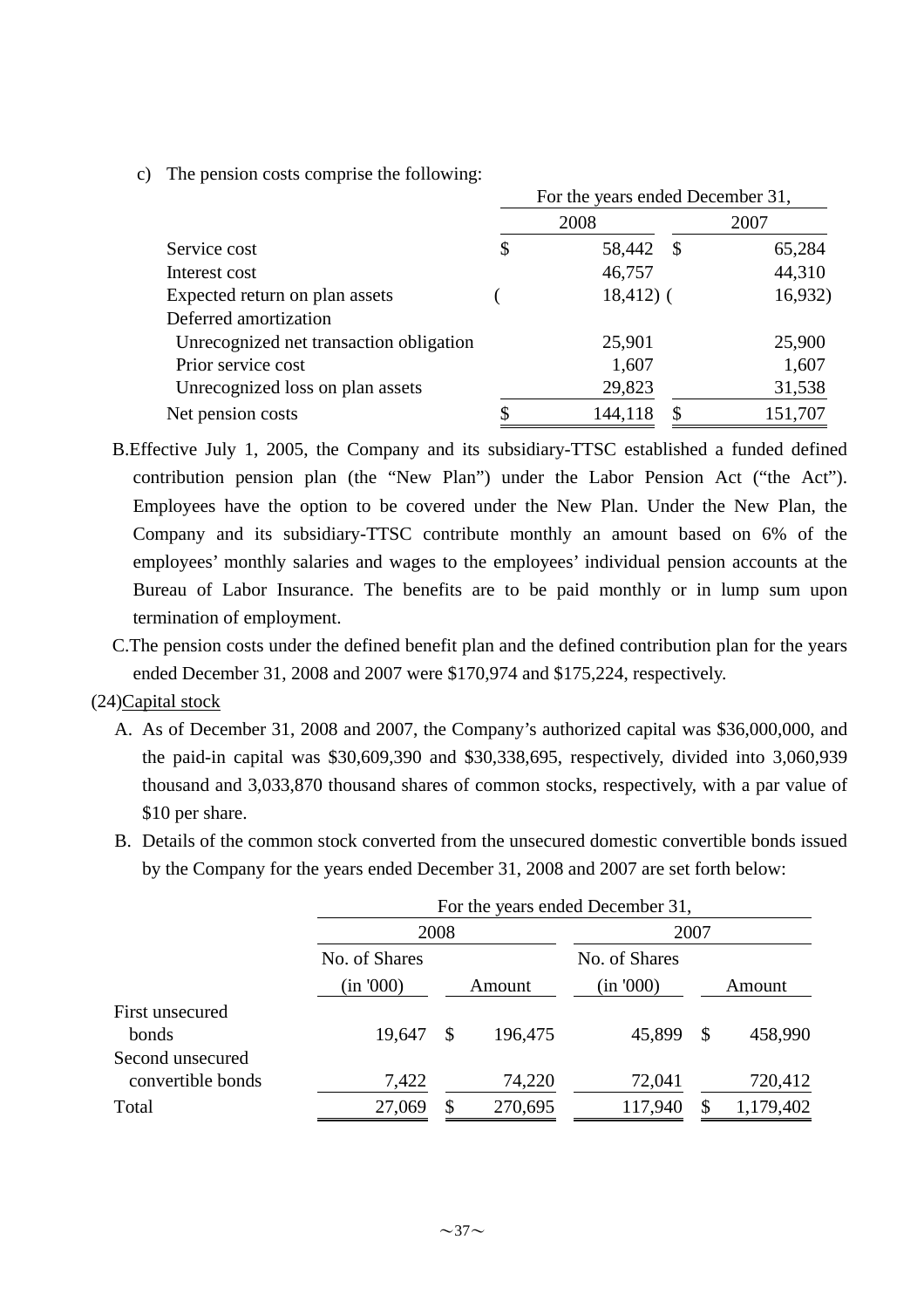#### (25)Capital surplus

The Securities and Exchange Act requires that capital reserve shall be exclusively used to cover accumulated deficits or to increase capital and shall not be used for any other purpose. However, capital reserve arising from paid-in capital in excess of par value on issuance of common stock and donations can be capitalized once a year, provided that the Company has no accumulated deficits and the amount to be capitalized does not exceed 10% of the paid-in capital.

#### (26)Appropriation of retained earnings and dividend policy

A. On June 23, 2006, the Company's Shareholders' Meeting resolved to amend the Company's Articles of Incorporation on dividends and distribution of earnings effective 2006. The revised policies are as follows:

According to Article 26 of the Company's Articles of Incorporation, if there is any profit for a fiscal year, the Company shall first make provision for income tax, and cover prior years' losses, then appropriate 10% of the residual amount as legal reserve. Dividends shall be proposed by the Board of Directors and resolved by the stockholders. Bonuses paid to employees shall be at least 0.5% of the total distributed amount and the remuneration paid to the directors and supervisors shall not exceed 5% of the total distributed amount. The Company is currently at the stable growth stage. In order to facilitate future expansion plans, dividends to stockholders are distributed mutually in the form of both cash and stocks with the basic principle that the ratio of cash dividends to total stock dividends shall not be lower than 10%.

B. Legal reserve

Pursuant to the Company Law, the Company is required to set aside 10% of its annual after-tax net income as legal reserve until the balance of such reserve equals the Company's paid-in capital. Utilization of the legal reserve is limited to offsetting deficits and capital increase. Appropriation of the legal reserve as cash dividends is prohibited.

- C. Special reserve
- D. If there is any negative stockholders' equity item recognized by the Company, such as unrealized loss on the decline in market value of long-term equity investments and cumulative translation adjustments, the Company is required to set aside an amount equal to the amount of the negative stockholders' equity item as special reserve from the after-tax net income. If the negative stockholders' equity items are subsequently reversed, an amount not exceeding the reversed amount can be appropriated from the special reserve.
- E. Appropriation of the 2007 and 2006 earnings as resolved by the stockholders on June 18, 2008 and June 27, 2007, respectively, is set forth below: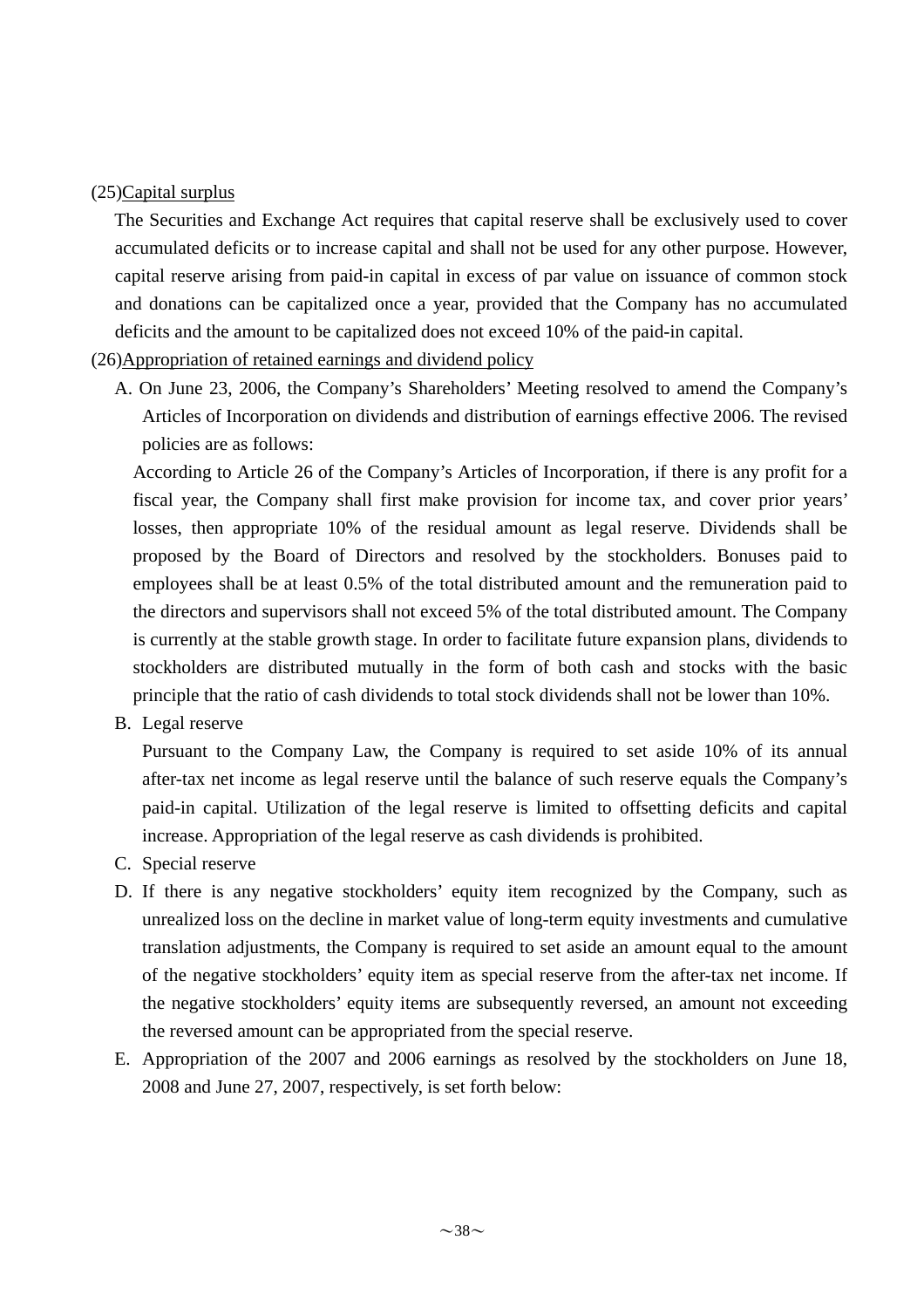|                           | 2007               |                     |  |              |                     | 2006               |              |
|---------------------------|--------------------|---------------------|--|--------------|---------------------|--------------------|--------------|
|                           | Dividend per share |                     |  |              |                     | Dividend per share |              |
|                           |                    | <b>Total Amount</b> |  | (in dollars) | <b>Total Amount</b> |                    | (in dollars) |
| Legal reserve             | \$                 | 1,038,170           |  |              | \$<br>41,158        |                    |              |
| Cash dividends            |                    | 5,201,453 \$        |  | 1.7          | 877,045             | -S                 | 0.3          |
| Remuneration to directors |                    |                     |  |              |                     |                    |              |
| and supervisors           |                    | 45,600              |  |              | 7,000               |                    |              |
| Cash bonus to employees   |                    | 36,000              |  |              | 33,620              |                    |              |
|                           |                    | 6,321,223           |  |              | 958,823             |                    |              |

Appropriation of the 2007 and 2006 earnings was calculated by the following formula. After distributing the bonus to employees and the remuneration to directors and supervisors, the after-tax basic earning per share for 2007 and 2006 decreased from \$3.53 to \$3.50 and from \$0.14 to \$0.13, respectively.

Net income, after-tax-Cash bonus to employees-Remuneration to directors and Formula: supervisors

Weighted-average number of outstanding shares (after retroactive adjustment)

2007 :(\$10,381,702-\$36,000–\$45,600)/ 2,943,402 thousand shares=\$3.50

2006 :(\$411,580-\$33,620–\$7,000)/ 2,911,327 thousand shares=\$0.13

E. The information related to the appropriation of the Company's 2008 earnings as proposed by the Board of Directors and resolved by the stockholders' meeting in 2009 will be posted in the "Market Observation Post System" on the website of the Taiwan Stock Exchange when it becomes available.

(27)Operating revenues

|                                | For the years ended December 31, |             |      |             |  |  |  |  |
|--------------------------------|----------------------------------|-------------|------|-------------|--|--|--|--|
|                                |                                  | 2008        |      | 2007        |  |  |  |  |
| Marine freight income          | \$                               | 121,033,118 | - \$ | 133,285,318 |  |  |  |  |
| Ship rental income             |                                  | 1,565,202   |      | 7,234,897   |  |  |  |  |
| Commission income and agency   |                                  |             |      |             |  |  |  |  |
| service income                 |                                  | 3,234,834   |      | 109,413     |  |  |  |  |
| Container manufacturing income |                                  | 1,441,967   |      | 2,338,463   |  |  |  |  |
| Container income and others    |                                  | 1,727,135   |      | 1,956,366   |  |  |  |  |
|                                | \$                               | 129,002,256 |      | 144,924,457 |  |  |  |  |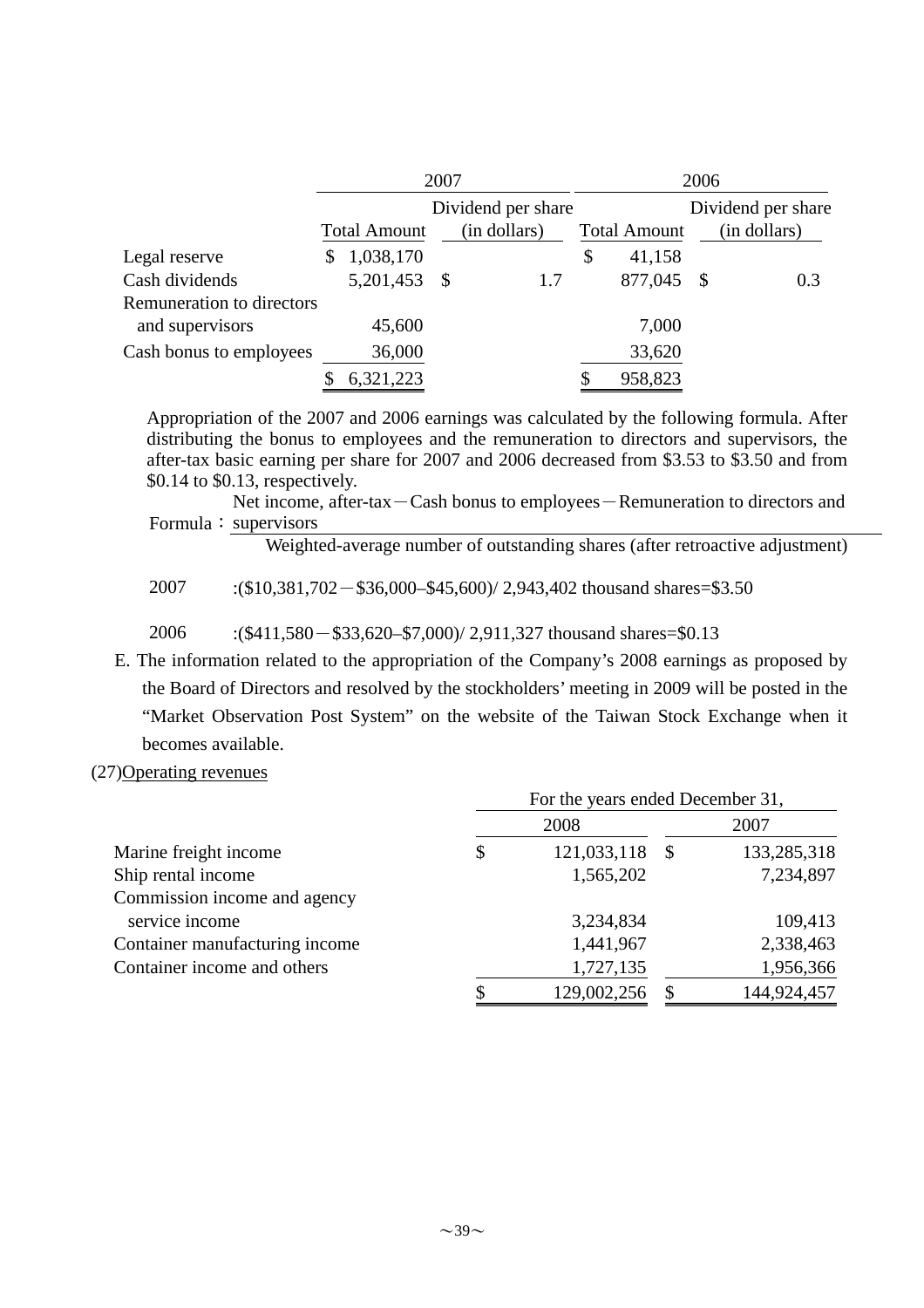## (28)Income tax

Income tax expense and income tax payoff are reconciled as follows:

|                                           | For the year ended December 31, |             |               |           |  |  |  |  |  |
|-------------------------------------------|---------------------------------|-------------|---------------|-----------|--|--|--|--|--|
|                                           |                                 | 2008        |               | 2007      |  |  |  |  |  |
| Income tax expenses                       | \$                              | 453,078     | <sup>\$</sup> | 1,411,168 |  |  |  |  |  |
| Add (Less):                               |                                 |             |               |           |  |  |  |  |  |
| Prepaid and withholding taxes             |                                 | $195,545$ ( |               | 468,284)  |  |  |  |  |  |
| Separate income tax                       |                                 | 16,445      |               | 337)      |  |  |  |  |  |
| Adjustments for changes in tax estimates  |                                 | 110,516     |               | 105,284   |  |  |  |  |  |
| Net change in deferred income tax assets/ |                                 |             |               |           |  |  |  |  |  |
| liabilities                               |                                 | 235,707     |               | 499,063)  |  |  |  |  |  |
| Income tax effect arising from equity     |                                 |             |               |           |  |  |  |  |  |
| adjustments                               |                                 | 973         |               | 64,488    |  |  |  |  |  |
| Income tax payable                        |                                 | 621,174     |               | 613,256   |  |  |  |  |  |

A. Deferred income tax assets and liabilities are as follows:

|                                         | December 31, 2008 | December 31, 2007 |            |  |
|-----------------------------------------|-------------------|-------------------|------------|--|
| Deferred income tax assets              | 1,097,160         |                   | 507,350    |  |
| Deferred income tax liabilities         | 2,428,098)        |                   | 2,072,708) |  |
| Valuation allowance for deferred income |                   |                   |            |  |
| tax assets                              | -                 |                   | 826)       |  |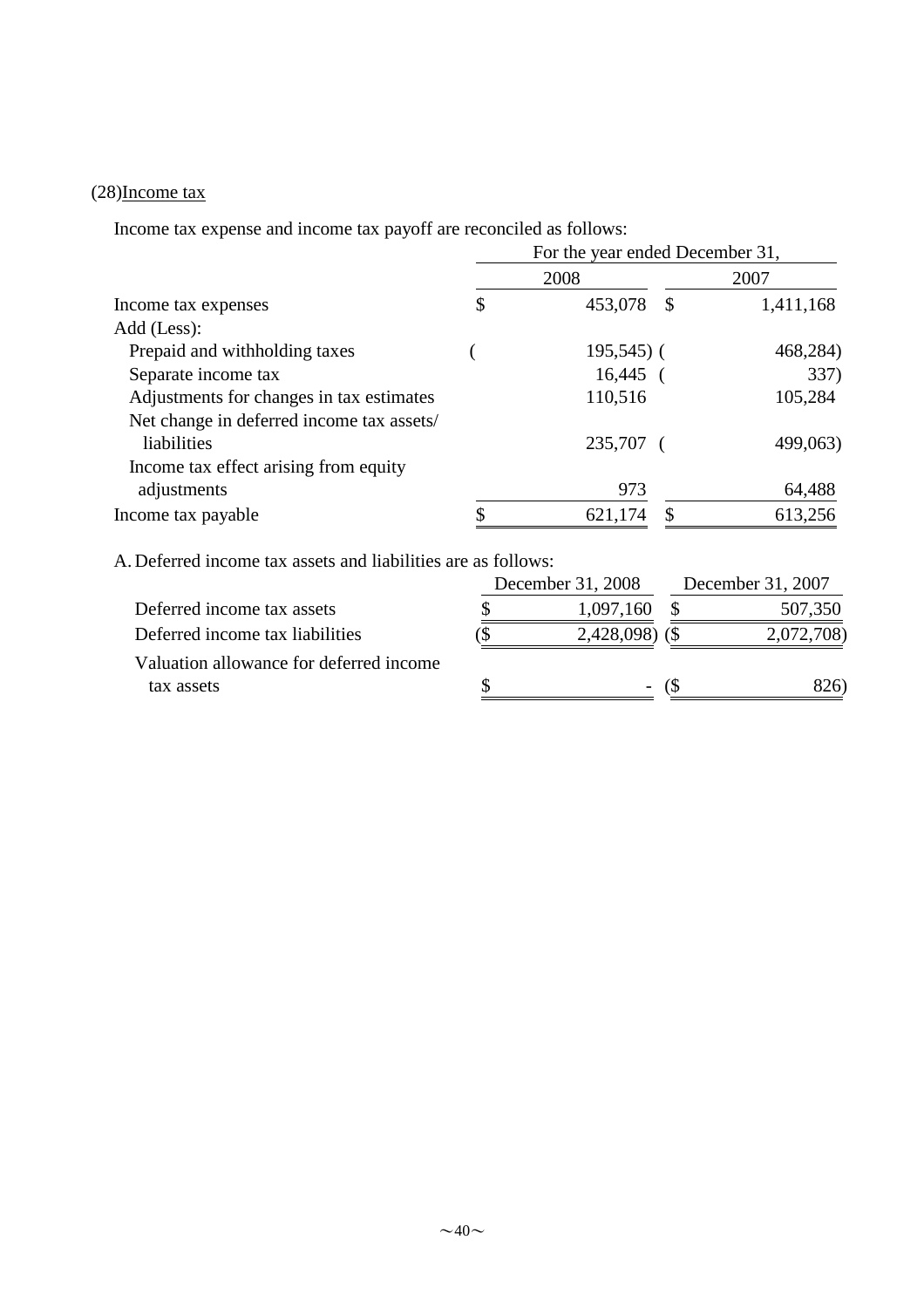B. Details of temporary differences resulting in deferred income tax assets and liabilities are as follows:

|                                            |               | December 31, 2008 |               |                                                   |               | December 31, 2007 |            |               |  |
|--------------------------------------------|---------------|-------------------|---------------|---------------------------------------------------|---------------|-------------------|------------|---------------|--|
|                                            |               | Amount            | Tax effect    |                                                   | Amount        |                   | Tax effect |               |  |
| Current item:                              |               |                   |               |                                                   |               |                   |            |               |  |
| Bad debt expense                           | $\mathcal{S}$ | 1,100             | $\mathcal{S}$ | 275                                               | $\mathcal{S}$ | 556               | \$         | 139           |  |
| Unrealized expense and losses              |               | 13,111            |               | 3,872                                             |               |                   |            |               |  |
| Unrealized foreign exchange loss (gain)    |               | 122,888           |               | $31,418$ (                                        |               | $146,400$ (       |            | 39,054)       |  |
| Loss on valuation of financial assets      |               | 50,906            |               | 12,726                                            |               | 81,025            |            | 20,256        |  |
| Loss on valuation of financial liabilities |               | 3,188,918         |               | 797,230                                           |               | 1,014,844         |            | 253,711       |  |
| Loss on valuation of financial liabilities |               |                   |               |                                                   |               |                   |            |               |  |
| for hedging                                |               |                   |               |                                                   |               | 3,892             |            | 973           |  |
| Property, plant and equipment and          |               |                   |               |                                                   |               |                   |            |               |  |
| others                                     |               | 6,168             |               | 1,821                                             |               | 126,748           |            | 31,687        |  |
| Equity-accounted investment income         |               | $35,017$ ) (      |               | 10,505)                                           |               |                   |            |               |  |
| Loss carryforwards                         |               | 304,520           |               | 76,130                                            |               |                   |            |               |  |
|                                            |               |                   |               | 912,967                                           |               |                   |            | 267,712       |  |
| Non-current item:                          |               |                   |               |                                                   |               |                   |            |               |  |
| Deferred income on disposal of ships       |               | 337,709           |               | 84,427                                            |               | 581,152           |            | 145,288       |  |
| Unrealized expense and losses              |               | 19,543            |               | 5,087                                             |               | 20,736            |            | 6,056         |  |
| Pension expense                            |               | 253,330           |               | 63,333                                            |               | 193,058           |            | 48,265        |  |
| Equity-accounted investment income         |               |                   |               | $(9,441,615) (2,360,421) (8,007,681) (2,003,441)$ |               |                   |            |               |  |
| Property, plant and equipment and          |               |                   |               |                                                   |               |                   |            |               |  |
| others                                     |               | $145,191)$ (      |               | $36,331)$ (                                       |               | $117,611$ ) (     |            | 29,239)       |  |
| Valuation allowance                        |               |                   |               |                                                   |               |                   |            | 826)          |  |
|                                            |               |                   |               | \$2,243,905                                       |               |                   |            | (\$1,833,897) |  |

C. The earnings of 2007 and 2006 proposed by the Board of Shareholders not to be appropriated, were levied a 10% surtax of \$406,325 and \$0, respectively.

- D. As of December 31, 2008, the Company's income tax returns through 2005 were assessed and approved by the Tax Authority.
- E. Unapproriated retained earnings

|                                       | December 31, 2008 | December 31, 2007 |            |  |  |
|---------------------------------------|-------------------|-------------------|------------|--|--|
| Earnings gererated in and before 1997 | 5,570,596 \$      |                   | 5,570,596  |  |  |
| Earnings gererated in and after 1998  | 12,591,107        |                   | 18,273,064 |  |  |
|                                       | 18, 161, 703      |                   | 23,843,660 |  |  |

F. As of December 31, 2007 and 2006, the balances of the imputation tax credit account were \$2,056,361 and \$2,514,476, respectively. The creditable tax rate was 15.80% for 2007 and was estimated to be 16.33% for 2008.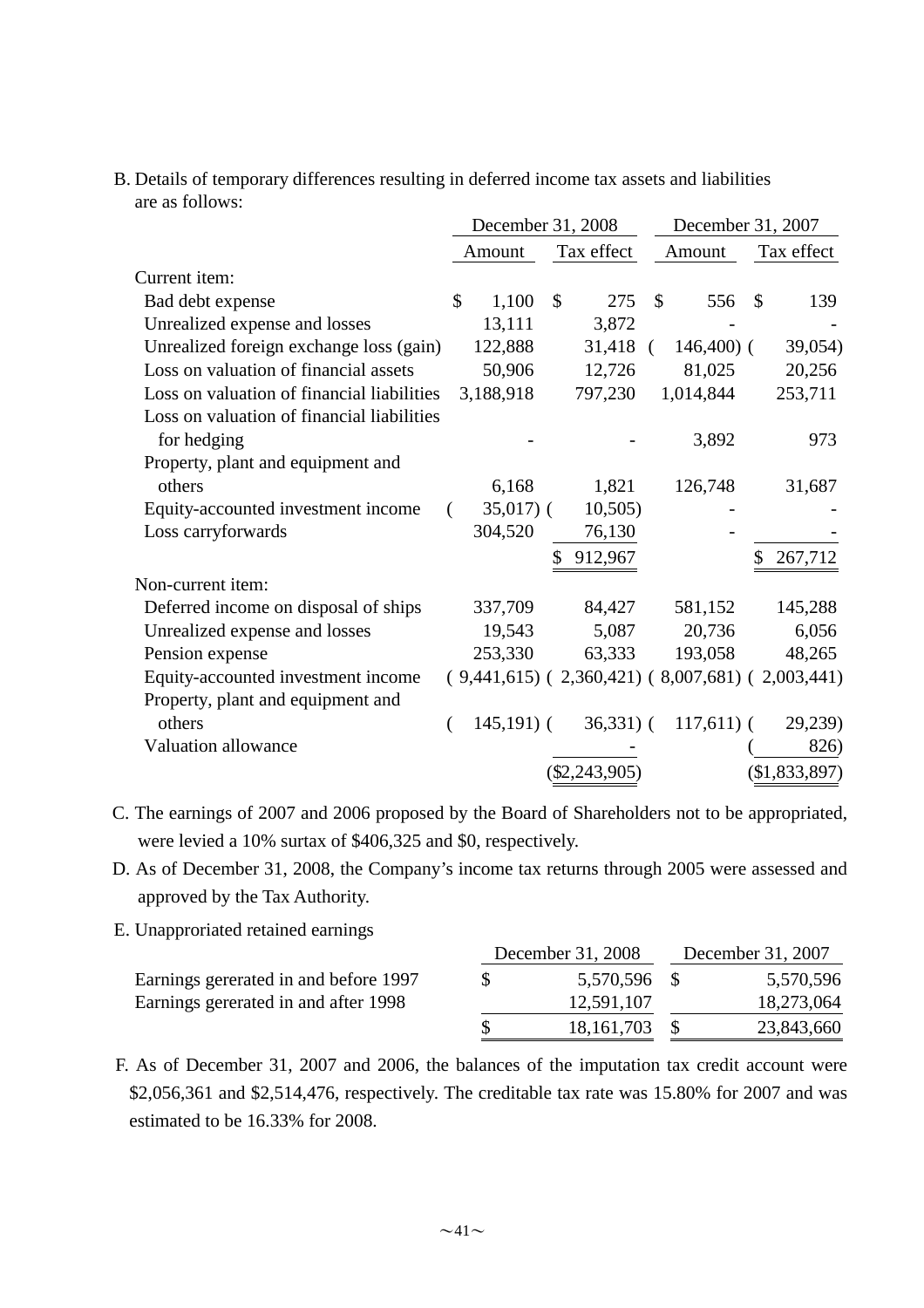# (29)Earnings per share

|                                                                                                    |                  | For the year ended December 31, 2008 |                                 |                    |              |    |           |  |  |  |
|----------------------------------------------------------------------------------------------------|------------------|--------------------------------------|---------------------------------|--------------------|--------------|----|-----------|--|--|--|
|                                                                                                    |                  |                                      | Weighted-average<br>outstanding | Earnings per share |              |    |           |  |  |  |
|                                                                                                    |                  | Amount                               | common shares                   |                    | (in dollars) |    |           |  |  |  |
|                                                                                                    | Before tax       | After tax                            | (in thousands)                  |                    | Before tax   |    | After tax |  |  |  |
| <b>Basic EPS</b>                                                                                   |                  |                                      |                                 |                    |              |    |           |  |  |  |
| Net income                                                                                         | \$1,472,105      | \$1,019,027                          | 3,055,070                       | \$                 | 0.48         | \$ | 0.33      |  |  |  |
| Less: Minority                                                                                     |                  |                                      |                                 |                    |              |    |           |  |  |  |
| interest                                                                                           | 548,608)         | 379,761)                             |                                 |                    | $0.18)$ (    |    | 0.12)     |  |  |  |
| Consolidated net                                                                                   |                  |                                      |                                 |                    |              |    |           |  |  |  |
| income                                                                                             | 923,497<br>\$    | 639,266<br>\$                        |                                 | \$                 | 0.30         | \$ | 0.21      |  |  |  |
| Dilutive EPS                                                                                       |                  |                                      |                                 |                    |              |    |           |  |  |  |
| Net income                                                                                         | \$1,472,105      | \$1,019,027                          |                                 | $\mathcal{S}$      | 0.48         | \$ | 0.33      |  |  |  |
| Less: Minority                                                                                     |                  |                                      |                                 |                    |              |    |           |  |  |  |
| interest                                                                                           | $548,608$ (<br>( | 379,761)                             |                                 | (                  | $0.18)$ (    |    | 0.12)     |  |  |  |
| Dilutive effect of<br>common stock<br>equivalents:                                                 |                  |                                      |                                 |                    |              |    |           |  |  |  |
| Convertible bonds                                                                                  | 7                | 5                                    | 16,864                          |                    |              |    |           |  |  |  |
| Consolidated<br>net income<br>attributable to<br>common<br>stockholders with<br>dilutive effect of |                  |                                      |                                 |                    |              |    |           |  |  |  |
| common stock                                                                                       | \$<br>923,504    | \$<br>639,271                        | 3,071,934                       | \$                 | 0.30         | \$ | 0.21      |  |  |  |
|                                                                                                    |                  |                                      |                                 |                    |              |    |           |  |  |  |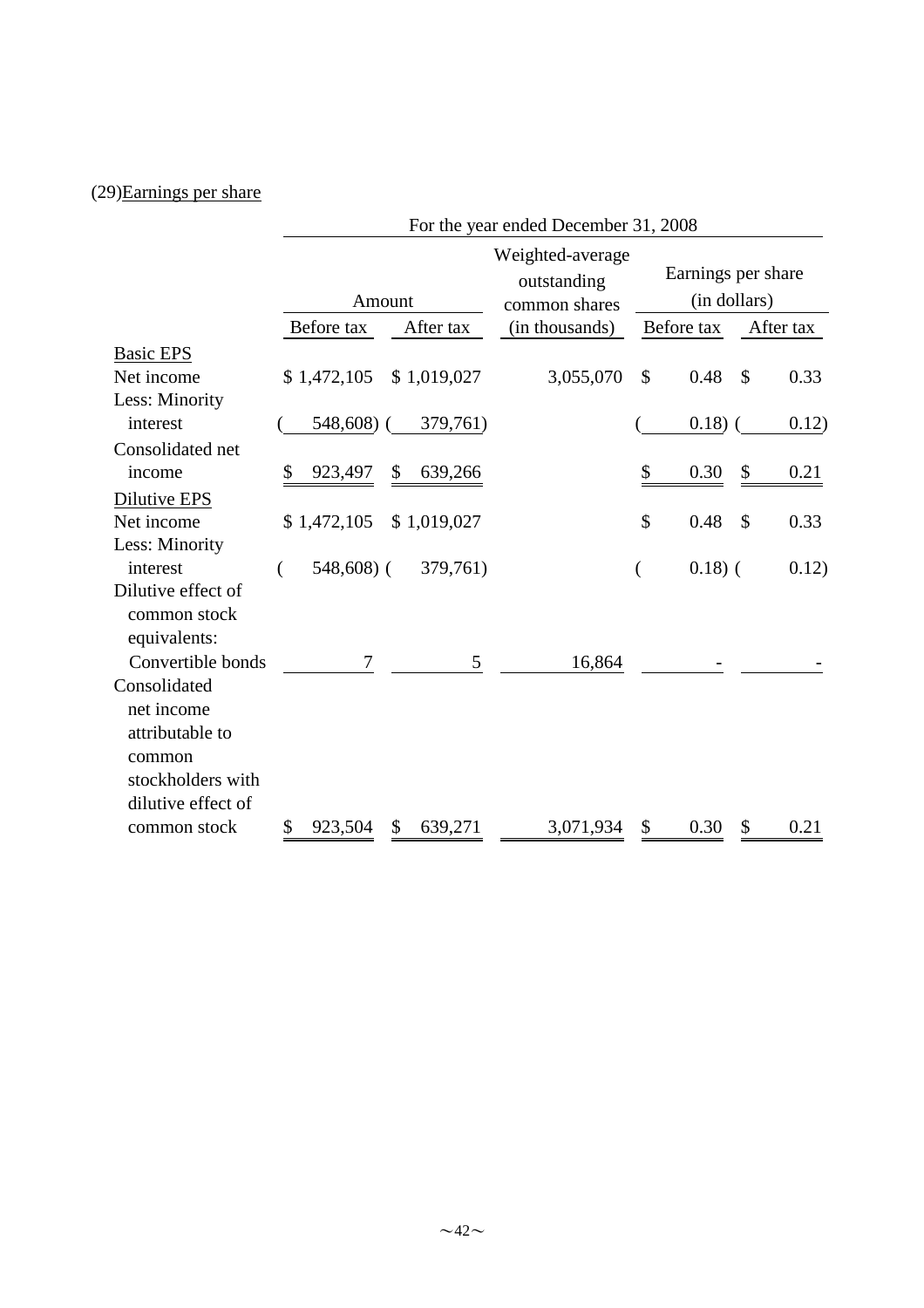|                                                                                                    |                           | For the year ended December 31, 2007 |                                                  |                           |                                    |    |           |  |  |  |
|----------------------------------------------------------------------------------------------------|---------------------------|--------------------------------------|--------------------------------------------------|---------------------------|------------------------------------|----|-----------|--|--|--|
|                                                                                                    |                           | Amount                               | Weighted-average<br>outstanding<br>common shares |                           | Earnings per share<br>(in dollars) |    |           |  |  |  |
|                                                                                                    | Before tax                | After tax                            | (in thousands)                                   |                           | Before tax                         |    | After tax |  |  |  |
| <b>Basic EPS</b>                                                                                   |                           |                                      |                                                  |                           |                                    |    |           |  |  |  |
| Net income                                                                                         | \$13,434,845              | \$12,023,677                         | 2,943,402                                        | $\boldsymbol{\mathsf{S}}$ | 4.56                               | \$ | 4.08      |  |  |  |
| Less: Minority                                                                                     |                           |                                      |                                                  |                           |                                    |    |           |  |  |  |
| interest                                                                                           |                           | 1,834,686) ( 1,641,975)              |                                                  |                           | $0.62)$ (                          |    | 0.55)     |  |  |  |
| Consolidated net                                                                                   |                           |                                      |                                                  |                           |                                    |    |           |  |  |  |
| income                                                                                             | \$11,600,159              | \$10,381,702                         |                                                  | \$                        | 3.94                               | \$ | 3.53      |  |  |  |
| Dilutive EPS                                                                                       |                           |                                      |                                                  |                           |                                    |    |           |  |  |  |
| Net income                                                                                         | \$13,434,845 \$12,023,677 |                                      |                                                  | $\mathcal{S}$             | 4.37                               | \$ | 3.91      |  |  |  |
| Less: Minority                                                                                     |                           |                                      |                                                  |                           |                                    |    |           |  |  |  |
| interest                                                                                           |                           | $1,834,686$ ( $1,641,975$ )          |                                                  |                           | $0.60)$ (                          |    | 0.53)     |  |  |  |
| Dilutive effect of<br>common stock<br>equivalents:                                                 |                           |                                      |                                                  |                           |                                    |    |           |  |  |  |
| Convertible bonds                                                                                  | 55                        | 41                                   | 128,429                                          |                           |                                    |    |           |  |  |  |
| Consolidated<br>net income<br>attributable to<br>common<br>stockholders with<br>dilutive effect of |                           |                                      |                                                  |                           |                                    |    |           |  |  |  |
| common stock                                                                                       | \$11,600,214              | \$10,381,743                         | 3,071,831                                        | \$                        | 3.77                               | \$ | 3.38      |  |  |  |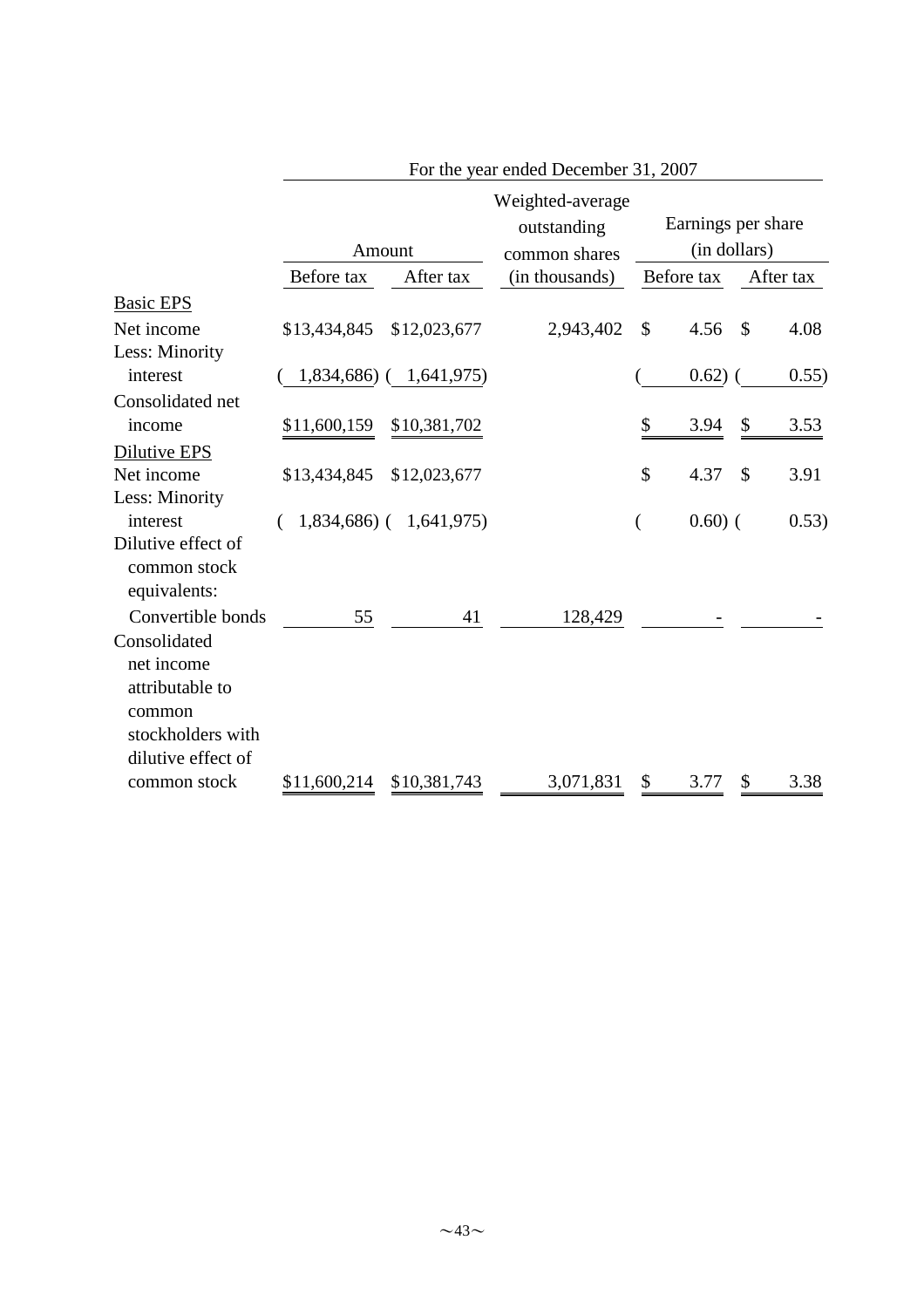|                            | For the year ended December 31, 2008 |                |    |                                      |    |           |  |  |
|----------------------------|--------------------------------------|----------------|----|--------------------------------------|----|-----------|--|--|
|                            |                                      | Operating cost |    | Operating expense                    |    | Total     |  |  |
| Personnel expense          |                                      |                |    |                                      |    |           |  |  |
| <b>Salaries</b>            | \$                                   | 1,665,360      | \$ | 2,739,786                            | \$ | 4,405,146 |  |  |
| Labor and health insurance |                                      | 37,258         |    | 239,588                              |    | 276,846   |  |  |
| Pension expense            |                                      | 143,189        |    | 266,151                              |    | 409,340   |  |  |
| Others                     |                                      | 196,434        |    | 329,273                              |    | 525,707   |  |  |
| Depreciation               |                                      | 5,315,055      |    | 237,396                              |    | 5,552,451 |  |  |
| Depletion                  |                                      |                |    |                                      |    |           |  |  |
| Amortization               |                                      | 444,638        |    | 41,950                               |    | 486,588   |  |  |
|                            |                                      |                |    | For the year ended December 31, 2007 |    |           |  |  |
|                            |                                      | Operating cost |    | Operating expense                    |    | Total     |  |  |
| Personnel expense          |                                      |                |    |                                      |    |           |  |  |
| <b>Salaries</b>            | \$                                   | 1,574,729      | \$ | 1,163,103                            | \$ | 2,737,832 |  |  |
| Labor and health insurance |                                      | 38,032         |    | 64,816                               |    | 102,848   |  |  |
| Pension expense            |                                      | 121,314        |    | 91,835                               |    | 213,149   |  |  |
| Others                     |                                      | 118,575        |    | 35,039                               |    | 153,614   |  |  |
| Depreciation               |                                      | 3,856,378      |    | 845,759                              |    | 4,702,137 |  |  |
| Depletion                  |                                      |                |    |                                      |    |           |  |  |
| Amortization               |                                      | 626,053        |    | 27,101                               |    | 653,154   |  |  |

# (30)Expense related to personnel, depreciation, depletion and amortization

Personnel, depreciation, depletion and amortization on expense are summarized as follow: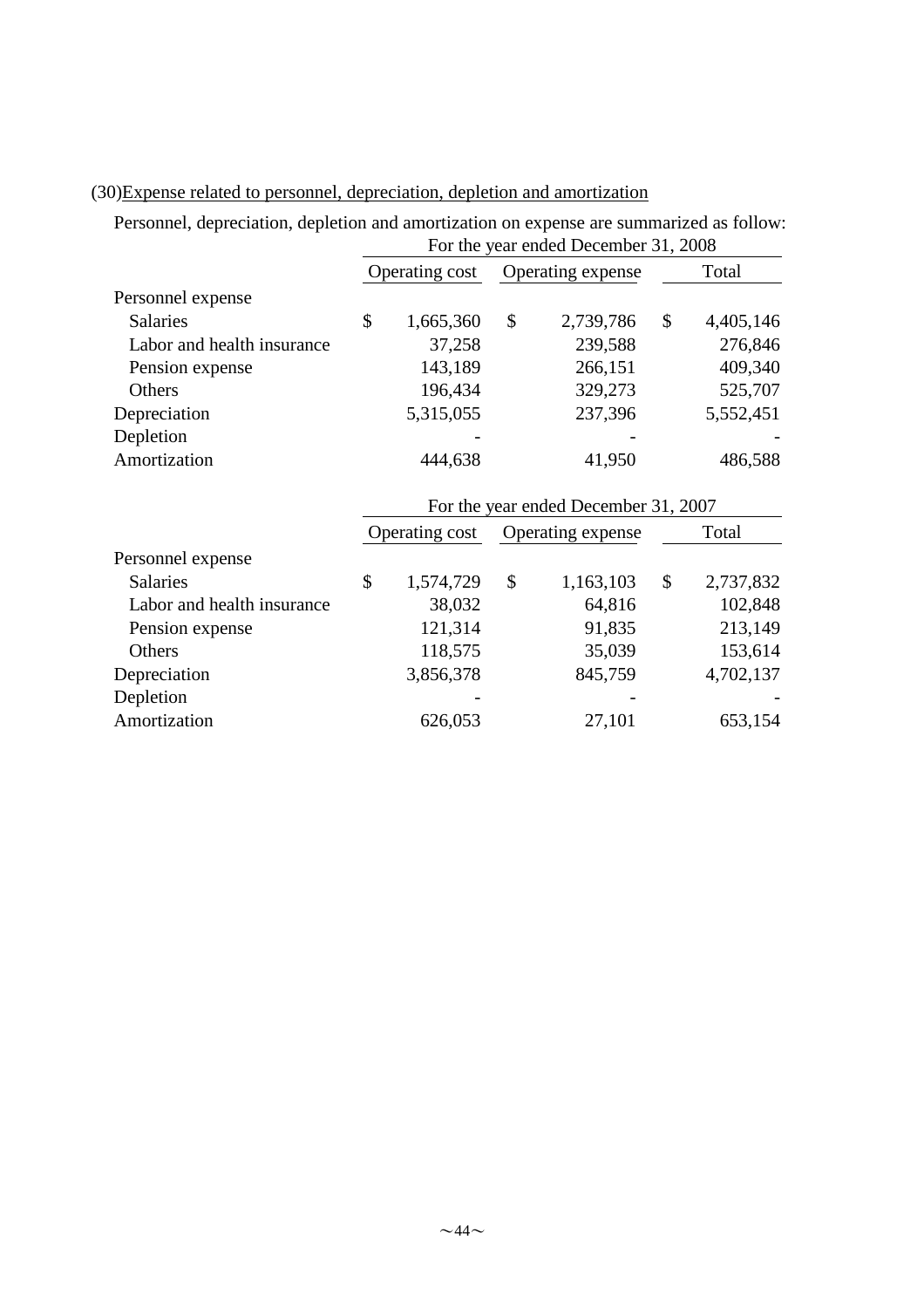#### 5.RELATED PARTY TRANSACTIONS

(1)Names of the related parties and their relationship with the company

| <b>Related Party</b>                                     | Relationship with the Company                  |  |  |  |  |
|----------------------------------------------------------|------------------------------------------------|--|--|--|--|
| Evergreen International S.A. (EIS)                       | Major stockholder of the Company               |  |  |  |  |
| Evergreen International Storage and Transport            | Investee accounted for under the equity method |  |  |  |  |
| Corporation (EITC)                                       |                                                |  |  |  |  |
| EVA Airways Corporation (EVA)                            | Investee accounted for under the equity method |  |  |  |  |
| <b>Evergreen Security Corporation (ESRC)</b>             | Investee accounted for under the equity method |  |  |  |  |
| Charng Yang Development Co., Ltd. (CYD)                  | Investee accounted for under the equity method |  |  |  |  |
| Taipei Port Container Terminal Corporation               | Investee accounted for under the equity method |  |  |  |  |
| (TPCT)                                                   |                                                |  |  |  |  |
| Evergreen International Corporation (EIC)                | Investee of the Company's major stockholder    |  |  |  |  |
| Evergreen State Transport Co., Ltd.<br>(Evergreen State) | Investee of the Company's major stockholder    |  |  |  |  |
| Evergreen Star Transport Co., Ltd.                       | Investee of the Company's major stockholder    |  |  |  |  |
| (Evergreen Star)                                         |                                                |  |  |  |  |
| Evergreen Airline Service Corporation (EAS)              | Investee of the Company's major stockholder    |  |  |  |  |
| Chang Yung-Fa Charity Foundation                         | Its chairman being the Company's director      |  |  |  |  |
| Chang Yung-Fa Foundation                                 | Its chairman being the Company's director      |  |  |  |  |
| <b>Evergreen Shipping Agency</b>                         | Investee of Peony (Note)                       |  |  |  |  |
| (Deutschland) GmbH (EGD)                                 |                                                |  |  |  |  |
| <b>Evergreen Shipping Agency</b>                         | Investee of Peony (Note)                       |  |  |  |  |
| (Ireland) Ltd. (EGU-DBL)                                 |                                                |  |  |  |  |
| <b>Evergreen Shipping Agency</b>                         | Investee of Peony (Note)                       |  |  |  |  |
| (Netherlands) B.V. (EGN)                                 |                                                |  |  |  |  |
| <b>Evergreen Shipping Agency</b>                         | Investee of Peony (Note)                       |  |  |  |  |
| (Poland) SP.ZO.O (EGD-WWX)                               |                                                |  |  |  |  |
| Evergreen Argentina S.A. (EGB)                           | Investee of Peony (Note)                       |  |  |  |  |
| <b>Evergreen Shipping Agency France</b>                  | Investee of Peony (Note)                       |  |  |  |  |
| S.A. (EGF)                                               |                                                |  |  |  |  |
| Evergreen Shipping (Spain) S.L. (EES)                    | Investee of Peony (Note)                       |  |  |  |  |
| <b>Evergreen Shipping Agency</b>                         | Investee of Peony (Note)                       |  |  |  |  |
| (Italy) S.P.A. (EIT)                                     |                                                |  |  |  |  |
| <b>Evergreen Shipping Agency</b>                         | Investee of Peony (Note)                       |  |  |  |  |
| (Vietnam) Corp. (EGV)                                    |                                                |  |  |  |  |
| <b>Evergreen Shipping Agency</b>                         | Investee of Peony (Note)                       |  |  |  |  |
| (Australia) Pty. Ltd. (EMA)                              |                                                |  |  |  |  |
| PT. Evergreen Shipping Agency                            | Investee of Peony (Note)                       |  |  |  |  |
| Indonesia (EMI)                                          |                                                |  |  |  |  |
| <b>Evergreen Shipping Agency</b>                         | Investee of Peony (Note)                       |  |  |  |  |
| (Thailand) Co., Ltd. (EGT)                               |                                                |  |  |  |  |
| <b>Evergreen Shipping Agency</b>                         | Investee of Peony (Note)                       |  |  |  |  |
| (Singapore) Pte. Ltd. (EGS)                              |                                                |  |  |  |  |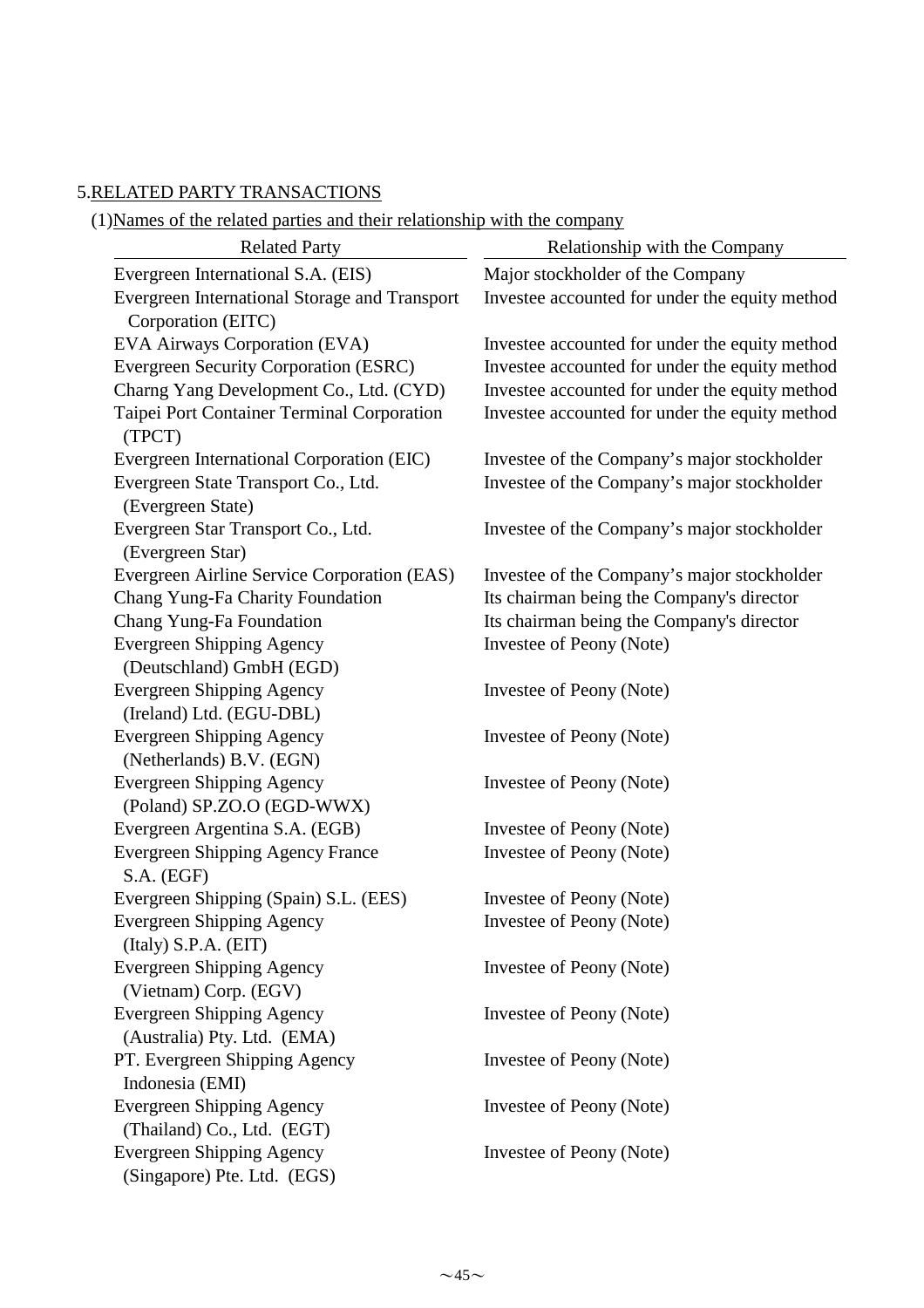| <b>Related Party</b>                                                       | Relationship with the Company                 |
|----------------------------------------------------------------------------|-----------------------------------------------|
| <b>Evergreen Shipping Agency</b><br>(Korea) Corporation (EGK)              | Investee of Peony (Note)                      |
| <b>Evergreen Shipping Agency</b><br>(India) Pvt. Ltd. (EGI)                | Investee of Peony (Note)                      |
| Evergreen Shipping Agency (Russia)<br>Ltd. (ERU)                           | Investee of Peony (Note)                      |
| Luanta Investment (Netherlands)<br>N.V. (Luanta)                           | Investee of Peony                             |
| Shanghai Jifa Logistics Co., Ltd. (SJL)                                    | Investee of Peony (Disposed of in May, 2008)  |
| Ningbo Victory Container Co., Ltd. (NVC)                                   | <b>Investee of Peony</b>                      |
| Qingdao Evergreen Container Storage and<br>Transportation Co., Ltd. (QECT) | <b>Investee of Peony</b>                      |
| Kingtrans International Logistic<br>(Tianjin)Co., Ltd (KTIL)               | Investee of Peony                             |
| Green Peninsula Agencies SDM. BHD. (GPA)                                   | <b>Investee of Peony</b>                      |
| Taranto Container Terminal S.P.A. (TCT)                                    | <b>Investee of Peony</b>                      |
| Italia Marittima S.P.A.(ITS)                                               | <b>Investee of Peony</b>                      |
| Evergreen Container Terminal (Thailand) Ltd.<br>(ECTT)                     | <b>Investee of Peony</b>                      |
| Colon Container Terminal S.A. (CCT)                                        | <b>Investee of Peony</b>                      |
| Gaining Enterprise S.A. (GESA)                                             | Investee of EITC                              |
| Seaside Transportation Service LLC. (STS)                                  | Investor of ISLAND with significant influence |
| Sinotrans Group Shenzhen Co. (SGSC)                                        | Investor of SGTC with significant influence   |

(Note) Peony had effective control over the investee as of December 31, 2007.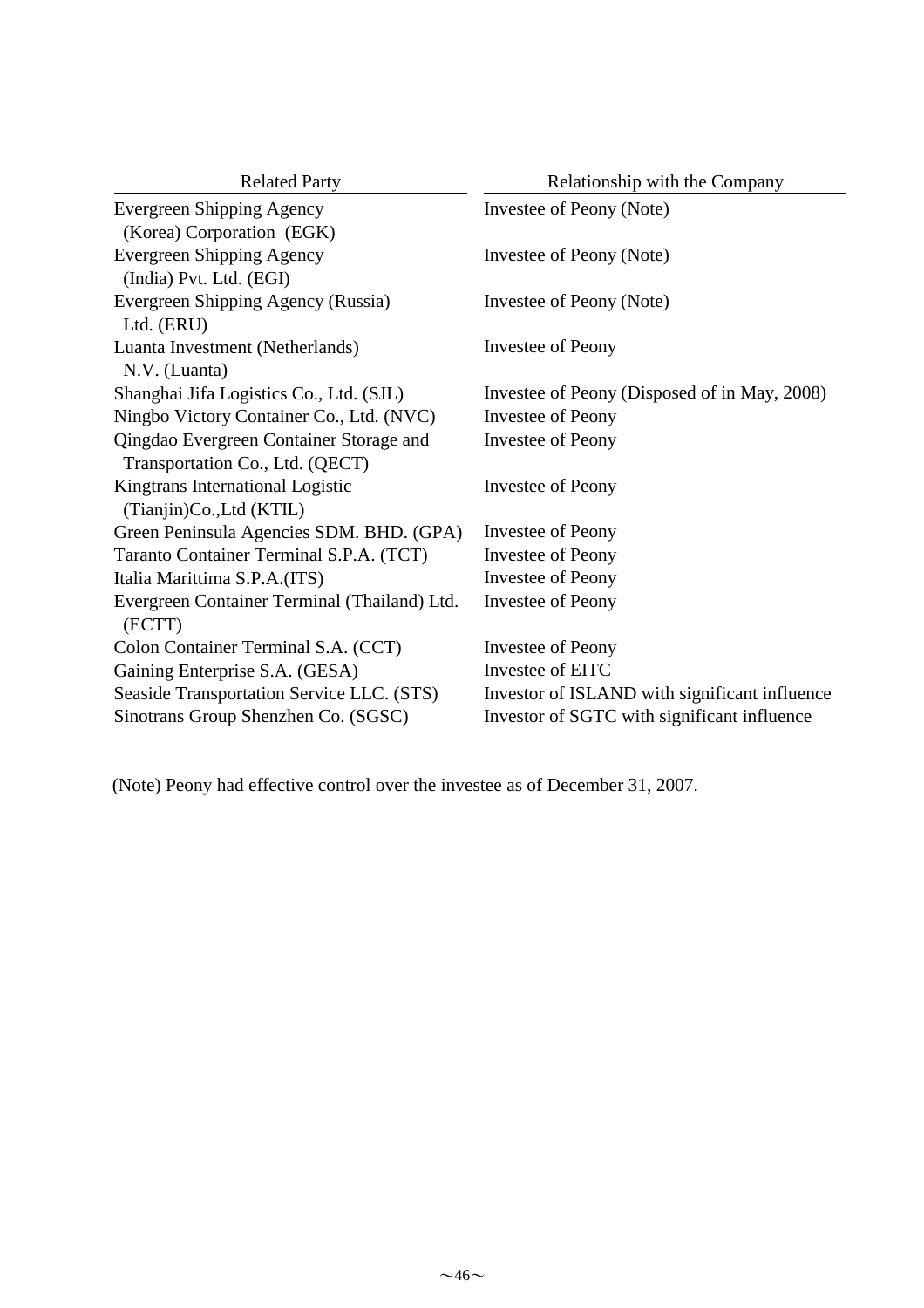# (2)Significant transactions and balances with related parties

A. Operating revenues from related parties

|             | For the years ended December 31, |                                     |    |           |                                     |  |  |  |  |
|-------------|----------------------------------|-------------------------------------|----|-----------|-------------------------------------|--|--|--|--|
|             | 2008                             |                                     |    | 2007      |                                     |  |  |  |  |
|             | Amount                           | % of Total<br>Operating<br>Revenues |    | Amount    | % of Total<br>Operating<br>Revenues |  |  |  |  |
| EIC         | \$<br>2,230,700                  | $\overline{2}$                      | \$ | 2,007,331 |                                     |  |  |  |  |
| <b>EITC</b> | 98,366                           |                                     |    | 102,540   |                                     |  |  |  |  |
| <b>EVA</b>  | 30                               |                                     |    | 51        |                                     |  |  |  |  |
| <b>EIS</b>  | 1,241,179                        |                                     |    | 2,065,525 | $\overline{2}$                      |  |  |  |  |
| <b>ITS</b>  | 707,915                          |                                     |    | 900,534   |                                     |  |  |  |  |
| <b>STS</b>  | 50,705                           |                                     |    |           |                                     |  |  |  |  |
| <b>GESA</b> | 26,484                           |                                     |    | 21,203    |                                     |  |  |  |  |
|             | 4,355,379                        | 3                                   | \$ | 5,097,184 | 3                                   |  |  |  |  |

from those with non-related parties. The business terms on which the Group transacts with related parties are of no difference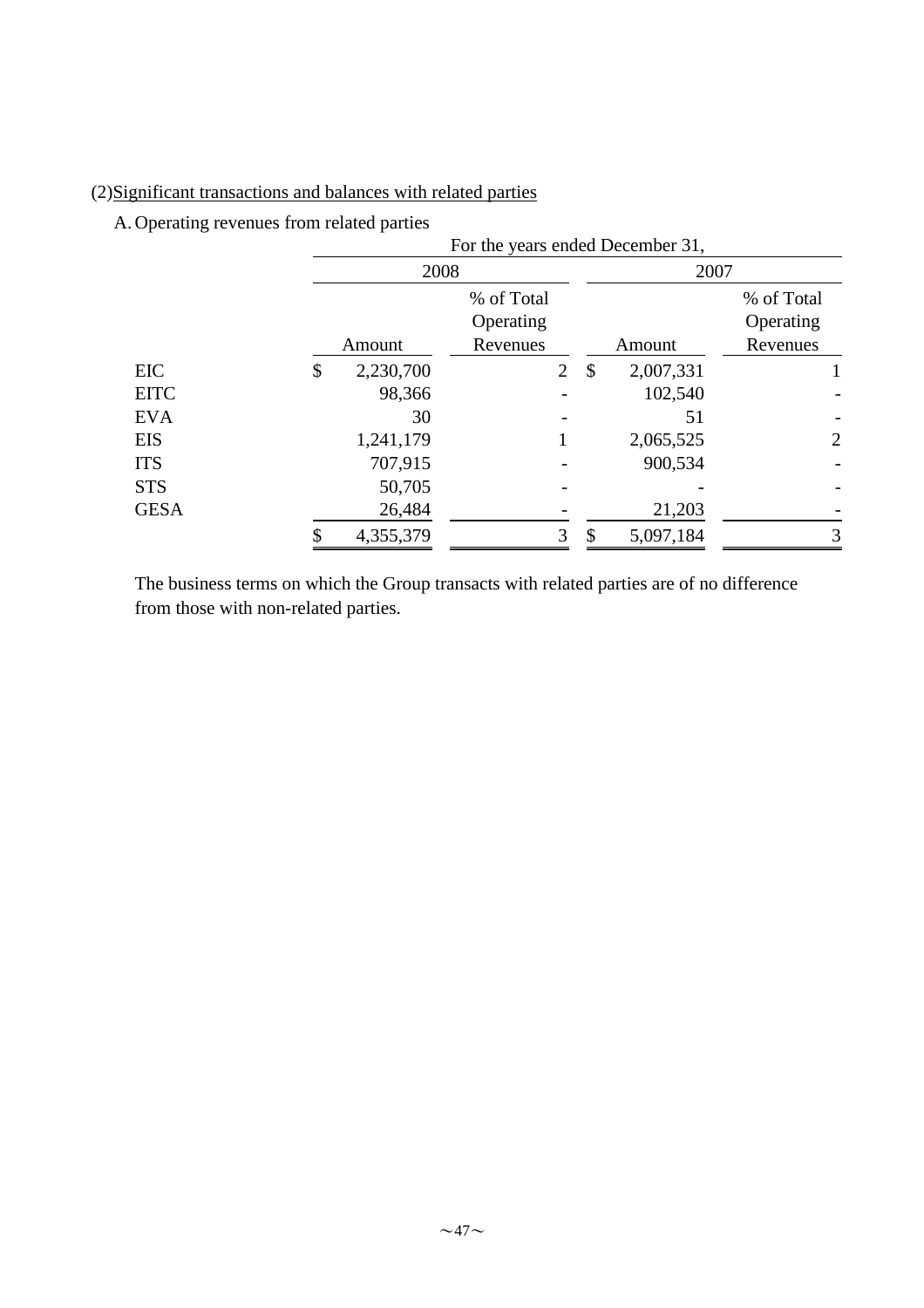| endrates on services rendered by rended parties |               |           | For the years ended December 31, |      |           |                         |  |  |
|-------------------------------------------------|---------------|-----------|----------------------------------|------|-----------|-------------------------|--|--|
|                                                 |               | 2008      |                                  |      | 2007      |                         |  |  |
|                                                 |               |           | % of total<br>Operating          |      |           | % of total<br>Operating |  |  |
|                                                 |               |           | Costs and                        |      |           | Costs and               |  |  |
|                                                 |               | Amount    | <b>Expenses</b>                  |      | Amount    | Expenses                |  |  |
| <b>EITC</b>                                     | $\mathcal{S}$ | 882,437   | 1                                | \$   | 848,033   | 1                       |  |  |
| EIC                                             |               | 668,146   |                                  |      | 378,970   |                         |  |  |
| <b>ESRC</b>                                     |               | 43,655    |                                  |      | 43,880    |                         |  |  |
| <b>EVA</b>                                      |               | 22,782    |                                  |      | 3,793     |                         |  |  |
| EAS                                             |               | 1,638     |                                  |      | 1,796     |                         |  |  |
| Chang Yuag-fa                                   |               |           |                                  |      |           |                         |  |  |
| Foudation                                       |               | 33        |                                  |      |           |                         |  |  |
| <b>GESA</b>                                     |               | 1,739,186 | $\mathfrak{2}$                   |      | 1,792,169 | $\overline{2}$          |  |  |
| <b>EIS</b>                                      |               | 285,632   |                                  |      | 493,090   |                         |  |  |
| <b>ITS</b>                                      |               | 167,286   |                                  |      | 392,106   |                         |  |  |
| SGSC                                            |               | 161       |                                  |      |           |                         |  |  |
| <b>EGT</b>                                      |               |           |                                  |      | 56,640    |                         |  |  |
| <b>EMI</b>                                      |               |           |                                  |      | 54,978    |                         |  |  |
| EGI                                             |               |           |                                  |      | 18,425    |                         |  |  |
| <b>EGS</b>                                      |               |           |                                  |      | 16,868    |                         |  |  |
| EGK                                             |               |           |                                  |      | 12,334    |                         |  |  |
|                                                 | \$            | 3,810,956 | 3                                | $\$$ | 4,113,082 | 3                       |  |  |

B. Expenditures on services rendered by related parties

from those with non-related parties. The business terms on which the Group transacts with related parties are of no difference

#### C. Asset transactions

Acquisitions of property, plant, and equipment

|             | Items                            | 2008                     | 2007  |
|-------------|----------------------------------|--------------------------|-------|
| <b>ESRC</b> | Office equipment                 | 1,036                    |       |
| EIC         | Transportation equipment-vehicle | $\overline{\phantom{0}}$ | 3,845 |
|             |                                  | .036                     | 3,845 |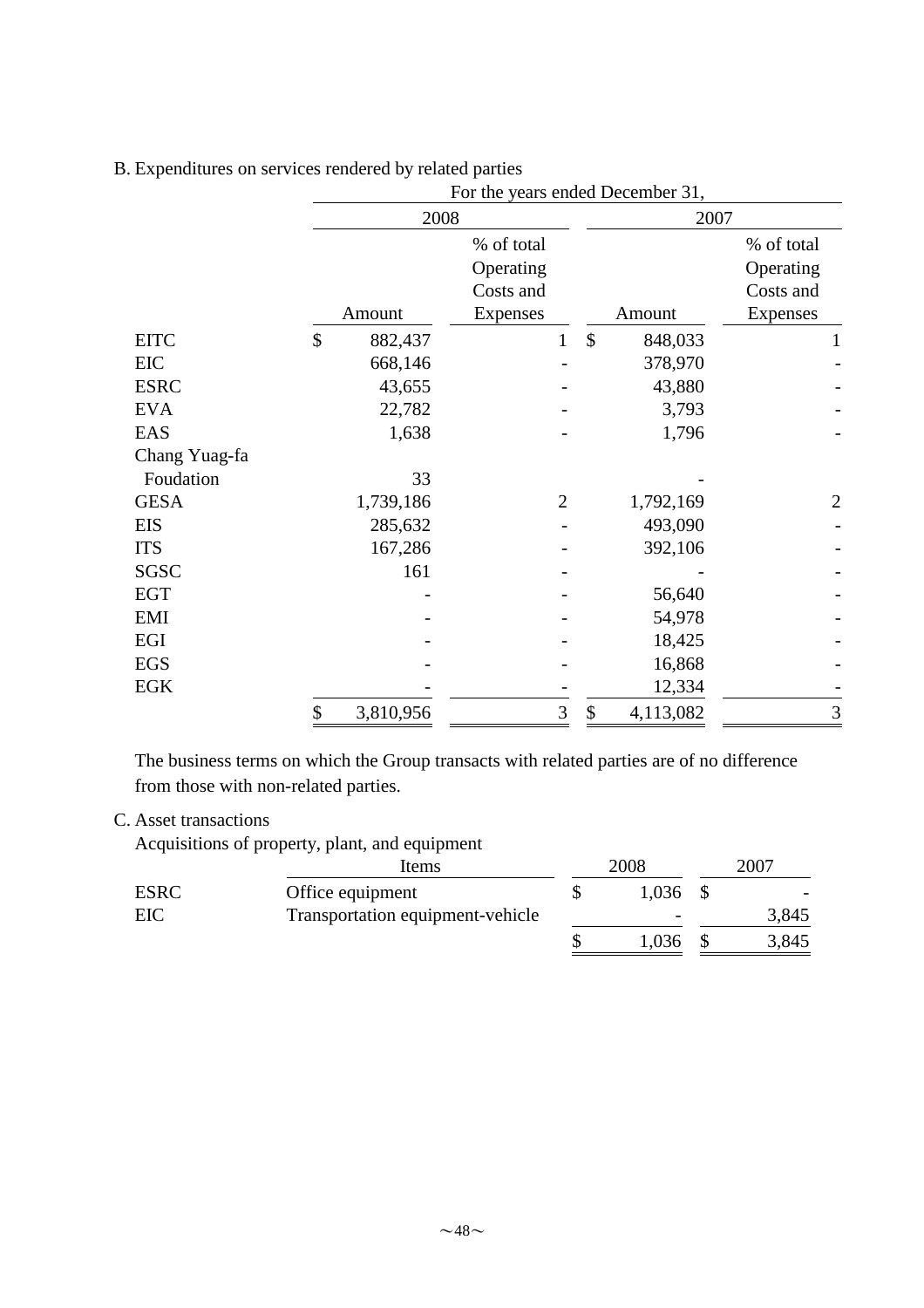#### D.Lease

a) Rental income (recorded as non-operating income) generated from the operating premises and parking lots leased to the related parties are as follows:

|                   |                             | For the years ended December 31, |               |    |        |                |  |  |  |
|-------------------|-----------------------------|----------------------------------|---------------|----|--------|----------------|--|--|--|
|                   |                             |                                  | 2008          |    | 2007   |                |  |  |  |
|                   | Leasehold                   |                                  | % of Total    |    |        | % of Total     |  |  |  |
|                   | Property                    | Amount                           | Rental Income |    | Amount | Rental Income  |  |  |  |
| <b>EIC</b>        | Office building             | \$<br>98,565                     | 97            | \$ | 72,402 | 95             |  |  |  |
| $^{\prime\prime}$ | Transportation<br>equipment | 1,550                            | 2             |    | 1,664  | $\overline{2}$ |  |  |  |
| <b>EVA</b>        | Parking lots                | 128                              |               |    | 304    |                |  |  |  |
| <b>ESRC</b>       | Parking lots                | 96                               |               |    | 96     |                |  |  |  |
|                   |                             | 100,339                          | 99            |    | 74,466 | 98             |  |  |  |

b) Rental expense (recorded as general and administrative expenses) incurred for operating premises and parking lots leased from the related parties are as follows:

|             |                  |                           | For the years ended December 31, |    |        |                 |
|-------------|------------------|---------------------------|----------------------------------|----|--------|-----------------|
|             |                  | 2008                      |                                  |    | 2007   |                 |
|             |                  |                           | % of Total                       |    |        | % of Total      |
|             | Leasehold        |                           | Rental                           |    |        | Rental          |
|             | Property         | Amount<br><b>Expenses</b> |                                  |    | Amount | <b>Expenses</b> |
| <b>EIC</b>  | Office buildings | \$<br>47,012              | 99                               | \$ | 39,834 | 96              |
| <b>EVA</b>  | Parking lots     | 547                       |                                  |    | 738    |                 |
| <b>EITC</b> | Office buildings |                           |                                  |    | 1,091  | 3               |
|             |                  | 47,559                    | 100                              |    | 41,663 | 100             |

c) Rental expense incurred for the vessels and slot lease from the related parties are recorded as direct operating costs. Details are set forth below:

|             |    |           | For the years ended December 31, |      |           |                    |  |  |  |
|-------------|----|-----------|----------------------------------|------|-----------|--------------------|--|--|--|
|             |    | 2008      |                                  | 2007 |           |                    |  |  |  |
|             |    |           | % of Total                       |      |           | % of Total         |  |  |  |
|             |    |           | Vessel and                       |      |           | Vessel and         |  |  |  |
|             |    |           | <b>Slot Rental</b>               |      |           | <b>Slot Rental</b> |  |  |  |
|             |    | Amount    | <b>Expenses</b>                  |      | Amount    | Expenses           |  |  |  |
| <b>EITC</b> | \$ | 607,348   | 17                               | \$   | 633,167   | 14                 |  |  |  |
| <b>GESA</b> |    | 1,739,186 | 47                               |      | 1,798,309 | 40                 |  |  |  |
| EIS         |    | 283,674   | 8                                |      | 119,862   | 3                  |  |  |  |
| <b>ITS</b>  |    | 167,286   | 4                                |      | 381,706   | 9                  |  |  |  |
|             |    | 2,797,494 | 76                               | \$   | 2,933,044 | 66                 |  |  |  |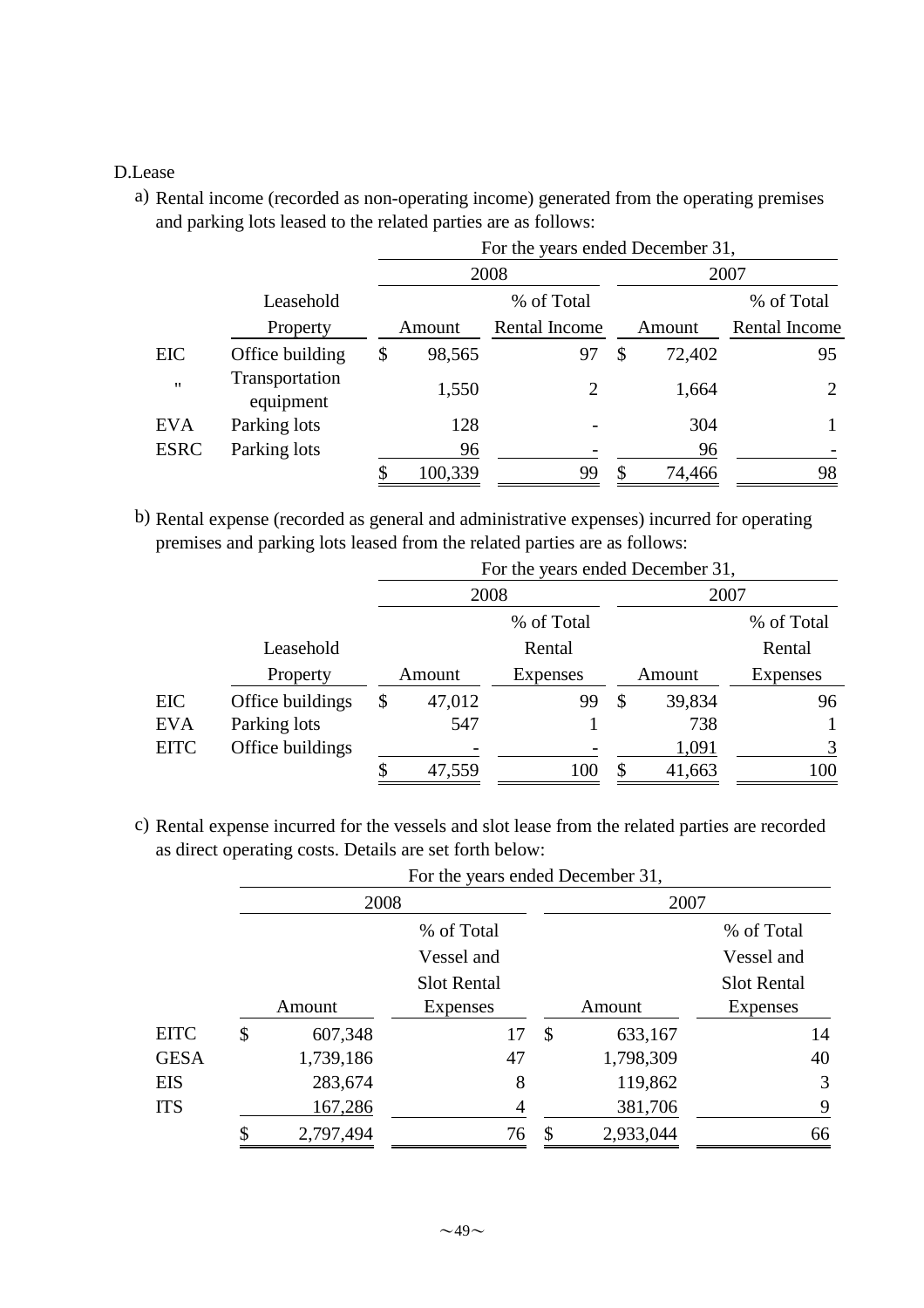# E. Receivables from and payables to related parties

The receivables from and payables to related parties bear no interest, and are set forth as follows:

|                     | December 31, 2008 |                |               | December 31, 2007 |                |
|---------------------|-------------------|----------------|---------------|-------------------|----------------|
|                     |                   | $%$ of         |               |                   | $%$ of         |
|                     |                   | Account        |               |                   | Account        |
| Accounts receivable | Amount            | <b>Balance</b> |               | Amount            | <b>Balance</b> |
| <b>EIC</b>          | \$<br>136,107     | $\overline{2}$ | $\mathcal{S}$ | 60,901            |                |
| <b>EITC</b>         | 24,882            |                |               | 24,556            |                |
| <b>EIS</b>          | 82,333            | $\mathbf{1}$   |               | 13,474            |                |
| <b>GESA</b>         | 1,961             |                |               | 1,663             |                |
| <b>ITS</b>          | 4,687             |                |               | 257,110           | 2              |
| <b>STS</b>          | 296               |                |               |                   |                |
|                     | \$<br>250,266     | 3              | \$            | 357,704           | $\overline{c}$ |
|                     | December 31, 2008 |                |               | December 31, 2007 |                |
|                     |                   | $%$ of         |               |                   | $%$ of         |
|                     |                   | Account        |               |                   | Account        |
|                     |                   |                |               |                   |                |
| Other receivables   | Amount            | <b>Balance</b> |               | Amount            | <b>Balance</b> |
| <b>EIC</b>          | \$<br>136,037     | $\tau$         | \$            | 74,666            | 6              |
| <b>TPCT</b>         | 1,326             |                |               |                   |                |
| <b>EITC</b>         | 77                |                |               | 37                |                |
| <b>ESRC</b>         | 23                |                |               |                   |                |
| <b>EVA</b>          | 3                 |                |               | 45                |                |
| Luanta              | 244,999           | 12             |               |                   |                |
| <b>KTIL</b>         | 98,957            | 5              |               |                   |                |
| <b>EIS</b>          | 83,815            | $\overline{4}$ |               | 30,065            | $\overline{2}$ |
| SGSC                | 18,776            | 1              |               |                   |                |
| <b>CCT</b>          | 4,047             |                |               | 3,275             |                |
| <b>ITS</b>          | 3,148             |                |               | 1,538             |                |
| <b>GESA</b>         | 4                 |                |               | 1,745             |                |
| Others              | 6                 |                |               | 481               |                |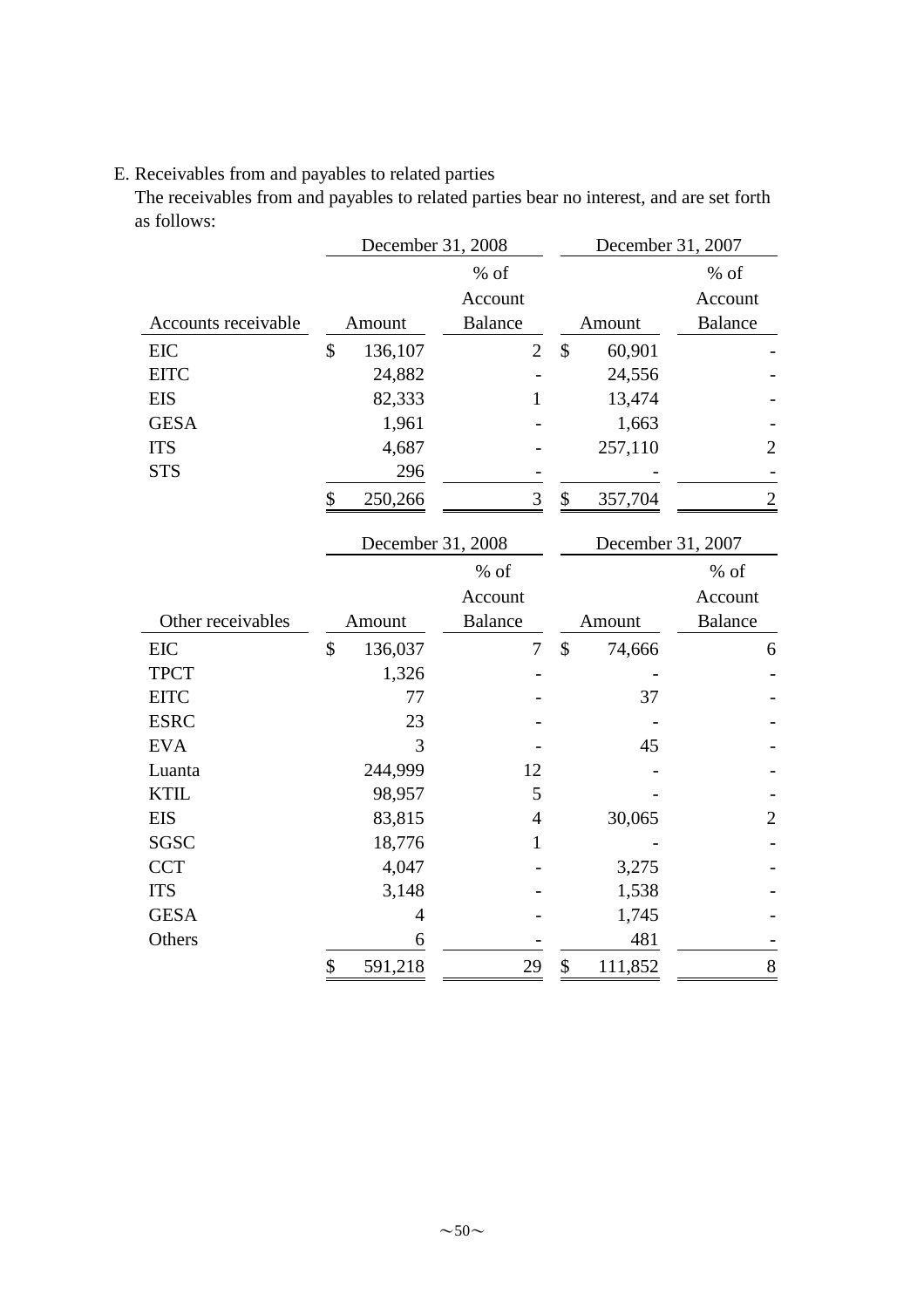|                         |               | December 31, 2008 |                |                | December 31, 2007 |                   |                |              |
|-------------------------|---------------|-------------------|----------------|----------------|-------------------|-------------------|----------------|--------------|
|                         |               |                   | $%$ of         |                |                   |                   | $%$ of         |              |
|                         |               |                   | Account        |                |                   |                   | Account        |              |
| <b>Accounts Payable</b> |               | Amount            | <b>Balance</b> |                |                   | Amount            | <b>Balance</b> |              |
| <b>EIC</b>              | \$            | 29,072            |                |                | \$                | 23,430            |                |              |
| <b>EITC</b>             |               | 9,165             |                |                |                   | 8,338             |                |              |
| <b>ESRC</b>             |               | 3,828             |                |                |                   | 3,728             |                |              |
| <b>EVA</b>              |               | 483               |                |                |                   | 181               |                |              |
| <b>EIS</b>              |               | 93,025            |                | 3              |                   | 67,496            |                | $\mathbf{1}$ |
| <b>ITS</b>              |               | 69,094            |                | $\overline{2}$ |                   | 32,441            |                |              |
| <b>SGSC</b>             |               | 690               |                |                |                   |                   |                |              |
| Others                  |               | 145               |                |                |                   |                   |                |              |
|                         | \$            | 205,502           |                | 5              | \$                | 135,614           |                |              |
|                         |               | December 31, 2008 |                |                |                   | December 31, 2007 |                |              |
|                         |               |                   | $%$ of         |                |                   |                   | $%$ of         |              |
|                         |               |                   | Account        |                |                   |                   | Account        |              |
| <b>Other Payables</b>   |               | Amount            | <b>Balance</b> |                |                   | Amount            | <b>Balance</b> |              |
| <b>EIS</b>              | $\mathcal{S}$ | 155,719           | 11             | \$             |                   |                   |                |              |
| <b>ITS</b>              |               | 158,021           | 12             |                |                   |                   |                |              |
|                         | \$            | 313,740           | 23             | \$             |                   |                   |                |              |

#### (3)Endorsements and guarantees for related parties

Endorsements and guarantees provided for its related parties are as follows:

|            |     | December 31, 2008 | December 31, 2007 |        |  |
|------------|-----|-------------------|-------------------|--------|--|
| CCT.       | USD | 53,000 USD        |                   | 53,000 |  |
| <b>TCT</b> | USD | 20,250 USD        |                   | 85,592 |  |
| <b>TTS</b> | USD | 10,000 USD        |                   | 10,000 |  |

#### (4)Significant contracts with related parties

- A. The Company entered into an agreement with EIC for consulting services on business management, computer information, and shipping affairs. Except for payments made on behalf of the Company which are charged on actual amounts, the remaining fees are charged on an hourly basis or by cost plus method. The contract took effect on July 1, 1996 and will remain effective unless terminated.
- B. The Company entered into an agreement with EIC for services, such as cargo-forwarding and freight-collecting. As of December 31, 2008 and 2007, the receivables were \$32,833 and \$60,901, respectively. The contract has been effective since 2002 unless terminated.
- C. The Company entered into an agreement with ESRC for security service in the Taipei office, the Kaohsiung office, and the Kaohsiung container yards. The monthly service fees were \$940 for Taipei and \$1,614 for Kaohsiung. For commitment of the long-term contracts, please refer to Note 7.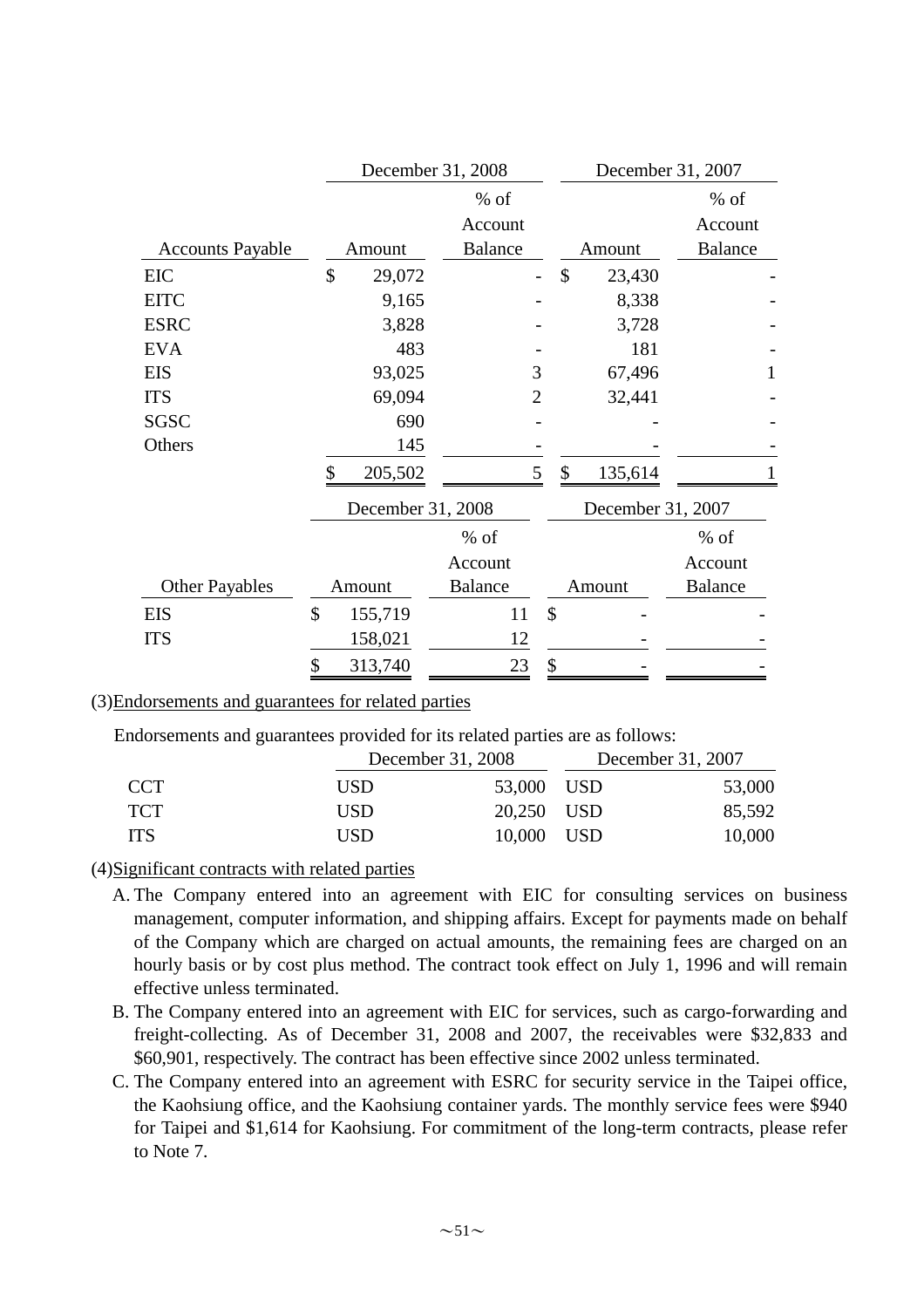D. The Group entered into agency agreements with its related parties to manage petty cash required by their vessels, and payments of Taiwanese crew salaries and insurance premiums. The transactions are recorded as "temporary debits". As of December 31, 2008 and 2007, the debit balances of the account are as follows:

|             | December 31, 2008 | December 31, 2007 |
|-------------|-------------------|-------------------|
| <b>EIS</b>  | 10,848            | 13,029            |
| <b>GESA</b> | 6,345             | 4,861             |
|             | 17,193            | 17,890            |

E. The Group entered into agency agreements with its related parties, whereby the related parties act as the Group's overseas agents to deal with foreign port formalities, such as arrival and departure of the Group's ships, cargo stevedoring and forwarding, freight collection, and payment of expenses incurred in foreign ports. The transactions are recorded as "agency accounts". As of December 31, 2008 and 2007, the balances of the accounts are as follows:

a) Debit balance of agency accounts

|                                      | December 31, 2008 |                   | December 31, 2008 |
|--------------------------------------|-------------------|-------------------|-------------------|
| EIC                                  |                   | 62,128            |                   |
| b) Credit balance of agency accounts |                   |                   |                   |
|                                      |                   | December 31, 2008 | December 31, 2007 |
| EIC                                  |                   |                   | 10,468            |

F. Temporary accounts, between the Group and Evergreen International S.A., Gaining Enterprise S.A. and Italia Marittima S.P.A., incurred due to foreign port formalities and pier rental expenses are recognized as agency reciprocal accounts in "Other current assets (liabilities)". Details of the balance as of December 31, 2008 and 2007 are as follows:

a) Debit balance of agency reciprocal accounts

|             | December 31, 2008 | December 31, 2007 |
|-------------|-------------------|-------------------|
| <b>ITS</b>  | 555,767 \$        | 1,756,597         |
| <b>GESA</b> | 26,748            | 27,282            |
|             | 582,515           | 1,783,879         |

b) Credit balance of agency reciprocal accounts

|     | December 31, 2008 |              | December 31, 2007 |           |
|-----|-------------------|--------------|-------------------|-----------|
| EIS |                   | 1,193,448 \$ |                   | 1,164,898 |

G. The Company has been commissioned by its related parties to manage their vessel affairs. The management fees are charged monthly and are recorded as operating revenues. Details of the management fees recognized for the years ended December 31, 2008 and 2007 are as follows: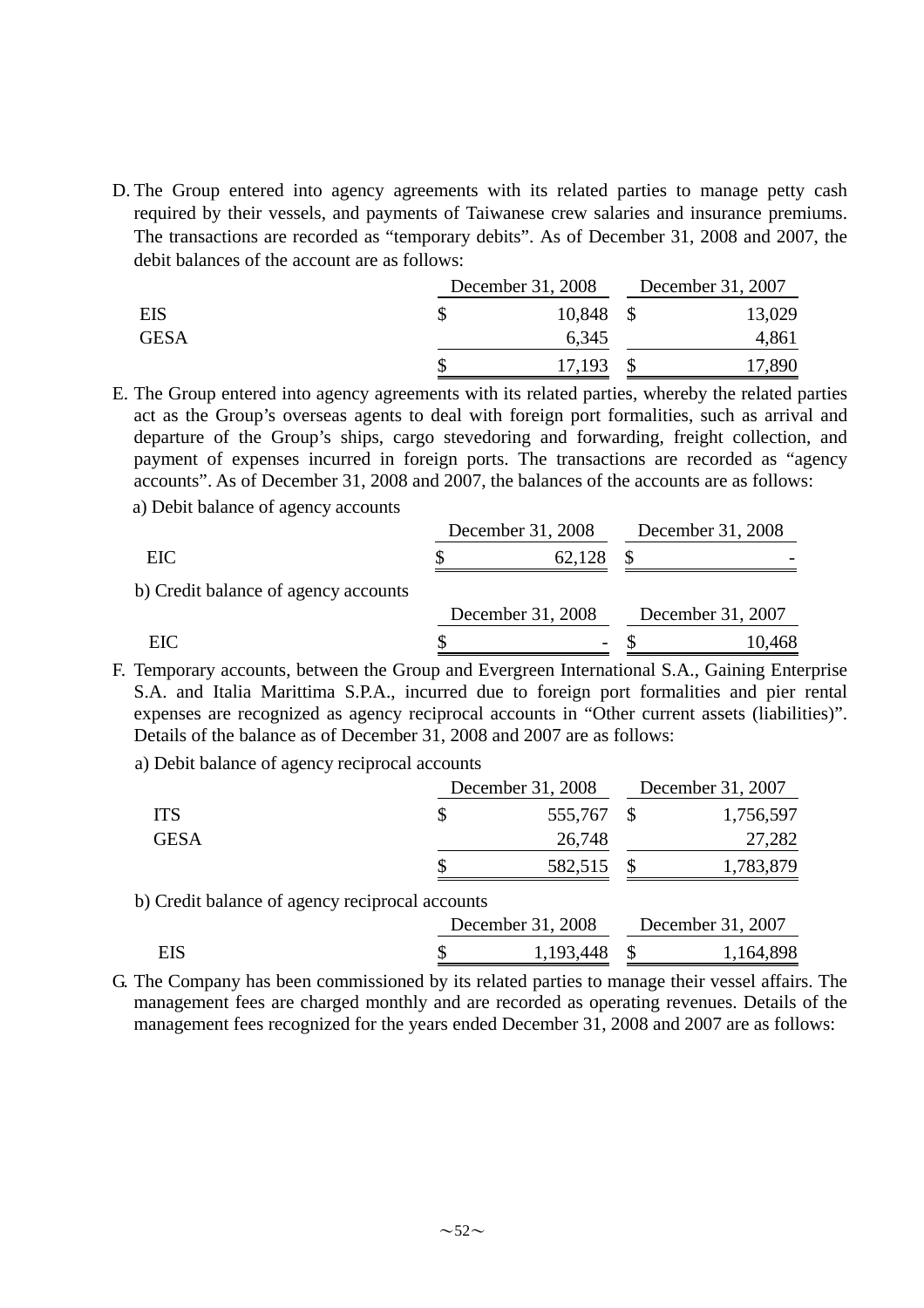|             | For the years ended December 31, |               |         |  |  |
|-------------|----------------------------------|---------------|---------|--|--|
|             | 2008                             |               | 2007    |  |  |
| <b>EITC</b> | \$<br>90,797                     | $\mathcal{S}$ | 94,271  |  |  |
| <b>EIS</b>  | 102,622                          |               | 99,569  |  |  |
| <b>GESA</b> | 19,523                           |               | 21,203  |  |  |
| <b>ITS</b>  | 5,077                            |               | 1,710   |  |  |
|             | 218,019                          |               | 216,753 |  |  |

(5)Disclosure of management's salaries, bonuses and allowance

|                             |               |    | For the years ended December 31, |  |
|-----------------------------|---------------|----|----------------------------------|--|
|                             | 2008          |    | 2007                             |  |
| Salary and bonuses          | \$<br>131,933 | -S | 137,352                          |  |
| Administrative fees         | 3,296         |    | 2,880                            |  |
| Directors' and supervisors' |               |    |                                  |  |
| remuneration and employees' |               |    |                                  |  |
| bonuses                     | 28,930        |    | 68,770                           |  |
|                             | 164,159       | S  | 209,002                          |  |

- A. "Salaries and bonuses" includes salaries, premiums, pensions, severance pay, bonuses, and incentives.
- B. Administrative fees include travel allowances, discretionary allowances, stipends, and provision of vehicles and housing, etc.
- C. "Directors' and supervisors' remuneration and Employees' bonuses" refers to the fees recognized according to EITF96-052 of the Accounting Research and Development Foundation, R.O.C.. The amounts for 2007 were based on the actual amounts distributed.
- (6) As a means to give back to society, the Company sponsored charities for the public good and donated \$54,000 to Chang Yang-Fu Foundation in 2008.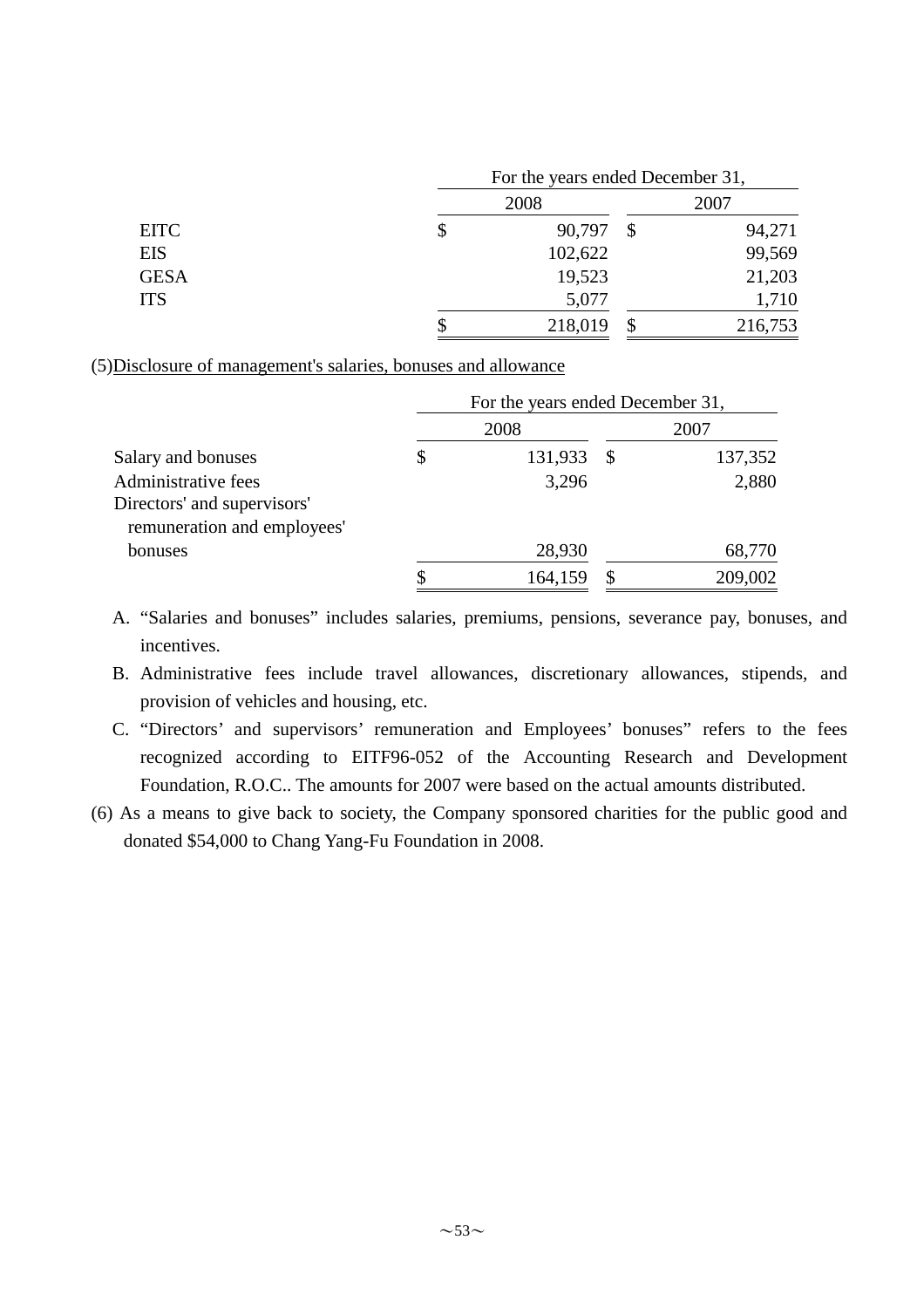#### 6.PLEDGED ASSETS

The Group's assets pledged as collateral as of December 31, 2008 and 2007 are as follows:

|                                             |    | Book value        |    |                   |                   |
|---------------------------------------------|----|-------------------|----|-------------------|-------------------|
| Pledged assets<br>Restricted assets-current |    | December 31, 2008 |    | December 31, 2007 | Purpose           |
|                                             |    |                   |    |                   | Performance       |
| - Time deposits<br>Refundable deposits      | \$ | 132,187           | \$ | 184,411           | guarantee         |
| - Time deposits                             |    | 2,000             |    | 2,000             | $^{\prime\prime}$ |
| Property, plant and equipment               |    |                   |    |                   | Long-term         |
| -Land                                       |    | 1,800,093         |    | 1,800,093         | loan              |
| -Buildings                                  |    | 891,198           |    | 916,968           | n                 |
| -Loading and unloading equipment            |    | 1,779,868         |    | 2,158,892         | n                 |
| Financial assets carried at cost            |    |                   |    |                   |                   |
| -Classic Outlook Investment Ltd.            |    | 3,368,934         |    | 3,324,774         | $^{\prime\prime}$ |
| -Everup Profits Ltd.                        |    |                   |    |                   | $^{\prime\prime}$ |
|                                             |    | 7,974,287         | \$ | 8,387,145         |                   |

#### 7.COMMITMENTS AND CONTINGENT LIABILITIES

A. Details of the stand-by letters of credit issued by the banks on behalf of the Group are as follows: Guarantor December 31, 2008 December 31, 2007 Bank of America USD 5,000 USD 5,000

B. Endorsements and guarantees issued by the Group are as follows:

| Companies receiving guarantee |     | December 31, 2008 | December 31, 2007 |
|-------------------------------|-----|-------------------|-------------------|
| <b>CCT</b>                    | USD | 53,000 USD        | 53,000            |
| <b>TCT</b>                    | USD | 20,250 USD        | 85,592            |
| <b>ITS</b>                    | USD | 10,000 USD        | 10,000            |

C. A former stockholder of the Company sold some of its shares through issuance of global depository receipts (GDRs). The issuance of GDRs was approved by the SEC on June 19, 1996 as per Letter (85) Tai-Cai-Zheng (1) No. 35410. On August 2, 1996, the GDRs were approved by the UK governing authority to be listed on the London Stock Exchange and were issued in Asia, Europe and the US. The initial number of units issued was 5,449,592 thousand, representing 54,495,920 thousand shares of the Company's common stock at \$50.50 (in dollars) per share, and the number of supplementary units issued was 817,438. In total, the number of units issued was 6,267,030, representing 62,670,300 shares of the Company's common stock at \$50.50 (in dollars) per share, and the GDRs issued amounted to USD115 million. Another 2,053,122 thousand units,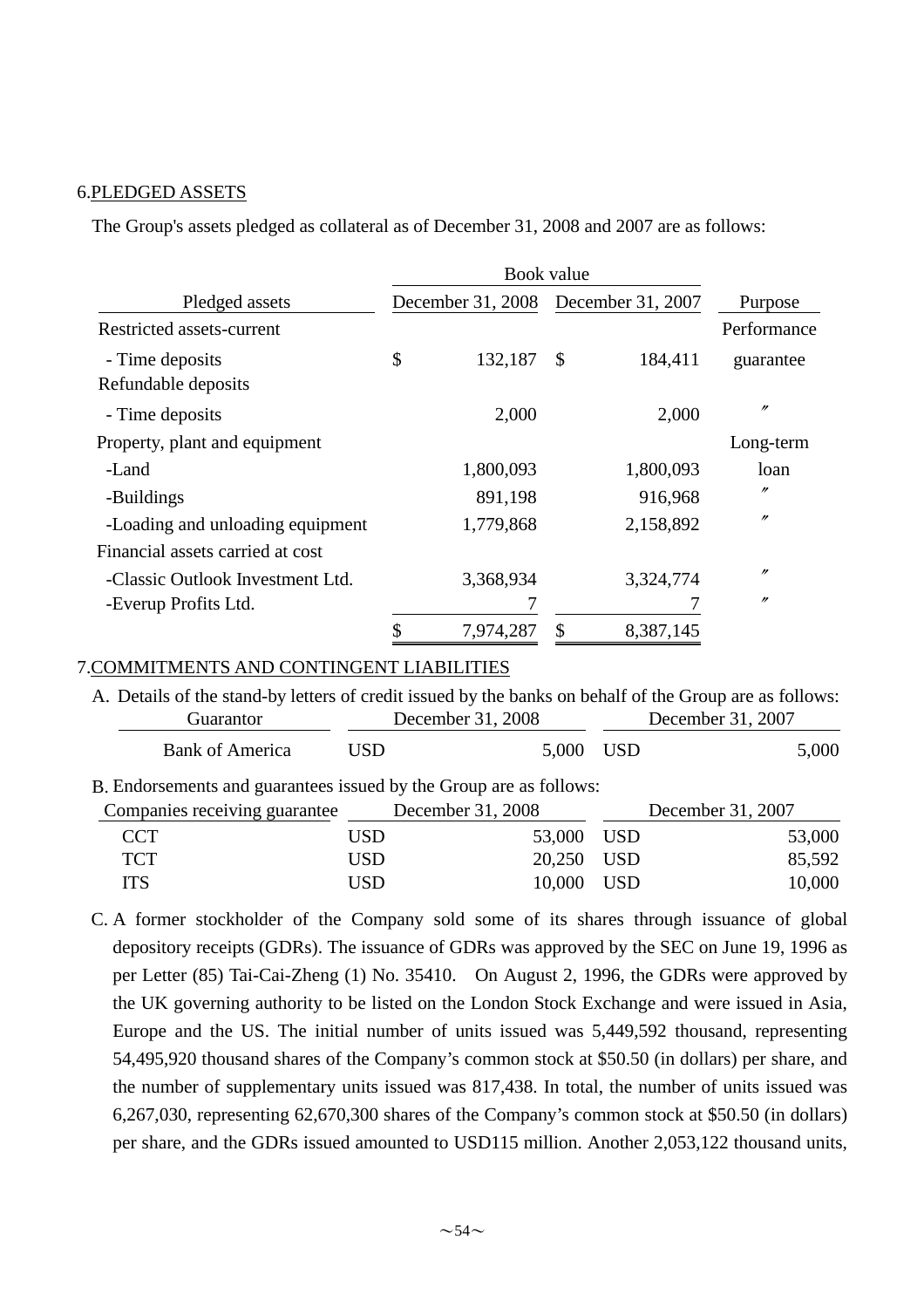representing 20,531,279 thousand shares of the Company's common stock, were issued during the period from 1997 to December 31, 2008. As of December 31, 2008, 7,988,822 thousand units were redeemed and 331,330 thousand units were outstanding, representing 3,313,359 thousand shares of the Company's common stock.

- D. In 1999, due to the conflicts from the contract to import and export goods, a lawsuit was filed against Shenzhen Greentrans Transportation Co., Ltd. (SGTC) by another company. SGTC had authorized the agent lawyer to litigate, requesting an indemnity of RMB10,527 thousand plus the interest , by December 31, 2008. In this case, the company received a favorable decision from the Shenzhen Intermediate People's Court as the winning party of this lawsuit. However, the plaintiff appealed the case to a higher court, the Gung Dong High People's Court, which in 2001 had decided against the company and had secured part of the transportation equipment. (As of December 31, 2008, the book value of the fixed asset was RMB4,585 thousand.) However, the company contested the results and requested for a retrial. The case is still pending. As such, no provisions have been reflected in the financial statement.
- E. As of December 31, 2008, the medium-term loan facilities granted by the financial institutions with the resolution from the Board of Directors to finance the Company's purchase of new containers and general working capital requirement amounted to \$20,304,897 and the unutilized credits was \$4,867,507.
- F. As of December 31, 2008, details of the loading and discharging equipment acquired to support the operations of the No. 4 and No. 5 Container terminal at Kaohsiung Harbor were as follows:

| Item                      |     | <b>Contract Amount</b> | <b>Amount Paid</b> |       | <b>Amount Accrued</b> |       |
|---------------------------|-----|------------------------|--------------------|-------|-----------------------|-------|
| Rubber-tired gantry crane | USD | 5.500 USD              |                    | 4.400 | -USD                  | 1,100 |
| Electrical device of      |     |                        |                    |       |                       |       |
| rubber-tired gantry crane | EUR | 948.                   | EUR                | 284   | <b>EUR</b>            | 664   |

G.As of December 31, 2008, the estimated amount of ship rental expense in the following years under long-term contracts is set forth as follows:

| Year             | Amount     |         |  |  |
|------------------|------------|---------|--|--|
| within 1 year    | <b>USD</b> | 197,161 |  |  |
| $1 - 2$ years    |            | 135,734 |  |  |
| $2 \sim 3$ years |            | 68,564  |  |  |
| $3 - 4$ years    |            | 66,198  |  |  |
| $4-5$ years      |            | 65,371  |  |  |
| over 5 years     |            | 281,601 |  |  |
|                  | <b>USD</b> | 814,629 |  |  |

H. As of December 31, 2008, the estimated amounts of security service in the following years under the long-term contract that the Company entered into with ESRC was \$30,644.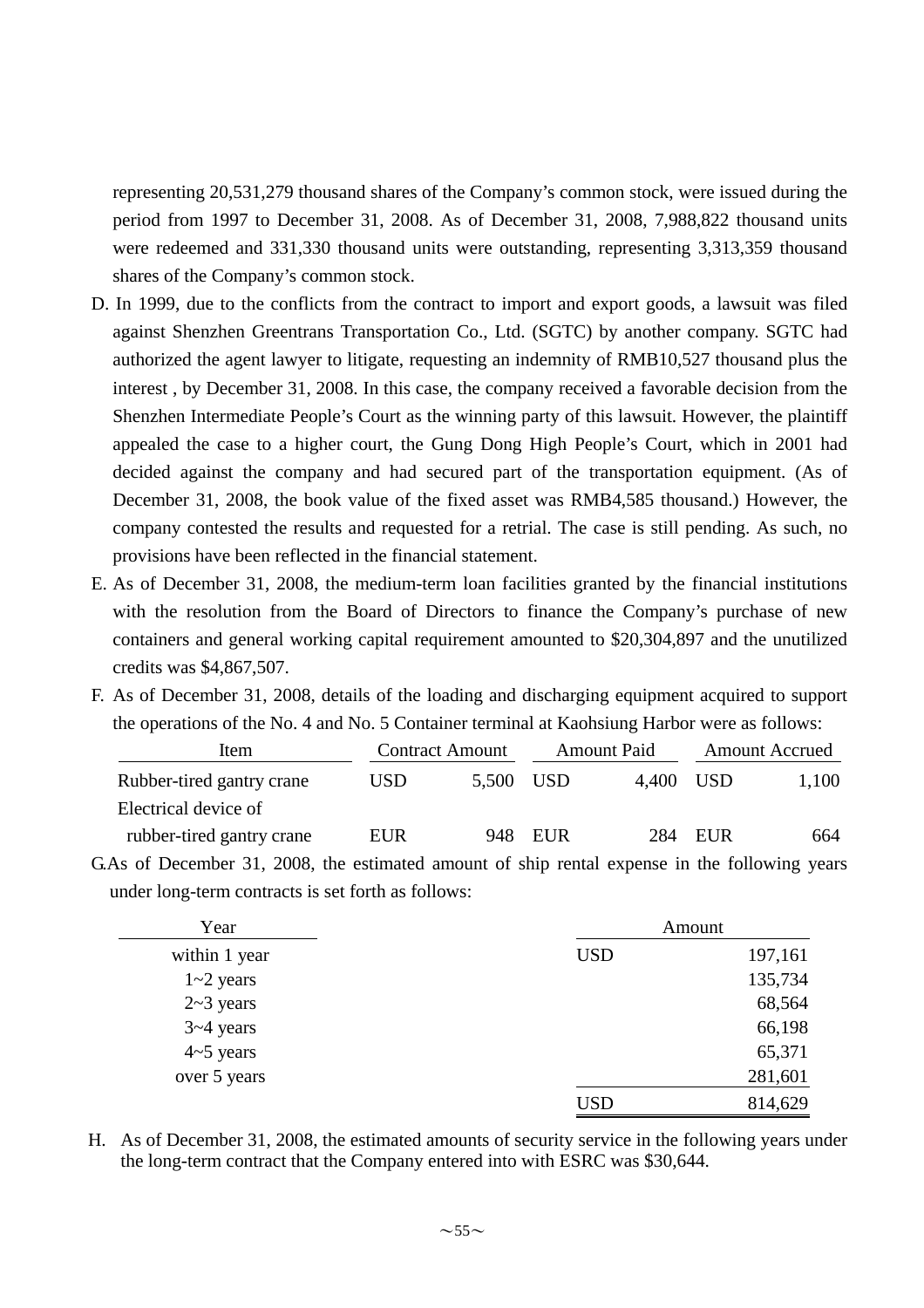I. As of December 31, 2008, the amount of guaranteed notes issued by the Company for loans borrowed was \$1,500,000.

## 8.SIGNIFICANT CATASTROPHE

None.

## 9.SUBSEQUENT EVENTS

None.

## 10.OTHERS

(1)Significant charitable contribution

For the year ended December 31, 2008, the Company donated USD 4,000 to the Association for Across the Taiwan Straits in response to Sichuan earthquake fund raising activities.

(2)Financial statement disclosure

Certain accounts in the 2007 financial statements were reclassified to conform to the 2008 financial statement presentation.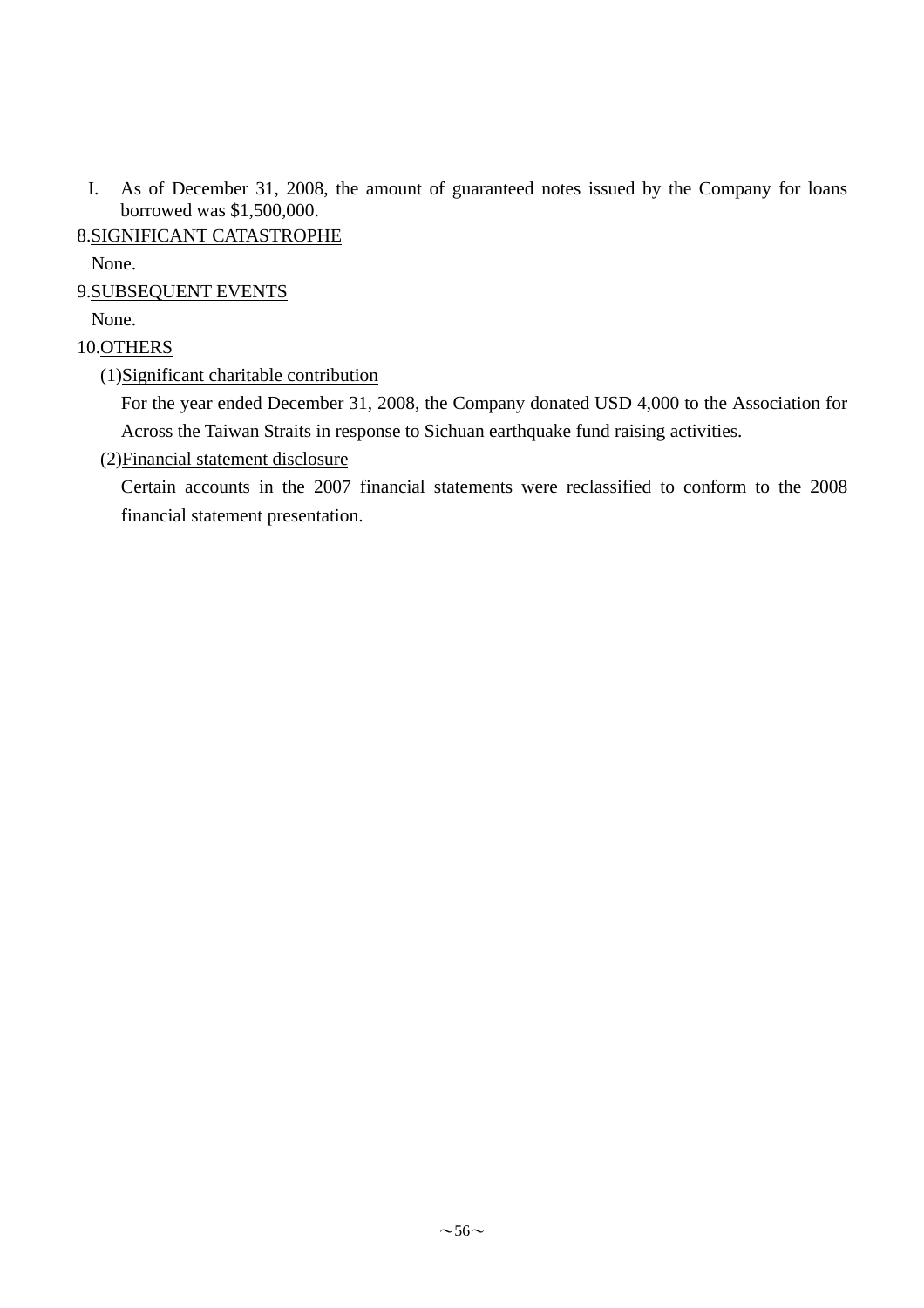# (3)Fair value information of financial instruments

|                                                       | December 31, 2008    |                                      |                                                |  |
|-------------------------------------------------------|----------------------|--------------------------------------|------------------------------------------------|--|
|                                                       |                      |                                      | Fair Value                                     |  |
|                                                       | <b>Book</b><br>value | Quotations<br>in an active<br>market | Estimated<br>using a<br>valuation<br>technique |  |
| Non-derivative financial instruments :                |                      |                                      |                                                |  |
| Assets                                                |                      |                                      |                                                |  |
| Cash and cash equivalents                             | \$26,989,418         | \$                                   | \$26,989,418                                   |  |
| Notes and accounts receivable                         | 10,146,386           |                                      | 10,146,386                                     |  |
| Financial assets at fair value through profit or loss |                      |                                      |                                                |  |
| <b>Equity securities</b>                              | 92                   | 92                                   |                                                |  |
| Beneficiary certificates                              | 566,124              | 566,124                              |                                                |  |
| Other financial assets-current                        | 1,363,494            |                                      | 1,363,494                                      |  |
| Restricted assets-current                             | 132,187              |                                      | 132,187                                        |  |
| Available-for-sale financial assets-non-current       | 392,588              | 392,588                              |                                                |  |
| Financial assets carried at cost-non-current          | 5,089,567            |                                      | 5,089,567                                      |  |
| Refundable deposits                                   | 400,882              |                                      | 400,882                                        |  |
| Liabilities                                           |                      |                                      |                                                |  |
| Short-term loans                                      | 2,885,625            |                                      | 2,885,625                                      |  |
| Notes and accounts payable                            | 16,541,713           |                                      | 16,541,713                                     |  |
| Corporate bonds payable (including current            |                      |                                      |                                                |  |
| portion)                                              | 232,100              |                                      | 232,100                                        |  |
| Long-term loans (including current portion)           | 34,382,260           |                                      | 34,382,260                                     |  |
| Guarantee deposits received                           | 37,565               |                                      | 37,565                                         |  |
| Derivative financial instruments:                     |                      |                                      |                                                |  |
| Assets                                                |                      |                                      |                                                |  |
| Interest rate swap (IRS)                              | 5,340                |                                      | 5,340                                          |  |
| Currency exchange contracts (CCS)                     | 24,355               |                                      | 24,355                                         |  |
| Structured and equity-linked financial instruments    | 32,719               |                                      | 32,719                                         |  |
| Liabilities                                           |                      |                                      |                                                |  |
| Interest rate swap (IRS)                              | 358,070              |                                      | 358,070                                        |  |
| Currency exchange contracts (CCS)                     | 151,400              |                                      | 151,400                                        |  |
| Oil swap                                              | 3,438,178            |                                      | 3,438,178                                      |  |
| Foreign exchange option (FX option)                   | 598,104              |                                      | 598,104                                        |  |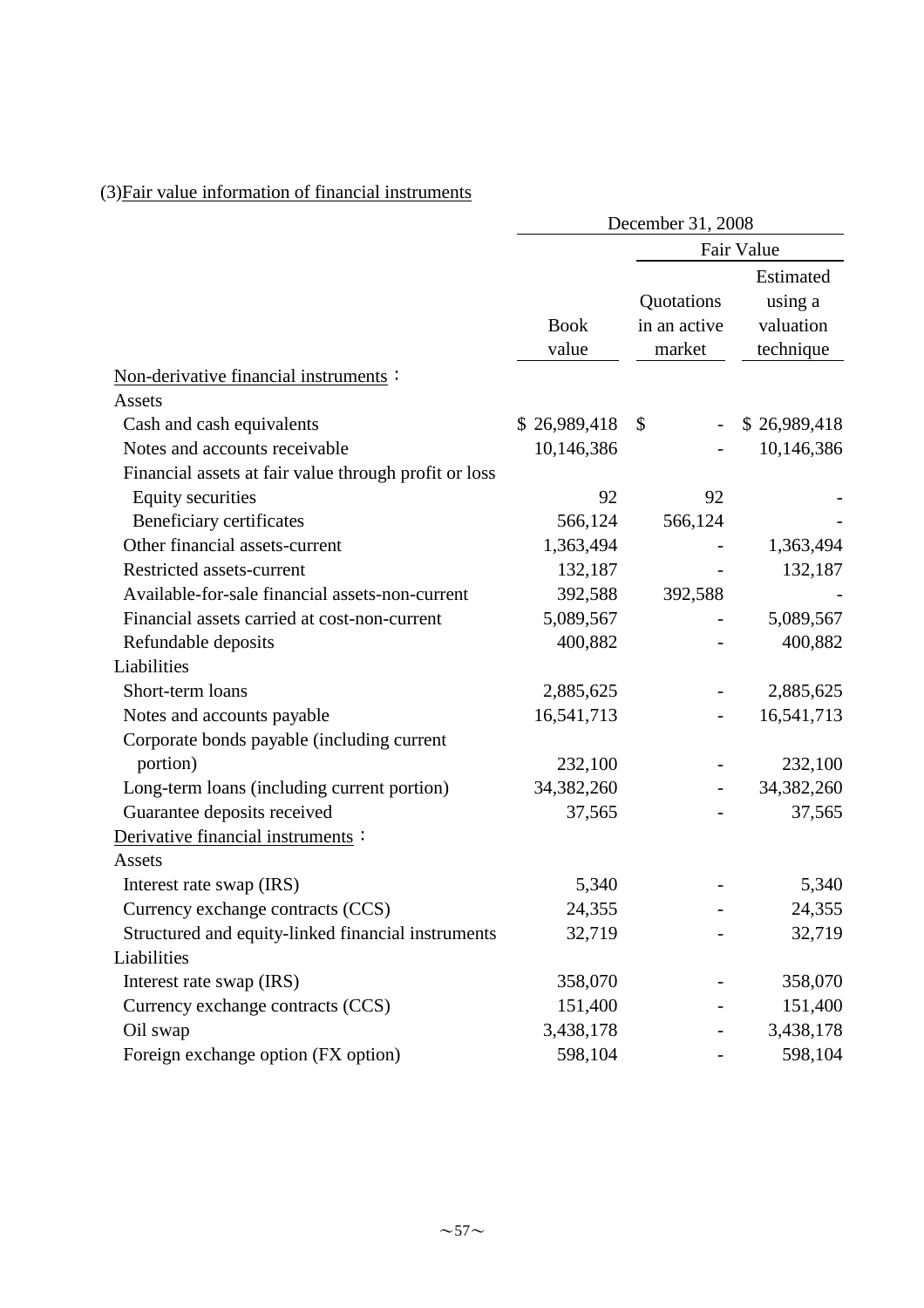|                                                        | December 31, 2007    |                                      |                                                |  |  |
|--------------------------------------------------------|----------------------|--------------------------------------|------------------------------------------------|--|--|
|                                                        |                      |                                      | Fair Value                                     |  |  |
| Non-derivative financial instruments:                  | <b>Book</b><br>value | Quotations<br>in an active<br>market | Estimated<br>using a<br>valuation<br>technique |  |  |
| Assets                                                 |                      |                                      |                                                |  |  |
| Cash and cash equivalents                              | \$21,602,307         | \$                                   | \$21,602,307                                   |  |  |
| Notes and accounts receivable                          | 14,791,560           |                                      | 14,791,560                                     |  |  |
| Financial assets at fair value through profit or loss  |                      |                                      |                                                |  |  |
| <b>Equity securities</b>                               | 25,364               | 25,364                               |                                                |  |  |
| Beneficiary certificates                               | 1,323,971            | 1,323,971                            |                                                |  |  |
| Other financial assets-current                         | 105,727              |                                      | 105,727                                        |  |  |
| Restricted assets-current                              | 184,411              |                                      | 184,411                                        |  |  |
| Available-for-sale financial assets-non-current        | 772,064              | 772,064                              |                                                |  |  |
| Financial assets carried at cost-non-current           | 5,040,770            |                                      | 5,040,770                                      |  |  |
| Investments in bonds without active markets -          |                      |                                      |                                                |  |  |
| non-current                                            | 12,157               |                                      | 12,157                                         |  |  |
| Long-term receivable (including current portion)       | 64,963               |                                      | 64,963                                         |  |  |
| Refundable deposits                                    | 108,167              |                                      | 108,167                                        |  |  |
| Liabilities                                            |                      |                                      |                                                |  |  |
| Short-term loans                                       | 98,723               |                                      | 98,723                                         |  |  |
| Notes and accounts payable                             | 25,726,911           |                                      | 25,726,911                                     |  |  |
| Corporate bonds payable (including current<br>portion) | 2,301,964            |                                      | 2,301,964                                      |  |  |
| Long-term loans (including current portion)            | 25,124,100           |                                      | 25,124,100                                     |  |  |
| Guarantee deposits received                            | 41,428               |                                      | 41,428                                         |  |  |
| Derivative financial instruments :<br>Assets           |                      |                                      |                                                |  |  |
| Interest rate swap (IRS)                               | 18,161               |                                      | 18,161                                         |  |  |
| Currency exchange contracts (CCS)                      | 10,606               |                                      | 10,606                                         |  |  |
| Oil swap                                               | 54,343               |                                      | 54,343                                         |  |  |
| Structured and equity-linked financial instruments     | 218,390              |                                      | 218,390                                        |  |  |
| Liabilities                                            |                      |                                      |                                                |  |  |
| Interest rate swap (IRS)                               | 9,354                |                                      | 9,354                                          |  |  |
| Currency exchange contracts (CCS)                      | 804,482              |                                      | 804,482                                        |  |  |
| Oil swap                                               | 350,037              |                                      | 350,037                                        |  |  |
| Foreign exchange option (FX option)                    | 289,230              |                                      | 289,230                                        |  |  |
| Conversion right of stock                              | 9,004                |                                      | 9,004                                          |  |  |

The following summarizes the methods and assumptions used in estimating the fair value of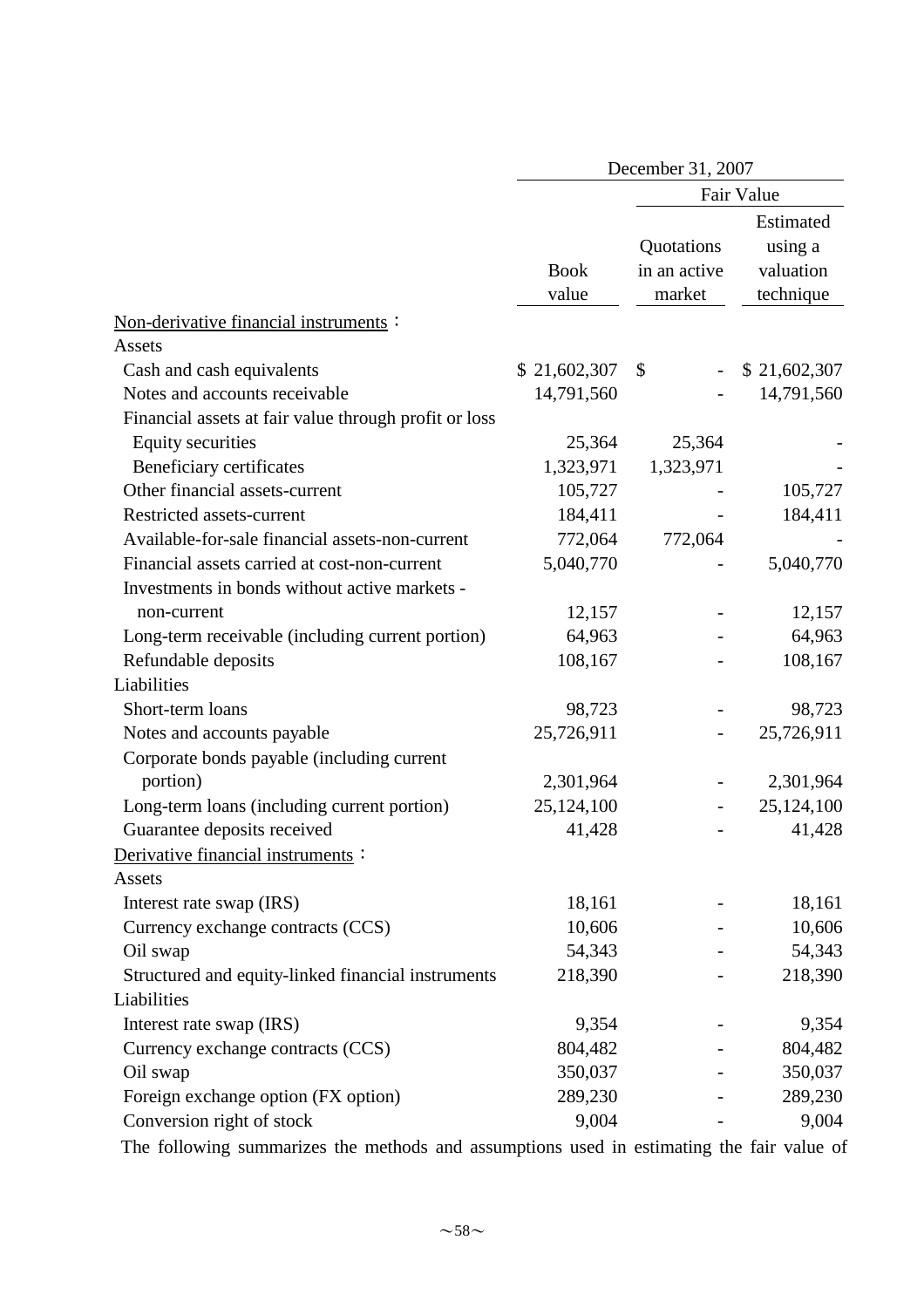financial instruments:

- A.The fair values of short-term financial instruments were determined using their carrying values because of the short maturities of these instruments. This method applies to cash and cash equivalents, notes and accounts receivable/payable, other financial assets, refundable deposits, restricted assets, short-term debts, short-term bills payable and guarantee deposits received.
- B. For financial assets at fair value through profit or loss and available-for-sale financial assets with quoted market price available in an active market, the fair value is determined using the quoted market price. When there is no quoted market price for reference, a substitute valuation technique is used to measure the fair value which incorporates all factors that market participants would consider in making estimations and assumptions for setting a price and wherein such information is available to the Group.
- C.Financial assets carried at cost, consists of unlisted stocks or those not actively traded in an active market. Their fair value could not be measured reliably; hence, such instruments are measured at cost in compliance with applicable accounting standards. For bond investments with no active market, the carrying value is used to estimate its fair value when there is no market price for reference.
- D. Long-term accounts receivable are interest-bearing financial assets with floating interest rate, thus the carrying value is close to the fair value.
- E. Fair values of long-term loans are estimated based on the present values of future cash flows. For bank loans associated with floating interest rate, the carrying value represents its fair value.
- F. Fair values of corporate bonds payable are determined as the quoted market prices when available. When the quoted market prices are not available, fair values are estimated based on financial information or other information.
- G. Financial liabilities carried at costs are equity-linked instruments which are to be settled with equity instruments with no quoted market prices or with fair values that can not be reliably measured. Such instruments are measured at costs in accordance to the rules stipulated in the "Guidelines for Preparation of Financial Statements by Securities Issuers".
- H. The fair values of derivative financial instruments, except for that mentioned in paragraph G, are determined based on the estimated amounts to be received or paid if the Group terminates the contract on the balance sheet date. Unrealized gains or losses arising from unsettled contracts are generally included. Ask price from counterparties are available for reference in setting fair values for the Group's derivative financial instruments.
- (4)Information on significant gain/loss and equity items on financial instruments
	- A. For the years ended December 31, 2008 and 2007, total interest income except for that from financial assets and liabilities at fair value through profit or loss amounted to \$751,472 and \$450,444; whereas the total interest expense amounted to \$467,426 and \$403,320, respectively.
	- B. For the years ended December 31, 2008 and 2007, the adjustment to shareholders' equity resulting from available-for-sale financial assets was debit \$353,561 and credit \$160,282;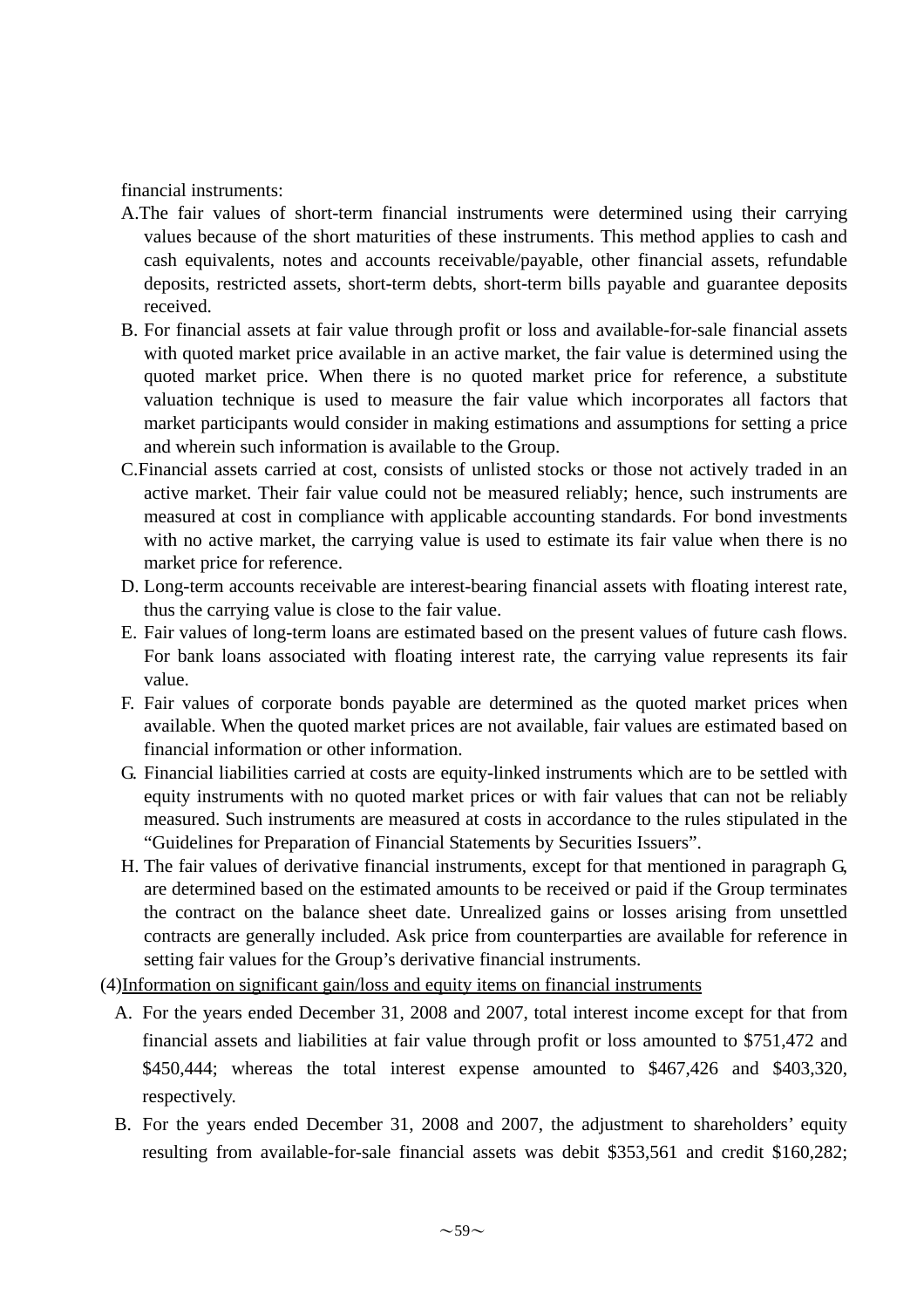whereas the total loss or gain deducted from the adjustment of shareholders' equity resulting from available-for-sale financial assets was \$23,599 and \$12,549, respectively.

## (5)Information on interest rate risk positions

As of December 31, 2008 and 2007, the financial assets with fair value risk due to the change of interest rate amounted to \$5,340 and \$18,161; whereas the financial liabilities with fair value risk due to the change of interest rate amounted to \$358,070 and \$9,354, respectively. The financial assets with cash flow risk due to the change of interest rate amounted to \$4,431,512 and \$18,576,113; whereas the financial liabilities with cash flow risk due to the change of interest rate amounted to \$33,220,218 and 21,862,721, respectively.

## (6)Risk policy and hedging strategy

The financial instruments held by the Group, other than derivative instruments, are composed of cash and cash equivalents, stocks, funds, bank loan, and corporate bonds. Such financial instruments are held for maintaining adequate operating capital. The Group also held other financial assets and liabilities, such as accounts receivable and payable generated from operating activities.

The transactions associated with derivative instruments mainly include interest rate swap and oil swap. The primary objective is to avoid the interest rate risk and fuel price variation arising from operating and financing activities.

The primary risks of financial instruments are cash flow risk associated with interest rate fluctuations, exchange rate risk, credit risk, and liquidity risk. The risk management policies are set forth below:

## Cash flow risk associated with interest rate fluctuations

The Group's major exposure to cash flow risk associated with interest rate variations come primarily from long-term financing with floating interest. The Group adopts a combination of fixed and floating interest rate loans to manage such interest rate risks. In addition, the Group also engages in interest rate swaps to minimize cost of borrowings.

As of December 31, 2008, the carrying values of the Group's financial instruments exposed to interest rate are summarized in the order of maturity as follows: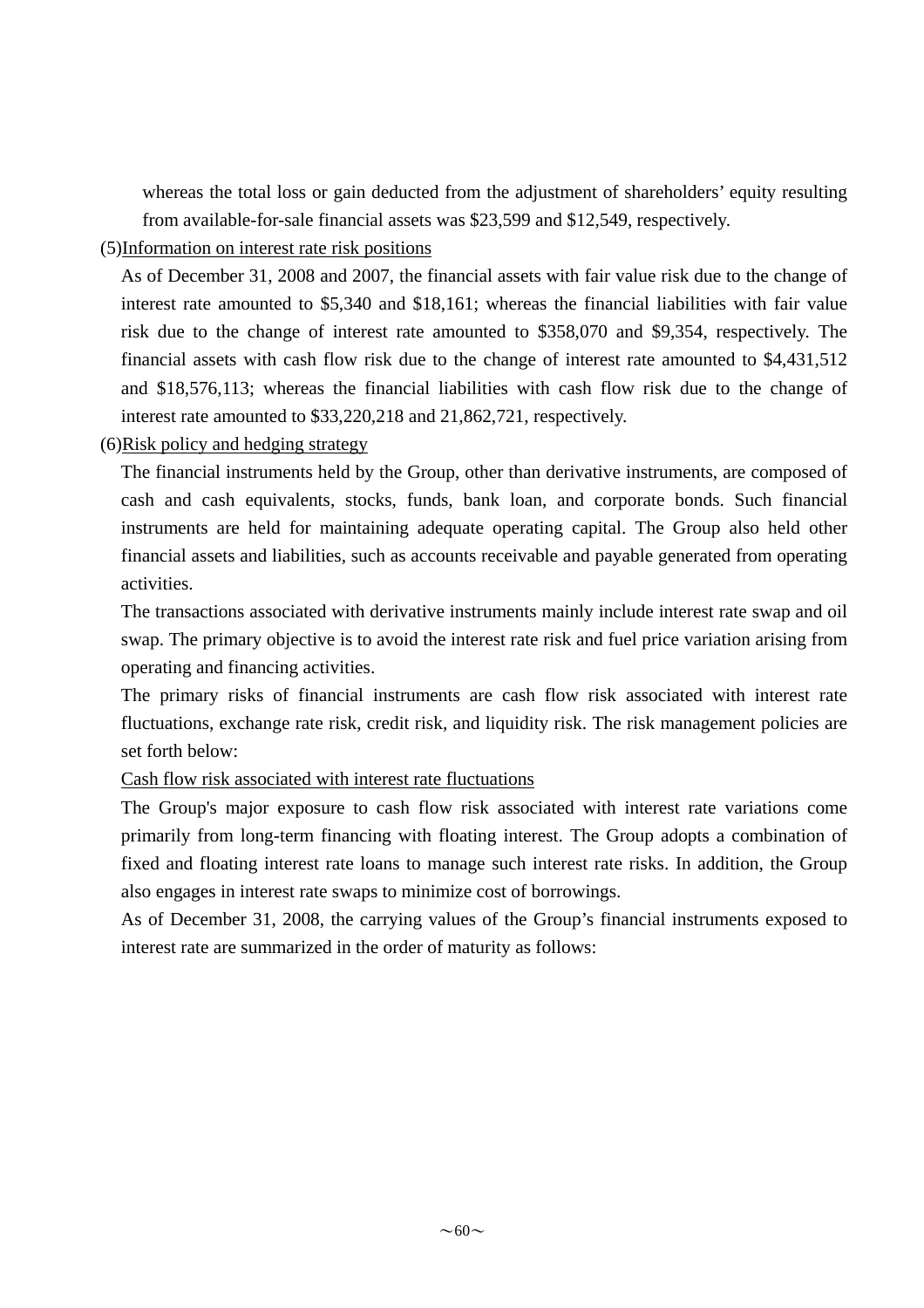#### A. Fixed interest rate

|                                     |    | Within 1 year | 1-2 years |                                                 | 2-3 years | over 3 years  |    | Total      |  |
|-------------------------------------|----|---------------|-----------|-------------------------------------------------|-----------|---------------|----|------------|--|
| Cash and cash equivalents           | S. | 22,361,219    | -S        | $\boldsymbol{\mathsf{S}}$<br>$\Delta \sim 10^4$ | $\sim$    | S<br>$\sim$ . | S. | 22,361,219 |  |
| Bank loan (Mitsubishi UFJ           |    |               |           |                                                 |           |               |    |            |  |
| Financial Group)                    |    | 910,000)      |           |                                                 |           | $ \sqrt{ }$   |    | 910,000)   |  |
| $^{\dagger}$<br>(Mizuho Bank)       |    | 100,000       |           |                                                 |           | $\sim$        |    | 100,000)   |  |
| $^{\prime\prime}$<br>(Hua Nan Bank) |    | 300,000)      |           |                                                 |           | $\sim$        |    | 300,000)   |  |
| ,,<br>(Chang Hwa Bank)              |    | 610,000)      |           |                                                 |           | - (           |    | 610,000)   |  |
| $^{\dagger}$<br>(RHB)               |    | 29,037)       |           |                                                 | ۰         | $\sim$        |    | 29,037)    |  |
| $^{\dagger}$<br>(MAY)               |    | 36,588)       |           |                                                 |           | $\sim$        |    | 36,588)    |  |

#### B. Floating interest rate

|                    |                           | Within 1 year         | 1-2 years     | 2-3 years     | over 3 years                    | Total      |  |
|--------------------|---------------------------|-----------------------|---------------|---------------|---------------------------------|------------|--|
|                    | Cash and cash equivalents | \$<br>4,431,512<br>\$ | \$<br>۰       | \$            | <sup>\$</sup><br>$\blacksquare$ | 4,431,512  |  |
|                    | Bank loan (HSBC)          | 900,000)              |               |               | $\overline{\phantom{0}}$        | 900,000)   |  |
| 11                 | (Chang Hwa Bank)          | $55,294$ ) (          | $55,294$ ) (  | $1,555,294$ ( | $96,765$ (                      | 1,762,647) |  |
| 11                 | (Bank of East Asia)       |                       | $\sim$        | 750,000)      | $-$ (                           | 750,000)   |  |
| "                  | (Taishin Bank)            |                       | $\sim$        | 3,887,390)    | $-$ (                           | 3,887,390) |  |
| 11                 | (Bank of Taiwan)          |                       |               |               | $3,200,000$ (                   | 3,200,000) |  |
| $\pmb{\mathsf{H}}$ | (Taipei Fubon<br>Bank)    |                       | ÷,            | 3,100,000     | $-$ (                           | 3,100,000) |  |
| .,                 | (Taipei Fubon<br>Bank)    |                       | $200,000$ (   | $200,000)$ (  | $600,000$ (                     | 1,000,000) |  |
|                    | (Bank of Taiwan)          |                       | $500,000$ (   | $500,000$ (   | $1,000,000$ (                   | 2,000,000) |  |
| "                  | (BOA Bank)                | $180,284$ ) (         | $27,061$ (    | $27,061$ (    | $54,122$ ) (                    | 288,528)   |  |
| "                  | (DnB Nor Bank)            | $196,420$ (           | $196,420$ (   | 474,681)      | $-$ (                           | 867,521)   |  |
| "                  | (SG Bank)                 | 234,792) (            | $228,696$ (   | $114,257$ ) ( | $46,585$ ) (                    | 624,330)   |  |
| .,                 | (HSH NordBank)            | $114,322$ ) (         | $121,195$ ) ( | $128,503$ (   | $920,270$ (                     | 1,284,290) |  |
| .,                 | (Landes Bank)             | $108,791)$ (          | $114,971$ (   | $121,527$ ) ( | $1,049,660$ (                   | 1,394,949) |  |
| 11                 | (ING Bank)                | $515,595$ (           | $518,196$ (   | $748,183$ (   | $4,486,909$ (                   | 6,268,883) |  |
| 11                 | (A&L Bank)                | $150)$ (              | $154)$ (      | $163)$ (      | $951,771)$ (                    | 952,238)   |  |
| 11                 | (HALIFAX Bank)            | $32,164$ ) (          | $47,815$ (    | $64,370$ (    | $4,795,093$ (                   | 4,939,442) |  |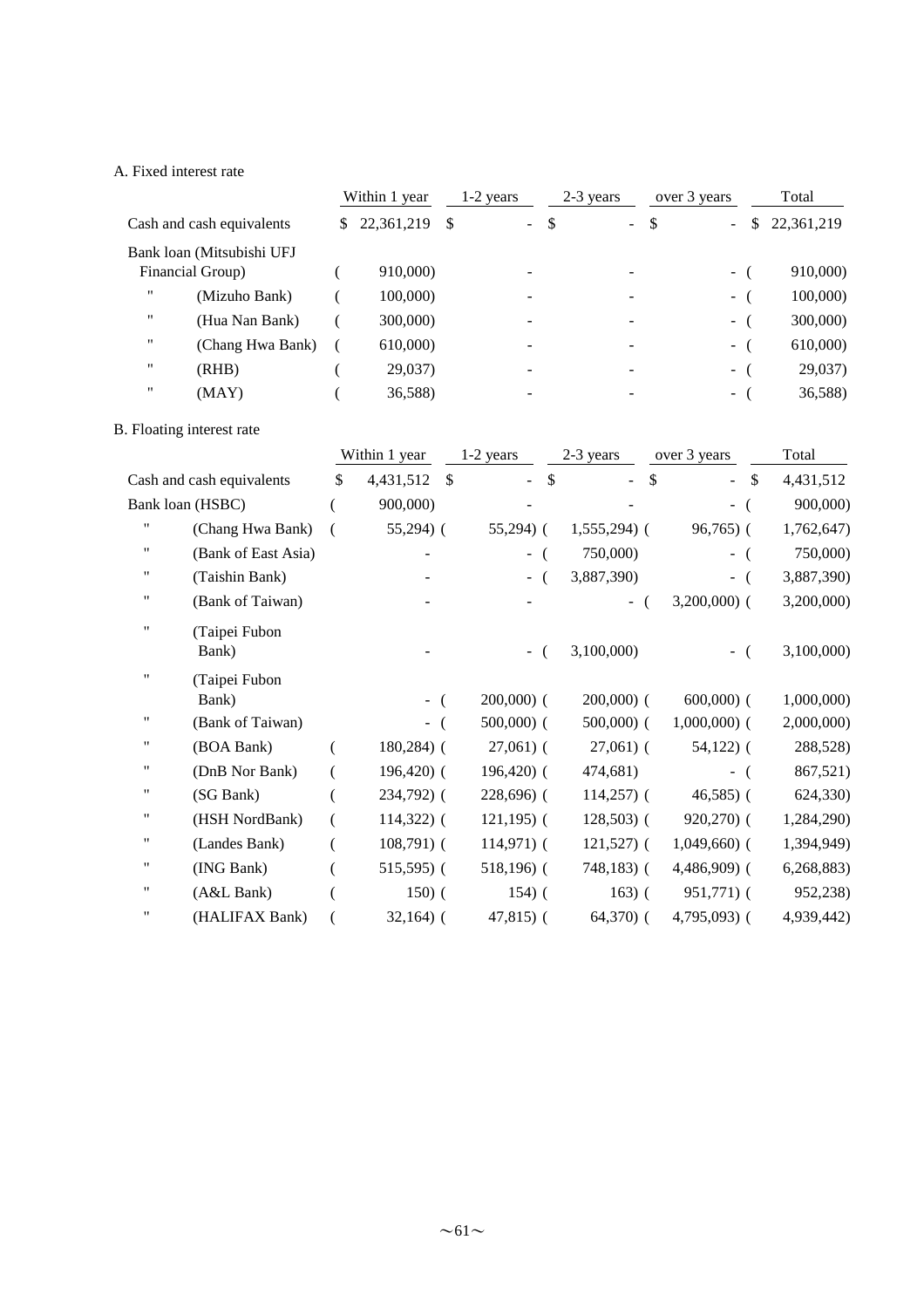The interest of financial instruments associated with the floating interest rates is remeasured within 1 year period and the interest for financial instruments associated with the fixed interest rate is fixed to maturity. The financial instruments not included in the preceding table are not subject to interest payments and thus, do not have inherent interest rate risk.

#### Exchange rate risk

Although the Group is exposed to exchange rate risk, the Group has stable cash inflows denominated in foreign currencies for meeting cash outflows denominated in foreign currency due to the fact that the Group operates in international transportation industry. In order to minimize exchange rate risk, the Group also engages in activities, such as borrowing of US dollar loans, etc.

## Credit risk

The Group only deals with third parties with good credit standings. In compliance with the Group's policies, strict credit assessment is to be performed by the Group prior to providing credit to customers. The occurrence of bad debts is also minimized by the Group's practices in continuously monitoring and assessing collections on notes and accounts receivables and making adjustments to the credit terms granted for each customer based on the conclusion drawn from such assessment. Moreover, the Group is restricted from engaging in credit trading with other business units operating under other functional currencies unless permission from the highest instruction unit has been received.

Other financial instruments held by the Group are subject to credit risk arising from the failure of counterparty to settle their contractual obligations as and when they fall due. Since the Group only deals with third parties with qualifying credit standings, no collateral is required by the Group which also represents that the maximum credit exposure amount equals to the relative carrying value. The maximum credit exposure amount for various financial assets held by the Group is analyzed as follows: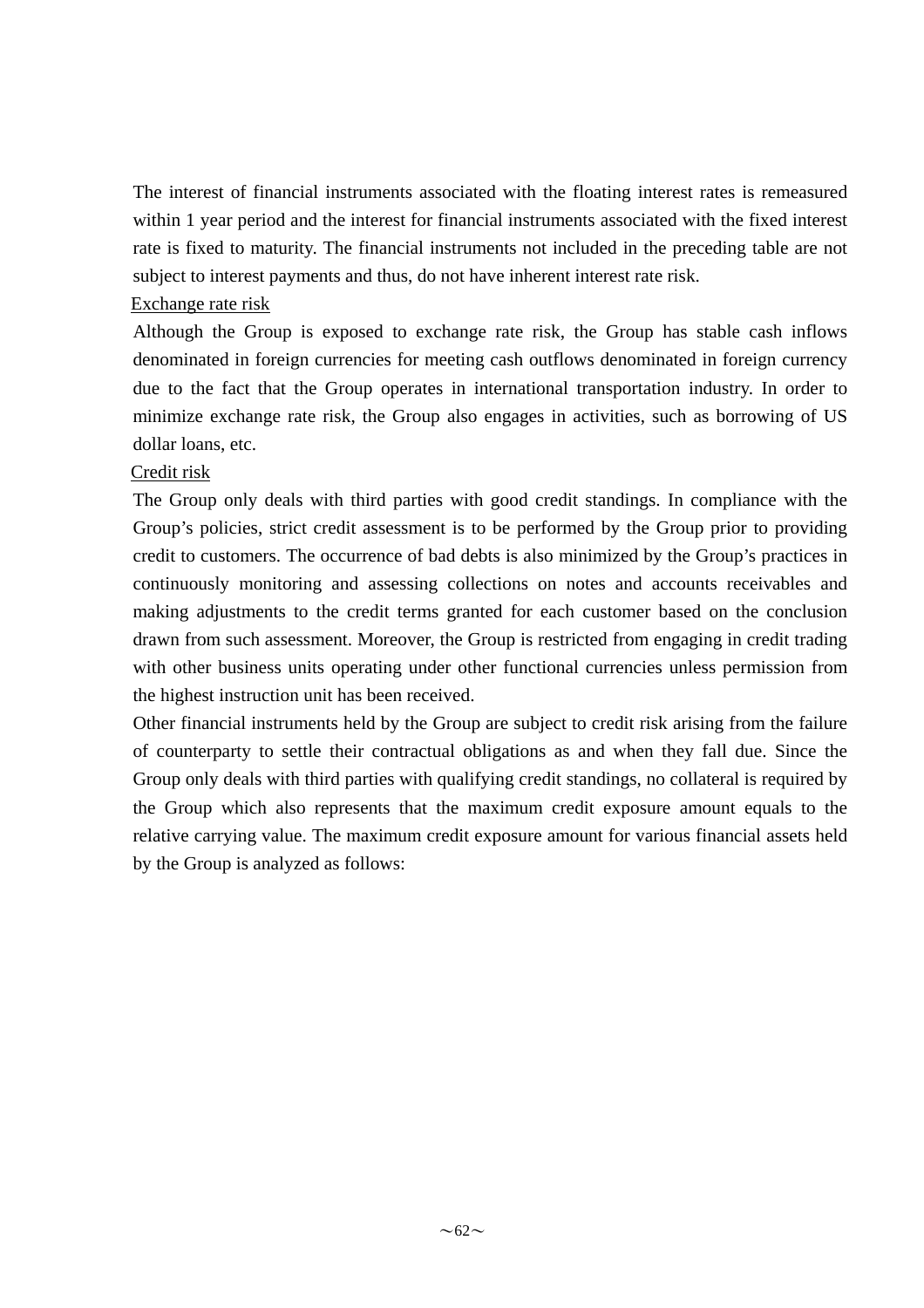|                                                  | December 31, 2008 |                 |
|--------------------------------------------------|-------------------|-----------------|
|                                                  |                   | Maximum credit  |
| <b>Financial instruments</b>                     | Book value        | exposure amount |
| Financial assets at fair value through           |                   |                 |
| profit or loss                                   |                   |                 |
| <b>Equity security</b>                           | \$<br>92          | \$<br>92        |
| Beneficiary certificates                         | 566,124           | 566,124         |
| Interest rate swap                               | 5,340             | 5,340           |
| Currency exchange swap                           | 24,355            | 24,355          |
| Others                                           | 32,719            | 32,719          |
| Available-for-sale financial assets- non-current |                   |                 |
| <b>Equity security</b>                           | 392,588           | 392,588         |
| Financial assets carried at cost-non-current     |                   |                 |
| <b>Equity security</b>                           | 5,089,567         | 5,089,567       |
|                                                  | December 31, 2007 |                 |
|                                                  |                   | Maximum credit  |
| <b>Financial instruments</b>                     | Book value        | exposure amount |
| Financial assets at fair value through           |                   |                 |
| profit or loss                                   |                   |                 |
| <b>Equity security</b>                           | \$<br>25,364      | \$<br>25,364    |
| Beneficiary certificates                         | 1,323,971         | 1,323,971       |
| Interest rate swap                               | 18,161            | 18,161          |
| Currency exchange swap                           | 10,606            | 10,606          |
| Oil swap                                         | 54,343            | 54,343          |
| Others                                           | 218,390           | 218,390         |
| Available-for-sale financial assets- non-current |                   |                 |
| <b>Equity security</b>                           | 772,064           | 772,064         |
| Financial assets carried at cost - non-current   |                   |                 |
| Equity security                                  | 5,040,770         | 5,040,770       |
| Investments in bonds without active markets      |                   |                 |
| - non-current                                    |                   |                 |
| Corporate bonds                                  | 12,157            | 12,157          |

Credit risk refers to the risk of counterparty's failure to settle contractual obligations as and when they fall due. The credit risk presented in the preceding table is the positive net amount of all contracts with positive fair values at the balance sheet date. The credit risk amount presented is the loss that may be incurred by the Group in the case of counterparty's default. Since the counterparties of the Group are business enterprises or financial institutions with good credit rating, the potential credit risk event is remote. In addition, since the Group is not concentrated in transactions with one individual or counterparty, no concentration of credit risk is evident.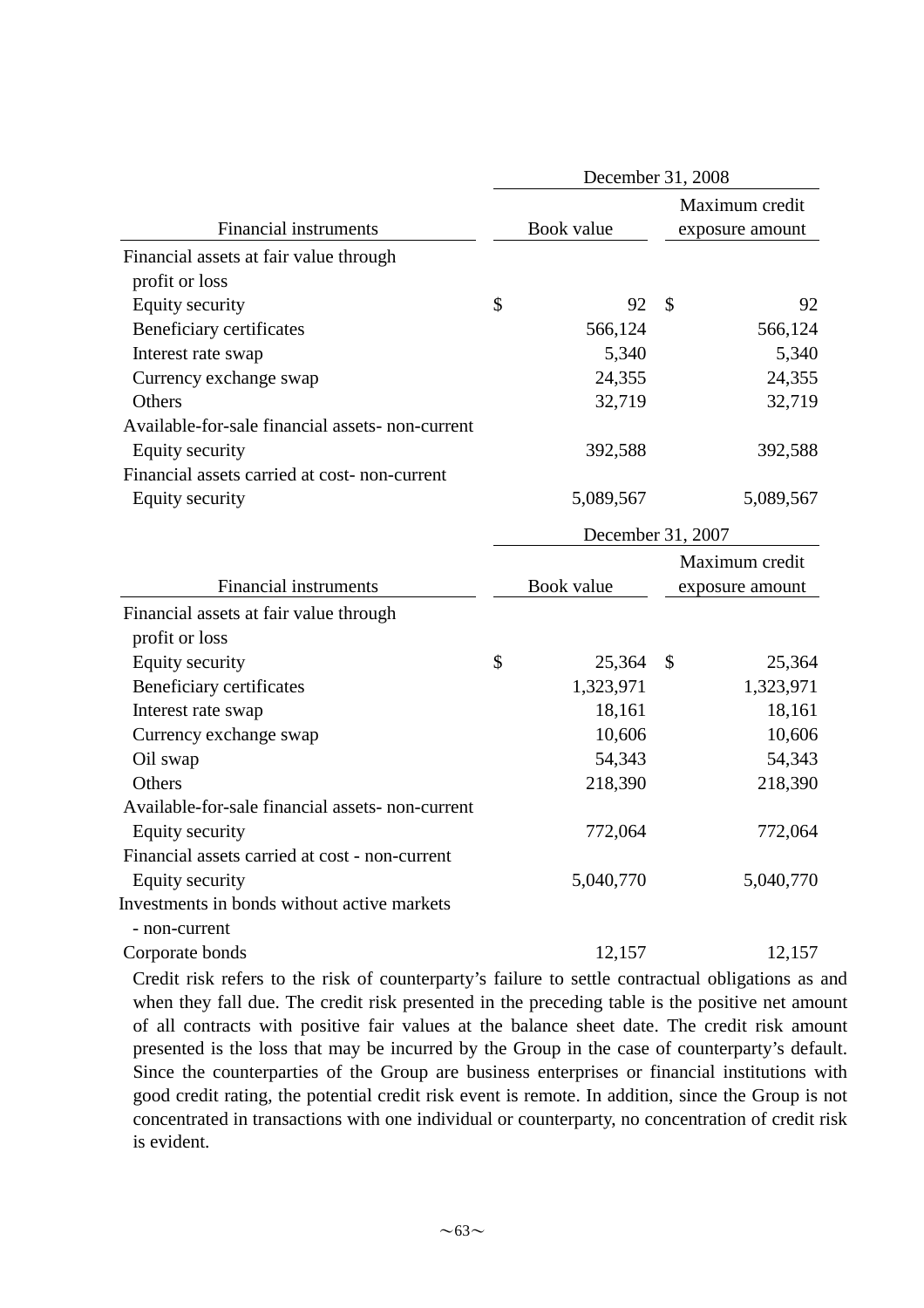#### Liquity risk

The Group achieves the objectives of effective use of capital and stabilization of capital by adjusting capital through the use of cash and cash equivalents, financial instruments held for trading, bank loans and corporate bonds, etc. The operating capital of the Group is sufficient in meeting capital on demand; therefore, no significant liquidity risk is expected.

## (7)Hedging activity

Cash flow hedge

The Company holds interest rate swap contracts to avoid the risk resulting from variation between floating and fixed rate. The effectiveness of hedging was within a range of 80% to 125%.

|                                                       | Instrument designated for hedging |                   |            |                   |                   |                                     |
|-------------------------------------------------------|-----------------------------------|-------------------|------------|-------------------|-------------------|-------------------------------------|
|                                                       |                                   |                   | Fair value |                   |                   | Period of                           |
|                                                       | Financial                         |                   |            |                   |                   | gain (loss)                         |
|                                                       | instrument                        |                   |            |                   | Period of         | recognized                          |
| Hedge                                                 | designated for                    |                   |            |                   | Anticipated       | in income                           |
| item                                                  | Hedging                           | December 31, 2008 |            | December 31, 2007 | cash flow         | statements                          |
| Floating interest                                     | Interest rate                     |                   |            |                   |                   |                                     |
| debts                                                 | swap                              | \$                | $-$ (\$)   | 3,892)            | $02 - 08$         | $02 - 08$                           |
|                                                       | Items                             |                   |            |                   |                   | December 31, 2008 December 31, 2007 |
| Adjustment amount in equity                           |                                   |                   |            | \$                | <b>S</b><br>2,919 | 193,469                             |
| Adjustment amount from equity to income statement     |                                   |                   |            |                   | $2,919$ (         | 193,469)                            |
| Adjustment amount from equity to non-financial assets |                                   |                   |            |                   |                   |                                     |
| (liabilities)                                         |                                   |                   |            |                   |                   |                                     |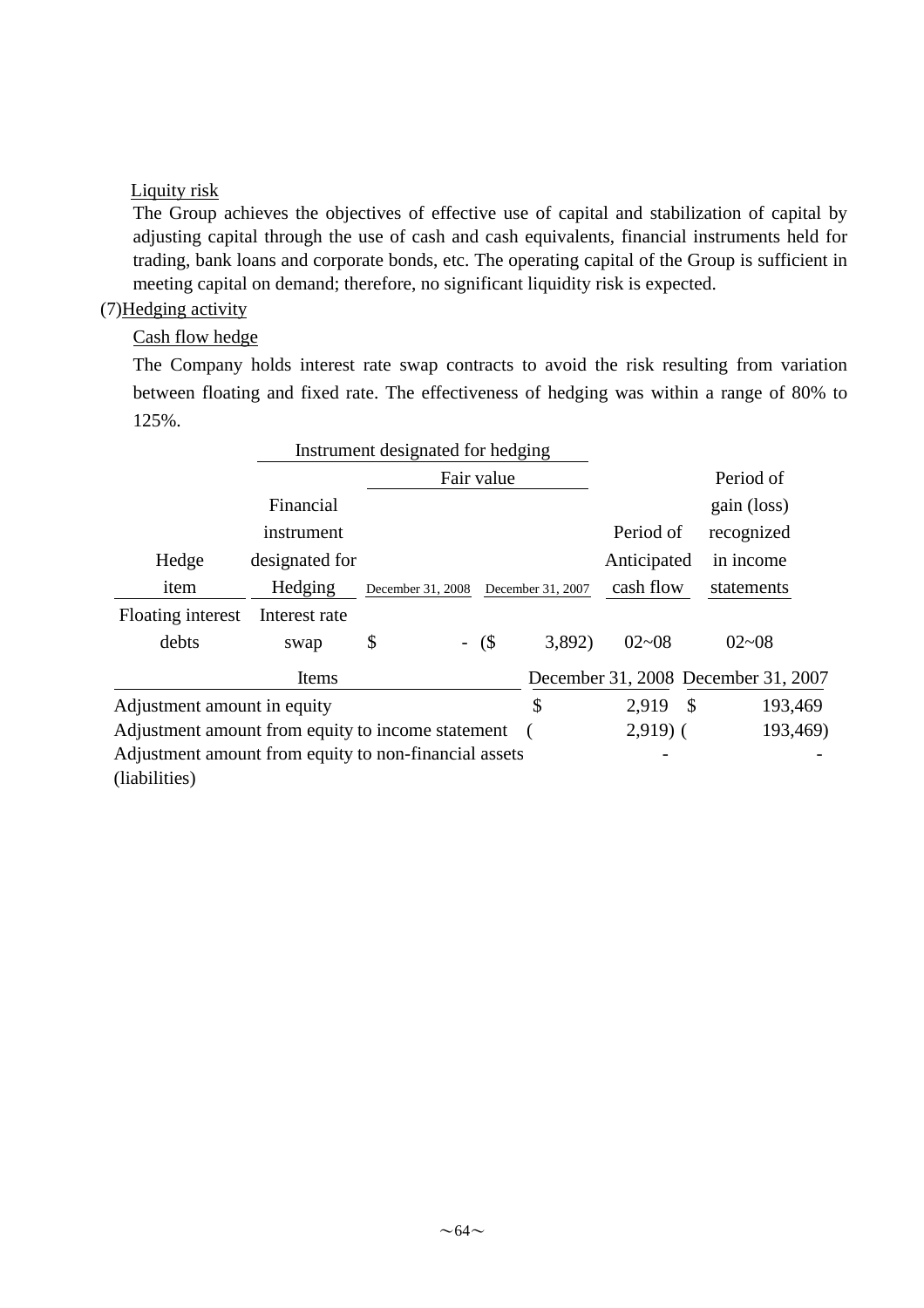#### 11.ADDITIONAL DISCLOSURES REQUIRED BY THE SECURITIES AND FUTURE

(1)Related information of significant transactions

A. Endorsements and guarantees provided during the year ended December 31, 2008

|                |                         |                                   |                |                   | Maximum          | Outstanding            |              |                       | Ceiling on      |
|----------------|-------------------------|-----------------------------------|----------------|-------------------|------------------|------------------------|--------------|-----------------------|-----------------|
|                |                         |                                   | Relationship   | Limit on          | outstanding      | endorsement/           | Amount of    |                       | total amount of |
| Number         |                         | Party being                       | with the       | endorsements/     | endorsement/     | guarantee              | endorsement/ | Ratio of accumulated  | endorsements/   |
|                | Endorser/guarantor      | endorsed/guaranteed               | endorser/      | gurantees         | guarantee        | amount at              | guarantee    | endorsement/guarantee | guarantees      |
|                |                         |                                   | guarantor      | provided for a    | amount during    | December 31,           | secured with | amount to net asset   | provided        |
| (Note 1)       |                         |                                   | (Note 2)       | single party      | the year ended   | 2008                   | collateral   | value of the Company  | (Note 3)        |
| $\Omega$       | Evergreen Marine        | Greencompass Marine S.A.          | 3              | 130,582,276<br>\$ | 26,313,777<br>\$ | $20,687,232$ \$<br>-\$ |              | 31.68% \$             | 163,227,845     |
|                | Corporation             |                                   |                |                   |                  |                        |              |                       |                 |
|                |                         |                                   |                |                   | (USD 817,706)    | (USD 628,543)          |              |                       |                 |
| $\overline{0}$ | Evergreen Marine        | Peony Investment S.A.             | $\overline{2}$ | 130,582,276       | 6,049,840        | 164,565                |              | 0.25%                 |                 |
|                | Corporation             |                                   |                |                   |                  |                        |              |                       |                 |
|                |                         |                                   |                |                   | (USD 188,000)    | (USD 5,000)            |              |                       |                 |
| $\Omega$       | Evergreen Marine        | Evergreen Marine (UK) Ltd.        | 3              | 130,582,276       | 20,739,968       | 19,330,943             |              | 29.61%                |                 |
|                | Corporation             |                                   |                |                   |                  |                        |              |                       |                 |
|                |                         |                                   |                |                   | (USD 644,499)    | (USD 587, 335)         |              |                       |                 |
| $\overline{0}$ | <b>Evergreen Marine</b> | Taranto Container Terminal S.P.A. | 6              | 32,645,569        | 2,790,281        | 666,488                |              | 1.02%                 |                 |
|                | Corporation             |                                   |                |                   |                  |                        |              |                       |                 |
|                |                         |                                   |                |                   | (USD 91,507)     | (USD 20,250)           |              |                       |                 |
| $\Omega$       | Evergreen Marine        | Whitney Equipment LLC.            | 3              | 130,582,276       | 1,396,122        | 1,382,346              |              | 2.12%                 |                 |
|                | Corporation             |                                   |                |                   |                  |                        |              |                       |                 |
|                |                         |                                   |                |                   | (USD 42,000)     | (USD 42,000)           |              |                       |                 |
| $\Omega$       | Evergreen Marine        | Hemlock Equipment LLC.            | 3              | 130,582,276       | 579,269          | 579,269                |              | 0.89%                 |                 |
|                | Corporation             |                                   |                |                   |                  |                        |              |                       |                 |
|                |                         |                                   |                |                   | (USD 17,600)     | (USD 17,600)           |              |                       |                 |
| $\Omega$       | Evergreen Marine        | Colon Container Terminal S.A.     | 6              | 32,645,569        | 1,761,773        | 1,744,389              |              | 2.67%                 |                 |
|                | Corporation             |                                   |                |                   |                  |                        |              |                       |                 |
|                |                         |                                   |                |                   | (USD 53,000)     | (USD 53,000)           |              |                       |                 |
| $\overline{0}$ | Evergreen Marine        | Italia Marittima S.P.A.           | 1              | 392,106           | 332,410          | 329,130                |              | 0.50%                 |                 |
|                | Corporation             |                                   |                |                   |                  |                        |              |                       |                 |
|                |                         |                                   |                |                   | (USD 10,000)     | (USD 10,000)           |              |                       |                 |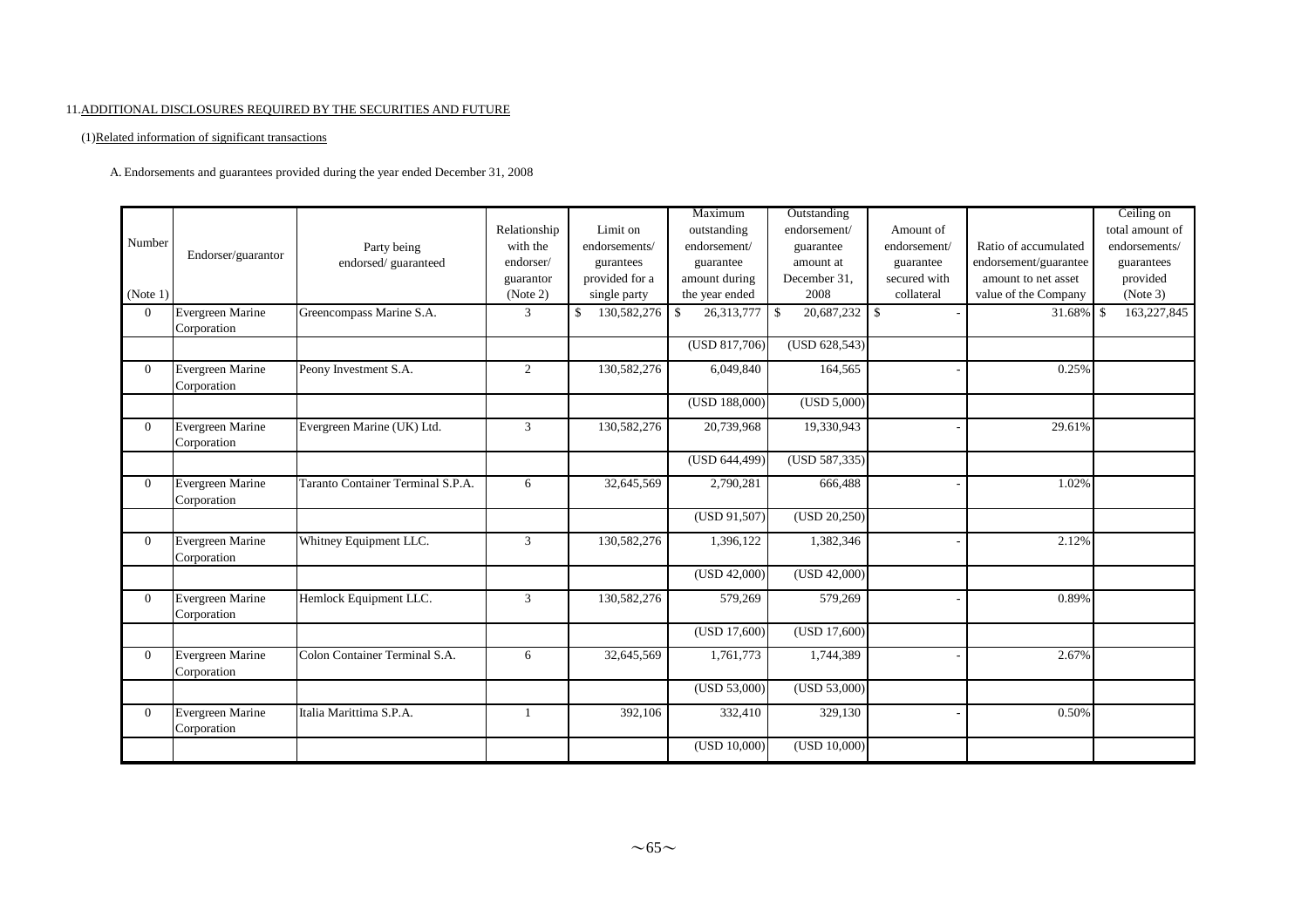#### Note 1: The way of filling in is as follows:

"0" denotes issuer

The investee is numbered from "1" in sequence by different company.

#### Note 2: Nature if the counterparty's relationship with the Company or its subsidiaries

"1" denotes the endorsements/guarantees provided to the companies which have transactions with the Company or its subsidiaries.

"2" denotes the endorsements/guarantees provided to the subsidiaries of which the Company holds more than 50% of the common stock.

- "3" denotes the endorsements/guarantees provided to the investees of which the Company together with its subsidiaries hold more than 50% of the common stock.
- "4" denotes the endorsements/guarantees provided to the companies which directly or indirectly hold more than 50% of the Company's common stock.
- "5" denotes the endorsements/guarantees provided pursuant to construction contracts.

"6" denotes the endorsements/guarantees provided to joint venture companies based on the Company's or its subsidiaries proportionate equity interest in the Company.

Note 3: According to the Company's credit policy, the total amount of endorsements or guarantees provided by the Company or its subsidiaries should not exceeded 250% of the net worth states in the latest financial statements.

The calculation is as follows:

The Company: NT\$65,291,138 \*250%=NT\$163,227,845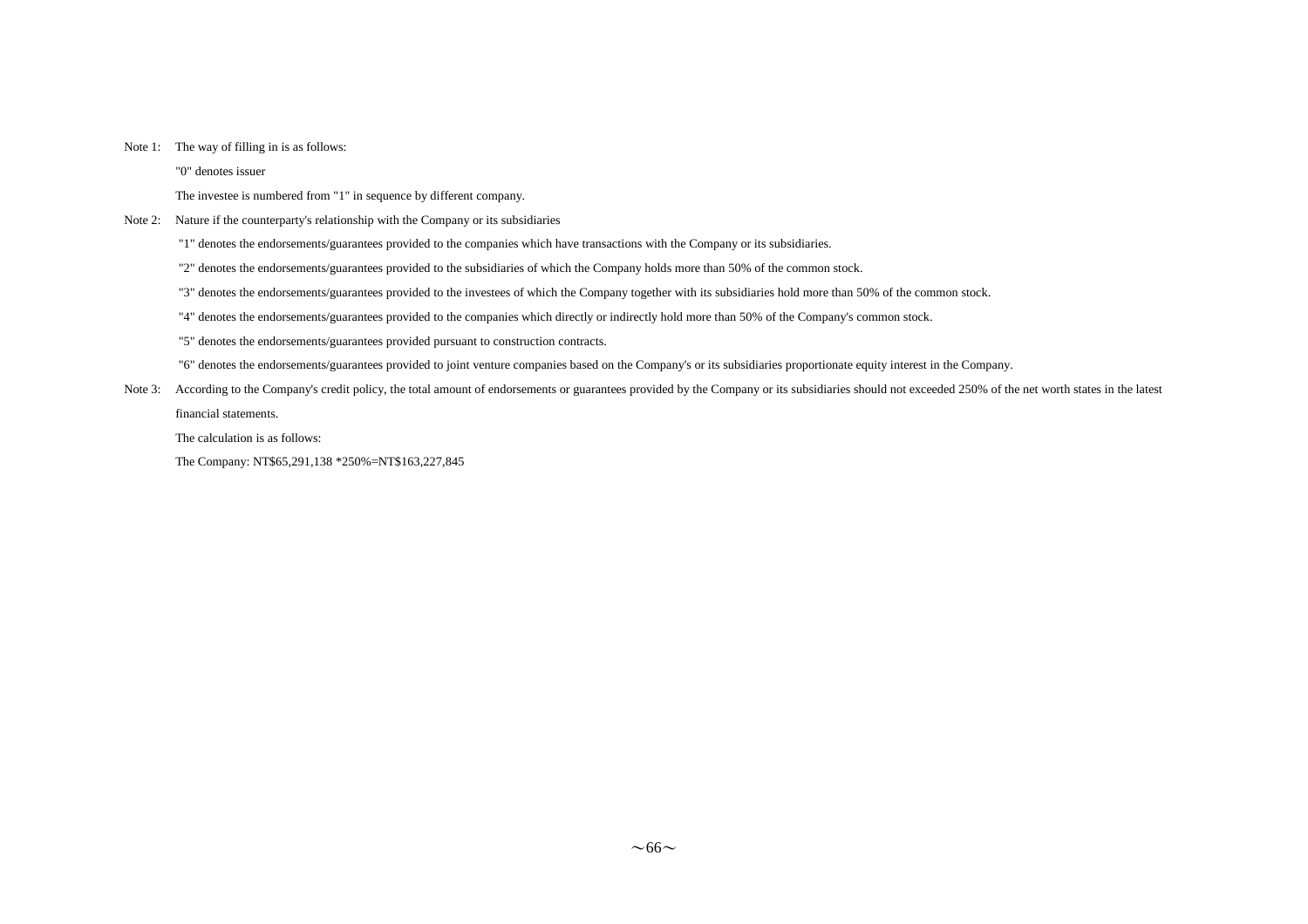#### B. Marketable securities held as of December 31, 2008

|                         |                                                        |                                                              |                                                          |                                          | December 31, 2008           |                    |                             |                          |
|-------------------------|--------------------------------------------------------|--------------------------------------------------------------|----------------------------------------------------------|------------------------------------------|-----------------------------|--------------------|-----------------------------|--------------------------|
| Securities held by      | Marketable securities                                  | Relationship of the securities<br>issuer<br>with the Company | General ledger account                                   | Number of<br>shares<br>(in<br>thousands) | Book value                  | Ownership<br>(% )  | Market value                | Remark                   |
| <b>Evergreen Marine</b> | Stock:                                                 |                                                              |                                                          |                                          |                             |                    |                             |                          |
| Corporation             |                                                        |                                                              |                                                          |                                          |                             |                    |                             |                          |
|                         | Peony Investment S.A.                                  | Subsidiary of the Company                                    | Long-term equity<br>investment accounted for by          | 4,765                                    | 53,560,792<br>$\mathbf{\$}$ | 100.00             | $\mathcal{S}$<br>53,585,872 | (Note)                   |
|                         |                                                        |                                                              | the equity method                                        |                                          |                             |                    |                             |                          |
|                         | Taiwan Terminal Service Co., Ltd.                      |                                                              |                                                          | 5,500                                    | 81,927                      | 55.00              | 81,927                      | (Note)                   |
|                         | Charng Yang Development Co., Ltd.                      | Investee company accounted for by<br>the equity method       |                                                          | 38,744                                   | 492,754                     | 40.00              | 492,754                     |                          |
|                         | Evergreen International Storage and<br>Transport Corp. |                                                              |                                                          | 424,062                                  | 7,484,818                   | 39.74              | 7,633,122                   | $12/31$ market<br>price  |
|                         | <b>Evergreen Security Corporation</b>                  | $\theta$                                                     |                                                          | 4,000                                    | 65,154                      | $\overline{31.25}$ | 65,154                      |                          |
|                         | <b>EVA Airways Corporation</b>                         | $\theta$                                                     |                                                          | 750,571                                  | 4,900,556                   | 19.04              | 5,629,284                   | 12/31 market<br>price    |
|                         | Taipei Port Container Terminal<br>Corporation          | $^{\prime\prime}$                                            | $\boldsymbol{''}$                                        | 64,000                                   | 635,316                     | 20.00              | 635,316                     |                          |
|                         | Power World Fund Inc.                                  | None                                                         | Financial assets carried at<br>cost - non-current        | 1.290                                    | 12,898                      | 5.68               |                             | Unable to<br>acquire net |
|                         | Fubon Securities Finance Co., Ltd.                     | $^{\prime\prime}$                                            | $^{\prime\prime}$                                        | 19,717                                   | 190,322                     | 4.93               |                             |                          |
|                         | Taiwan HSR Consortium                                  | $^{\prime\prime}$                                            | $^{\prime\prime}$                                        | 126,735                                  | 1,250,000                   | 2.15               |                             | $^{\prime\prime}$        |
|                         | Ever Accord Construction Corp.                         | $^{\prime\prime}$                                            | $^{\prime\prime}$                                        | 3,850                                    | 43,749                      | 17.50              |                             | $^{\prime\prime}$        |
|                         | Linden Technologies, Inc.                              | $^{\prime\prime}$                                            | $^{\prime\prime}$                                        | 50                                       | 15,372                      | 2.53               |                             | $\prime\prime$           |
|                         | TopLogis, Inc.                                         | $^{\prime\prime}$                                            |                                                          | 2,464                                    | 22,100                      | 17.48              |                             | $^{\prime\prime}$        |
|                         | Central Reinsurance Corp.                              | $^{\prime\prime}$                                            | Available-for-sale financial<br>assets - non-current     | 46,560                                   | 356,655                     | 8.45               | 356,655                     |                          |
|                         | Fubon Financial Holding Co., Ltd.                      | $^{\prime\prime}$                                            |                                                          | 1,503                                    | 35,933                      | 0.02               | 35.933                      |                          |
|                         | China Man-Made Fiber Corporation                       | $^{\prime\prime}$                                            | Financial assets at fair value<br>through profit or loss | 22                                       | 92                          |                    | 92                          |                          |
|                         | Beneficiary certificates:                              |                                                              |                                                          |                                          |                             |                    |                             |                          |
|                         | HUA NAN Private placed Bond Fund                       | None                                                         | Financial assets at fair value                           | 1,917                                    | 20,250                      |                    | 20,250                      |                          |
|                         | No.1                                                   |                                                              | through profit or loss                                   |                                          |                             |                    |                             |                          |
|                         | Polaris De-Li Bond Fund                                | $^{\prime\prime}$                                            |                                                          | 13,114                                   | 204,035                     |                    | 204,035                     |                          |
|                         | JIH SUN BOND FUND                                      | $^{\prime\prime}$                                            | $\prime\prime$                                           | 2,134                                    | 30,005                      |                    | 30,005                      |                          |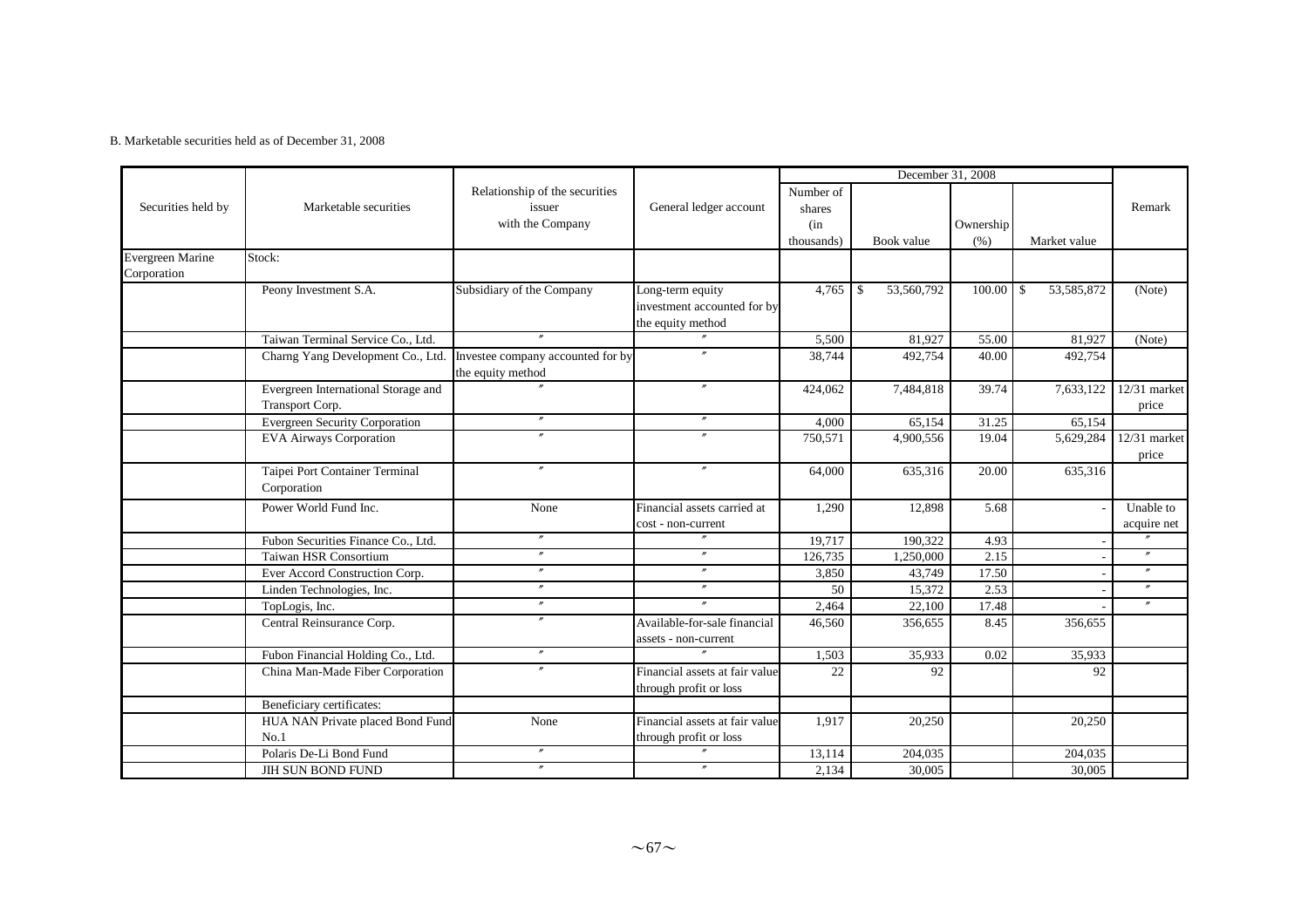|                    |                                     |                                                              |                                     |                                             | December 31, 2008 |                   |              |        |
|--------------------|-------------------------------------|--------------------------------------------------------------|-------------------------------------|---------------------------------------------|-------------------|-------------------|--------------|--------|
| Securities held by | Marketable securities               | Relationship of the securities<br>issuer<br>with the Company | General ledger account              | Number<br>Ωt<br>shares<br>(in<br>thousands) | Book value        | Ownership<br>(% ) | Market value | Remark |
|                    | <b>HSBC NTD Money Management</b>    | None                                                         | Financial asset at fair value       | 3,449                                       | 50,009            |                   | 50,009       |        |
|                    | Fund 2                              |                                                              | through profit or loss              |                                             |                   |                   |              |        |
|                    | Hua Nan Kirin Fund                  | $^{\prime\prime}$                                            |                                     | 3,323                                       | 38,006            |                   | 38,006       |        |
|                    | Mega Diamond Bond Fund              |                                                              |                                     | 4,209                                       | 50,017            |                   | 50,017       |        |
|                    | Capital Income Fund                 |                                                              |                                     | 2,602                                       | 40,000            |                   | 40,000       |        |
|                    | ING Taiwan Income Fund              |                                                              |                                     | 1,223                                       | 20,000            |                   | 20,000       |        |
|                    | <b>KGI Victory Fund</b>             |                                                              | $\boldsymbol{''}$                   | 1,810                                       | 20,000            |                   | 20,000       |        |
|                    | Lydia Capital Alternative Invetment |                                                              |                                     | 400                                         | 78,991            |                   | 78,991       |        |
|                    | Fund                                |                                                              |                                     |                                             |                   |                   |              |        |
|                    | Reverse Repurchse agreement:        |                                                              |                                     |                                             |                   |                   |              |        |
|                    | Credit Suisse International         | None                                                         | Other financial assets -<br>current |                                             | 987,390           |                   | 987,390      |        |

Note: When edited the consolidated financial statements, the investment had been written off.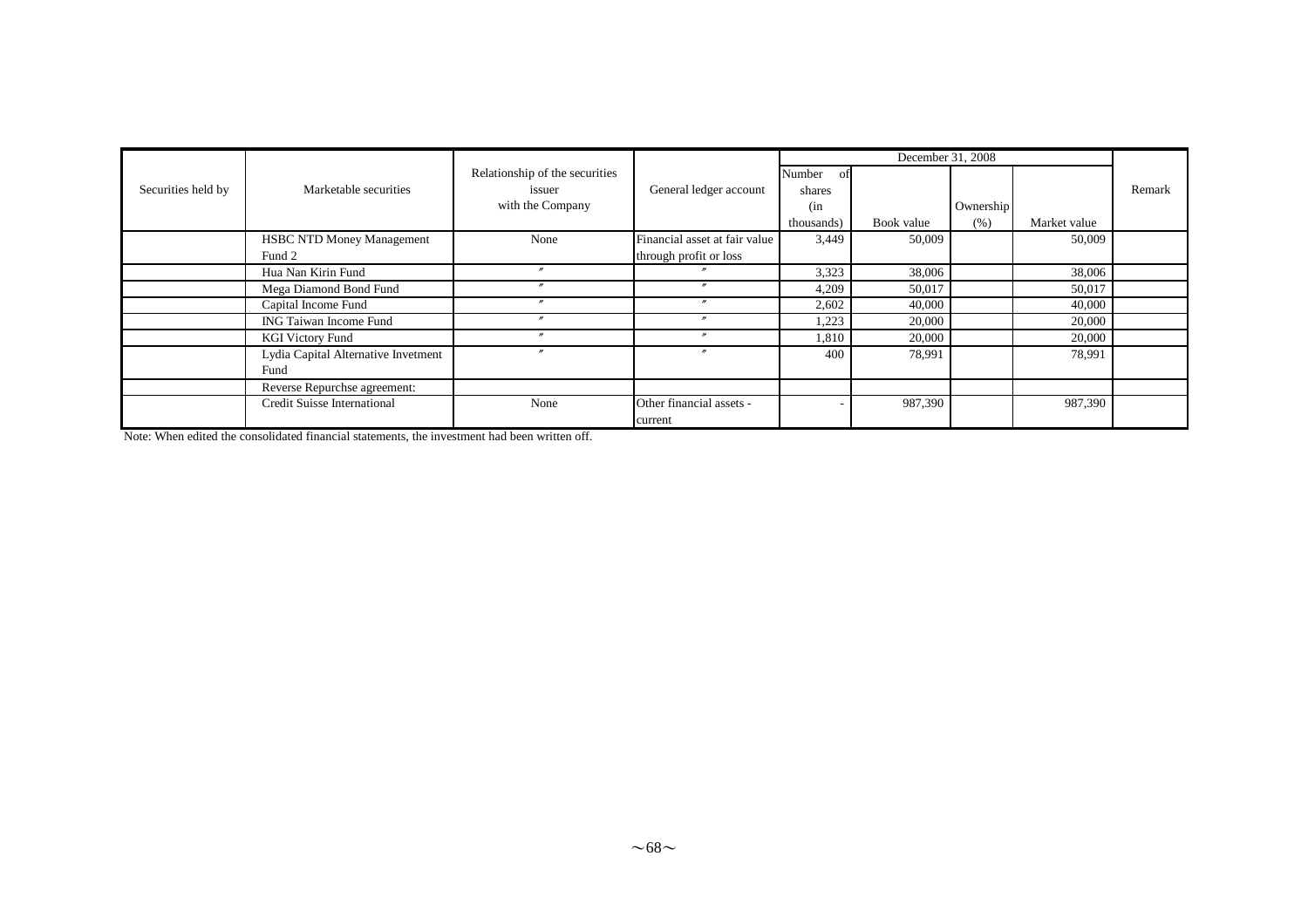C. Acquisition or sale of the same security with the accumulated cost exceeding \$100 million or 20% of the Company's paid-in capital for the year ended December 31, 2008

|                                        |                                             |                                                                |                            | Relationship        | Beginning balance                    |           | Addition                             |                    |                                      | Disposal                      |            |                            | Ending balance                       |              |
|----------------------------------------|---------------------------------------------|----------------------------------------------------------------|----------------------------|---------------------|--------------------------------------|-----------|--------------------------------------|--------------------|--------------------------------------|-------------------------------|------------|----------------------------|--------------------------------------|--------------|
| Securities held by                     | Marketable<br>securities                    | General<br>ledger account                                      | Counterparty               | with the<br>Company | Number of<br>shares<br>(in thousand) | Amount    | Number of<br>shares<br>(in thousand) | Amount             | Number of<br>shares (in<br>thousand) | Selling price                 | Book value | Gain (loss)<br>on disposal | Number of<br>shares<br>(in thousand) | Amount       |
| <b>Evergreen Marine</b><br>Corporation | Beneficary<br>Certificates:                 |                                                                |                            |                     |                                      |           |                                      |                    |                                      |                               |            |                            |                                      |              |
|                                        | Polaris De-Bao<br>Fund                      | Financial<br>Assets at fair<br>value through<br>profit or loss | Open market<br>transaction | None                | 13,078                               | \$147,032 |                                      | $\mathbf{\hat{S}}$ | 13,078                               | 147,412<br>$\mathbf{\hat{S}}$ |            | 380                        |                                      | $\mathbb{S}$ |
|                                        | $\overline{JF(Taiwan)}$<br><b>Bond Fund</b> |                                                                | $\prime\prime$             | $^{\prime\prime}$   |                                      |           | 6,366                                | 100,000            | 6,366                                | 100,037                       | 100,000    | 37                         |                                      |              |
|                                        | Polaris De-Li<br>Fund                       | $\prime\prime$                                                 | $\prime\prime$             | $^{\prime\prime}$   | 8,497                                | 130,000   | 119,480                              | 1,846,500          | 114,863                              | 1,773,581                     | 1,772,500  | 1,081                      | 13,114                               | 204,000      |
|                                        | Fuh-Hwa Bond<br>Fund                        | $^{\prime\prime}$                                              | $^{\prime\prime}$          | $\prime\prime$      |                                      |           | 33,081                               | 451,000            | 33,081                               | 451,647                       | 451,000    | 647                        |                                      |              |
|                                        | Mega Diamond<br><b>Bond Fund</b>            | $\prime\prime$                                                 | $^{\prime\prime}$          | $^{\prime\prime}$   |                                      |           | 59,729                               | 704,800            | 55,520                               | 655,147                       | 654,800    | 347                        | 4,209                                | 50,000       |
|                                        | JF First Bond<br>Fund                       | $\prime\prime$                                                 | $^{\prime\prime}$          | $^{\prime\prime}$   | 9,752                                | 139,000   | 181,288                              | 2,603,500          | 191,040                              | 2,744,931                     | 2,742,500  | 2,431                      |                                      |              |
|                                        | Taishin Lucky<br>Fund                       |                                                                | $\prime$                   |                     | 24,002                               | 250,000   | 10,934                               | 115,000            | 34,936                               | 365,422                       | 365,000    | 422                        |                                      |              |
|                                        | The RSIT<br>Enhanced<br><b>Bond Fund</b>    | $^{\prime\prime}$                                              | $^{\prime\prime}$          | $^{\prime\prime}$   | 16,895                               | 189,000   | 8,878                                | 100,000            | 25,773                               | 289,817                       | 289,000    | 817                        |                                      |              |
|                                        | PCA Well Pool<br>Fund                       | $\prime\prime$                                                 | $\prime\prime$             | $^{\prime\prime}$   |                                      |           | 31,149                               | 400,000            | 31,149                               | 400,567                       | 400,000    | 567                        |                                      |              |
|                                        | Jih Sun Bond<br>Fund                        |                                                                | $^{\prime\prime}$          | $\prime\prime$      |                                      |           | 36,819                               | 515,500            | 34,685                               | 485,574                       | 485,500    | 74                         | 2,134                                | 30,000       |
|                                        | <b>Bond Fund</b>                            | $^{\prime\prime}$                                              | $^{\prime\prime}$          | $^{\prime\prime}$   |                                      |           | 35,577                               | 443,000            | 35,577                               | 443,208                       | 443,000    | 208                        |                                      |              |
|                                        | <b>TLAM</b><br>Soloman Bond<br>Fund         | $\boldsymbol{''}$                                              | $^{\prime\prime}$          | $^{\prime\prime}$   |                                      |           | 16,754                               | 200,000            | 16,754                               | 200,113                       | 200,000    | 113                        |                                      |              |
|                                        | Fubon Chi-<br><b>Hsiang Fund</b>            | $\prime\prime$                                                 | $^{\prime\prime}$          | $^{\prime\prime}$   |                                      |           | 16,724                               | 250,000            | 16,724                               | 250,105                       | 250,000    | 105                        |                                      |              |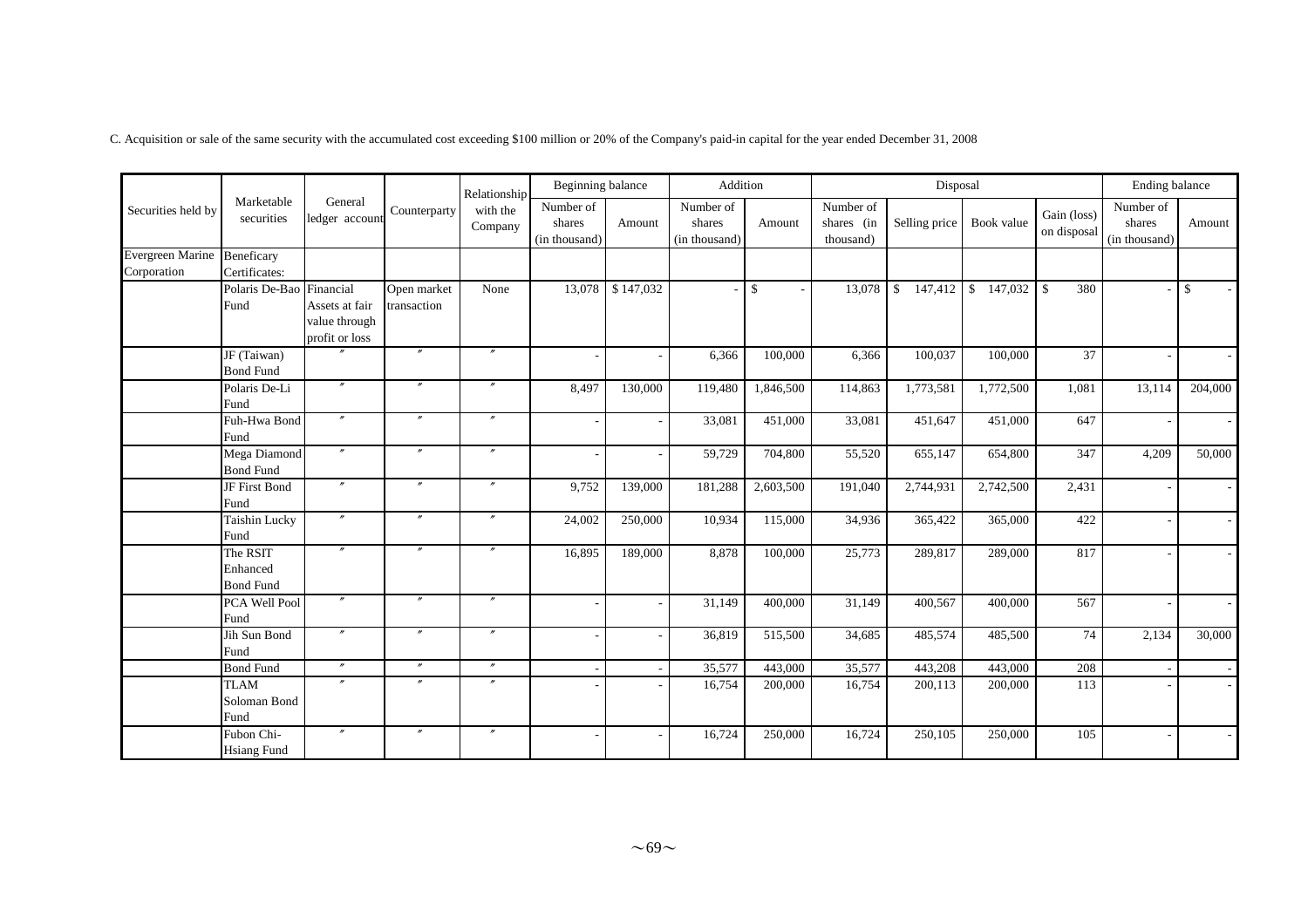|                    |                                                  |                                                   |                   | Relationship        | Beginning balance                    |        | Addition<br>Disposal                 |           | Ending balance                       |               |            |                            |                                      |        |
|--------------------|--------------------------------------------------|---------------------------------------------------|-------------------|---------------------|--------------------------------------|--------|--------------------------------------|-----------|--------------------------------------|---------------|------------|----------------------------|--------------------------------------|--------|
| Securities held by | Marketable<br>securities                         | General<br>ledger account                         | Counterparty      | with the<br>Company | Number of<br>shares<br>(in thousand) | Amount | Number of<br>shares<br>(in thousand) | Amount    | Number of<br>shares<br>(in thousand) | Selling price | Book value | Gain (loss)<br>on disposal | Number of<br>shares<br>(in thousand) | Amount |
| Evergreen Marine   | <b>UPAMC</b> James Financial                     |                                                   | Open market       | None                |                                      |        | 43,686                               | 690,000   | 43,686                               | 690,699       | 690,000    | 699                        |                                      |        |
| Corporation        | <b>Bond Fund</b>                                 | Assets at fair<br>value through<br>profit or loss | transaction       |                     |                                      |        |                                      |           |                                      |               |            |                            |                                      |        |
|                    | <b>FSITC Bond</b><br>Fund                        |                                                   | $\prime\prime$    | $\boldsymbol{r}$    |                                      |        | 2,793                                | 469,000   | 2,793                                | 469,266       | 469,000    | 266                        |                                      |        |
|                    | <b>HSBC NTD</b><br>Money<br>Management<br>Fund 2 | $\prime\prime$                                    | $\prime\prime$    | $\boldsymbol{r}$    |                                      |        | 18,493                               | 265,000   | 15,044                               | 215,128       | 215,000    | 128                        | 3,449                                | 50,000 |
|                    | Cathay Bond<br>Fund                              | $\overline{r}$                                    | $\boldsymbol{r}$  | $\overline{v}$      |                                      |        | 114,028                              | 1,347,000 | 114,028                              | 1,348,041     | 1,347,000  | 1,041                      |                                      |        |
|                    | Fubon Chi-<br><b>Hsiang Fund</b>                 |                                                   | $\boldsymbol{''}$ | $\boldsymbol{r}$    |                                      |        | 11,984                               | 150,000   | 11,984                               | 150,100       | 150,000    | 100                        |                                      |        |
|                    | <b>FSITC Taiwan</b><br><b>Bond Fund</b>          | $\boldsymbol{''}$                                 | $\prime\prime$    | $^{\prime\prime}$   |                                      |        | 11,389                               | 165,500   | 11,389                               | 165,553       | 165,500    | 53                         |                                      |        |
|                    | Capital Income<br>Fund                           | $\boldsymbol{''}$                                 | $\prime\prime$    | $\boldsymbol{r}$    |                                      |        | 14,914                               | 228,000   | 12,312                               | 188,203       | 188,000    | 203                        | 2,602                                | 40,000 |
|                    | <b>ING Taiwan</b><br>Income Fund                 | $\prime\prime$                                    | $\prime\prime$    | $^{\prime\prime}$   |                                      |        | 44,524                               | 721,000   | 43,301                               | 701,548       | 701,000    | 548                        | 1,223                                | 20,000 |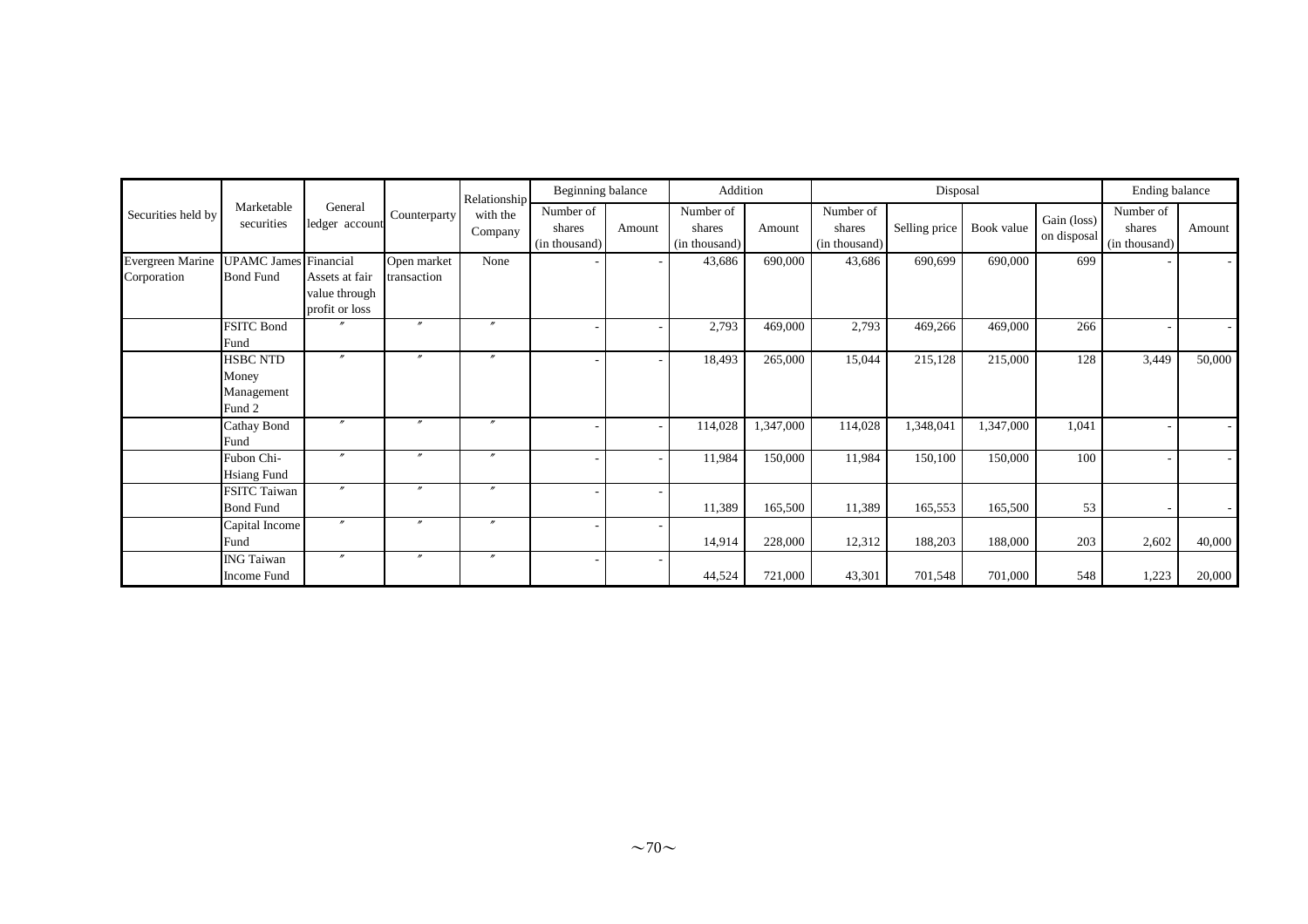|                                  |                                                                       | Relationship with the                                |                            |               | Transaction                   |                | Differences in transactions<br>transactions | term compared to a third party | Notes/accounts receivable<br>(payable) |                                                         |        |
|----------------------------------|-----------------------------------------------------------------------|------------------------------------------------------|----------------------------|---------------|-------------------------------|----------------|---------------------------------------------|--------------------------------|----------------------------------------|---------------------------------------------------------|--------|
| Purchaser/seller<br>Counterparty |                                                                       | Company                                              | Purchases/<br><b>Sales</b> | Amount        | % of total<br>purchases/sales | Credit term    | Unit price                                  | Credit term                    | Balance                                | % of total<br>notes/accounts<br>receivable<br>(payable) | Remark |
| Evergreen Marine<br>Corporation  | <b>Evergreen International</b><br>Storage & Transport<br>Corp. (EITC) | Investee accounted for by<br>equity method           | Purchases                  | 882,437<br>\$ | 3.87%                         | $30 - 60$ days | \$                                          |                                | $\frac{1}{3}$<br>9,165                 | 0.57%                                                   |        |
|                                  | <b>Evergreen International</b><br>Corp.                               | Investee of the Company's<br>major shareholder       | <b>Sales</b>               | 2,225,370     | 9.92%                         | $30 - 60$ days |                                             |                                | 32,833                                 | 5.75%                                                   |        |
|                                  |                                                                       |                                                      | Purchases                  | 380,829       | 1.67%                         | $30 - 60$ days |                                             |                                | 29,072)                                | 1.82%                                                   |        |
|                                  | Taiwan Terminal<br>Services Co., Ltd.                                 | Subsidiary of the Company                            | Purchases                  | 808,390       | 3.55%                         | $30 - 60$ days |                                             |                                | 42,707)                                | 2.67%                                                   | (Note) |
|                                  | Greencompass Marine<br>S.A.                                           | Indirect subsidiary of the<br>Company                | <b>Sales</b>               | 341,449       | 1.52%                         | $30 - 60$ days |                                             |                                | 1,556                                  | 0.27%                                                   | (Note) |
|                                  |                                                                       |                                                      | Purchases                  | 299,882       | 1.32%                         | $30 - 60$ days |                                             |                                |                                        |                                                         | (Note) |
|                                  | Gaining Enterprise S.A.                                               | Subsidiary of EITC accounted<br>for by equity method | Purchases                  | 1,739,186     | 7.63%                         | $30 - 60$ days |                                             |                                |                                        |                                                         |        |
|                                  | Evergreen International<br>S.A.                                       | The Company's major<br>shareholder                   | <b>Sales</b>               | 102,622       | 0.46%                         | $30 - 60$ days |                                             |                                | 8,457                                  | 1.48%                                                   |        |

Note: When edited the consolidated financial statements, the transaction had been written off.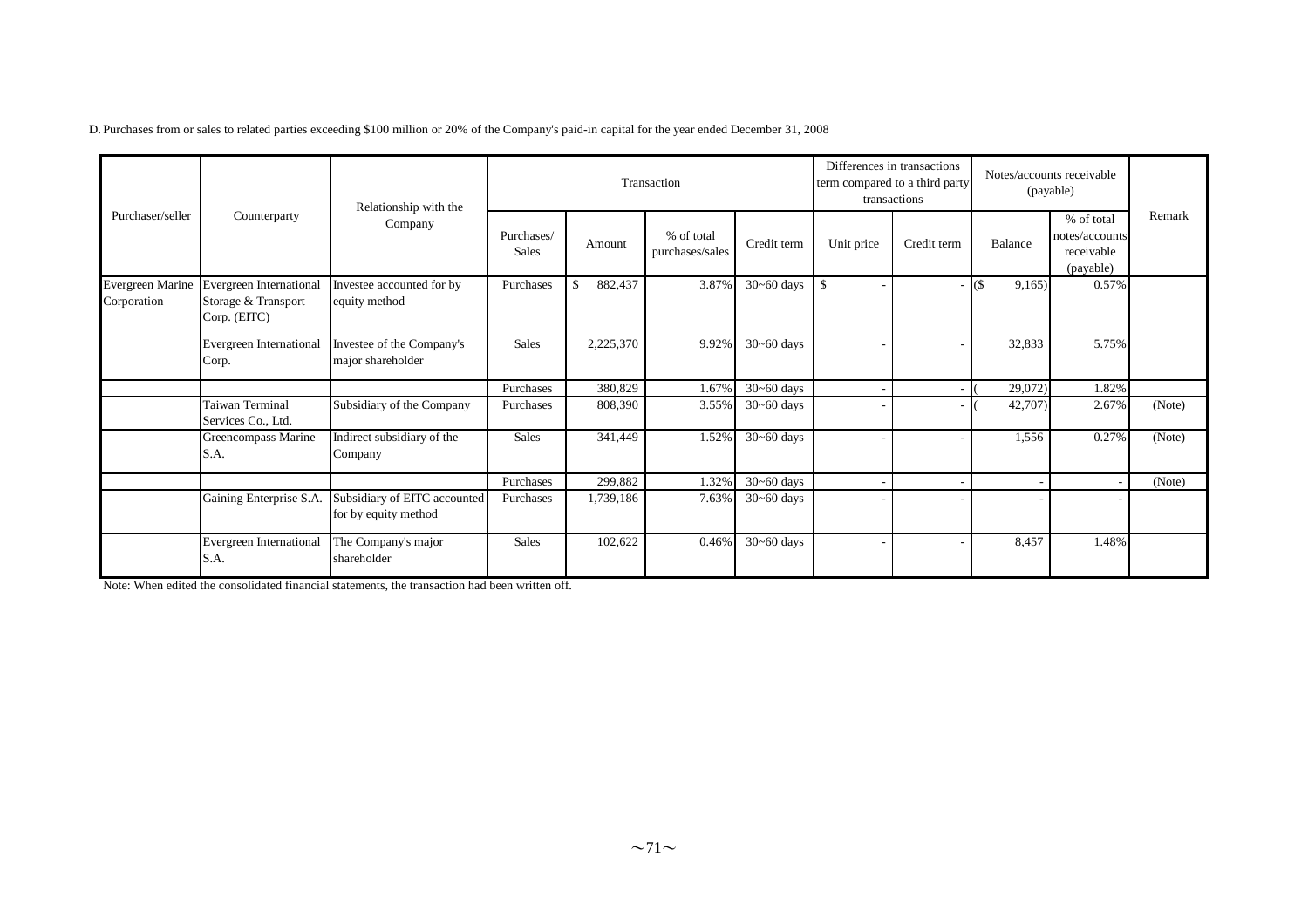E. Receivables from related parties exceeding \$100 million or 20% of the Company's paid-in capital as at December 31, 2008

| Creditor                | Counterparty            | Relationship with the Company   | Balance as at     | Turnover rate |        | Overdue receivables | Amount collected<br>subsequent to the | Allowance for     |
|-------------------------|-------------------------|---------------------------------|-------------------|---------------|--------|---------------------|---------------------------------------|-------------------|
|                         |                         |                                 | December 31, 2008 |               | Amount | Action taken        | balance sheet date                    | doubtful accounts |
| <b>Evergreen Marine</b> | Evergreen International | Investee of the Company's major | 168,870           |               |        |                     | 139,707 \$                            |                   |
| Corporation             | Corporation             | shareholder                     |                   |               |        |                     |                                       |                   |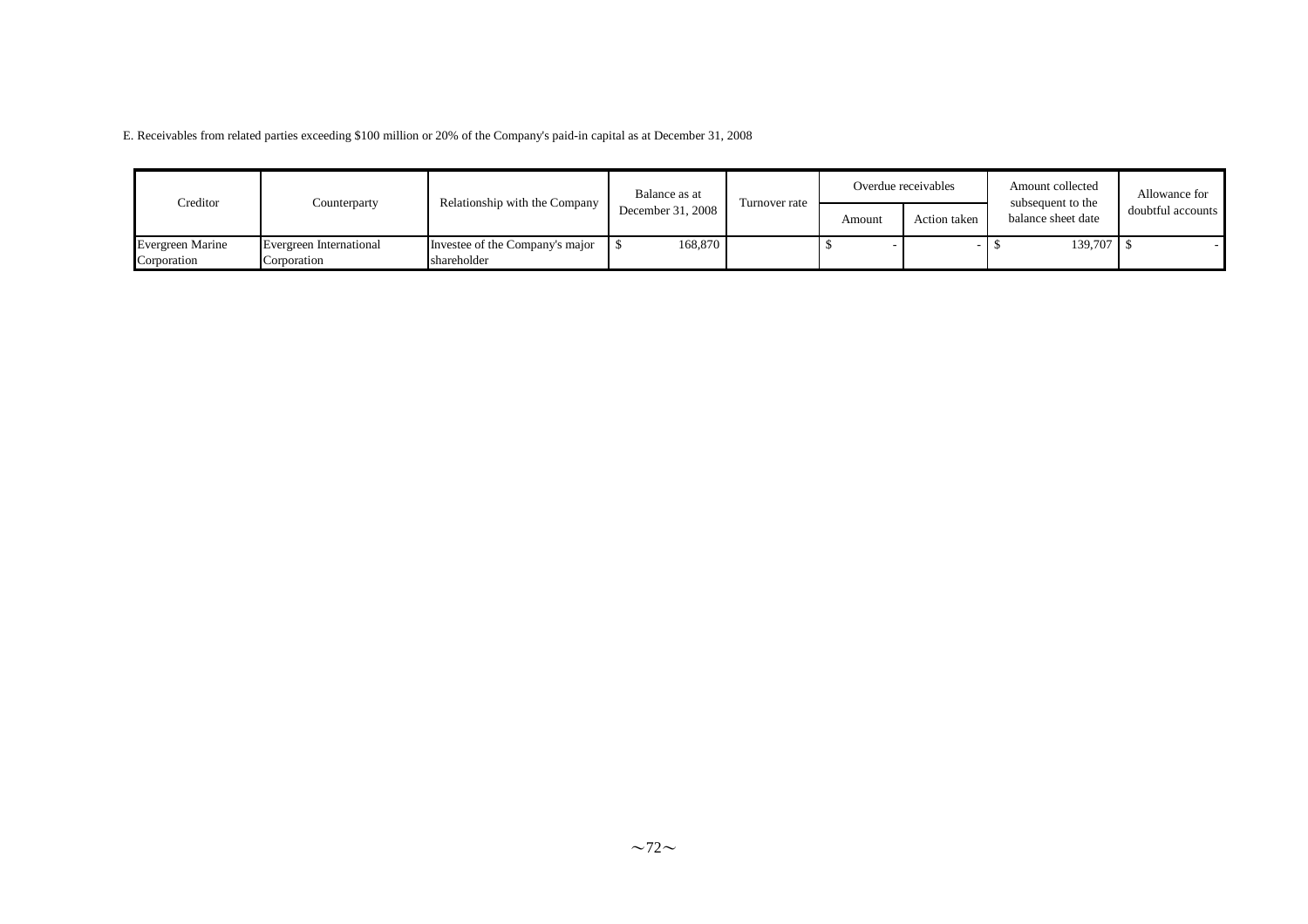### (2)Disclosure information of investee companies

A. Disclosure of location and related information of investee companies:

|                       |                                                                       |                                                                                          |                                                                               |                    | Initial investment amount |                                 | Shares held as at December 31, 2008 |              |                                     |                                                          |                                                     |
|-----------------------|-----------------------------------------------------------------------|------------------------------------------------------------------------------------------|-------------------------------------------------------------------------------|--------------------|---------------------------|---------------------------------|-------------------------------------|--------------|-------------------------------------|----------------------------------------------------------|-----------------------------------------------------|
| Investor              | Investee                                                              | Location                                                                                 | Main activities                                                               | Ending balance     | Beginning<br>balance      | No. of shares<br>(in thousands) | Ownership (%)                       | Book value   | Net income (loss<br>of the investee | Investment income<br>(loss) recognized<br>by the Company | Remark                                              |
| Evergreen             | Peony                                                                 | 53Rd                                                                                     | Investment                                                                    | <b>USD 476,500</b> | USD 476,500               | 4,765                           | 100.00                              | \$53,560,792 | -\$<br>5,858,308                    | $\mathbb{S}$<br>5,856,749                                | Subsidiary of                                       |
| Marine<br>Corporation | Investment S.A.                                                       | Street. Urbanizacion<br><b>Obarrio Torre Swiss</b><br>Bank, 2nd Floor,<br>Panama         | activities                                                                    |                    |                           |                                 |                                     |              |                                     |                                                          | the Company<br>(Note)                               |
|                       | Taiwan Terminal<br>Services Co., Ltd. 4th Rd. Lingya                  | 2F No.177 Szu Wei<br>District, Kaohsiung,<br>Taiwan                                      | Loading and<br>discharging<br>operations of<br>container vards                | 55,000             | 55,000                    | 5,500                           | 55.00                               | 81,927       | 18,841                              | 9,678                                                    | (Note)                                              |
|                       | Charng Yang<br>Ltd.                                                   | 2F, No.369, Jingguo<br>Development Co., Rd., Taoyuan City,<br>Taoyuan County,<br>Taiwan  | Development,<br>rental, sale of<br>residential and<br>commercial<br>buildings | 320,000            | 320,000                   | 38,744                          | 40.00                               | 492,754      | 104,209                             | 41,683                                                   | Investee<br>accounted for<br>under equity<br>method |
|                       | Evergreen<br>International<br>Storage and<br>Transport<br>Corporation | No.899, Jingguo<br>Rd., Taoyuan City,<br>Taoyuan County,<br>Taiwan                       | Container<br>transportation<br>and gas stations                               | 4,753,514          | 4,753,514                 | 424,062                         | 39.74                               | 7,484,818    | 939,919                             | 430,188                                                  |                                                     |
|                       | Evergreen<br>Security<br>Corporation                                  | 4&5F, No.111,<br>Sungjiang Rd.,<br>Taipei, Taiwan                                        | General security<br>guards services                                           | 25,000             | 25,000                    | 4,000                           | 31.25                               | 65,154       | 36,725                              | 11,477                                                   | $\prime$                                            |
|                       | <b>EVA Airways</b><br>Corporation                                     | 11F, No.376,<br>Section 1, Hsinnan<br>Rd., Lu Chu<br>Township, Taoyuan<br>County, Taiwan | International<br>passenger and<br>cargo<br>transportation                     | 9,267,879          | 9,267,879                 | 750,571                         | 19.04                               | 4,900,556    | $16,889,684$ <sup>()</sup>          | 3,224,208)                                               |                                                     |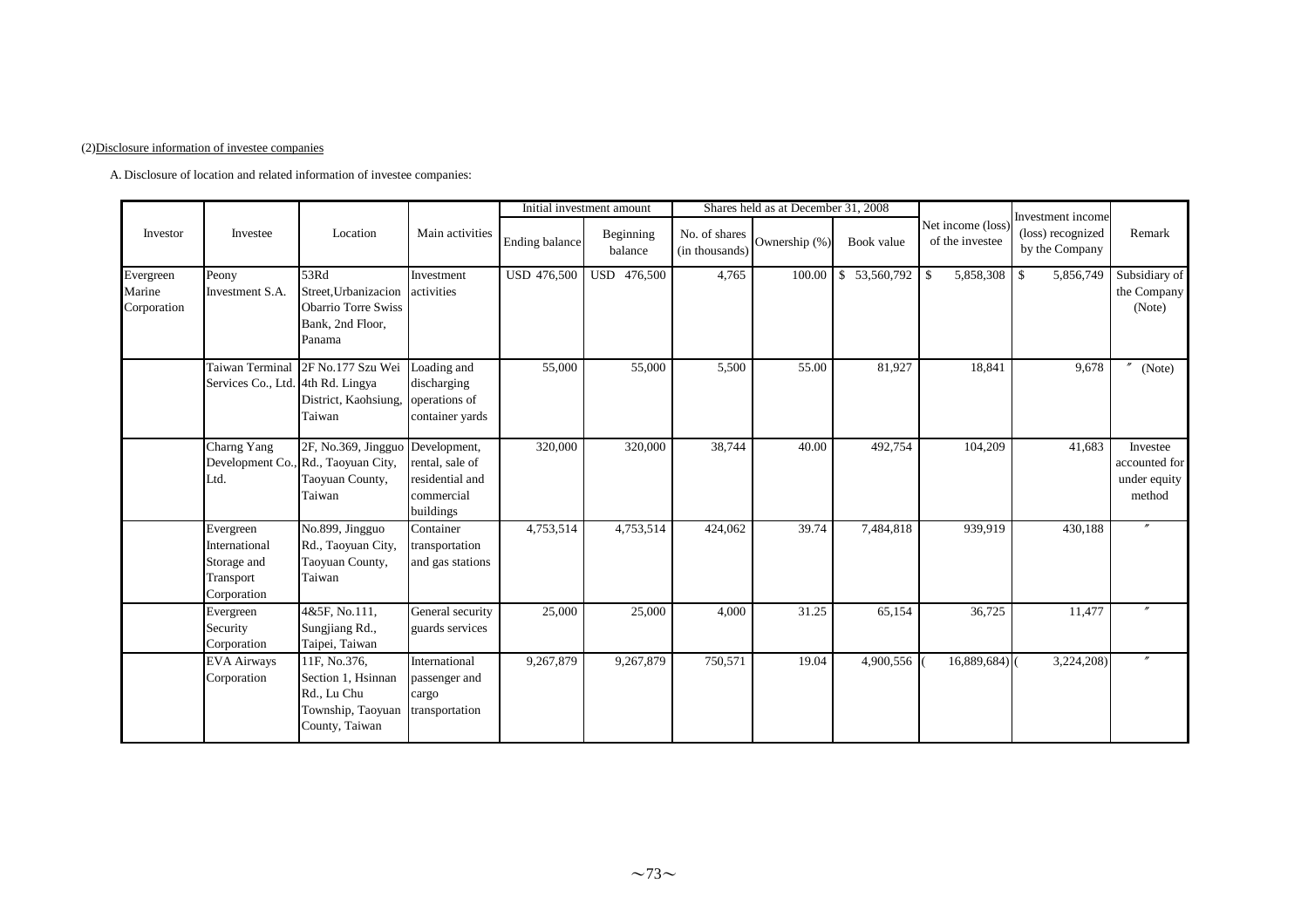|                     |                          |                                         |                               |                    | Initial investment amount |            |                      |                                 | Shares held as at December 31, 2008 |            |             |            |                                      |            |                                                          |                           |
|---------------------|--------------------------|-----------------------------------------|-------------------------------|--------------------|---------------------------|------------|----------------------|---------------------------------|-------------------------------------|------------|-------------|------------|--------------------------------------|------------|----------------------------------------------------------|---------------------------|
| Investor            | Investee                 | Location                                | Main activities               | Ending balance     |                           |            | Beginning<br>balance | No. of shares<br>(in thousands) | Ownership (%)                       |            | Book value  |            | Net income (loss)<br>of the investee |            | Investment income<br>(loss) recognized<br>by the Company | Remark                    |
| Evergreen<br>Marine | Taipei Port<br>Container | No.25, Siajhuwei,<br>Shiuntang          | Container<br>distribution and |                    | 640,000                   |            | 340,000              | 64,000                          | 20.00                               |            | 635,316     |            | 38,852                               |            | 7,770                                                    | Investee<br>accounted for |
| Corporation         | Terminal                 | Village, Bali                           | cargo                         |                    |                           |            |                      |                                 |                                     |            |             |            |                                      |            |                                                          | under equity              |
|                     | Corporation              | Township, Taipei                        | stevedoring                   |                    |                           |            |                      |                                 |                                     |            |             |            |                                      |            |                                                          | method                    |
|                     |                          | County, Taiwan                          |                               |                    |                           |            |                      |                                 |                                     |            |             |            |                                      |            |                                                          |                           |
| Peony               | Greencompass             | 53rd Street.                            | Marine                        | <b>USD 353,500</b> |                           |            | USD 353,500          | 3,535                           | 100.00                              |            | USD 979,748 | <b>USD</b> | 75,743                               | <b>USD</b> | 75,743                                                   | Indirect                  |
| Investment          | Marine S. A.             | Urbanizacion                            | transportation                |                    |                           |            |                      |                                 |                                     |            |             |            |                                      |            |                                                          | subsidiary of             |
| S.A.                |                          | <b>Obarrio Torre Swiss</b>              |                               |                    |                           |            |                      |                                 |                                     |            |             |            |                                      |            |                                                          | the Company               |
|                     |                          | Bank, 2nd Floor,                        |                               |                    |                           |            |                      |                                 |                                     |            |             |            |                                      |            |                                                          | (Note)                    |
|                     |                          | Panama, Republic of                     |                               |                    |                           |            |                      |                                 |                                     |            |             |            |                                      |            |                                                          |                           |
|                     |                          | Panama                                  |                               |                    |                           |            |                      |                                 |                                     |            |             |            |                                      |            |                                                          |                           |
|                     | Vigor Enterprise         | 53rd Street,                            | Investment                    | <b>USD</b>         | 500                       | <b>USD</b> | 500                  | 5                               | 100.00                              | <b>USD</b> |             | 555 (USD   |                                      | $3)$ (USD  | 3)                                                       | (Note)                    |
|                     | S.A.                     | Urbanizacion                            | holding                       |                    |                           |            |                      |                                 |                                     |            |             |            |                                      |            |                                                          |                           |
|                     |                          | Obarrio Torre Swiss company             |                               |                    |                           |            |                      |                                 |                                     |            |             |            |                                      |            |                                                          |                           |
|                     |                          | Bank, 2nd Floor,                        |                               |                    |                           |            |                      |                                 |                                     |            |             |            |                                      |            |                                                          |                           |
|                     |                          | Panama, Republic of                     |                               |                    |                           |            |                      |                                 |                                     |            |             |            |                                      |            |                                                          |                           |
|                     |                          | Panama                                  |                               |                    |                           |            |                      |                                 |                                     |            |             |            |                                      |            |                                                          |                           |
|                     | Clove Holding            | Craigmuir                               | Investment                    | <b>USD</b>         | 10                        | <b>USD</b> | 10                   | 10                              | 100.00                              |            | USD 111,029 | <b>USD</b> | 7,473                                | <b>USD</b> | 7,473                                                    | (Note)                    |
|                     | Ltd.                     | Chambers, P.O.                          | holding                       |                    |                           |            |                      |                                 |                                     |            |             |            |                                      |            |                                                          |                           |
|                     |                          | Box71, Road Town,                       | company                       |                    |                           |            |                      |                                 |                                     |            |             |            |                                      |            |                                                          |                           |
|                     |                          | Tortola, B.V.I.                         |                               |                    |                           |            |                      |                                 |                                     |            |             |            |                                      |            |                                                          |                           |
|                     |                          | Evergreen Marine 160 Euston Road,       | Marine                        | <b>USD</b>         | 1,503                     | <b>USD</b> | 1,503                | 765                             | 51.00                               | <b>USD</b> | 99,457      | <b>USD</b> | 1,139                                | <b>USD</b> | 581                                                      | (Note)                    |
|                     | (UK) Ltd.                | London NW 12 DX, transportation<br>U.K. |                               |                    |                           |            |                      |                                 |                                     |            |             |            |                                      |            |                                                          |                           |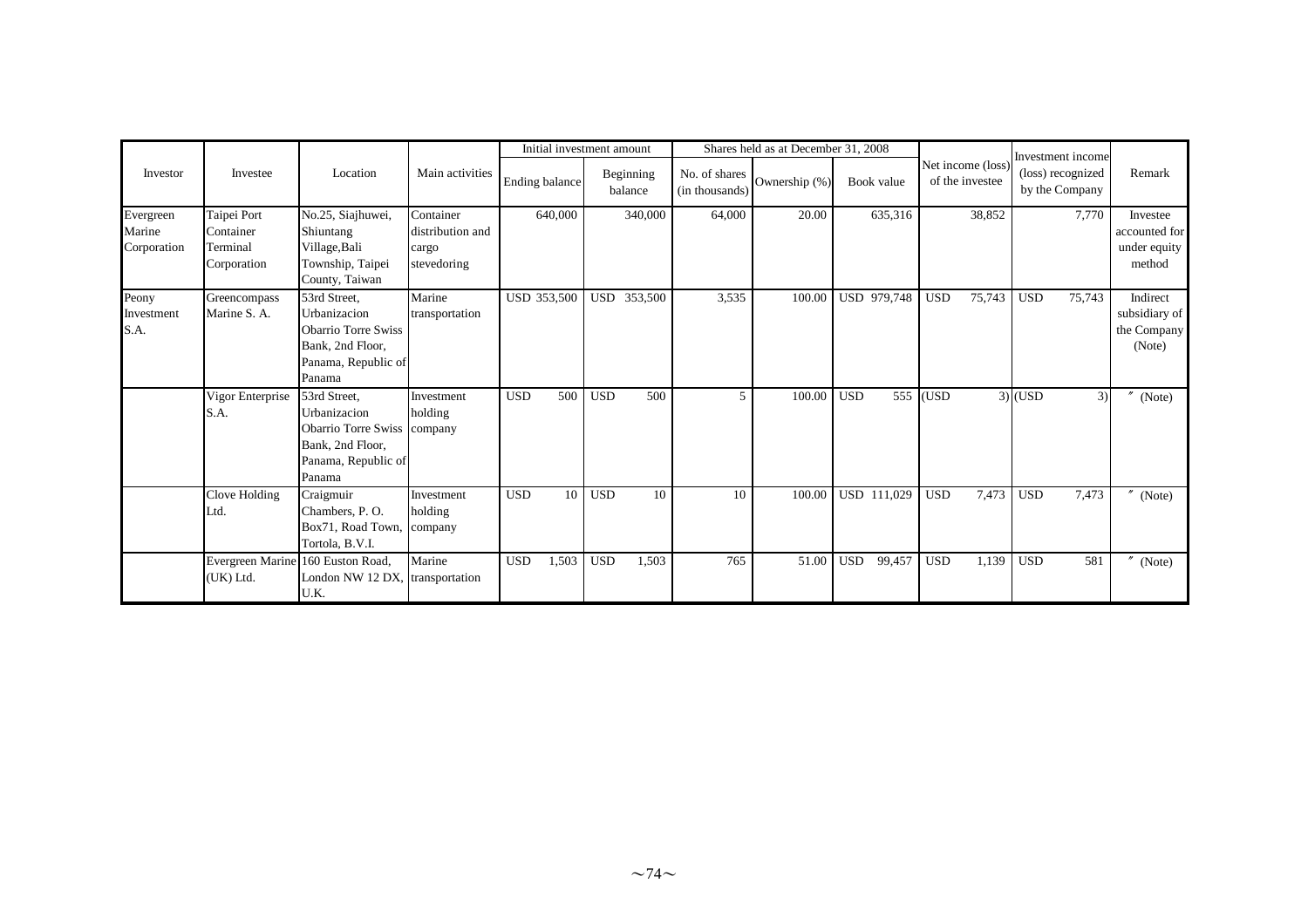|            |                        |                                      |                  |            | Initial investment amount |            |                      |                                 | Shares held as at December 31, 2008 |            |            |            |                                      |                                                          |                          |
|------------|------------------------|--------------------------------------|------------------|------------|---------------------------|------------|----------------------|---------------------------------|-------------------------------------|------------|------------|------------|--------------------------------------|----------------------------------------------------------|--------------------------|
| Investor   | Investee               | Location                             | Main activities  |            | Ending balance            |            | Beginning<br>balance | No. of shares<br>(in thousands) | Ownership (%)                       |            | Book value |            | Net income (loss)<br>of the investee | Investment income<br>(loss) recognized<br>by the Company | Remark                   |
| Peony      | Evergreen Heavy        | Lot 139. Jalan.                      | Container        | <b>USD</b> | 27,295                    | <b>USD</b> | 27,295               | 42,120                          | 84.44                               | <b>USD</b> | 40,547     | <b>USD</b> | 4,864                                | <b>USD</b><br>4,107                                      | Indirect                 |
| Investment | <b>Industrial Corp</b> | Cecair, Phase 2 Free   manufacturing |                  |            |                           |            |                      |                                 |                                     |            |            |            |                                      |                                                          | subsidiary of            |
| S.A.       | (M) Berhad             | <b>Trade Zone Johor</b>              |                  |            |                           |            |                      |                                 |                                     |            |            |            |                                      |                                                          | the Company              |
|            |                        | Port Authority,                      |                  |            |                           |            |                      |                                 |                                     |            |            |            |                                      |                                                          | (Note)                   |
|            |                        | B1700 Pasir                          |                  |            |                           |            |                      |                                 |                                     |            |            |            |                                      |                                                          |                          |
|            |                        | Gudang, Johor,                       |                  |            |                           |            |                      |                                 |                                     |            |            |            |                                      |                                                          |                          |
|            |                        | Johore Bahru,                        |                  |            |                           |            |                      |                                 |                                     |            |            |            |                                      |                                                          |                          |
|            |                        | Malaysia                             |                  |            |                           |            |                      |                                 |                                     |            |            |            |                                      |                                                          |                          |
|            | PT. Multi Bina         | JL Raya Cakung                       | Loading and      | <b>USD</b> | 20,204                    | <b>USD</b> | 20,204               | 68                              | 95.30                               | <b>USD</b> | 10,687     | <b>USD</b> | 1,807                                | <b>USD</b><br>1,722                                      | (Note)                   |
|            | Pura International     | Cilincing, RT, 002-                  | discharging      |            |                           |            |                      |                                 |                                     |            |            |            |                                      |                                                          |                          |
|            |                        | 05, Desa Rorotan                     | operations of    |            |                           |            |                      |                                 |                                     |            |            |            |                                      |                                                          |                          |
|            |                        | P.O. Box 6043                        | container yards, |            |                           |            |                      |                                 |                                     |            |            |            |                                      |                                                          |                          |
|            |                        | Jakarta 14260.                       | and in-land      |            |                           |            |                      |                                 |                                     |            |            |            |                                      |                                                          |                          |
|            |                        | Indonesia Lot 139,                   | transportation   |            |                           |            |                      |                                 |                                     |            |            |            |                                      |                                                          |                          |
|            |                        | Jalan                                |                  |            |                           |            |                      |                                 |                                     |            |            |            |                                      |                                                          |                          |
|            | PT. Multi Bina         | JL Raya Cakung                       | Loading and      | <b>USD</b> | 804                       | <b>USD</b> | 804                  | $\overline{2}$                  | 17.39                               | <b>USD</b> | 363        | <b>USD</b> | 453                                  | <b>USD</b><br>79                                         | $''$ (Note)              |
|            | Transport              | Cilincing, RT, 002-                  | discharging      |            |                           |            |                      |                                 |                                     |            |            |            |                                      |                                                          |                          |
|            |                        | 05, Desa Rorotan                     | operations of    |            |                           |            |                      |                                 |                                     |            |            |            |                                      |                                                          |                          |
|            |                        | P.O. Box 6043                        | container yards, |            |                           |            |                      |                                 |                                     |            |            |            |                                      |                                                          |                          |
|            |                        | Jakarta 14260.                       | and in-land      |            |                           |            |                      |                                 |                                     |            |            |            |                                      |                                                          |                          |
|            |                        | Indonesia Lot 139,                   | transportation   |            |                           |            |                      |                                 |                                     |            |            |            |                                      |                                                          |                          |
|            |                        | Jalan                                |                  |            |                           |            |                      |                                 |                                     |            |            |            |                                      |                                                          |                          |
|            | PT. Evergreen          | Gedung Price                         | Shipping agency  | <b>USD</b> | 973                       | <b>USD</b> | 517                  |                                 | 51.00                               | <b>USD</b> | 1,780      | <b>USD</b> | 1,725                                | <b>USD</b><br>880                                        | $^{\prime\prime}$ (Note) |
|            | Shipping Agency        | waterhouse coopers                   |                  |            |                           |            |                      |                                 |                                     |            |            |            |                                      |                                                          |                          |
|            | Indonesia              | 9-10th Floors Jl.                    |                  |            |                           |            |                      |                                 |                                     |            |            |            |                                      |                                                          |                          |
|            |                        | H.R. Rasuna said                     |                  |            |                           |            |                      |                                 |                                     |            |            |            |                                      |                                                          |                          |
|            |                        | kav. C-03 Jakarta                    |                  |            |                           |            |                      |                                 |                                     |            |            |            |                                      |                                                          |                          |
|            |                        | 12920, Indonesia                     |                  |            |                           |            |                      |                                 |                                     |            |            |            |                                      |                                                          |                          |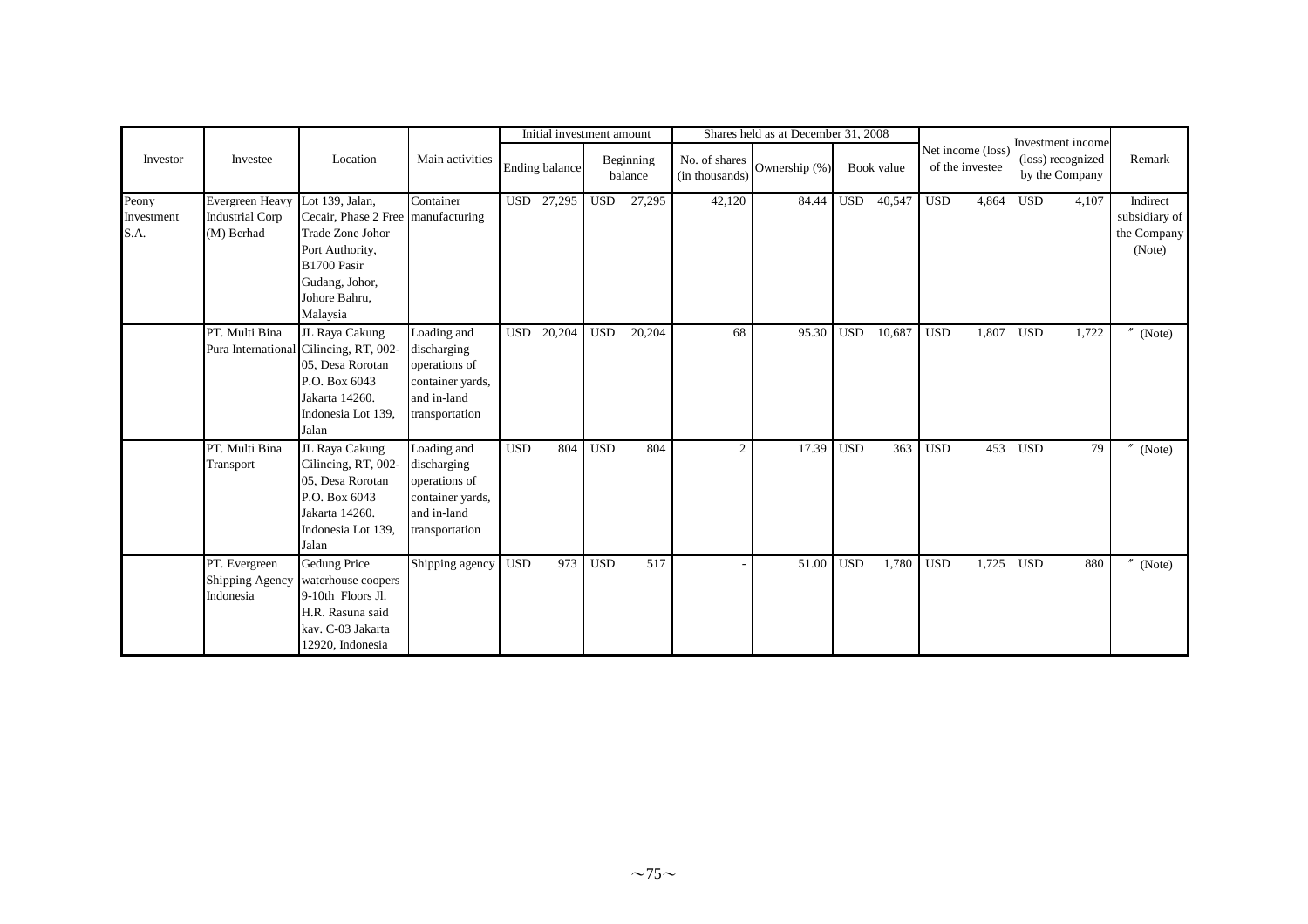|                             |                                                          |                                                                                                             |                                                                                                 |            | Initial investment amount |            |                      |                                 | Shares held as at December 31, 2008 |            |            |            |                                      | Investment income                   |       |                                                    |
|-----------------------------|----------------------------------------------------------|-------------------------------------------------------------------------------------------------------------|-------------------------------------------------------------------------------------------------|------------|---------------------------|------------|----------------------|---------------------------------|-------------------------------------|------------|------------|------------|--------------------------------------|-------------------------------------|-------|----------------------------------------------------|
| Investor                    | Investee                                                 | Location                                                                                                    | Main activities                                                                                 |            | <b>Ending balance</b>     |            | Beginning<br>balance | No. of shares<br>(in thousands) | Ownership (%)                       |            | Book value |            | Net income (loss)<br>of the investee | (loss) recognized<br>by the Company |       | Remark                                             |
| Peony<br>Investment<br>S.A. | ShenZhen<br>Greentrans<br>Transportation<br>Co., Ltd.    | San Jiao Long<br>Warehouse &<br>Storage Zone, Fu<br>kang Rd., Hengang<br>Town, Shenzhen,<br>China           | Loading,<br>discharging,<br>storage, repair,<br>cleaning and<br>transportation of<br>containers | <b>USD</b> | 3,134                     | <b>USD</b> | 3,134                |                                 | 55.00                               | <b>USD</b> | 3,442      | (USD       |                                      | 379) (USD                           | 209)  | Indirect<br>subsidiary of<br>the Company<br>(Note) |
|                             | Evergreen<br>Shipping<br>Agency(Singapor<br>e) PTE. Ltd. | 333 Jalan Besar,<br>Singapore 209018                                                                        | Shipping agency                                                                                 | <b>USD</b> | 2,157                     | <b>USD</b> | 438                  | 765                             | 51.00                               | <b>USD</b> | 4,339      | <b>USD</b> | 1,386                                | <b>USD</b>                          | 707   | (Note)                                             |
|                             | Evergreen<br>Shipping Agency<br>(Thailand) Co.,<br>Ltd.  | Green Tower, 24-<br>25th Floors 3656/81<br>Rama IV Road<br>Klongton Klongtoey<br>Bangkok 10110              | Shipping agency                                                                                 | <b>USD</b> | 1,474                     | <b>USD</b> | 476                  | 408                             | 51.00                               | <b>USD</b> | 2,231      | <b>USD</b> | 3,313                                | <b>USD</b>                          | 1,690 | (Note)                                             |
|                             | Evergreen<br>Shipping Agency<br>(Korea) Corp.            | 15th Fl., Korea<br>Express Center, 83-<br>5, 4-Ka, Jung-Ang<br>Dong Jung-Ku,<br>Pusan, Republic of<br>Korea | Shipping agency                                                                                 | <b>USD</b> | 2,426                     | <b>USD</b> | 564                  | 121                             | 100.00                              | <b>USD</b> | 2,768      | <b>USD</b> | 993                                  | $_{\rm USD}$                        | 993   | (Note)                                             |
|                             | Armand<br>Investment<br>(Netherlands)<br>N.V.            | Van Engelenweg<br>21A Curacao<br>Netherlands Antilles company                                               | Investment<br>holding                                                                           | <b>USD</b> | 3,710                     | <b>USD</b> | 3,710                | $\overline{4}$                  | 70.00                               | <b>USD</b> | 6,802      | <b>USD</b> | 74                                   | <b>USD</b>                          | 52    | $^{\prime\prime}$<br>(Note)                        |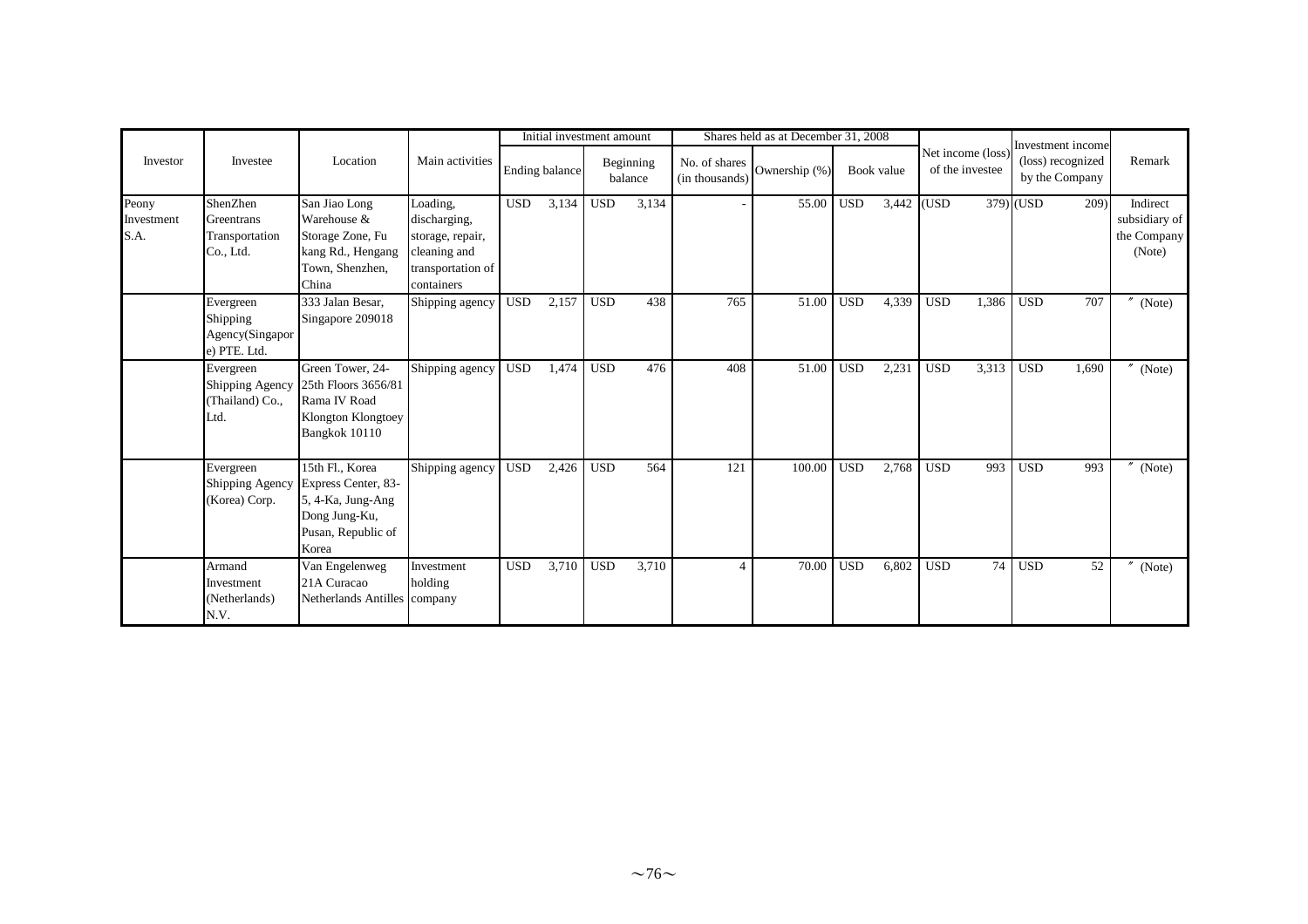|                             |                                                          |                                                                                 |                 |            | Initial investment amount |            |                      |                                 | Shares held as at December 31, 2008 |            |            |            |                                      |            | Investment income                   |                                                    |
|-----------------------------|----------------------------------------------------------|---------------------------------------------------------------------------------|-----------------|------------|---------------------------|------------|----------------------|---------------------------------|-------------------------------------|------------|------------|------------|--------------------------------------|------------|-------------------------------------|----------------------------------------------------|
| Investor                    | Investee                                                 | Location                                                                        | Main activities |            | Ending balance            |            | Beginning<br>balance | No. of shares<br>(in thousands) | Ownership (%)                       |            | Book value |            | Net income (loss)<br>of the investee |            | (loss) recognized<br>by the Company | Remark                                             |
| Peony<br>Investment<br>S.A. | Evergreen<br>Shipping Agency<br>(Deutschland)<br>GmbH    | Evergreen Building<br>Amsinckstrasse 55<br>20097<br>Hamburg, Germany            | Shipping agency | <b>USD</b> | 8,316                     | <b>USD</b> | 90                   |                                 | 100.00                              | <b>USD</b> | 8,703      | <b>USD</b> | 964                                  | <b>USD</b> | 964                                 | Indirect<br>subsidiary of<br>the Company<br>(Note) |
|                             | Evergreen<br>Shipping Agency<br>(Ireland) Ltd.           | 22 Fiztwilliam Place, Shipping agency<br>Dublin 2, Ireland                      |                 | <b>USD</b> | 95                        | <b>USD</b> |                      |                                 | 100.00                              | <b>USD</b> | 145        | <b>USD</b> | 58                                   | <b>USD</b> | 58                                  | (Note)                                             |
|                             | Evergreen<br>Shipping Agency<br>(India) Pvt. Ltd.        | J.N. Heredia Marg<br><b>Ballard Estate</b><br>Mumbai 400 038,<br>India          | Shipping agency | <b>USD</b> | 184                       | <b>USD</b> | 22                   | 100                             | 99.997                              | <b>USD</b> | 1,695      | <b>USD</b> | 1,549                                | <b>USD</b> | 1,549                               | (Note)                                             |
|                             | Evergreen<br>Shipping Agency<br>(Australia) Pty.<br>Ltd. | Level 13,181 Miller<br>Street, North Sydney<br>NSW 2060 Australia               | Shipping agency | <b>USD</b> | 232                       | <b>USD</b> |                      |                                 | 51.00                               | <b>USD</b> | 105        | <b>USD</b> | 8                                    | <b>USD</b> | $\overline{4}$                      | $^{\prime\prime}$<br>(Note)                        |
|                             | Evergreen<br>Shipping Agency<br>(Netherlands)<br>B.V.    | Oudelandseweg 33,<br>3194AR, Hoogyliet,<br>Rotterdam, The<br><b>Netherlands</b> | Shipping agency | <b>USD</b> | 3,977                     | <b>USD</b> | 7.642                |                                 | 100.00                              | <b>USD</b> | 4,322      | <b>USD</b> | 558                                  | <b>USD</b> | 558                                 | $^{\prime\prime}$<br>(Note)                        |
|                             | Evergreen<br>Shipping Agency<br>France S.A.              | Tour Franklin-La<br>Defense 8, 92042<br>Paris La Defense<br>Cedex-France        | Shipping agency | <b>USD</b> | 907                       | <b>USD</b> | 146                  |                                 | 99.40                               | <b>USD</b> | 999        | <b>USD</b> | 142                                  | <b>USD</b> | 141                                 | $^{\prime\prime}$<br>(Note)                        |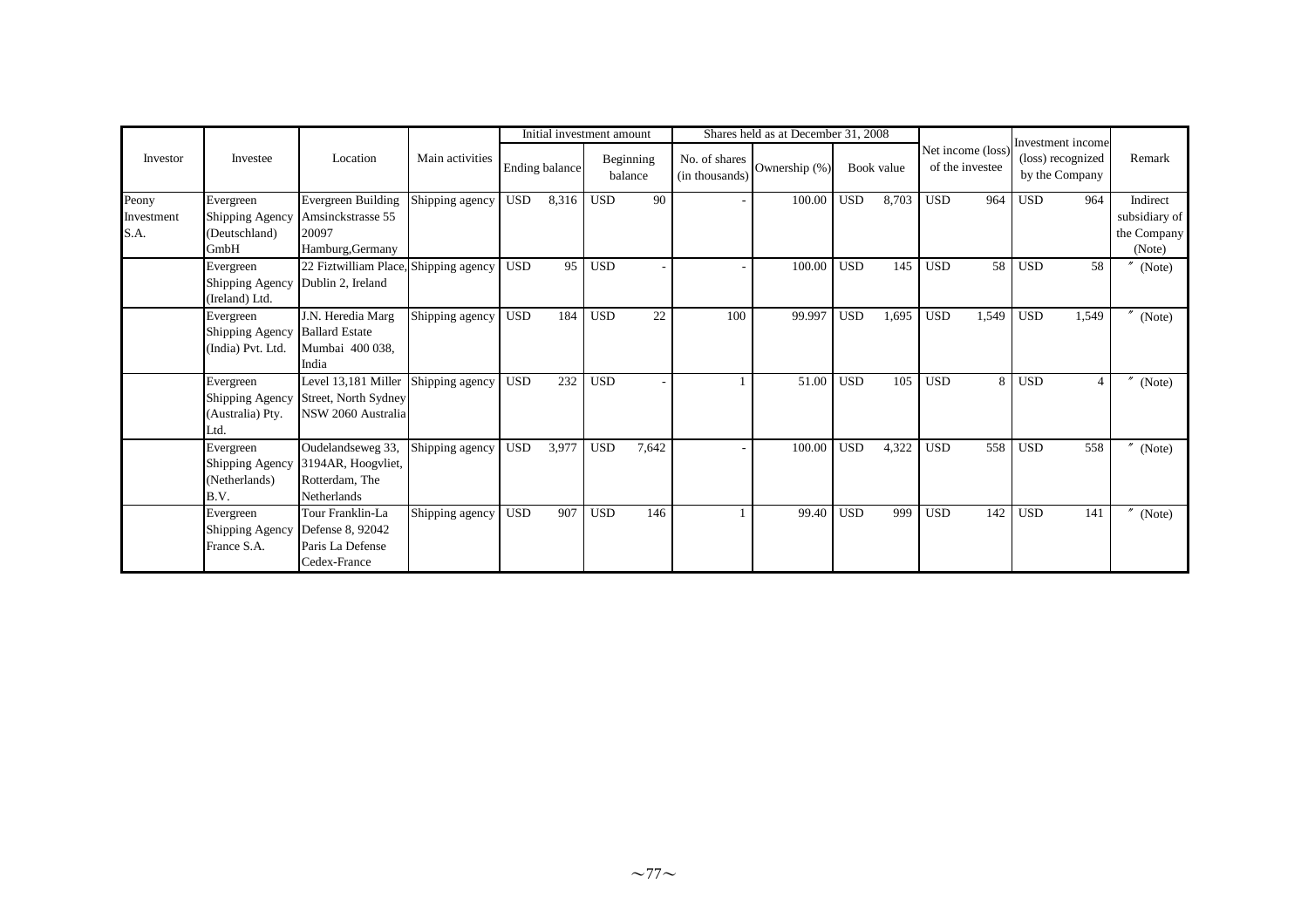|                             |                                                                                      |                                                                        |                                                                                                                              |            | Initial investment amount |            |                      |                                 | Shares held as at December 31, 2008 |            |            |            |                                     |             |                                                          |                                                                            |
|-----------------------------|--------------------------------------------------------------------------------------|------------------------------------------------------------------------|------------------------------------------------------------------------------------------------------------------------------|------------|---------------------------|------------|----------------------|---------------------------------|-------------------------------------|------------|------------|------------|-------------------------------------|-------------|----------------------------------------------------------|----------------------------------------------------------------------------|
| Investor                    | Investee                                                                             | Location                                                               | Main activities                                                                                                              |            | <b>Ending balance</b>     |            | Beginning<br>balance | No. of shares<br>(in thousands) | Ownership (%)                       |            | Book value |            | Net income (loss<br>of the investee |             | Investment income<br>(loss) recognized<br>by the Company | Remark                                                                     |
| Peony<br>Investment<br>S.A. | Evergreen<br>Shipping (Spain)<br>S.L.                                                | Calle Siete Aguas,<br>11 - Entlo. 46023<br>Valencia, Spain             | Shipping agency                                                                                                              | <b>USD</b> | 3,870                     | <b>USD</b> | 486                  | 3                               | 55.00                               | <b>USD</b> | 7,427      | <b>USD</b> | 7,185                               | <b>USD</b>  | 3,952                                                    | Indirect<br>subsidiary of<br>the Company<br>(Note)                         |
|                             | Evergreen<br>Shipping Agency<br>(Poland) SP. ZO.                                     | UL. Postepu 18, 02-<br>676 Warszawa,<br>Poland                         | Shipping agency                                                                                                              | <b>USD</b> | 662                       | <b>USD</b> | 69                   | $\mathfrak{2}$                  | 100.00                              | <b>USD</b> | 573        | <b>USD</b> | 25                                  | <b>USD</b>  | 25                                                       | $^{\prime\prime}$<br>(Note)                                                |
|                             | Evergreen<br>Argentina S.A.                                                          | Pie. Carabelas 344,<br>CABA, Bs. As.<br>Argentina                      | Leasing                                                                                                                      | <b>USD</b> | 140                       | <b>USD</b> | 503                  | 150                             | 95.00                               | <b>USD</b> |            | $84$ (USD  |                                     | $153)$ (USD | 145)                                                     | (Note)                                                                     |
|                             | Evergreen<br><b>Shipping Agency</b><br>(Italy) S.P.A.                                | Scali Cerere, 9<br>Livorno Italy                                       | Shipping agency                                                                                                              | <b>USD</b> | 2,352                     | <b>USD</b> | 1,619                |                                 | 55.00                               | <b>USD</b> | 3,156      | <b>USD</b> | 1,756                               | <b>USD</b>  | 966                                                      | (Note)                                                                     |
|                             | Evergreen<br>Shipping Agency<br>(Russia) Ltd.                                        | 6 Sofiyskaya Street,<br>ST Petersburg,<br>192236 Russia                | Shipping agency                                                                                                              | <b>USD</b> | 848                       | <b>USD</b> | 124                  |                                 | 51.00                               | <b>USD</b> | 812        | <b>USD</b> | 1,638                               | <b>USD</b>  | 835                                                      | (Note)                                                                     |
|                             | Evergreen<br>Shipping Agency<br>(Vietnam) Corp.                                      | $13F$ , 37 Ton Duc<br>Thang St., Dist 1.,<br>HCMC, Vietnam             | Shipping agency                                                                                                              | <b>USD</b> | 454                       | <b>USD</b> | 345                  |                                 | 51.00                               | <b>USD</b> | 1,669      | <b>USD</b> | 2,799                               | <b>USD</b>  | 1,427                                                    | (Note)                                                                     |
|                             | Qingdao<br>Evergreen<br>Container Storage District,<br>& Transportation<br>Co., Ltd. | No.114, Huangho E. Inland container<br>Rd., Huangdao<br>Qingdao, China | transportation,<br>container<br>storage, loading,<br>discharging,<br>leasing, repair,<br>clearing, and<br>related activities | <b>USD</b> | 4,447                     | <b>USD</b> | 4,447                |                                 | 40.00                               | <b>USD</b> | 6,586      | <b>USD</b> | 1,939                               | <b>USD</b>  | 776                                                      | Investee<br>company of<br>Peony<br>accounted for<br>under equity<br>method |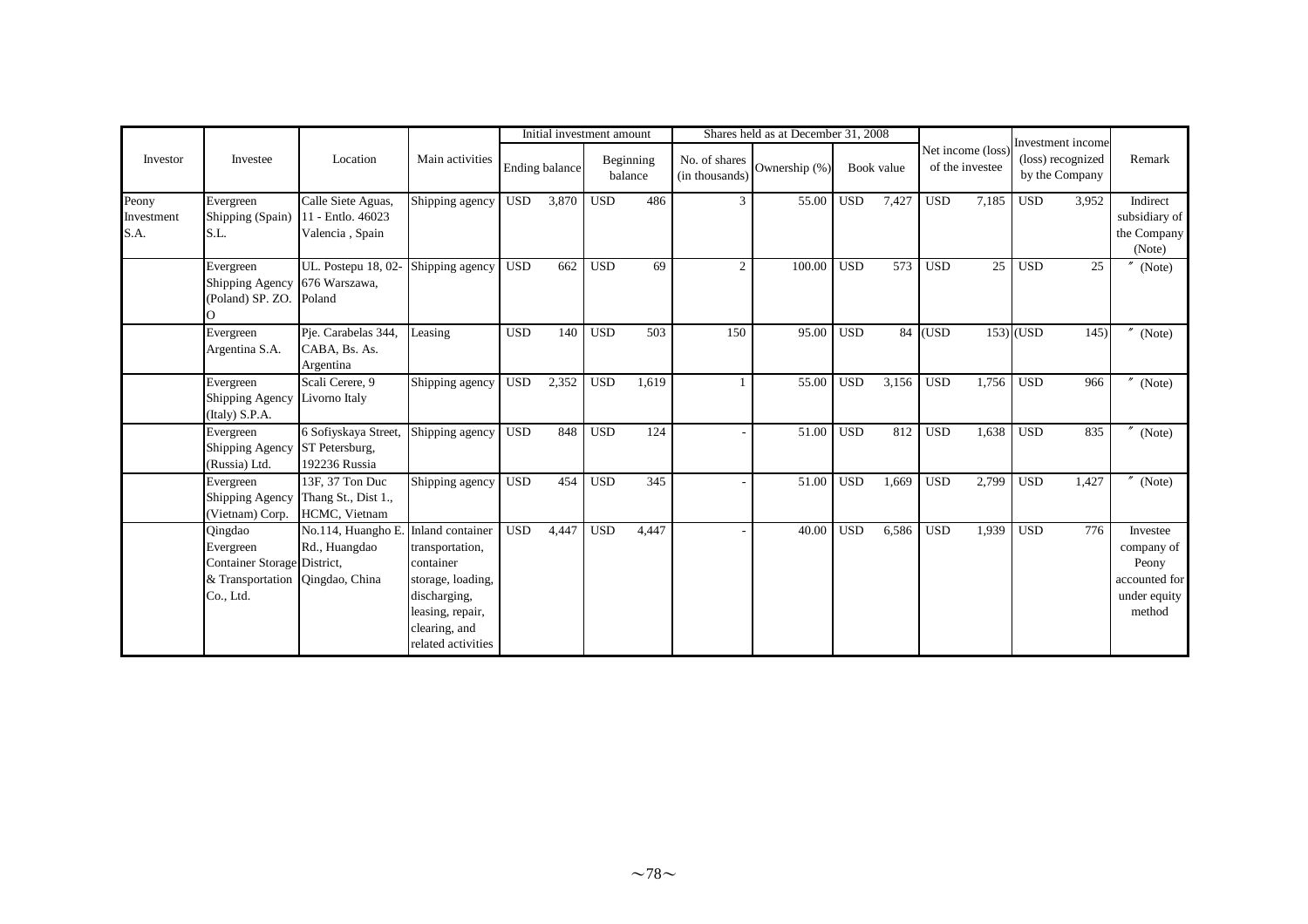|                             |                                                                     |                                                                                                                         |                                                                                                                                                  |            | Initial investment amount |            |                      |                                 | Shares held as at December 31, 2008 |            |             |            |                                      |                                                          |                                                                            |
|-----------------------------|---------------------------------------------------------------------|-------------------------------------------------------------------------------------------------------------------------|--------------------------------------------------------------------------------------------------------------------------------------------------|------------|---------------------------|------------|----------------------|---------------------------------|-------------------------------------|------------|-------------|------------|--------------------------------------|----------------------------------------------------------|----------------------------------------------------------------------------|
| Investor                    | Investee                                                            | Location                                                                                                                | Main activities                                                                                                                                  |            | Ending balance            |            | Beginning<br>balance | No. of shares<br>(in thousands) | Ownership (%)                       |            | Book value  |            | Net income (loss)<br>of the investee | Investment income<br>(loss) recognized<br>by the Company | Remark                                                                     |
| Peony<br>Investment<br>S.A. | Kingstrans<br>International<br>Logistics<br>(Tianjing) Co.,<br>Ltd. | NO. 12 Yuejin Rd.<br><b>Tianjin Port</b><br>International<br>Logistics<br>Center, Tanggu<br>District, Tianjin,<br>China | Inland container<br>transportation,<br>container<br>storage, loading,<br>discharging,<br>leasing, repair,<br>cleaning, and<br>related activities | <b>USD</b> | 2,000                     | <b>USD</b> | 2,000                |                                 | 20.00                               | <b>USD</b> | 2,139 (USD  |            |                                      | 409) (USD<br>82)                                         | Investee<br>company of<br>Peony<br>accounted for<br>under equity<br>method |
|                             | Ningbo Victory<br>Container Co.,<br>Ltd.                            | No. 201 Xiaoshan<br>Rd., Taipingyang<br>Industrial Area,<br>Beilun, Ningbo,<br>Zhejiang, China                          | Inland container<br>transportation,<br>container<br>storage, loading,<br>discharging,<br>leasing, repair,<br>cleaning and<br>related activities  | <b>USD</b> | 1,199                     | <b>USD</b> | 1,199                |                                 | 40.00                               | <b>USD</b> | 2,293       | <b>USD</b> | 970                                  | <b>USD</b><br>388                                        |                                                                            |
|                             | Shanghai Jifa<br>Logistics Co.,<br>Ltd.                             | 12F Jifa Buidling<br>No.4049C Jungong<br>Rd., Shanghai City,<br>China                                                   | Inland container<br>transportation,<br>container<br>storage, loading,<br>discharging,<br>leasing, repair,<br>cleaning, and<br>related activities | <b>USD</b> |                           | <b>USD</b> | 6,635                |                                 | 0.00                                | <b>USD</b> |             | <b>USD</b> |                                      | <b>USD</b>                                               |                                                                            |
|                             | Balsam<br>Investment<br>(NetherLands)<br>N.V.                       | 21-A Van<br>Engelenweg,<br>Curacao,<br>Netherlands,<br>Antilles                                                         | Investment<br>holding<br>company                                                                                                                 |            | USD 50,715                | <b>USD</b> | 50,715               |                                 | 49.00                               |            | USD 168,101 | (USD       | 12,422) (USD                         | 6,087                                                    |                                                                            |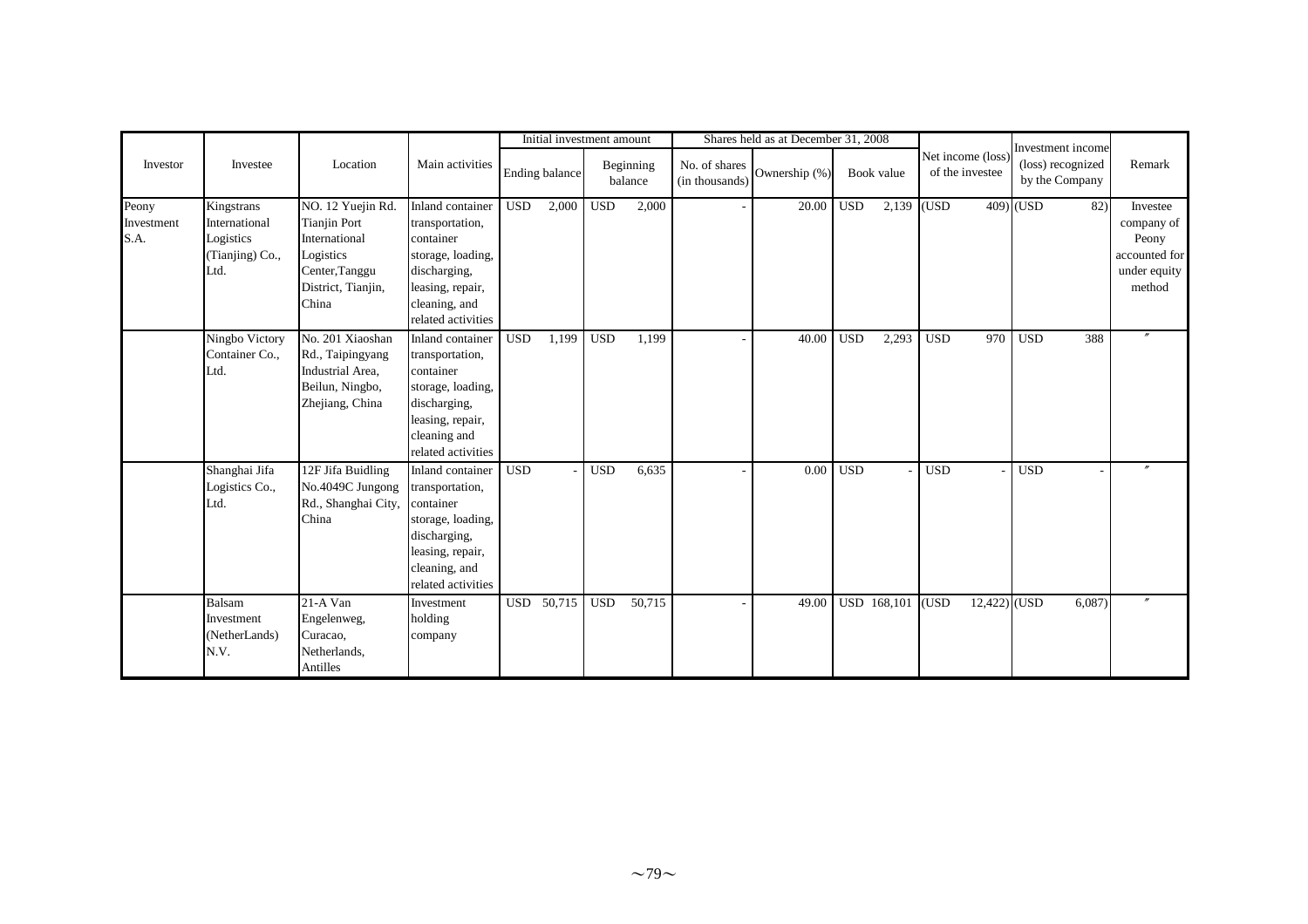|                             |                                                       |                                                                                                                                                                 |                                            |            | Initial investment amount |            |                      |                                 | Shares held as at December 31, 2008 |            |            |            |                                      |            | Investment income                   |                                                                            |
|-----------------------------|-------------------------------------------------------|-----------------------------------------------------------------------------------------------------------------------------------------------------------------|--------------------------------------------|------------|---------------------------|------------|----------------------|---------------------------------|-------------------------------------|------------|------------|------------|--------------------------------------|------------|-------------------------------------|----------------------------------------------------------------------------|
| Investor                    | Investee                                              | Location                                                                                                                                                        | Main activities                            |            | Ending balance            |            | Beginning<br>balance | No. of shares<br>(in thousands) | Ownership (%)                       |            | Book value |            | Net income (loss)<br>of the investee |            | (loss) recognized<br>by the Company | Remark                                                                     |
| Peony<br>Investment<br>S.A. | Luanta<br>Investment<br>(NetherLands)<br>N.V.         | 21-A Van<br>Engelenweg,<br>Curacao,<br>Netherlands,<br>Antilles                                                                                                 | Investment<br>holding<br>company           | <b>USD</b> | 21,973                    | <b>USD</b> | 21,973               | 460                             | 50.00                               | <b>USD</b> | 86,504     | <b>USD</b> | 151,555                              | <b>USD</b> | 75,777                              | Investee<br>company of<br>Peony<br>accounted for<br>under equity<br>method |
|                             | Green Peninsula<br>Agencies SDM.<br><b>BHD</b>        | NO.7, Jalan Jurutera Investment<br>$U1/23$ , Section U1,<br><b>Hicom Glenmarie</b><br>Industrial Park,<br>40150 Shah Alam,<br>Selangor Darul<br>Ehsan, Malaysia | holding<br>company                         | <b>USD</b> | 7,255                     | <b>USD</b> | 450                  | 1,500                           | 30.00                               | <b>USD</b> | 7,223      | <b>USD</b> | 5,257                                | <b>USD</b> | 1,577                               |                                                                            |
|                             | Evergreen<br>Container<br>Terminal<br>(Thailand) Ltd. | 33/4 Moo 1,<br>Chaokhun Tahan<br>Road, Sun District<br>Klong 3, Lat<br>Krabang District,<br>Bangkok 10520                                                       | Inland container<br>storage and<br>loading | <b>USD</b> | 28,636                    | <b>USD</b> | 28,636               | 10,600                          | 48.18                               | <b>USD</b> | 28,682     | <b>USD</b> | 11,732                               | <b>USD</b> | 5,653                               | $\boldsymbol{''}$                                                          |

Note: When edited the consolidated financial statements, the investment had been written off.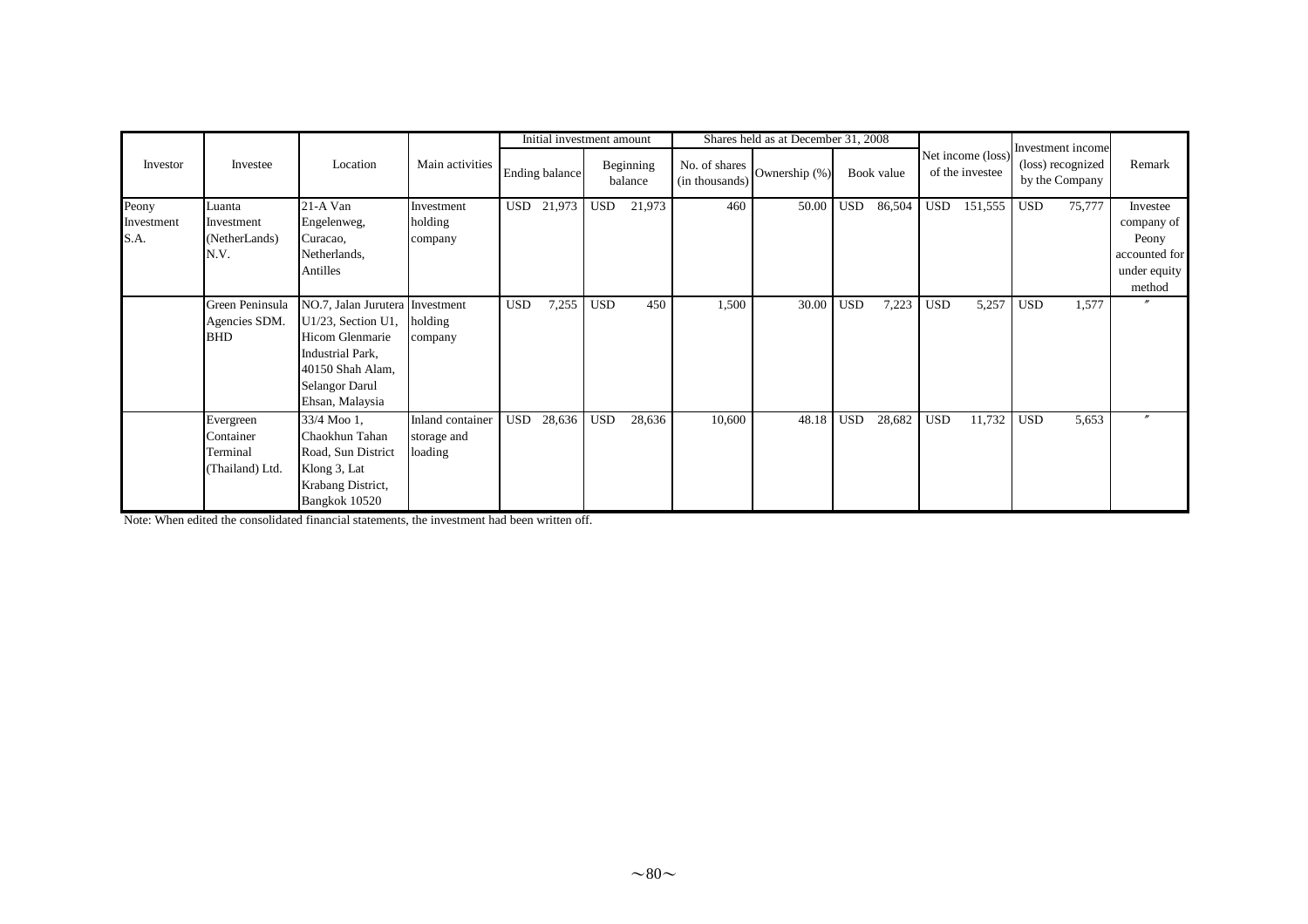B. Loans granted for the year ended December 31, 2008

| No. | Creditor                            | Borrower                                                    | account             | Maximum<br>outstanding<br>General ledger balance for the<br>year ended<br>December 31,<br>2008 | Balance at<br>December 31<br>2008 | Interest<br>rate<br>(% ) | Nature of<br>loan<br>(Note 1) | Amount of<br>transaction<br>with the<br>borrower | Reason for<br>short-term<br>financing | Allowance<br>for doubtful<br>accounts |                          | Collateral          | Limit on loans<br>granted to a single<br>party (Note 2) | Ceiling on total<br>loans granted<br>(Note 2) |
|-----|-------------------------------------|-------------------------------------------------------------|---------------------|------------------------------------------------------------------------------------------------|-----------------------------------|--------------------------|-------------------------------|--------------------------------------------------|---------------------------------------|---------------------------------------|--------------------------|---------------------|---------------------------------------------------------|-----------------------------------------------|
|     | Peony                               | <b>Evergreen Shipping</b>                                   | Receivables         | <b>USD</b><br>2,000                                                                            | 2,000<br><b>USD</b>               | $2.230-$                 | 2                             | <b>USD</b>                                       | Working                               | <b>USD</b>                            | Item                     | Value<br><b>USD</b> | 13,058,228<br><b>NTD</b>                                | <b>NTD</b><br>26,116,455                      |
|     | Investment                          | Agency (India)                                              | from related        |                                                                                                |                                   | 3.490                    |                               |                                                  | capital                               |                                       |                          |                     |                                                         |                                               |
|     | S.A.                                | Private Limited.                                            | parties<br>(Note 3) |                                                                                                |                                   |                          |                               |                                                  | requirement                           |                                       |                          |                     |                                                         |                                               |
|     |                                     | Kingtrans<br>International<br>Logistics<br>(Tianjin)Co.,Ltd |                     | <b>USD</b><br>1,500                                                                            | <b>USD</b><br>1,500               | 3.544                    | $\overline{2}$                | <b>USD</b>                                       | $^{\prime\prime}$                     | <b>USD</b>                            | $\overline{\phantom{a}}$ | <b>USD</b>          | <b>NTD</b><br>13,058,228                                | <b>NTD</b><br>26,116,455                      |
|     |                                     | Luanta Investment<br>(NetherLands) N.V.                     |                     | <b>USD 27,825</b>                                                                              | <b>USD</b><br>4,665               | 4.701                    | 2                             | <b>USD</b>                                       |                                       | <b>USD</b>                            | ۰                        | <b>USD</b>          | 13,058,228<br><b>NTD</b>                                | <b>NTD</b><br>26,116,455                      |
|     | Ltd.                                | Clove Holding Island Equipment<br>LLC.                      | $''$ (Note 3)       | USD 11,523                                                                                     | <b>USD 11,523</b>                 | 5.150                    | 2                             | <b>USD</b>                                       | $\prime\prime$                        | <b>USD</b>                            |                          | <b>USD</b>          | 13,058,228<br><b>NTD</b>                                | 26,116,455<br><b>NTD</b>                      |
| 3   | Evergreen<br>Marine (UK)<br>Limited | Island Equipment<br>LLC.                                    | $N$ (Note 3)        | <b>USD</b><br>4,801                                                                            | <b>USD</b><br>4,801               | 5.150                    | 2                             | <b>USD</b>                                       | $\prime\prime$                        | <b>USD</b>                            | $\overline{\phantom{a}}$ | <b>USD</b>          | 13,058,228<br><b>NTD</b>                                | <b>NTD</b><br>26,116,455                      |
|     |                                     | Kingtrans<br>International<br>Logistics<br>(Tianjin)Co.,Ltd |                     | <b>USD</b><br>1,500                                                                            | <b>USD</b><br>1,500               | 3.544                    | 2                             | <b>USD</b>                                       |                                       | <b>USD</b>                            | $\overline{\phantom{a}}$ | <b>USD</b>          | 13,058,228<br><b>NTD</b>                                | <b>NTD</b><br>26,116,455                      |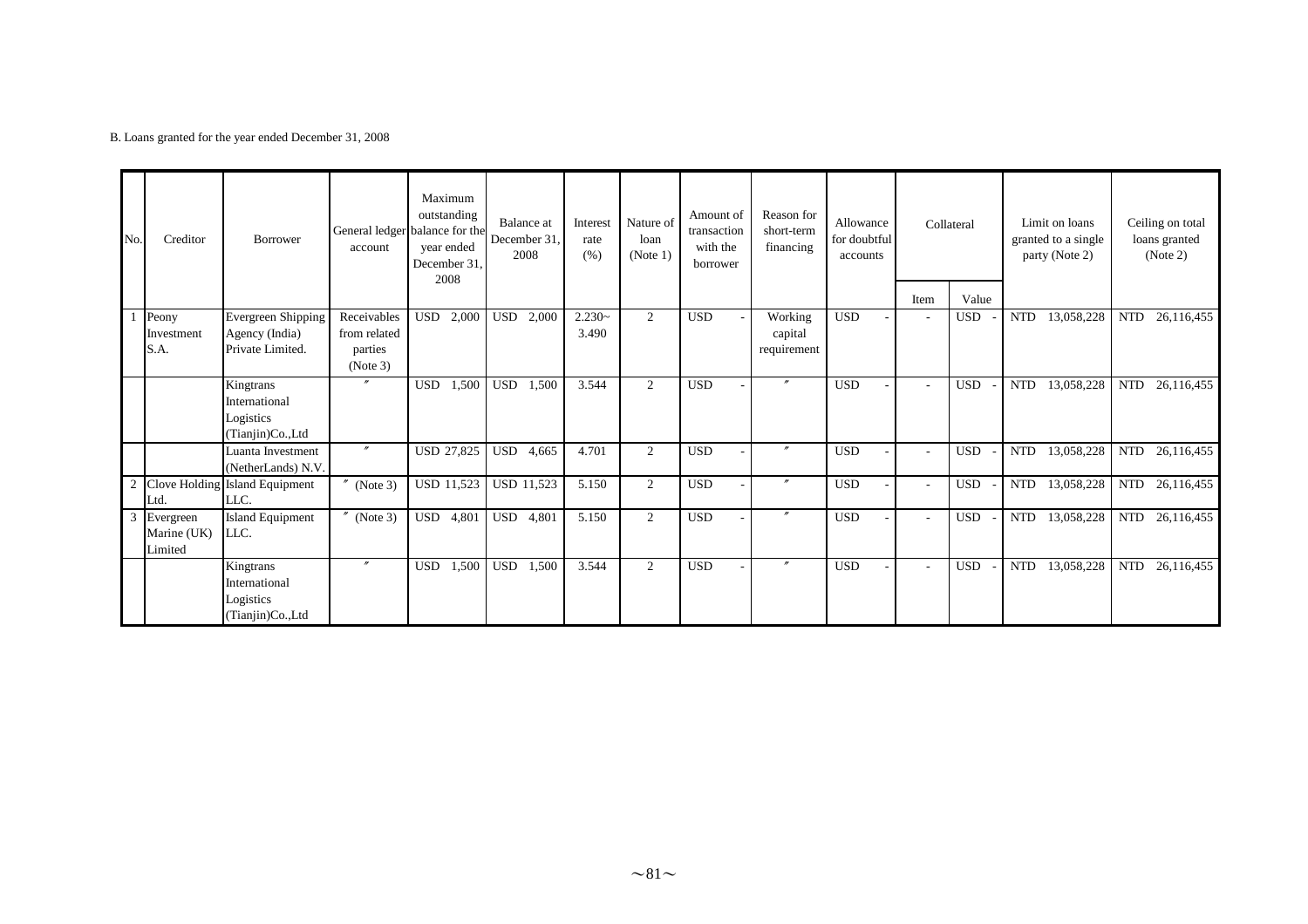Note 1:Nature of loans extended

"1" denotes the loans extended to the companies which have transactions with the Company or its subsidiaries.

"2" denotes the loans extended to the companies which require short-term financing.

Note 2: The explanation of the equation of the limits and amounts is required and set forth as follows:

1.According to the Company's credit policy, the total amount of loans granted to a single company should not exceed 20% of the net worth stated in the latest financial statements.

The calculation is as follows:

The Company:NTD65,291,138 \*20%=NTD13,058,228

2.According to the Company's credit policy, the total amount of loans granted by the Company or its subsidiaries should not exceed 40% of the net worth stated in the latest financial statements.

The calculation is as follows:

NTD65,291,138 \*40%=NTD26,116,455

Note 3: When edited the consolidated financial statements, the transaction had been written off.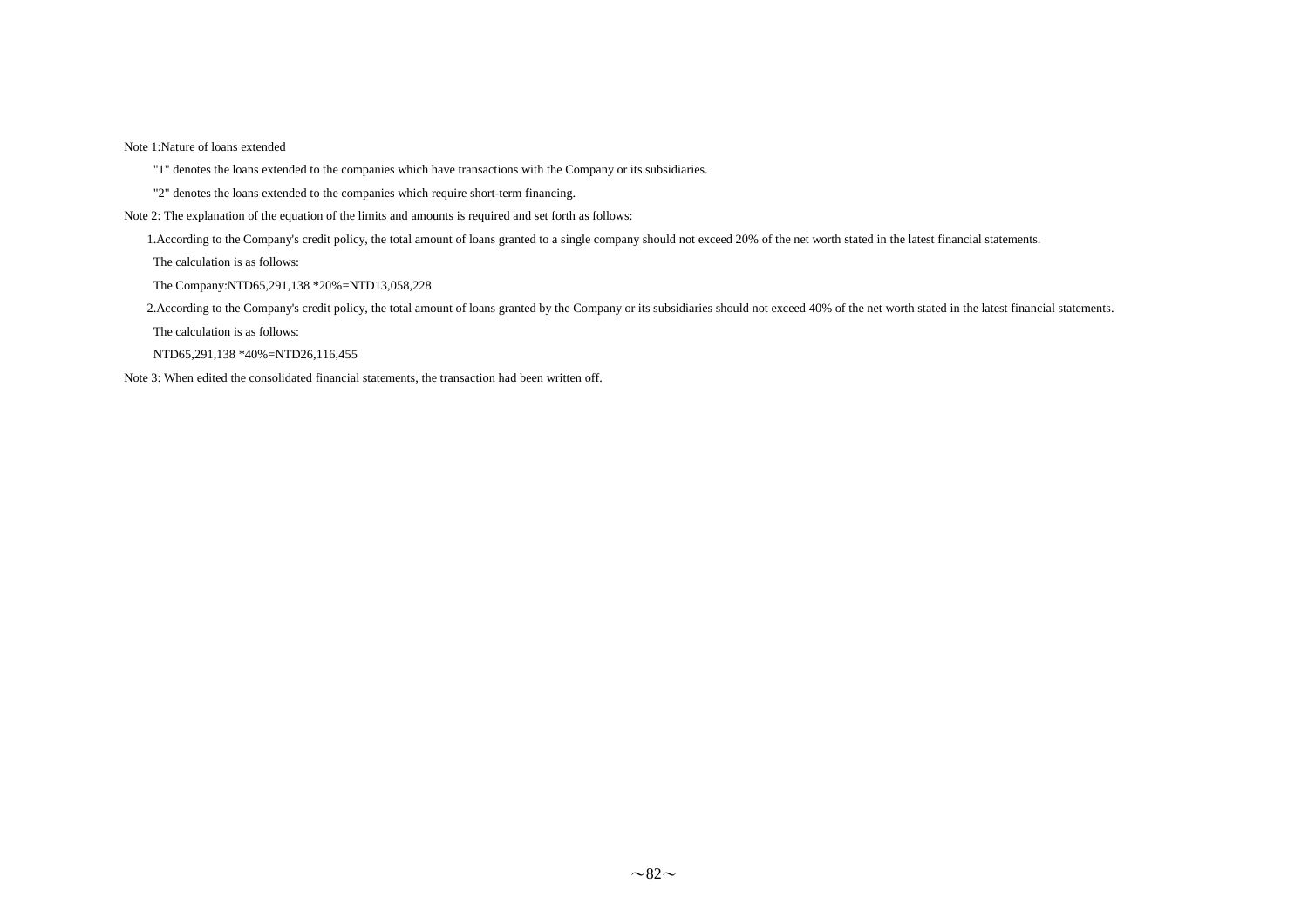|                                          | C. Marketable securities held as at December 31, 2008 |                                       |                                                                  |                                       |            |                         |                   |            |              |        |
|------------------------------------------|-------------------------------------------------------|---------------------------------------|------------------------------------------------------------------|---------------------------------------|------------|-------------------------|-------------------|------------|--------------|--------|
|                                          |                                                       | Relationship of the                   |                                                                  |                                       |            | As of December 31, 2008 |                   |            |              |        |
| Securities held by                       | Marketable securities                                 | securities issuer with<br>the Company | General ledger account                                           | Number of<br>shares<br>(in thousands) |            | Book value              | Ownership<br>(% ) |            | Market value | Remark |
| Peony Investment S.A. Clove Holding Ltd. |                                                       | Indirect subsidiary of<br>the Company | Long-term equity<br>investment accounted for by<br>equity method | 10 <sup>1</sup>                       | <b>USD</b> | 111,029                 | 100.00            | <b>USD</b> | 111,029      | (Note) |
|                                          | Evergreen Shipping Agency (Deutschland)<br>GmbH       | $\overline{v}$                        | $\theta$                                                         |                                       | <b>USD</b> | 8,703                   | 100.00            | <b>USD</b> | 8,703        | (Note) |
|                                          | Evergreen Shipping Agency (Ireland) Ltd.              | $\prime\prime$                        | $\prime$                                                         |                                       | <b>USD</b> | 145                     | 100.00            | <b>USD</b> | 145          | (Note) |
|                                          | Evergreen Shipping Agency (Korea)<br>Corporation      |                                       | $\prime$                                                         | 121                                   | <b>USD</b> | 2,768                   | 100.00            | <b>USD</b> | 2,768        | (Note) |
|                                          | Evergreen Shipping Agency (Netherlands)<br>B.V.       | $\overline{v}$                        | $^{\prime\prime}$                                                |                                       | <b>USD</b> | 4,322                   | 100.00            | <b>USD</b> | 4,322        | (Note) |
|                                          | Evergreen Shipping Agency (Poland)<br>SP.ZO.O         | $\theta$                              | $\overline{''}$                                                  | $\overline{2}$                        | <b>USD</b> | 573                     | 100.00            | <b>USD</b> | 573          | (Note) |
|                                          | Greencompass Marine S.A.                              | $^{\prime\prime}$                     | $^{\prime\prime}$                                                | 3,535                                 | <b>USD</b> | 979,748                 | 100.00            | <b>USD</b> | 979,748      | (Note) |
|                                          | Vigor Enterprise S.A.                                 | $\prime\prime$                        | $^{\prime\prime}$                                                | 5 <sup>1</sup>                        | <b>USD</b> | 555                     | 100.00            | <b>USD</b> | 555          | (Note) |
|                                          | Evergreen Shipping Agency (India) Private<br>Limited. | $^{\prime\prime}$                     | $^{\prime\prime}$                                                | 100                                   | <b>USD</b> | 1,695                   | 99.997            | <b>USD</b> | 1,695        | (Note) |
|                                          | Evergreen Argentina S.A.                              | $^{\prime\prime}$                     | $^{\prime\prime}$                                                | 150                                   | <b>USD</b> | 84                      | 95.00             | <b>USD</b> | 84           | (Note) |
|                                          | Evergreen Shipping Agency France S.A.                 | $^{\prime\prime}$                     | $^{\prime\prime}$                                                |                                       | <b>USD</b> | 999                     | 99.40             | <b>USD</b> | 999          | (Note) |
|                                          | PT Multi Bina Pura International                      | $\prime\prime$                        | $\prime\prime$                                                   | 68                                    | <b>USD</b> | 10,687                  | 95.30             | <b>USD</b> | 10,687       | (Note) |
|                                          | PT Multi Bina Transport                               | $^{\prime\prime}$                     | $^{\prime\prime}$                                                | $\mathcal{D}_{\mathcal{L}}$           | <b>USD</b> | 363                     | 17.39             | <b>USD</b> | 363          | (Note) |
|                                          | Evergreen Heavy Industrial Corp (M) Berhad            | $\prime\prime$                        | $^{\prime\prime}$                                                | 42,120                                | <b>USD</b> | 40,547                  | 84.44             | <b>USD</b> | 40.547       | (Note) |
|                                          | Armand Investment (Netherlands) N.V.                  | $^{\prime\prime}$                     | $^{\prime\prime}$                                                | $\overline{4}$                        | <b>USD</b> | 6,802                   | 70.00             | <b>USD</b> | 6,802        | (Note) |
|                                          | Evergreen Shipping (Spain) S.L.                       | $\prime\prime$                        | $^{\prime\prime}$                                                | 3 <sup>1</sup>                        | <b>USD</b> | 7,427                   | 55.00             | <b>USD</b> | 7,427        | (Note) |
|                                          | Evergreen Shipping Agency (Italy) S.P.A.              | $\prime\prime$                        | $\prime\prime$                                                   |                                       | <b>USD</b> | 3,156                   | 55.00             | <b>USD</b> | 3,156        | (Note) |
|                                          | Shenzhen Greentrans Transportation Co., Ltd.          | $^{\prime\prime}$                     | $^{\prime\prime}$                                                |                                       | <b>USD</b> | 3,442                   | 55.00             | <b>USD</b> | 3,442        | (Note) |
|                                          | Evergreen Marine (UK) Ltd.                            | Indirect subsidiary of<br>the Company | Long-term equity<br>investment accounted for by<br>equity method | 765                                   | <b>USD</b> | 99,457                  | 51.00             | <b>USD</b> | 99,457       | (Note) |

#### C. Marketable securities held as at December 31, 2008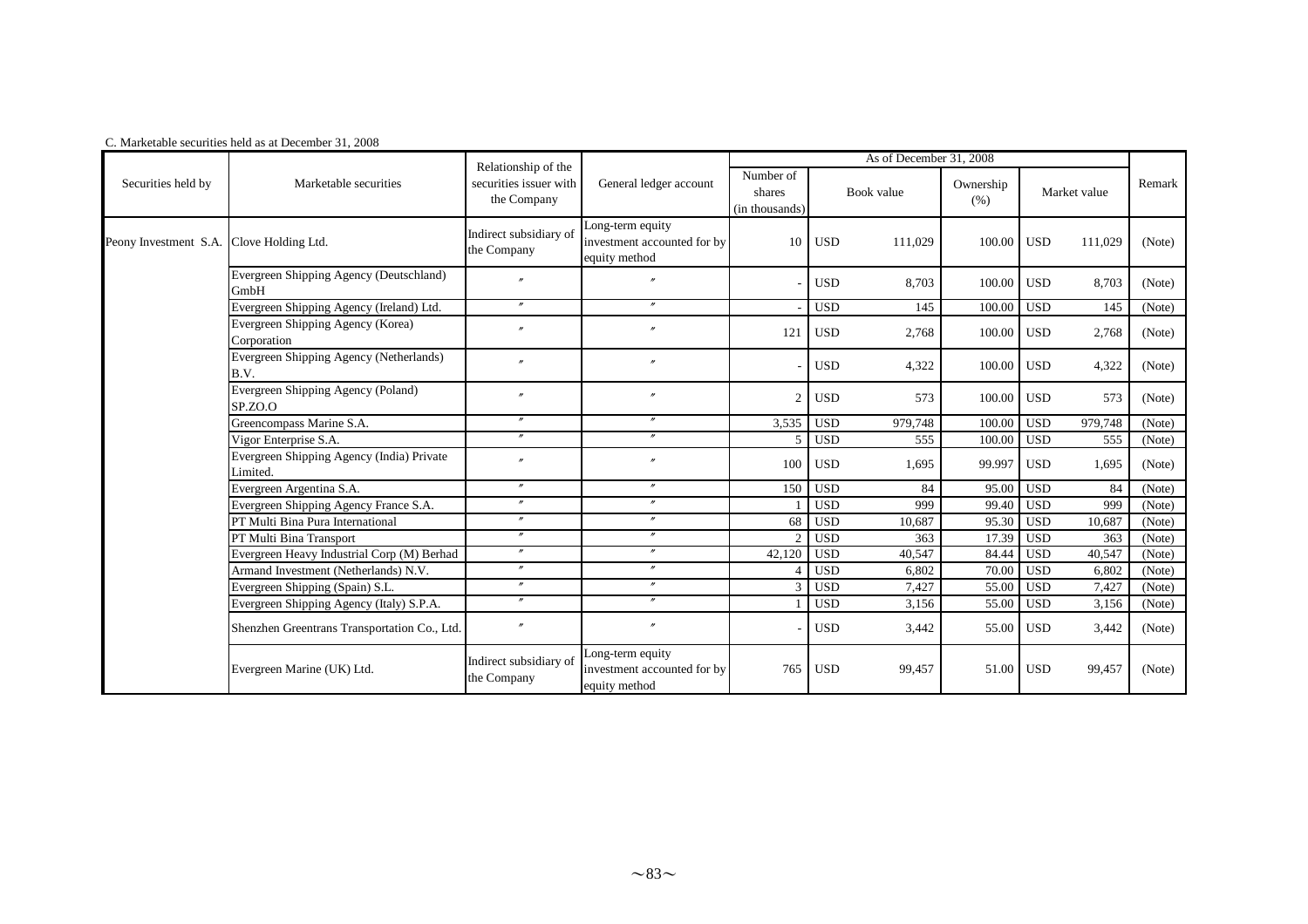|                                      |                                                         | Relationship of the                                                       |                                                                  |                                       |            | As of December 31, 2008 |                   |            |              |        |
|--------------------------------------|---------------------------------------------------------|---------------------------------------------------------------------------|------------------------------------------------------------------|---------------------------------------|------------|-------------------------|-------------------|------------|--------------|--------|
| Securities held by                   | Marketable securities                                   | securities issuer with<br>the Company                                     | General ledger account                                           | Number of<br>shares<br>(in thousands) |            | Book value              | Ownership<br>(% ) |            | Market value | Remark |
| Peony Investment S.A.                | Evergreen Shipping Agency (Australia) Pty<br>Ltd.       | $^{\prime\prime}$                                                         | $^{\prime\prime}$                                                | 1                                     | <b>USD</b> | 105                     | 51.00             | <b>USD</b> | 105          | (Note) |
|                                      | Evergreen Shipping Agency (Russia) Limited              | $\prime\prime$                                                            | $\overline{v}$                                                   |                                       | <b>USD</b> | 812                     | 51.00             | <b>USD</b> | 812          | (Note) |
|                                      | Evergreen Shipping Agency (Singapore) Pte<br>Ltd        | $\overline{r}$                                                            |                                                                  | 765                                   | <b>USD</b> | 4,339                   | 51.00             | <b>USD</b> | 4,339        | (Note) |
|                                      | Evergreen Shipping Agency (Thailand) Co.,<br>Ltd.       | $^{\prime\prime}$                                                         | $^{\prime\prime}$                                                | 408                                   | <b>USD</b> | 2,231                   | 51.00             | <b>USD</b> | 2,231        | (Note) |
|                                      | Evergreen Shipping Agency (Vietnam) Corp.               | $\prime\prime$                                                            | $^{\prime\prime}$                                                |                                       | <b>USD</b> | 1,669                   | 51.00             | <b>USD</b> | 1.669        | (Note) |
|                                      | PT. Evergreen Shipping Agency Indonesia                 | $\prime\prime$                                                            |                                                                  |                                       | <b>USD</b> | 1,780                   | 51.00             | <b>USD</b> | 1,780        | (Note) |
|                                      | Luanta Investment (Netherlands) N.V.                    | Investee of Peony<br>Investment S.A.<br>accounted for by<br>equity method | $\prime$                                                         | 460                                   | <b>USD</b> | 86,504                  | 50.00             | <b>USD</b> | 86,504       |        |
|                                      | Balsam Investment (Netherlands) N.V.                    |                                                                           |                                                                  |                                       | <b>USD</b> | 168,101                 | 49.00             | <b>USD</b> | 168,101      |        |
|                                      | Evergreen Container Terminal (Thailand)<br>Limited      |                                                                           |                                                                  | 10,600                                | <b>USD</b> | 28,682                  | 48.18             | <b>USD</b> | 28,682       |        |
|                                      | Ningbo Victory Container Co. Ltd.                       |                                                                           |                                                                  |                                       | <b>USD</b> | 2,293                   | 40.00             | <b>USD</b> | 2,293        |        |
|                                      | Qingdao Evergreen Container Transportation<br>Co., Ltd. | $^{\prime\prime}$                                                         | $\overline{v}$                                                   |                                       | <b>USD</b> | 6,586                   | 40.00             | <b>USD</b> | 6,586        |        |
|                                      | Green Peninsula Agencies SDM. BHD.                      | $^{\prime\prime}$                                                         | $^{\prime\prime}$                                                | 1,500                                 | <b>USD</b> | 7,223                   | 30.00             | <b>USD</b> | 7,223        |        |
|                                      | Kingtrans Intl. Logistics (Tianjin) Co. Ltd.            | $\prime\prime$                                                            | $\prime\prime$                                                   |                                       | <b>USD</b> | 2,139                   | 20.00             | <b>USD</b> | 2,139        |        |
|                                      | Dongbu Pusan Container Terminal Co. Ltd.                | None                                                                      | Financial assets carried at<br>cost - non-current                | 300                                   | <b>USD</b> | 1,556                   | 15.00             | <b>USD</b> | 1,556        |        |
|                                      | Hutchison Inland Container Depots Ltd.                  | $\prime\prime$                                                            |                                                                  |                                       | <b>USD</b> | 1,492                   | 7.50              | <b>USD</b> | 1,492        |        |
|                                      | Colombo - South Asia Gateway Terminal                   | $^{\prime\prime}$                                                         | $^{\prime\prime}$                                                | 18,942                                | <b>USD</b> | 2,412                   | 5.00              | <b>USD</b> | 2,412        |        |
| PT. Multi Bina Pura<br>International | PT. Multi Bina Transport                                | Indirect subsidiary of<br>the Peony                                       | Long-term equity<br>investment accounted for by<br>equity method | 8                                     | <b>IDR</b> | 16,652,556              | 72.95             | <b>IDR</b> | 16,652,556   | (Note) |
| Clove Holding Ltd.                   | Ample Holding LTD.                                      |                                                                           |                                                                  | 9                                     | <b>USD</b> | 30,655                  | 90.00             | <b>USD</b> | 30,655       | (Note) |
|                                      | Island Equipment LLC.                                   |                                                                           |                                                                  |                                       | <b>USD</b> | 1,224                   | 36.00             | <b>USD</b> | 1,224        | (Note) |
|                                      | Classic Outlook Investment Ltd.                         | Investee of the Clove<br>accounted for by cost<br>method                  | Financial assets carried at<br>cost - non-current                |                                       | <b>USD</b> | 102,359                 | 2.25              | <b>USD</b> | 102,359      |        |
|                                      | Everup Profits Ltd.                                     | $^{\prime\prime}$                                                         | $\prime\prime$                                                   |                                       | <b>USD</b> |                         |                   | $2.25$ USD |              |        |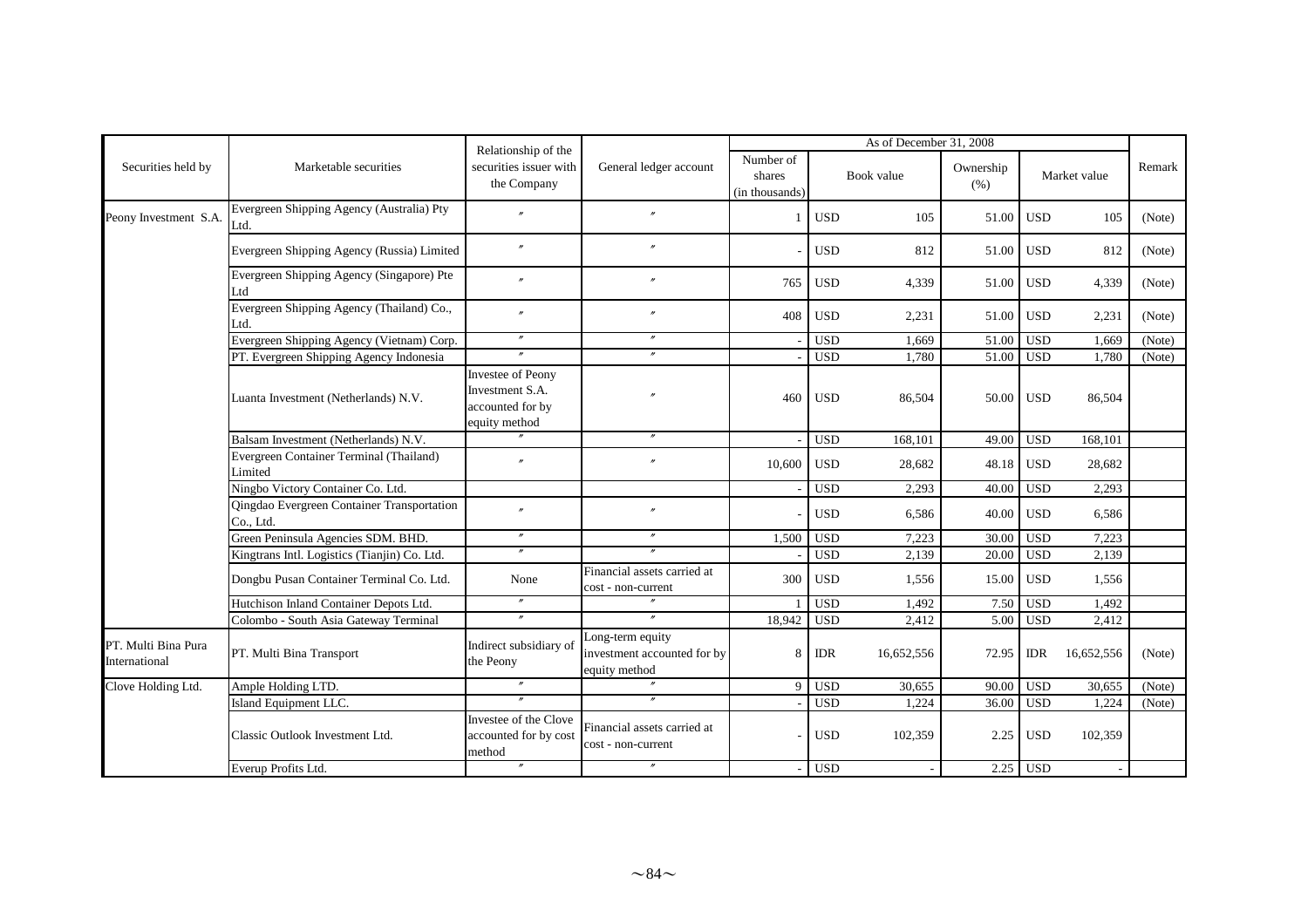|                                                             |                                                 | As of December 31, 2008<br>Relationship of the                              |                                                   |                                       |            |            |                   |            |              |        |
|-------------------------------------------------------------|-------------------------------------------------|-----------------------------------------------------------------------------|---------------------------------------------------|---------------------------------------|------------|------------|-------------------|------------|--------------|--------|
| Securities held by                                          | Marketable securities                           | securities issuer with<br>the Company                                       | General ledger account                            | Number of<br>shares<br>(in thousands) |            | Book value | Ownership<br>(% ) |            | Market value | Remark |
| Ample Holding Ltd.                                          | Colon Container Terminal S.A.                   | Investee of the Ample Long-term equity<br>accounted for by<br>equity method | investment accounted for by<br>equity method      | 22,860                                | <b>USD</b> | 66,081     | 40.00             | <b>USD</b> | 66,081       |        |
| <b>Island Equipment LLC</b>                                 | Whitney Equipment LLC.                          | Investee of the Island<br>accounted for by<br>equity method                 |                                                   |                                       | <b>USD</b> | 1,132      | 100.00            | <b>USD</b> | 1,132        | (Note) |
|                                                             | Hemlock Equipment LLC.                          |                                                                             |                                                   |                                       | <b>USD</b> | 2,124      | 100.00            | <b>USD</b> | 2,124        | (Note) |
| Evergreen Marine (UK)<br>Limited                            | Island Equipment LLC.                           | Investee of the EMU<br>accounted for by<br>equity method                    |                                                   |                                       | <b>GBP</b> | 268        | 15.00             | <b>GBP</b> | 268          | (Note) |
|                                                             | Kingtrans Intl. Logistics (Tianjin) Co. Ltd.    |                                                                             | $^{\prime\prime}$                                 |                                       | <b>GBP</b> | 954        | 20.00             | <b>GBP</b> | 954          |        |
| <b>Armand Investment</b><br>Netherlands) N.V.               | Armand Estate B.V.                              | Indirect subsidiary of<br>the Peony                                         |                                                   |                                       | <b>USD</b> | 9,711      | 100.00            | <b>USD</b> | 9,711        | (Note) |
| Armand Estate B.V.                                          | Taipei Port Container Terminal Corporation      | Investee of the<br>Armand Estate B.V.<br>accounted for by<br>equity method  |                                                   | 32,000                                | <b>USD</b> | 9,651      | 10.00             | <b>USD</b> | 9,651        |        |
| Greencompass Marine<br>S.A.                                 | Lydia Capital Alternative Investment Fund       | None                                                                        | Financial assets at fair value<br>- current       | $\mathbf{8}$                          | <b>USD</b> | 450        |                   | <b>USD</b> | 450          |        |
| <b>Evergreen Shipping</b><br>Ltd.                           | Agency (Singapore) Pte RTW AIR SERVICES (S) PL  | None                                                                        | Financial assets carried at<br>cost - non-current | 30                                    | SGD        | 40         | 2.00              | SGD        | 40           |        |
| <b>Evergreen Shipping</b><br>Agency (Thailand) Co.,<br>Ltd. | Green Siam Air Service                          | Investee of the EGT<br>accounted for by cost<br>method                      |                                                   |                                       | <b>THB</b> | 1,160      | 2.00              | <b>THB</b> | 1.160        |        |
| <b>Evergreen Shipping</b><br>Agency (Deutschland)<br>GmbH   | Evergreen Shipping Agency (Austria) GmbH        | Investee of the EGD<br>accounted for by cost<br>method                      |                                                   |                                       | <b>EUR</b> | 18         | 100.00            | <b>EUR</b> | 18           |        |
|                                                             | Zoll Pool                                       | $^{\prime\prime}$                                                           | $^{\prime\prime}$                                 | 10                                    | <b>EUR</b> | 10         | 6.25              | <b>EUR</b> | 10           |        |
|                                                             | Evergreen Shipping Agency (Switzerland)<br>S.A. |                                                                             | $\prime$                                          |                                       | <b>EUR</b> | 69         | 100.00            | <b>EUR</b> | 69           |        |

Note: When edited the consolidated statements, the transaction had been written off.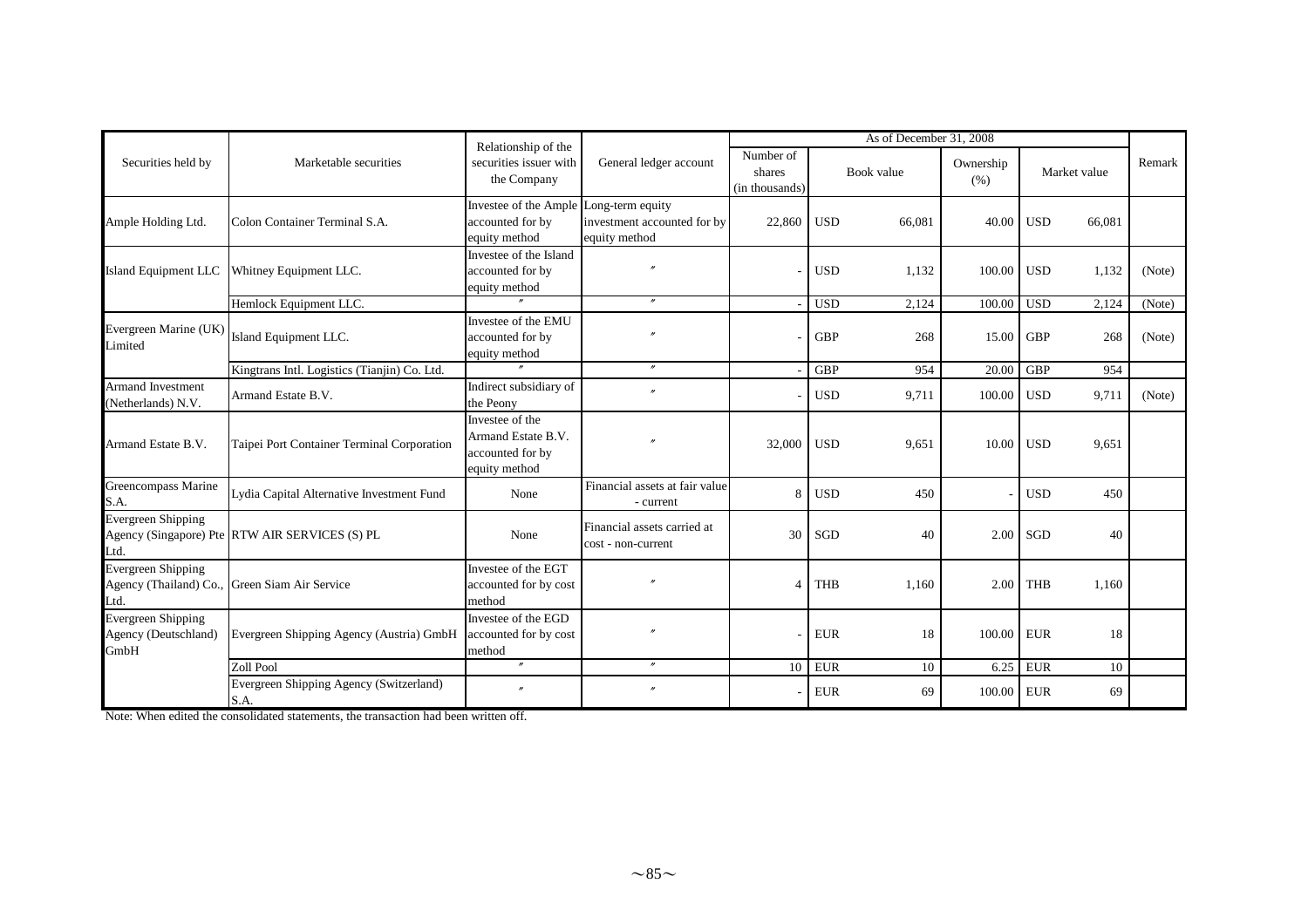|                                                                      |                                     |                                     |                     |            | Transaction |                                   |                | Differences in transactions |             |         | Notes/accounts receivable                               |        |
|----------------------------------------------------------------------|-------------------------------------|-------------------------------------|---------------------|------------|-------------|-----------------------------------|----------------|-----------------------------|-------------|---------|---------------------------------------------------------|--------|
| Purchaser/seller                                                     | Counterparty                        | Relationship<br>with the<br>Company | Purchases/<br>Sales |            | Amount      | % of total<br>purchases/sale<br>S | Credit term    | Unit price                  | Credit term | Balance | % of total<br>notes/accounts<br>receivable<br>(payable) | Remark |
| Greencompass Marine S.A. Evergreen                                   | Marine Corp.                        | The parent                          | Sales               | <b>USD</b> | 9,527       | 0.47%                             | $15 - 30$ days |                             |             |         |                                                         | (Note) |
|                                                                      | $\overline{''}$                     | $^{\prime\prime}$                   | Purchases           | <b>USD</b> | 10,820      | 0.55%                             | $15 - 30$ days |                             |             |         |                                                         | (Note) |
|                                                                      | Evergreen<br>International<br>S.A.  | Related party                       | Sales               | <b>USD</b> | 8,299       | 0.41%                             | 15~30 days     |                             |             |         |                                                         |        |
|                                                                      | $^{\prime\prime}$                   | $\prime\prime$                      | Purchases           | <b>USD</b> | 6,316       | 0.32%                             | $15 - 30$ days |                             |             |         |                                                         |        |
|                                                                      | Italia Marittima<br>S.P.A.          | $^{\prime\prime}$                   | Purchases           | <b>USD</b> | 5,306       | 0.27%                             | $15 - 30$ days |                             |             |         |                                                         |        |
| Evergreen Heavy Industrial Evergreen<br>Corp. (M) Berhad             | Marine Corp.                        | The parent                          | <b>Sales</b>        | <b>MYR</b> | 241,075     | 61.39%                            | 45 days        |                             |             |         |                                                         | (Note) |
| Evergreen Shipping<br>Agency (Deutschland)<br>GmbH                   | Evergreen<br>Marine (UK)<br>Limited | Related party                       | <b>Sales</b>        | <b>EUR</b> | 2,533       | 23.00%                            | None           |                             |             |         |                                                         | (Note) |
|                                                                      | Evergreen<br>International<br>S.A.  | $^{\prime\prime}$                   | <b>Sales</b>        | <b>EUR</b> | 3,208       | 29.00%                            | None           |                             |             |         |                                                         |        |
| Hemlock Equipment LLC                                                | Evergreen<br>Marine Corp.           | The parent                          | <b>Sales</b>        | <b>USD</b> | 13,218      | 70.00%                            | 5 days         |                             |             |         | ÷,                                                      | (Note) |
| <b>Evergreen Shipping</b><br>Agency (Netherlands) B.V. International | Evergreen<br>S.A.                   | Related party                       | <b>Sales</b>        | <b>EUR</b> | 3,215       | 42.91%                            | None           |                             |             |         |                                                         |        |
|                                                                      | Evergreen<br>Marine (UK)<br>Limited | $^{\prime\prime}$                   | <b>Sales</b>        | <b>EUR</b> | 2,064       | 27.55%                            | None           |                             |             |         |                                                         | (Note) |
| <b>Evergreen Shipping</b><br>Agency (Italy) S.P.A.                   | Italia Marittima<br>S.P.A.          |                                     | <b>Sales</b>        | <b>EUR</b> | 3,481       | 32.00%                            | None           |                             |             |         |                                                         |        |

Note: When edited the consolidated statements, the transaction had been written off.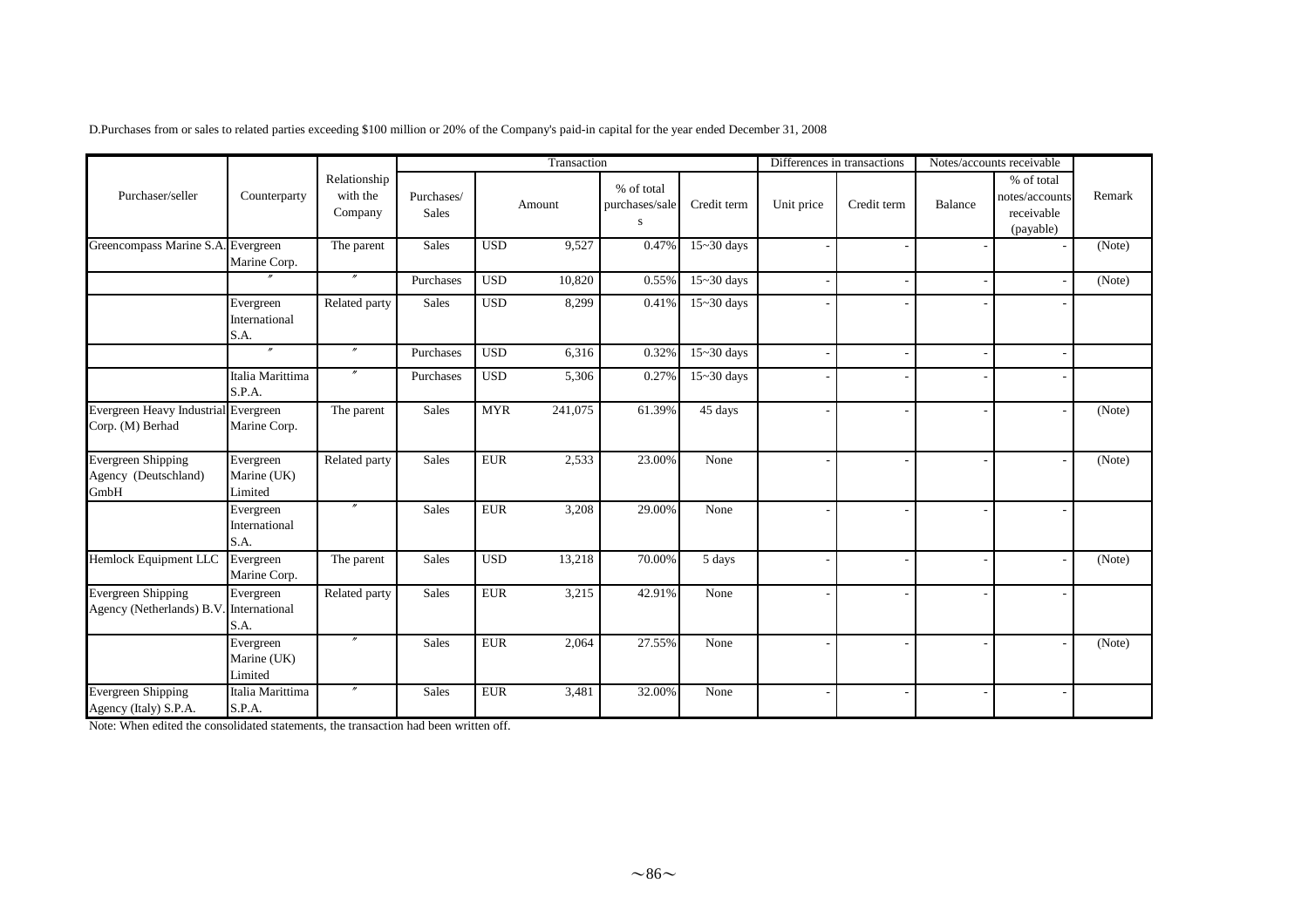## E. Derivative financial instruments transactions:

Greencompass Marine S. A. and Evergreen Marine (UK) Limited - investees of the Companyare engaged in interest rate swaps and currency exchange options in order to hedge the risks resulting from the fluctuation of interest rates and exchange rates. As of December 31, 2008, the outstanding derivative instruments are as follows:

|                              | December 31, 2008         |              |
|------------------------------|---------------------------|--------------|
|                              | <b>Notional Principal</b> |              |
| Derivative instruments       | (Contract Amount)         | Fair Value   |
| Interest rate swaps (IRS)    | <b>USD 92,795</b>         | (USD 10,752) |
| Currency exchange swap (CCS) | <b>USD 40,380</b>         | (USD 3,860)  |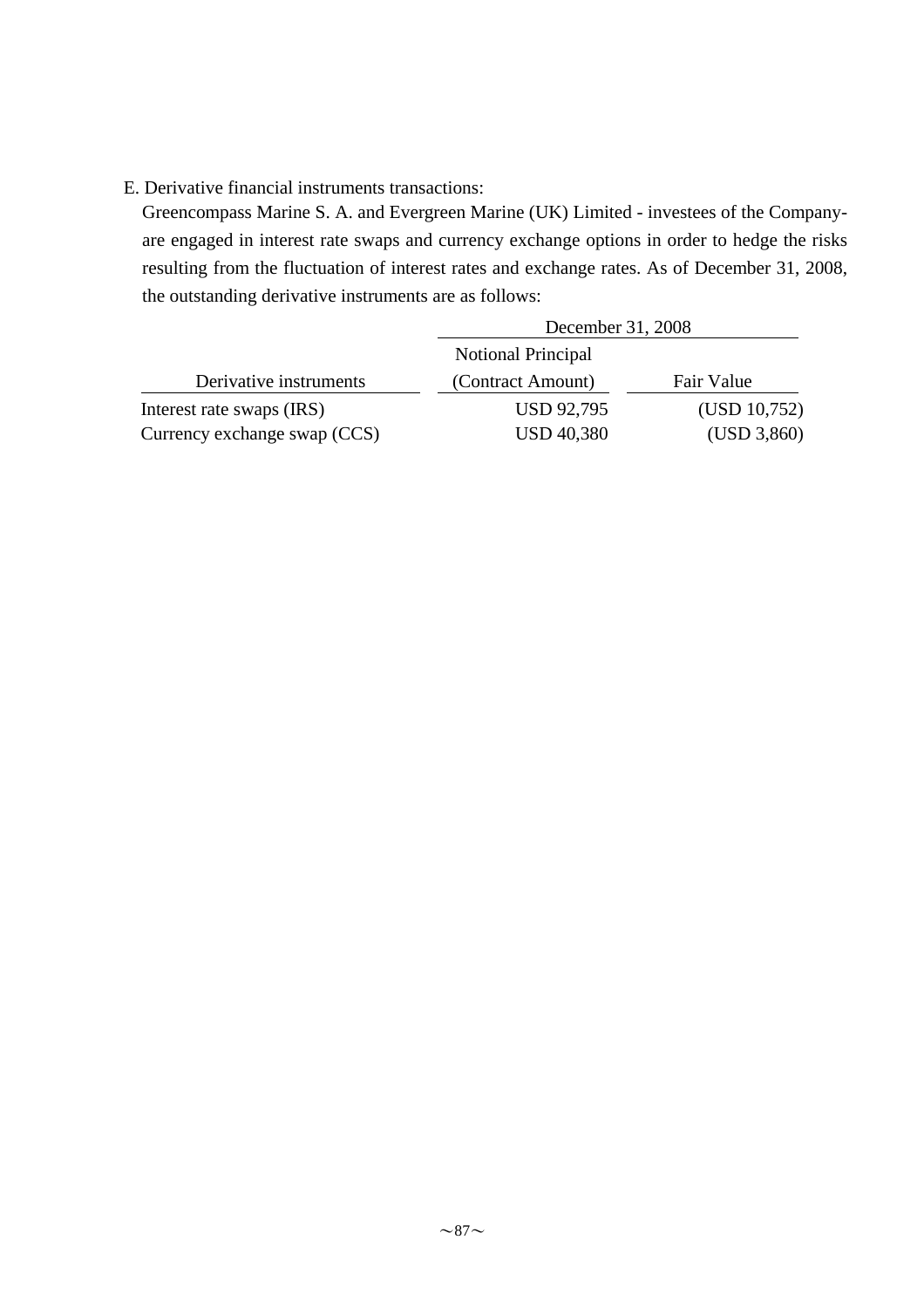|  | (3) Disclosure of information on indirect investments in Mainland China |  |  |
|--|-------------------------------------------------------------------------|--|--|
|  |                                                                         |  |  |

|                                                                                         |                                                                                                                                            |                 |                                  |                                                                                   |                      | Amount remitted   | Accumulated                                                                   |                                                              |                                                                                                                 |                                                                                  | Accumulated                                                                                   |
|-----------------------------------------------------------------------------------------|--------------------------------------------------------------------------------------------------------------------------------------------|-----------------|----------------------------------|-----------------------------------------------------------------------------------|----------------------|-------------------|-------------------------------------------------------------------------------|--------------------------------------------------------------|-----------------------------------------------------------------------------------------------------------------|----------------------------------------------------------------------------------|-----------------------------------------------------------------------------------------------|
| Investee in<br>Mainland China                                                           | Main activities                                                                                                                            | Paid-in Capital | Investment<br>method<br>(Note 1) | Accumulated amount<br>of remittance to<br>Mainland China as of<br>January 1, 2008 | to Mainland<br>China | back to<br>Taiwan | amount of<br>remittance to<br>Mainland<br>China as of<br>December 31.<br>2008 | Ownership<br>held by the<br>Company<br>(direct/<br>indirect) | Investment income<br>(loss) recognized by<br>the Company for the<br>year ended<br>December 31, 2008<br>(Note 2) | Book value of<br>investment in<br>Mainland<br>China as of<br>December 31<br>2008 | amount of<br>investment<br>income<br>remitted back<br>to Taiwan as<br>of December<br>31, 2008 |
| Shanghai Jifa<br>Logistics Co., Ltd.                                                    | Inland container<br>transportation,<br>container storage,<br>loading, discharging,<br>leasing, repair, clearing,<br>and related activities | RMB 271,565     | (2)                              | 197,478<br>$\mathbb{S}$<br>(USD 6,000)                                            |                      | Note 4            | 197,478<br>$\mathbb{S}$<br>(USD 6,000)                                        | Note 4                                                       | Note 4                                                                                                          | Note 4                                                                           | \$                                                                                            |
| Ningbo Victory<br>Container Co., Ltd.                                                   | Inland container<br>transportation,<br>container storage,<br>loading, and<br>discharging                                                   | RMB 24,119      | (2)                              | 33,505<br>\$<br>(USD 1,018)                                                       |                      |                   | 33,505<br>$\mathbb{S}$<br>(USD 1,018)                                         |                                                              | 12,236<br>(USD 388)                                                                                             | 75,468<br>$\mathbf{\hat{S}}$<br>(USD 2, 293)                                     |                                                                                               |
| Qingdao Evergreen<br>Container Storage & transportation,<br>Transportation Co.,<br>Ltd. | Inland container<br>container storage,<br>loading, and<br>discharging                                                                      | RMB 92,500      | (2)                              | 146,365<br><sup>\$</sup><br>(USD 4,447)                                           |                      |                   | $\mathbb{S}$<br>146,365<br>(USD 4,447)                                        |                                                              | 24,456<br>(USD 776)                                                                                             | 216,750<br>$\mathcal{S}$<br>(USD 6,586)                                          |                                                                                               |
| Shenzhen<br>Greentrans<br>Transportation Co.,<br>Ltd.                                   | Inland container<br>loading, discharging,<br>restore, repair, clearing,<br>and related activities                                          | RMB 44,960      | (2)                              | \$<br>103,149<br>(USD 3, 134)                                                     |                      |                   | $\mathbb{S}$<br>103,149<br>(USD 3, 134)                                       | $55.00$ (\$)                                                 | $6,575$ \$<br>$(USD -209)$                                                                                      | 113,280<br>(USD 3,442)                                                           |                                                                                               |
| <b>Inland Container</b><br>Depots Co., Ltd.                                             | Shenzhen Hutchison Inland container yards                                                                                                  | HKD 92,000      | (2)                              | 26,771<br>\$<br>(HKD 6,304)                                                       |                      |                   | 26,771<br>$\mathbf{s}$<br>(HKD 6,304)                                         |                                                              |                                                                                                                 | 26,771<br>$\mathbf{\hat{S}}$<br>(HKD 6,304)                                      |                                                                                               |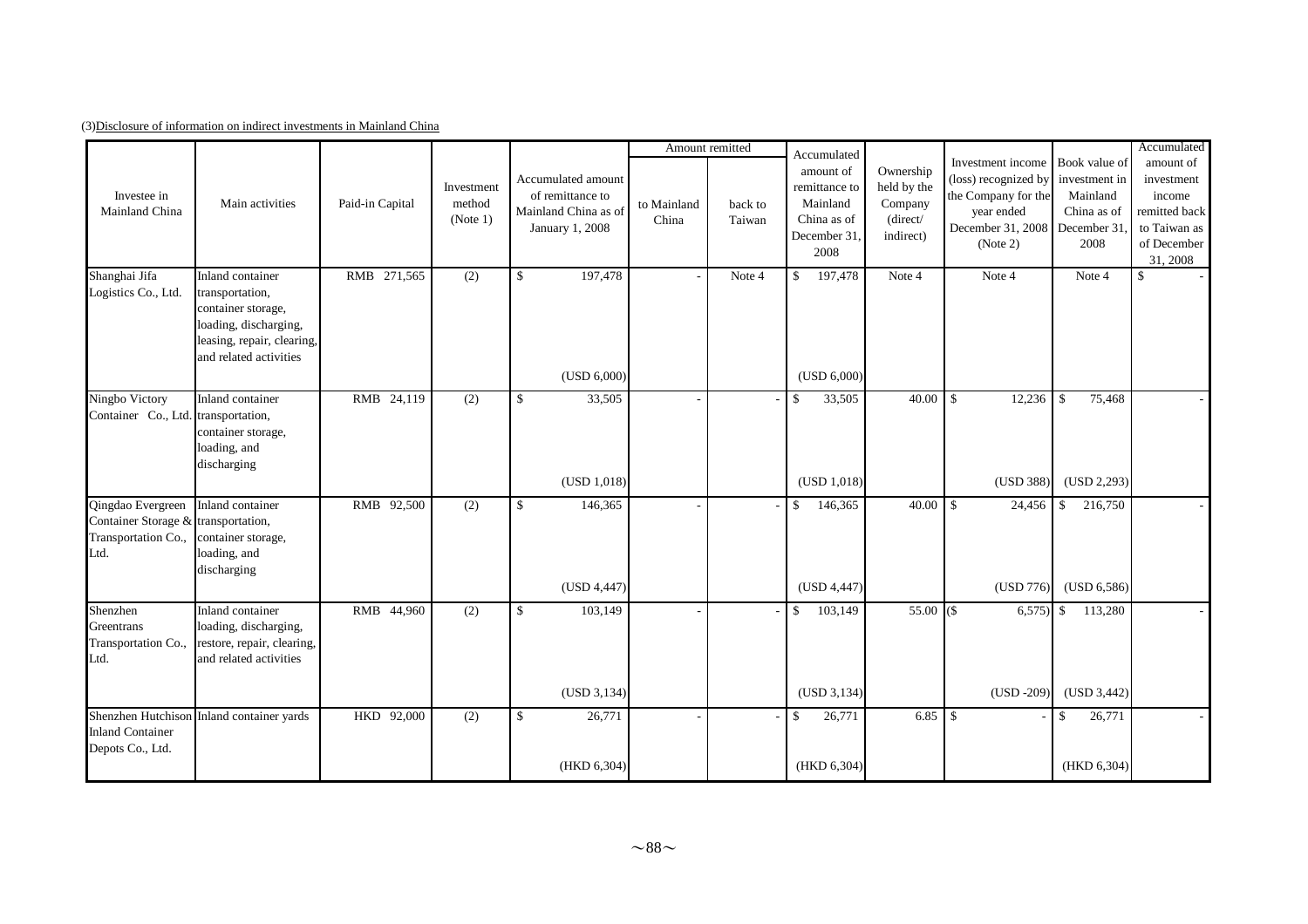|                                                                        |                                                                                                                                            |                                                                                                                                 |                                 |   |                                                                                         | Amount remitted      |                   |                                                                                           |                                                              | Investment                                                                                              |                                                                                | Accumulated                                                                                   |
|------------------------------------------------------------------------|--------------------------------------------------------------------------------------------------------------------------------------------|---------------------------------------------------------------------------------------------------------------------------------|---------------------------------|---|-----------------------------------------------------------------------------------------|----------------------|-------------------|-------------------------------------------------------------------------------------------|--------------------------------------------------------------|---------------------------------------------------------------------------------------------------------|--------------------------------------------------------------------------------|-----------------------------------------------------------------------------------------------|
| Investee in Mailand China                                              | Main activities                                                                                                                            | Paid-in Capital                                                                                                                 | Investment<br>method<br>(Notel) |   | Accumulated<br>amount of<br>remittance to<br>Mainland China<br>as of January 1,<br>2008 | to Mainland<br>China | back to<br>Taiwan | Accumulated<br>amount of<br>remittance to<br>Mainland China<br>as of December<br>31, 2008 | Ownership<br>held by the<br>Company<br>(direct/<br>indirect) | income (loss)<br>recognized by<br>the Company<br>for the year<br>ended<br>December 31,<br>2008 (Note 2) | Book value of<br>investment in<br>Mainland China<br>as of December<br>31, 2008 | amount of<br>investment<br>income<br>remitted back<br>to Taiwan as<br>of December<br>31, 2008 |
| Kingtrans Intl. Logistics<br>(Tianjin) Co., Ltd.                       | Inland container<br>transportation, container<br>storage, loading,<br>discharging, leasing,<br>repair, cleaning, and<br>related activities | RMB 77,929                                                                                                                      | (2)                             | S | 131,652<br>(USD 4.000)                                                                  |                      |                   | 131,652<br>\$<br>(USD 4,000)                                                              | $30.20$ (\$)                                                 | $5,963$ \$<br>$(USD -189)$                                                                              | 115,530<br>(USD 3,510)                                                         |                                                                                               |
| Balance of investments in<br>Mainland China as of<br>December 31, 2008 | <b>Investment Amount</b><br>Approved by the<br><b>Investment Commission</b><br>of the Ministry of                                          | Quota of Investments in Mainland<br>China imposed by the Investment<br>Commission of the Ministry of<br>Economic Affairs (MOEA) |                                 |   |                                                                                         |                      |                   |                                                                                           |                                                              |                                                                                                         |                                                                                |                                                                                               |

(Net worth of the Company:NT\$63,246,176)

\$37,947,706

Note 1:Investment in Mainland China can be conducted by the following ways:

\$638,920 \$1,187,896 (USD 18,599) (USD 36,092)

Economic Affairs(MOEA) (Note 3)

(1) Remitting the funds to Mainland China via a third country

(2) Via a new investee to be set up in a third country

(3) Via an existing investee set up in a third country

(4) Investing directly in Mainland China

(5) Others

Note 2:Investment income (loss) for the year

(HKD 6,304)

"(1)" Denotes that the investee is still in the start-up stage.

"(2)" Denotes the basis on which the investment income (loss) is recognized.

(a) Based on the investee's financial statements audited by an international accounting firm other than the Company's auditor

(b) Based on the investee's financial statements audited by the Company's auditor

(c) Others

Note 3:The amount in the table should be stated in New Taiwan Dollars.

Note 4:The Company sold its equity of Shanghai Jifa Logistics Co., LTD in the second quarter of 2008. The Company will receive the proceeds from disposal of this long-term investment after the approval of the authority in Mainland China.

Note 5:When edited consolidated financial statements, the investment transaction had been written off.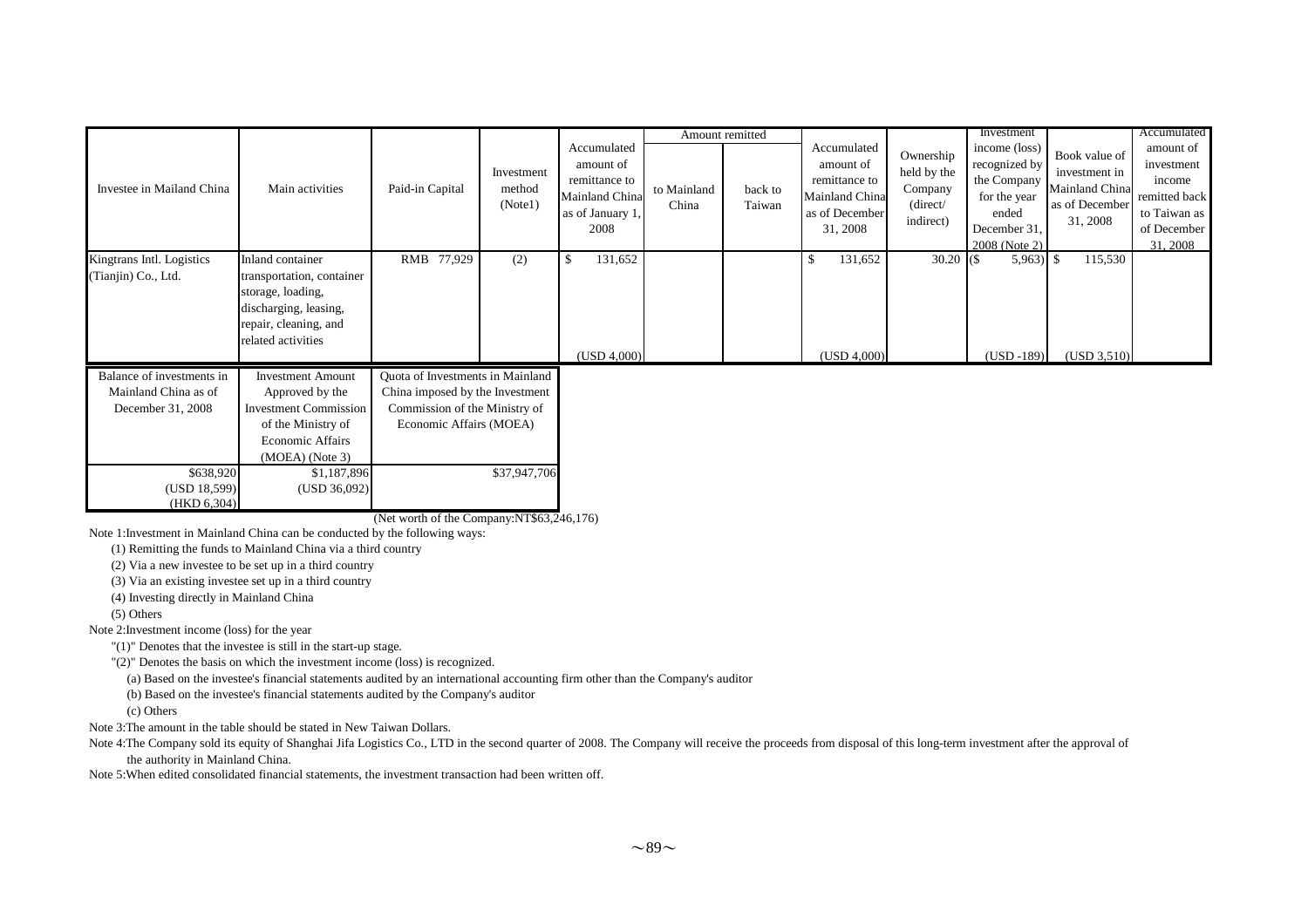#### (4) Business and significant transactions between the company and its subsidiary

#### $\Delta$ December 31, 2008

|                    |                                 |                                                   |                          |                                      | Transaction    |                   |                                                   |
|--------------------|---------------------------------|---------------------------------------------------|--------------------------|--------------------------------------|----------------|-------------------|---------------------------------------------------|
| Number<br>(Note 1) | Name of party                   | Counterparty                                      | Relationship<br>(Note 2) | Account                              | Amount         | Trade condition   | Ratio of total revenue or total<br>assets $(\% )$ |
| $\Omega$           | Evergreen Marine<br>Corporation | Taiwan Terminal Service Co., Ltd.                 | $\mathbf{1}$             | Other receivables                    | \$270          | Note 3            | $\overline{a}$                                    |
|                    |                                 |                                                   |                          | Accounts payable                     | 42,707         | $\prime$          | 0.03                                              |
|                    |                                 | $^{\prime}$                                       |                          | Operating revenue                    | 3,082          | $^{\prime\prime}$ | $\sim$                                            |
|                    |                                 | $^{\prime\prime}$                                 |                          | Operating cost                       | 808,390        | $^{\prime\prime}$ | 0.63                                              |
|                    |                                 | Greencompass Marine S.A.                          |                          | Accounts receivable                  | 1,556          | $^{\prime\prime}$ |                                                   |
|                    |                                 |                                                   |                          | Other receivables                    | 8,950          | $^{\prime\prime}$ | 0.01                                              |
|                    |                                 | $^{\prime\prime}$                                 |                          | Agency reciprocal accounts-<br>debit | 784,390        | $^{\prime\prime}$ | 0.59                                              |
|                    |                                 |                                                   |                          | Operating revenue                    | 351,303        | $^{\prime\prime}$ | 0.27                                              |
|                    |                                 |                                                   |                          | Operating cost                       | 299,882        | $^{\prime\prime}$ | 0.23                                              |
|                    |                                 | Evergreen Marine (UK) Limited                     |                          | Accounts receivable                  | 4,955          | $^{\prime\prime}$ | $\sim$                                            |
|                    |                                 | $^{\prime\prime}$                                 |                          | Other receivables                    | 58,512         | $^{\prime\prime}$ | 0.04                                              |
|                    |                                 | $^{\prime\prime}$                                 |                          | Agency reciprocal accounts-<br>debit | 97,684         | $\prime$          | 0.07                                              |
|                    |                                 | $\prime\prime$                                    |                          | Operating revenue                    | 61,328         | $^{\prime\prime}$ | 0.05                                              |
|                    |                                 | PT. Multi Bina Pura International                 |                          | Other receivables                    |                | $^{\prime\prime}$ |                                                   |
|                    |                                 | Shenzhen Greentrans Transportation Co.,<br>Ltd.   |                          | Other receivables                    | 11             | $^{\prime\prime}$ |                                                   |
|                    |                                 | Evergreen Shipping Agency (Russia) Ltd.           |                          | Other receivables                    | $\overline{4}$ | $^{\prime\prime}$ |                                                   |
|                    |                                 |                                                   |                          | Agency accounts- credit              | 469            |                   |                                                   |
|                    |                                 | Evergreen Shipping Agency (India) Pvt. Ltd.       |                          | Agency accounts- debit               | 81,452         | $^{\prime\prime}$ | 0.06                                              |
|                    |                                 |                                                   |                          | Operating cost                       | 11,986         | $^{\prime\prime}$ | 0.01                                              |
|                    |                                 | Evergreen Shipping Agency (Thailand) Co.,<br>Ltd. |                          | Agency accounts- debit               | 25,620         | $^{\prime\prime}$ | 0.02                                              |
|                    |                                 | $^{\prime\prime}$                                 |                          | Operating cost                       | 49,706         | $^{\prime\prime}$ | 0.04                                              |
|                    |                                 | PT. Evergreen Shipping Agency Indonesia           |                          | Agency accounts- debit               | 20,454         | $^{\prime\prime}$ | 0.02                                              |
|                    |                                 | $^{\prime\prime}$                                 |                          | Accounts payable                     | 42             | $^{\prime\prime}$ |                                                   |
|                    |                                 | $^{\prime\prime}$                                 |                          | Operating cost                       | 44,460         | $^{\prime\prime}$ | 0.03                                              |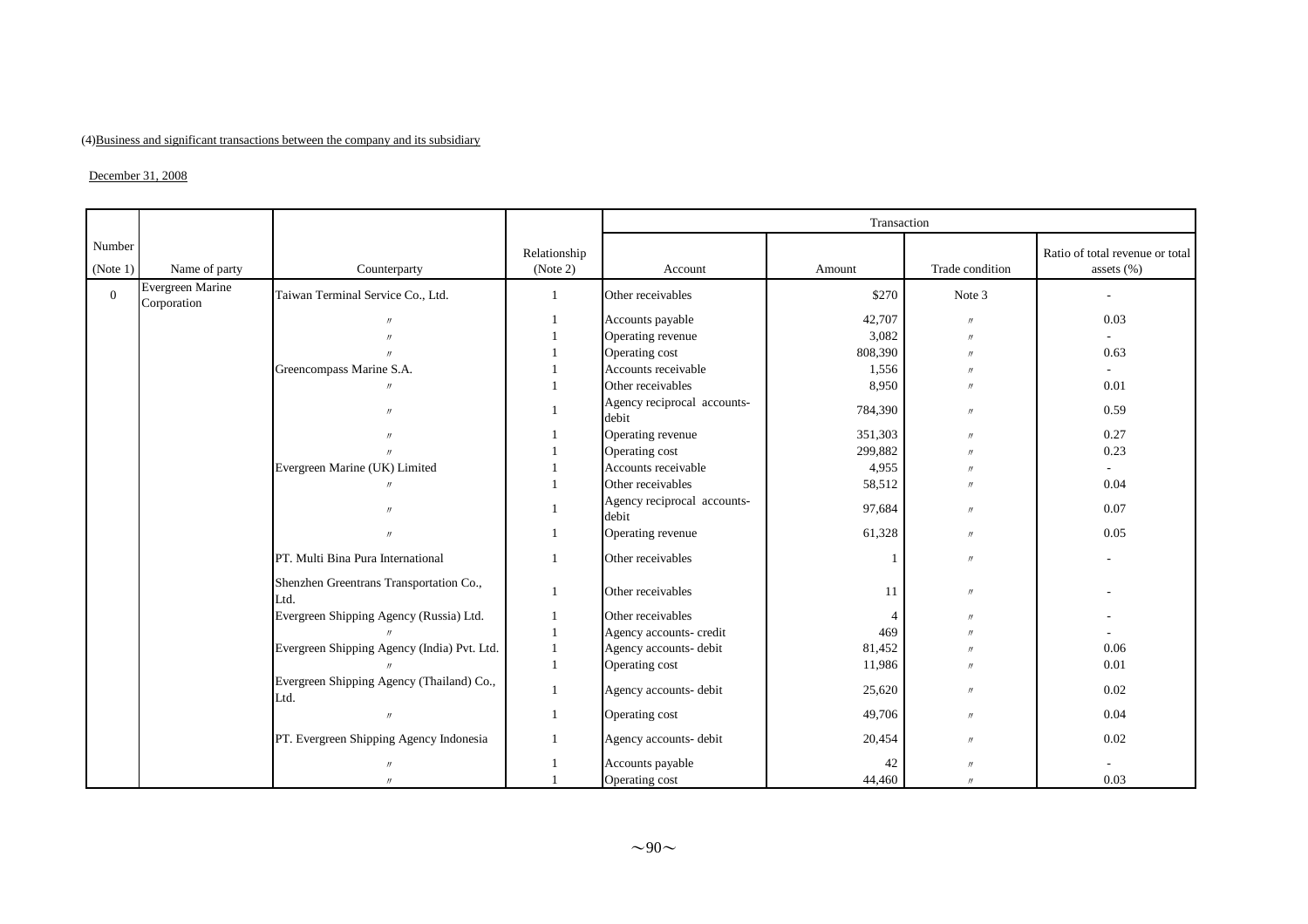|          |                                 |                                                    |              |                                       | Transaction |                   |                                 |
|----------|---------------------------------|----------------------------------------------------|--------------|---------------------------------------|-------------|-------------------|---------------------------------|
| Number   |                                 |                                                    | Relationship |                                       |             |                   | Ratio of total revenue or total |
| (Note 1) | Name of party                   | Counterparty                                       | (Note 2)     | Account                               | Amount      | Trade condition   | assets $(\%)$                   |
| $\Omega$ | Evergreen Marine<br>Corporation | Evergreen Shipping Agency (Singapore) Pte.<br>Ltd. |              | Agency accounts- debit                | \$32        | Note 3            |                                 |
|          |                                 |                                                    |              | Accounts payable                      | 3,947       | $^{\prime\prime}$ | ٠                               |
|          |                                 |                                                    |              | Operating cost                        | 8,622       | $\prime$          | 0.01                            |
|          |                                 | Evergreen Shipping Agency (Deutschland)<br>GmbH    | 1            | Agency accounts- debit                | 60          | $\prime\prime$    |                                 |
|          |                                 | Evergreen Shipping Agency (Ireland) Ltd.           |              | Agency accounts- debit                | 556         | $^{\prime\prime}$ |                                 |
|          |                                 |                                                    |              | Accounts payable                      |             | $^{\prime\prime}$ |                                 |
|          |                                 | Evergreen Shipping Agency (Korea)<br>Corporation   |              | Accounts payable                      | 3           | $^{\prime\prime}$ |                                 |
|          |                                 |                                                    |              | Agency accounts- credit               | 204         | $^{\prime\prime}$ |                                 |
|          |                                 |                                                    |              | Operating cost                        | 3,697       | $^{\prime\prime}$ |                                 |
|          |                                 | Evergreen Shipping Agency (Netherland)<br>B.V.     |              | Agency accounts- credit               | 820         | $^{\prime\prime}$ |                                 |
|          |                                 | Evergreen Shipping Agency (Poland)<br>SP.ZO.O      |              | Agency accounts- debit                | 47          | $^{\prime\prime}$ |                                 |
|          |                                 | Evergreen Argentina S.A.                           |              | Agency accounts- debit                | 23,265      | $^{\prime\prime}$ | 0.02                            |
|          |                                 | Evergreen Shipping Agency France S.A.              |              | Agency accounts- credit               | 7           |                   |                                 |
|          |                                 | Evergreen Shipping (Spain) S.L.                    |              | Agency accounts- credit               | 41          |                   |                                 |
|          |                                 | Evergreen Shipping Agency (Italy) S.P.A.           |              | Agency accounts- debit                | 3,099       |                   |                                 |
|          |                                 | Evergreen Shipping Agency (Vietnam) Corp.          |              | Agency accounts- credit               | 6,242       |                   |                                 |
|          |                                 |                                                    |              | Operating cost                        | 11,758      |                   | 0.01                            |
|          | Peony Investment S.A.           | Evergreen Shipping Agency (India) Pvt. Ltd.        | 3            | Other receivables                     | 66,011      |                   | 0.05                            |
|          |                                 | Evergreen Argentina S.A.                           | 3            | Accounts receivable                   | 269         | $^{\prime\prime}$ |                                 |
|          |                                 | Shenzhen Greentrans Transportation Co.,<br>Ltd.    | 3            | Accounts receivable                   | 41          | $^{\prime\prime}$ |                                 |
|          |                                 |                                                    | 3            | Other payables                        | 5,631       | $^{\prime\prime}$ |                                 |
| 2        | Greencompass Marine<br>S.A.     | Evergreen Marine (UK) Limited                      | 3            | Agency reciprocal accounts-<br>credit | 38,232      | $^{\prime\prime}$ | 0.03                            |
|          |                                 | Evergreen Shipping Agency (India) Pvt. Ltd.        | 3            | Accounts receivable                   | 13,843      | $^{\prime}$       | 0.01                            |
|          |                                 |                                                    | 3            | Agency accounts- debit                | 153         |                   |                                 |
|          |                                 |                                                    | $\mathbf{3}$ | Operating cost                        | 31,607      | $^{\prime\prime}$ | 0.02                            |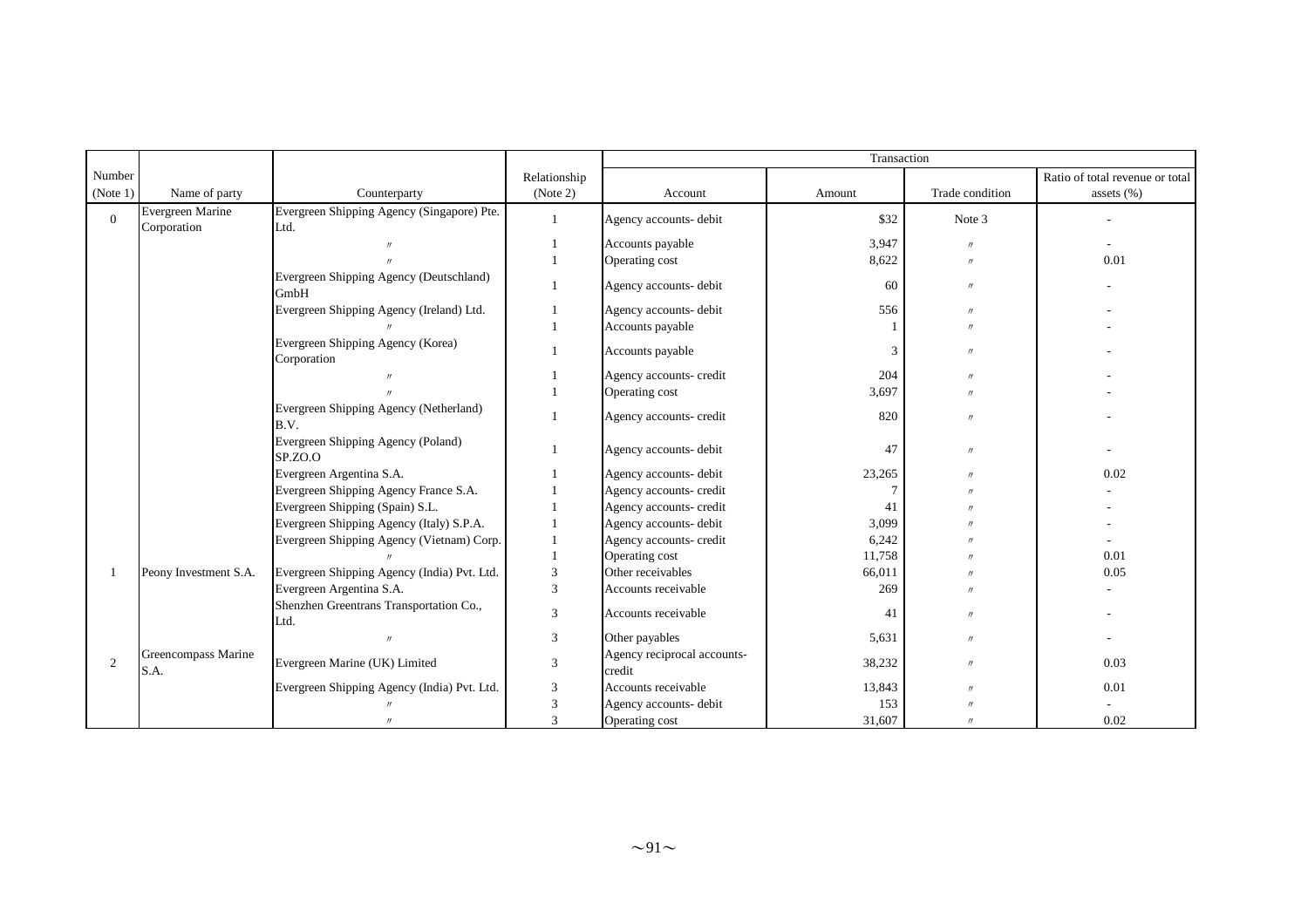|              |                             |                                                    |                           |                                       | Transaction |                   |                                 |
|--------------|-----------------------------|----------------------------------------------------|---------------------------|---------------------------------------|-------------|-------------------|---------------------------------|
| Number       |                             |                                                    | Relationship              |                                       |             |                   | Ratio of total revenue or total |
| (Note 1)     | Name of party               | Counterparty                                       | (Note 2)                  | Account                               | Amount      | Trade condition   | assets $(\% )$                  |
| $\mathbf{2}$ | Greencompass Marine<br>S.A. | Evergreen Shipping Agency (Thailand) Co.,<br>Ltd.  | 3                         | Accounts receivable                   | \$9,623     | Note 3            | 0.01                            |
|              |                             |                                                    | 3                         | Agency accounts- debit                | 26,195      | $^{\prime\prime}$ | 0.02                            |
|              |                             |                                                    | $\mathfrak{Z}$            | Operating cost                        | 56,543      | $^{\prime\prime}$ | 0.04                            |
|              |                             | PT. Evergreen Shipping Agency Indonesia            | 3                         | Accounts receivable                   | 37,591      | $\prime$          | 0.03                            |
|              |                             |                                                    | $\mathfrak{Z}$            | Operating cost                        | 43,999      | $^{\prime\prime}$ | 0.03                            |
|              |                             | Evergreen Shipping Agency (Singapore) Pte.<br>Ltd. | $\sqrt{3}$                | Accounts receivable                   | 36,101      | $\prime$          | 0.03                            |
|              |                             | $\prime$                                           | 3                         | Other payables                        | 2,542       | $\prime$          |                                 |
|              |                             | $^{\prime}$                                        | $\mathfrak{Z}$            | Operating cost                        | 21,280      | $\prime$          | 0.02                            |
|              |                             | Evergreen Shipping Agency (Korea)<br>Corporation   | 3                         | Accounts receivable                   | 46,906      | $\prime$          | 0.04                            |
|              |                             | $^{\prime}$                                        | 3                         | Operating cost                        | 45,185      | $\prime$          | 0.04                            |
|              |                             | Evergreen Shipping Agency (Deutschland)<br>GmbH    | 3                         | Accounts receivable                   | 88,188      | $\prime$          | 0.07                            |
|              |                             | $^{\prime\prime}$                                  | $\mathfrak{Z}$            | Accounts payable                      | 6,322       | $^{\prime\prime}$ | $\sim$                          |
|              |                             |                                                    | 3                         | Operating cost                        | 94,733      | $^{\prime\prime}$ | 0.07                            |
|              |                             | Evergreen Shipping Agency (Ireland) Ltd.           | 3                         | Accounts receivable                   | 23,289      | $^{\prime\prime}$ | 0.02                            |
|              |                             |                                                    | $\overline{3}$            | Operating cost                        | 7,051       | $\prime$          | 0.01                            |
|              |                             | Evergreen Shipping Agency (Netherlands)<br>B.V.    | 3                         | Accounts receivable                   | 95,860      | $\prime$          | 0.07                            |
|              |                             |                                                    | 3                         | Agency accounts- debit                | 41,308      | $\prime$          | 0.03                            |
|              |                             |                                                    | $\mathfrak{Z}$            | Operating cost                        | 85,247      | $\prime$          | 0.07                            |
|              |                             | Evergreen Shipping Agency (Poland)<br>SP.ZO.O      | 3                         | Accounts receivable                   | 10,758      | $\prime$          | 0.01                            |
|              |                             |                                                    | $\boldsymbol{\mathsf{3}}$ | Agency accounts- debit                | 367         | $^{\prime\prime}$ |                                 |
|              |                             |                                                    | $\ensuremath{\mathbf{3}}$ | Other payables                        | 65          | $^{\prime\prime}$ |                                 |
|              |                             |                                                    | $\mathfrak{Z}$            | Operating cost                        | 6,316       |                   |                                 |
|              |                             | Evergreen Shipping Agency France S.A.              | 3                         | Accounts receivable                   | 73,634      |                   | 0.06                            |
|              |                             |                                                    | 3                         | Operating cost                        | 84,195      |                   | 0.07                            |
|              |                             | Evergreen Shipping (Spain) S.L.                    | 3                         | Accounts receivable                   | 170,508     | $^{\prime\prime}$ | 0.13                            |
|              |                             |                                                    | $\overline{3}$            | Operating cost                        | 47,109      | $\mathcal{U}$     | 0.04                            |
|              |                             | Evergreen Shipping Agency (Italy) S.P.A.           | 3                         | Agency reciprocal accounts-<br>credit | 14,762      | $^{\prime\prime}$ | 0.01                            |
|              |                             | $\prime\prime$                                     | 3                         | Operating cost                        | 40,981      | $\prime$          | 0.03                            |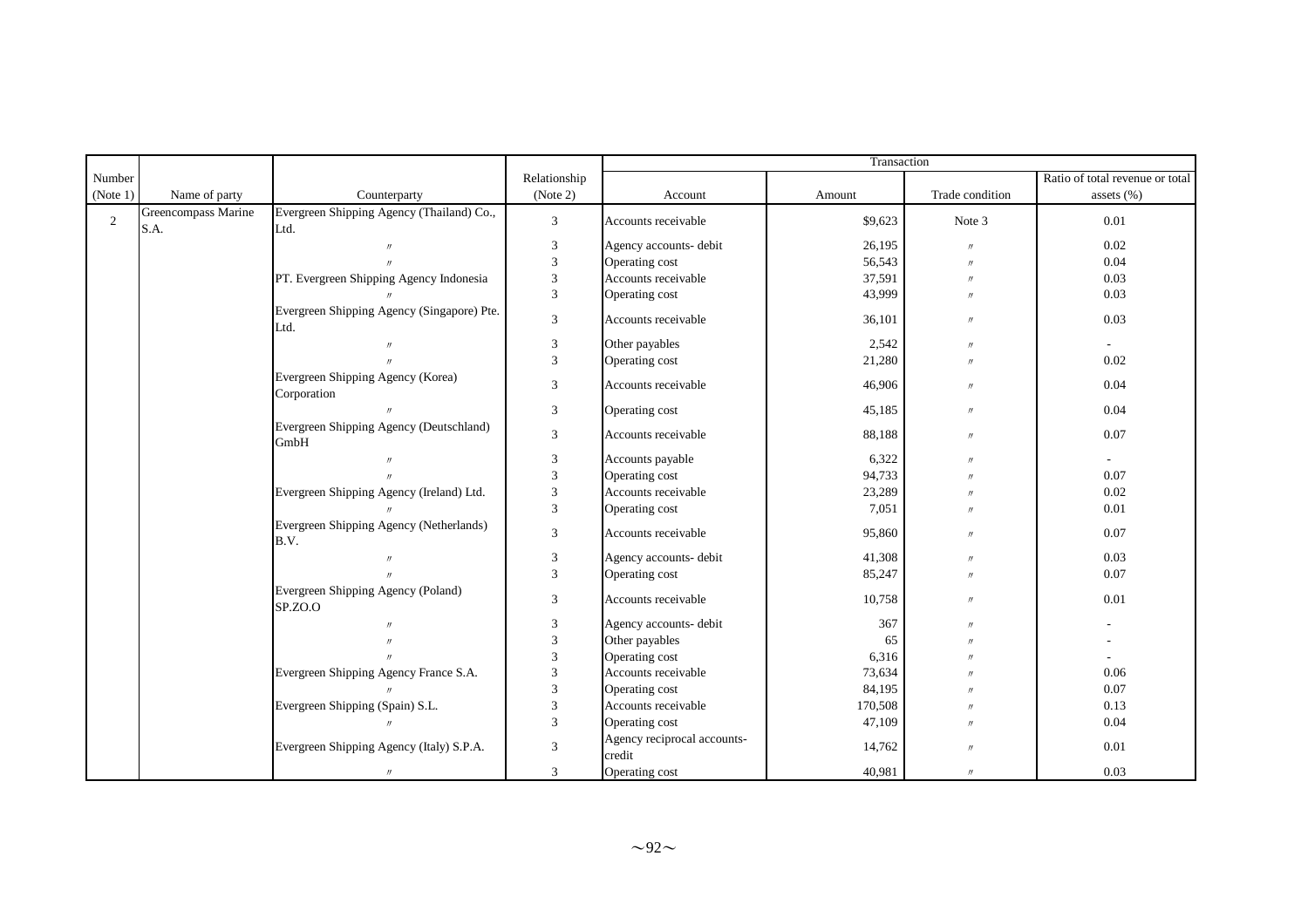|                |                                  |                                                    |                | Transaction                           |          |                   |                                 |  |  |
|----------------|----------------------------------|----------------------------------------------------|----------------|---------------------------------------|----------|-------------------|---------------------------------|--|--|
| Number         |                                  |                                                    | Relationship   |                                       |          |                   | Ratio of total revenue or total |  |  |
| (Note 1)       | Name of party                    | Counterparty                                       | (Note 2)       | Account                               | Amount   | Trade condition   | assets $(\% )$                  |  |  |
| $\overline{2}$ | Greencompass Marine<br>S.A.      | Evergreen Shipping Agency (Russia) Ltd.            | 3              | Accounts receivable                   | \$21,861 | Note 3            | 0.02                            |  |  |
|                |                                  | Evergreen Shipping Agency (Vietnam) Corp.          | 3              | Accounts receivable                   | 7,706    | $^{\prime\prime}$ | 0.01                            |  |  |
|                |                                  |                                                    | 3              | Agency accounts- debit                | 56       | $^{\prime\prime}$ |                                 |  |  |
|                |                                  |                                                    | 3              | Operating cost                        | 26,399   | $^{\prime\prime}$ | 0.02                            |  |  |
|                |                                  | Evergreen Shipping Agency (Australia) Pty.<br>Ltd. | $\mathfrak{Z}$ | Accounts receivable                   | 18,790   | $\prime$          | 0.01                            |  |  |
|                |                                  |                                                    | 3              | Agency accounts- debit                | 109      | $^{\prime\prime}$ |                                 |  |  |
|                |                                  |                                                    | 3              | Operating cost                        | 15,762   | $^{\prime\prime}$ | 0.01                            |  |  |
| 3              | Evergreen Marine (UK)<br>Limited | Island Equipment LLC.                              | 3              | Other receivables                     | 158,021  | $\prime\prime$    | 0.12                            |  |  |
|                |                                  | Evergreen Shipping Agency (Thailand) Co.,<br>Ltd.  | 3              | Agency accounts- debit                | 15,831   | $\prime\prime$    | 0.01                            |  |  |
|                |                                  | $^{\prime\prime}$                                  | 3              | Agency reciprocal accounts-<br>credit | 28,414   | $\prime$          | 0.02                            |  |  |
|                |                                  |                                                    | 3              | Operating cost                        | 38,471   | $^{\prime\prime}$ | 0.03                            |  |  |
|                |                                  | Evergreen Shipping Agency (India) Pvt. Ltd.        | 3              | Operating cost                        | 34,767   | $^{\prime\prime}$ | 0.03                            |  |  |
|                |                                  | PT. Evergreen Shipping Agency Indonesia            | 3              | Agency accounts- debit                | 5,690    | $^{\prime\prime}$ |                                 |  |  |
|                |                                  |                                                    | 3              | Operating cost                        | 33,841   | $^{\prime\prime}$ | 0.03                            |  |  |
|                |                                  | Evergreen Shipping Agency (Singapore) Pte.<br>Ltd. | $\mathfrak{Z}$ | Agency accounts- debit                | 1,130    | $^{\prime\prime}$ |                                 |  |  |
|                |                                  |                                                    | 3              | Other payables                        | 863      | $^{\prime\prime}$ |                                 |  |  |
|                |                                  |                                                    | 3              | Operating cost                        | 7,438    | $\prime$          | 0.01                            |  |  |
|                |                                  | Evergreen Shipping Agency (Korea)<br>Corporation   | 3              | Agency accounts- debit                | 76       | $^{\prime\prime}$ | $\overline{\phantom{a}}$        |  |  |
|                |                                  |                                                    | $\mathfrak{Z}$ | Operating cost                        | 8,860    | $^{\prime\prime}$ | 0.01                            |  |  |
|                |                                  | Evergreen Shipping Agency (Deutschland)<br>GmbH    | $\mathfrak{Z}$ | Agency reciprocal accounts-<br>credit | 3,354    | $^{\prime\prime}$ | $\overline{\phantom{a}}$        |  |  |
|                |                                  |                                                    | 3              | Accounts payable                      | 9,757    | $^{\prime\prime}$ | 0.01                            |  |  |
|                |                                  |                                                    | 3              | Operating cost                        | 141,579  | $^{\prime\prime}$ | 0.11                            |  |  |
|                |                                  | Evergreen Shipping Agency (Ireland) Ltd.           | 3              | Agency accounts- debit                | 2,700    | $^{\prime\prime}$ |                                 |  |  |
|                |                                  |                                                    | 3              | Operating cost                        | 10,858   | $^{\prime\prime}$ | 0.01                            |  |  |
|                |                                  | Evergreen Shipping Agency (Netherlands)<br>B.V.    | 3              | Operating cost                        | 99,242   | $\prime$          | 0.08                            |  |  |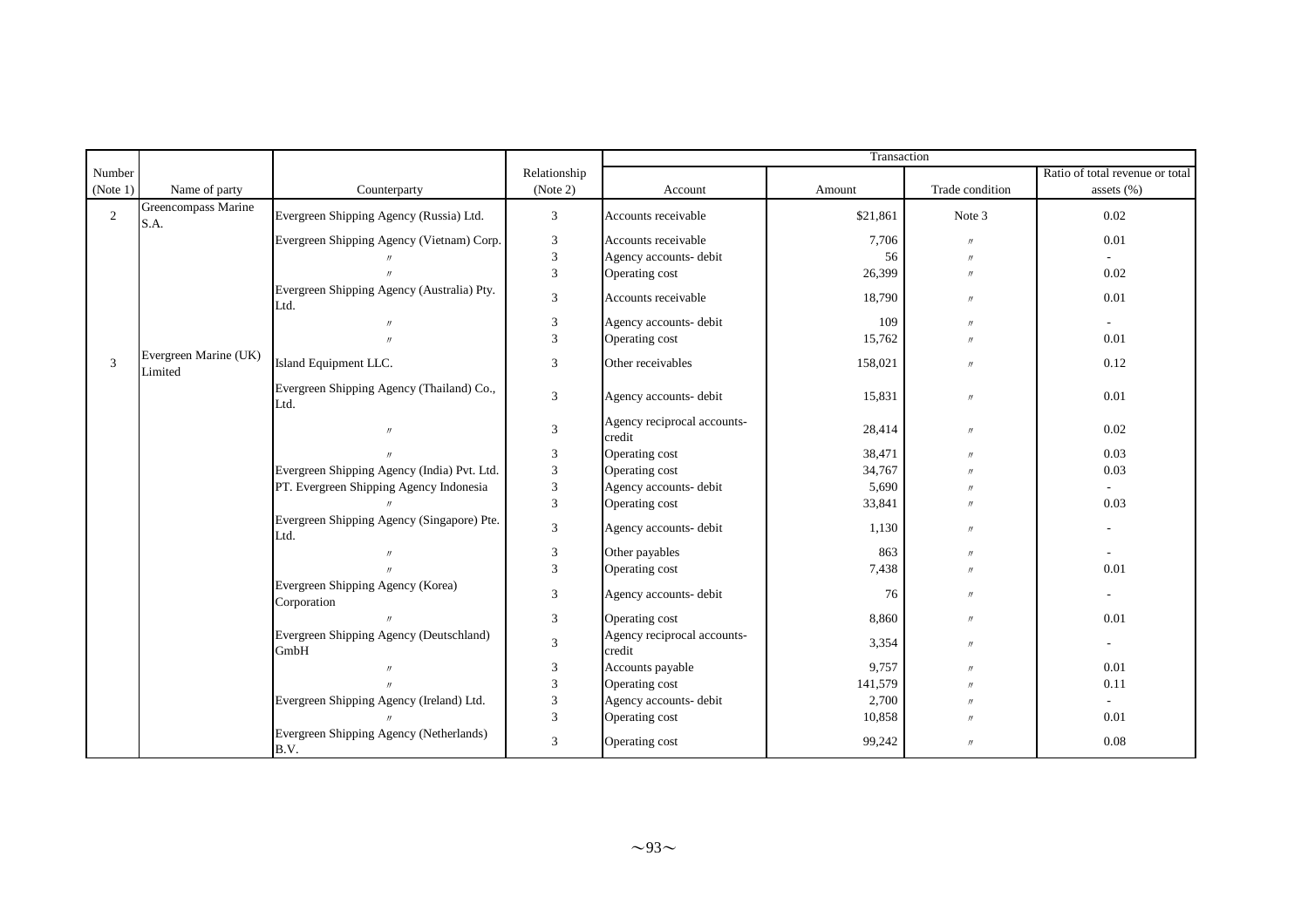|          |                                      |                                                                  |                |                                       | Transaction |                   |                                 |
|----------|--------------------------------------|------------------------------------------------------------------|----------------|---------------------------------------|-------------|-------------------|---------------------------------|
| Number   |                                      |                                                                  | Relationship   |                                       |             |                   | Ratio of total revenue or total |
| (Note 1) | Name of party                        | Counterparty                                                     | (Note 2)       | Account                               | Amount      | Trade condition   | assets $(\% )$                  |
| 3        | Evergreen Marine (UK)<br>Limited     | Evergreen Shipping Agency (Poland)<br>SP.ZO.O                    | 3              | Agency accounts- debit                | 165         | Note 3            |                                 |
|          |                                      |                                                                  | 3              | Other payables                        | 59          | $\prime$          | $\sim$                          |
|          |                                      |                                                                  | 3              | Operating cost                        | 10,446      | $^{\prime\prime}$ | 0.01                            |
|          |                                      | Evergreen Shipping Agency France S.A.                            | 3              | Agency accounts- debit                | 4,445       | $^{\prime\prime}$ |                                 |
|          |                                      |                                                                  | 3              | Operating cost                        | 69,476      | $^{\prime\prime}$ | 0.05                            |
|          |                                      | Evergreen Shipping (Spain) S.L.                                  | 3              | Operating cost                        | 25,988      | $\prime$          | 0.02                            |
|          |                                      | Evergreen Shipping Agency (Italy) S.P.A.                         | 3              | Agency accounts- debit                | 768         | $^{\prime\prime}$ |                                 |
|          |                                      | $^{\prime\prime}$                                                | 3              | Agency reciprocal accounts-<br>credit | 1,194       | $^{\prime\prime}$ |                                 |
|          |                                      |                                                                  | 3              | Operating cost                        | 4,539       | $\prime$          |                                 |
|          |                                      | Evergreen Shipping Agency (Russia) Ltd.                          | 3              | Agency accounts- debit                | 12,340      | $^{\prime}$       | 0.01                            |
|          |                                      |                                                                  | $\mathfrak{Z}$ | Operating cost                        | 2,206       | $^{\prime\prime}$ |                                 |
|          |                                      |                                                                  | 3              | Accounts payable                      | 3,217       | $^{\prime\prime}$ | $\sim$                          |
|          |                                      | Evergreen Shipping Agency (Vietnam) Corp.                        | 3              | Operating cost                        | 26,477      | $^{\prime\prime}$ | 0.02                            |
|          |                                      | Shenzhen Greentrans Transportation Co.,<br>Ltd.                  | 3              | Accounts payable                      | 6           | $^{\prime\prime}$ |                                 |
| 4        | Clove Holding Ltd.                   | Island Equipment LLC.                                            | 3              | Other receivables                     | 379,250     | $^{\prime\prime}$ | 0.28                            |
| 5        | PT. Multi Bina Pura<br>International | PT. Multi Bina Transport                                         | 3              | Accounts receivable                   | 361         | $\prime$          |                                 |
|          |                                      |                                                                  | 3              | Operating revenue                     | 4,189       | $^{\prime\prime}$ |                                 |
|          |                                      |                                                                  | 3              | Accounts payable                      | 385         | $^{\prime\prime}$ |                                 |
|          |                                      |                                                                  | 3              | Other payables                        | 226         | $^{\prime\prime}$ |                                 |
|          |                                      |                                                                  | 3              | Operating cost                        | 6,992       | $^{\prime\prime}$ | 0.01                            |
|          |                                      | PT. Evergreen Shipping Agency Indonesia                          | 3              | Accounts receivable                   | 1,638       | $^{\prime\prime}$ |                                 |
| 6        |                                      | PT. Multi Bina Transport PT. Evergreen Shipping Agency Indonesia | 3              | Accounts receivable                   | 1,893       | $\prime$          |                                 |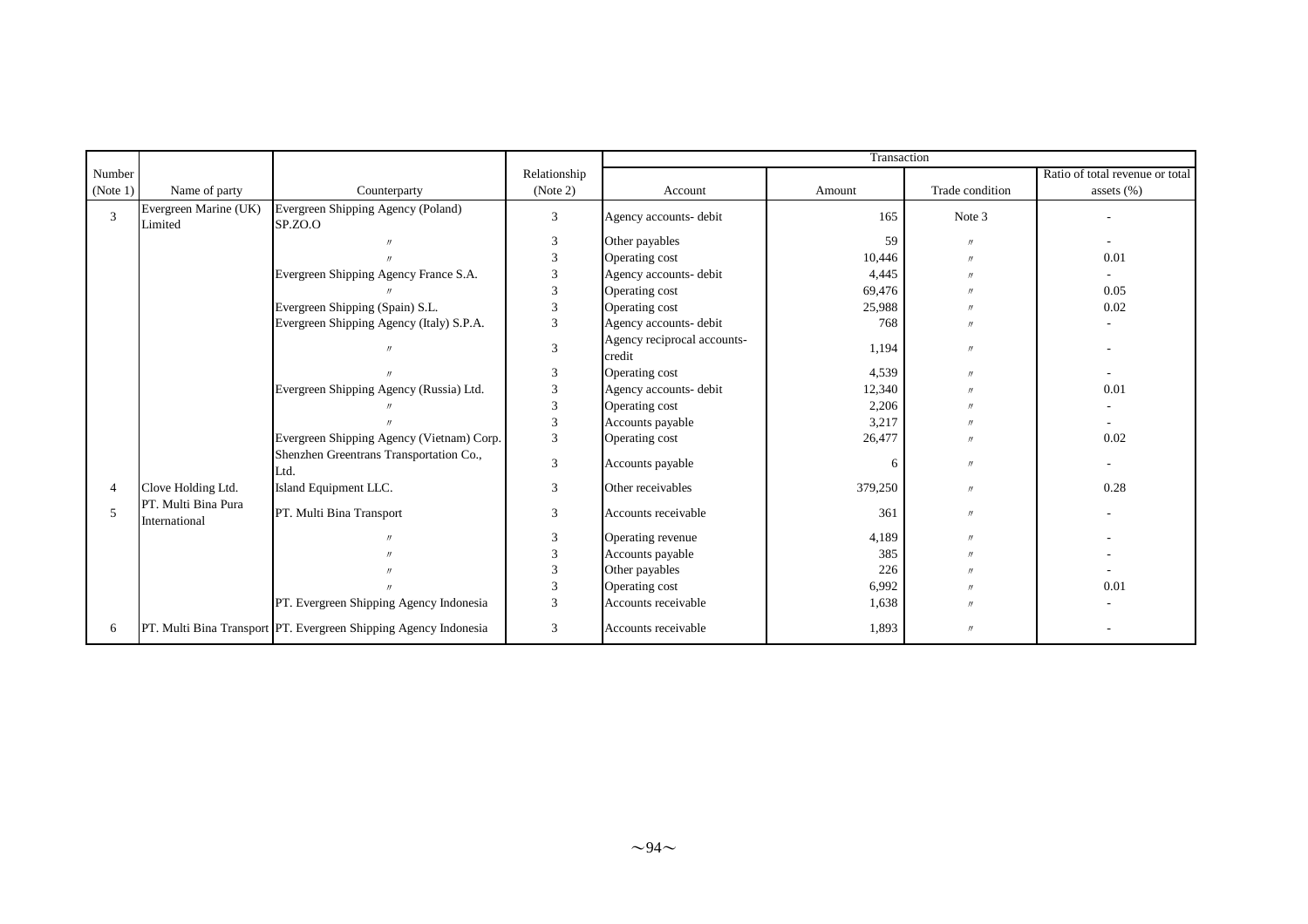|          |                                                           |                                         |              | Transaction      |        |                 |                                 |
|----------|-----------------------------------------------------------|-----------------------------------------|--------------|------------------|--------|-----------------|---------------------------------|
| Number   |                                                           |                                         | Relationship |                  |        |                 | Ratio of total revenue or total |
| (Note 1) | Name of party                                             | Counterparty                            | (Note 2)     | Account          | Amount | Trade condition | assets $(\% )$                  |
|          | <b>Evergreen Shipping</b><br>Agency (Deutschland)<br>GmbH | Evergreen Shipping Agency (Russia) Ltd. |              | Accounts payable | 15.075 | Note 3          | 0.01                            |
|          |                                                           |                                         |              | Operating cost   | 52.926 |                 | 0.04                            |

Note 1: Transaction between the Company and the subsidiary are shown as follows: (1) the "0" represents the Company. (2) the subsidiary are numbered from "1" in sequence.

Note 2: The relationship are shown as follows:

(1) the Company to the subsidiary.

(2) the subsidiary to the Company

(3) the subsidiary to the subsidiary.

Note 3: There is no difference of trade type compared with ordinary transaction.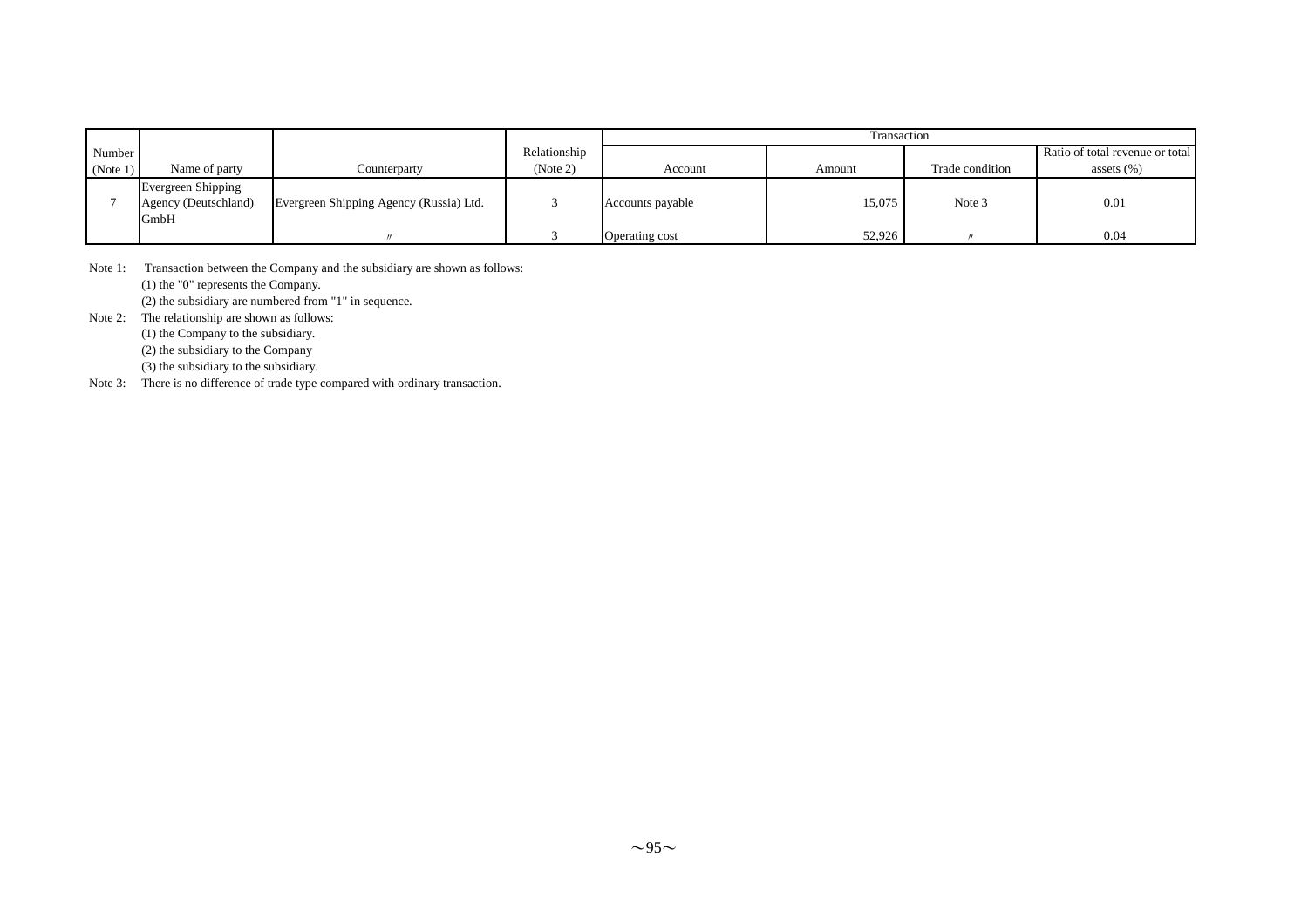### $\Gamma$ December 31, 2007

|                |                                 |                                                    |              | Transaction                |          |                   |                                 |
|----------------|---------------------------------|----------------------------------------------------|--------------|----------------------------|----------|-------------------|---------------------------------|
| Number         |                                 |                                                    | Relationship |                            |          |                   | Ratio of total revenue or total |
| (Note 1)       | Name of party                   | Counterparty                                       | (Note 2)     | Account                    | Amount   | Trade condition   | assets $(\% )$                  |
| $\overline{0}$ | Evergreen Marine<br>Corporation | Taiwan Terminal Service Co., Ltd.                  |              | Accounts payable           | \$74,073 | Note 3            | 0.05                            |
|                |                                 |                                                    |              | Operating cost             | 736,358  | $\prime$          | 0.51                            |
|                |                                 |                                                    |              | Other receivables          | 270      | $\prime$          |                                 |
|                |                                 |                                                    |              | Operating revenue          | 3,082    | $\prime$          |                                 |
|                |                                 | Greencompass Marine S.A.                           |              | Operating revenue          | 214,750  |                   | 0.15                            |
|                |                                 |                                                    |              | Accounts receivable        | 9,337    |                   | 0.01                            |
|                |                                 |                                                    |              | Agency reciprocal accounts | 10,733   | $^{\prime}$       | 0.01                            |
|                |                                 |                                                    |              | Other receivables          | 21,750   | $\prime$          | 0.02                            |
|                |                                 |                                                    |              | Agency accounts- credit    | 659,645  | $^{\prime}$       | 0.48                            |
|                |                                 |                                                    |              | Operating cost             | 422,150  |                   | 0.29                            |
|                |                                 |                                                    |              | Accounts payable           | 29,017   |                   | 0.02                            |
|                |                                 | Evergreen Marine (UK) Limited                      |              | Agency reciprocal accounts | 5,115    |                   |                                 |
|                |                                 |                                                    |              | Accounts receivable        | 4,583    |                   |                                 |
|                |                                 |                                                    |              | Operating revenue          | 22,673   |                   | 0.02                            |
|                |                                 |                                                    |              | Other receivables          | 1,113    |                   |                                 |
|                |                                 |                                                    |              | Agency accounts- credit    | 114,884  | $^{\prime}$       | 0.08                            |
|                |                                 |                                                    |              | Operating cost             | 232,880  |                   | 0.16                            |
|                |                                 |                                                    |              | Accounts payable           | 18,655   | $^{\prime}$       | 0.01                            |
|                |                                 | Evergreen Shipping Agency (India) Pvt. Ltd.        |              | Accounts payable           | 23,337   |                   | 0.02                            |
|                |                                 |                                                    |              | Agency accounts- debit     | 93,239   | $^{\prime}$       | 0.07                            |
|                |                                 | PT. Evergreen Shipping Agency Indonesia            |              | Accounts payable           | 10,624   | $\prime$          | 0.01                            |
|                |                                 |                                                    |              | Agency accounts- debit     | 15,409   | $^{\prime\prime}$ | 0.01                            |
|                |                                 | Evergreen Shipping Agency (Singapore) Pte.<br>Ltd. | 1            | Accounts payable           | 5,068    | $^{\prime\prime}$ |                                 |
|                |                                 |                                                    |              | Agency accounts- debit     | 4,328    | $\prime$          |                                 |
|                |                                 | Evergreen Korea Corporation                        |              | Agency accounts- credit    | 2,019    | $^{\prime\prime}$ |                                 |
|                |                                 | Evergreen Shipping Agency (Thailand) Co.,<br>Ltd.  |              | Agency accounts- debit     | 55,125   | $\prime$          | 0.04                            |
|                |                                 | Evergreen Shipping Agency (Italy) S.P.A.           |              | Other receivables          | 734      | $^{\prime\prime}$ |                                 |
|                | Clove Holding Ltd.              | Island Equipment LLC.                              | 3            | Other receivables          | 290,086  |                   | 0.21                            |
|                |                                 | Ample Holding Ltd.                                 | 3            | Other receivables          | 999,112  | $^{\prime}$       | 0.72                            |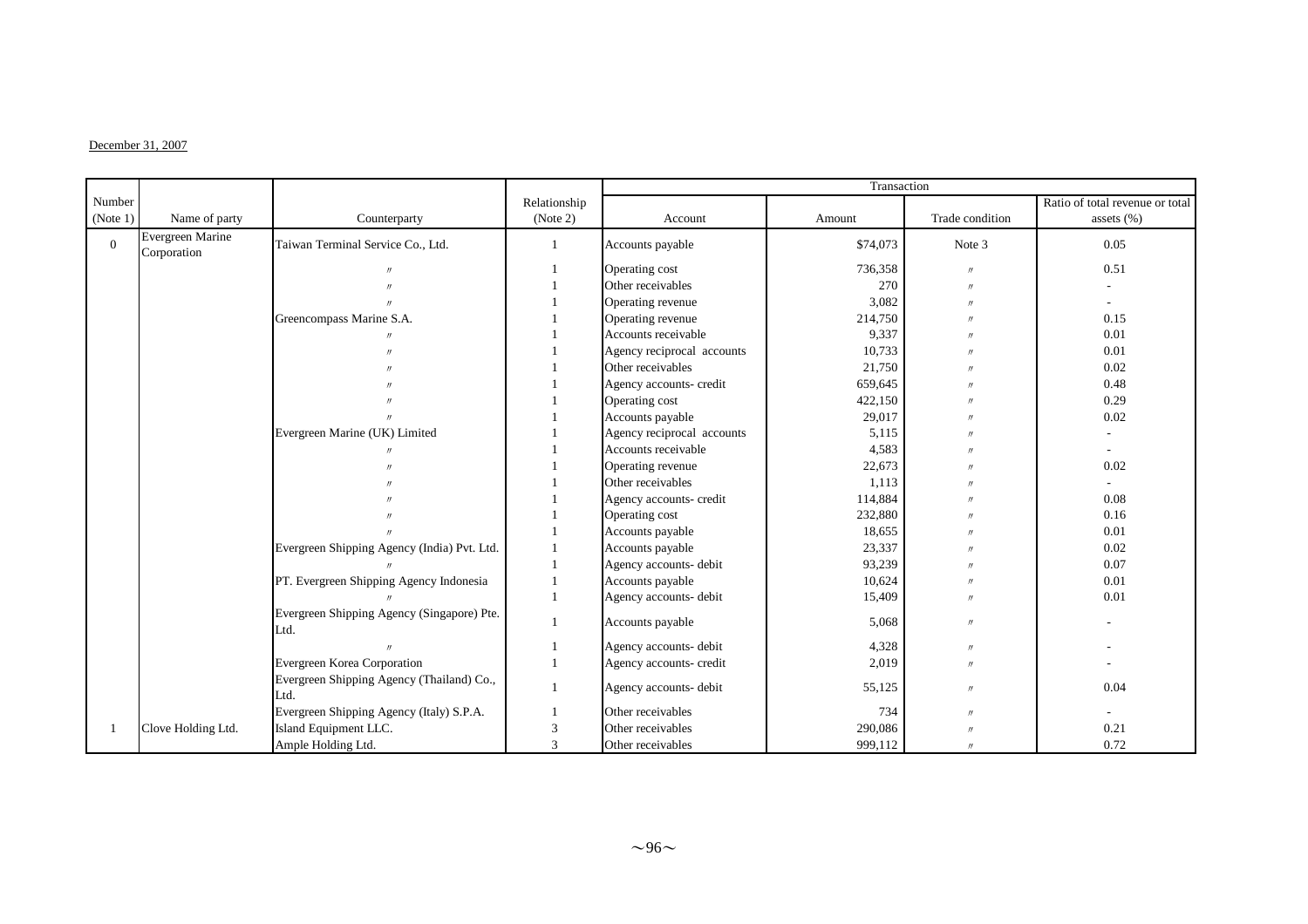|                |                                                       |                                                     |              | Transaction         |           |                   |                                 |
|----------------|-------------------------------------------------------|-----------------------------------------------------|--------------|---------------------|-----------|-------------------|---------------------------------|
| Number         |                                                       |                                                     | Relationship |                     |           |                   | Ratio of total revenue or total |
| (Note 1)       | Name of party                                         | Counterparty                                        | (Note 2)     | Account             | Amount    | Trade condition   | assets $(\%)$                   |
| $\overline{2}$ | Multi Bina Pura<br>International                      | PT. Multi Bina Transport                            | 3            | Accounts receivable | \$342     | Note 3            |                                 |
|                |                                                       |                                                     | 3            | Accounts payable    | 2,012     | $^{\prime\prime}$ |                                 |
|                |                                                       |                                                     | 3            | Operating cost      | 12,227    | $^{\prime\prime}$ | 0.01                            |
|                |                                                       |                                                     | 3            | Rent revenue        | 5,028     | $^{\prime\prime}$ |                                 |
|                | Evergreen Marine (UK)<br>Limited                      | Island Equipment LLC.                               | 3            | Other receivables   | 120,869   | $^{\prime\prime}$ | 0.09                            |
|                | <b>Evergreen Shipping</b><br>Agency (India) Pte. Ltd. | Peony Investment S.A.                               | 3            | Accounts payable    | 53,847    | $\prime$          | 0.04                            |
|                | Evergreen Shipping<br>Agency (Italy) S.P.A.           | Greencompass Marine S.A.                            | 3            | Other receivables   | 6,885     | $^{\prime\prime}$ |                                 |
|                |                                                       | Evergreen Marine (UK) Limited                       | 3            | Other receivables   | 31,205    | $^{\prime\prime}$ | 0.02                            |
| 6              | Evergreen Heavy<br>Sdn. Bhd.                          | Industrial Co., (Malaysia) Greencompass Marine S.A. | 3            | Operating revenue   | 1,166,197 | $\prime$          | 0.80                            |

Note 1: Transaction between the Company and the subsidiary are shown as follows: (1) the "0" represents the Company.  $(2)$  the subsidiary are numbered from "1" in sequence.

Note 2: The relationship are shown as follows: (1) the Company to the subsidiary.

(2) the subsidiary to the Company

(3) the subsidiary to the subsidiary.

Note 3: There is no difference of trade type compared with ordinary transaction.